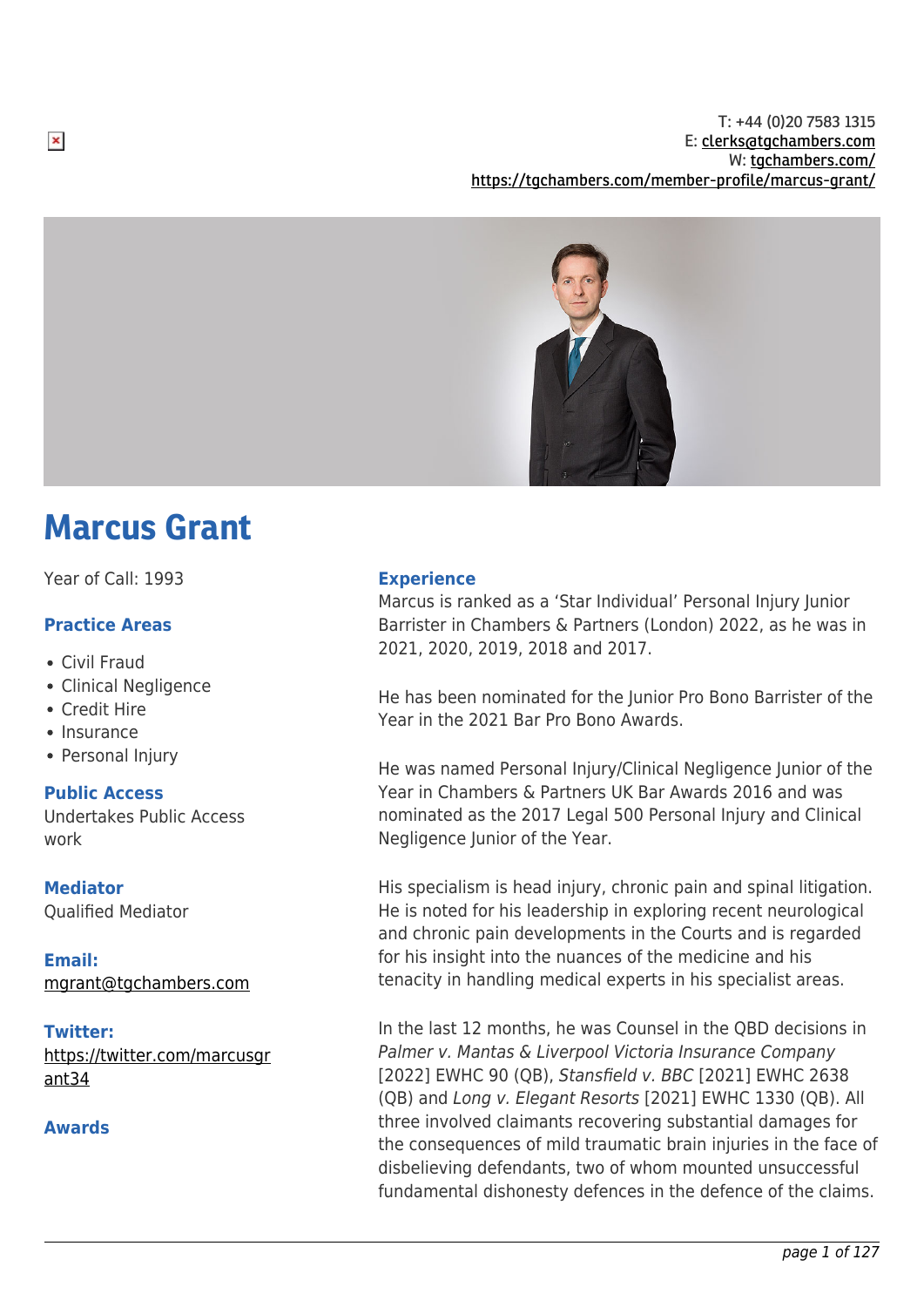

He was Counsel for the Claimant in the costs decision in Thompson v. NSL Limited [2021] EWHC 679 in which he persuaded the Court to allow a further £96,500 to several phases of a budget previously budgeted pursuant to CPR 3.15A.

He was Counsel for the Claimant in the case management decision in Mustard v. Flower & Flower & Direct Line [2021] EWHC 846 (QB) which discouraged pleas of fundamental dishonesty which are merely speculative or contingent.

He is noted too for taking a lead in the thorny issue of recording of medicolegal assessments and appeared in the lead cases of Macdonald (By His Litigation Friend Lindsay Macdonald) v Burton [2020] EWHC 906 (QB) and Mustard v. Flower & Others [2019] EWHC 2623 (QB).

Also, he is ranked as a Tier 1 Personal Injury Junior in the Legal 500 2022. Until 2018 he balanced his claimant practice with a committal practice for Insurance Companies. He now is instructed principally to represent Claimants and frequently is instructed to take on cases where allegations of dishonesty are contemplated or have been made by insurers against Claimants presenting with complaints that are not validated by neuroradiology.

In 2022, he has been invited to contribute a chapter on 'Medicolegal perspectives in TBI litigation' for The Oxford Textbook of Traumatic Brain Injury. In 2021, he published an article in PI Focus on fundamental dishonesty pleading in personal injury litigation

In the course of his 28 years at the Bar, he has led a series of initiatives to develop his areas of injury law, including:

In the late 1990's he was at the forefront of developing the technical Consumer Credit Act arguments underpinning the Insurance Industry's attack on credit hire agreements, culminating in the House of Lords decision in Dimond v. Lovell and appeared in the cases of Burdis v. Livesey and Clark v. Ardington.

He devised 'The Credit Hire Initiative' that established a framework for testing various legal arguments under the Consumer Credit Act 1974 on the validity of different forms of credit hire agreement before the senior Courts. Also, he negotiated on behalf of the entire motor insurance industry to settle large accruals of credit hire and credit repair debts between 1999 and 2001.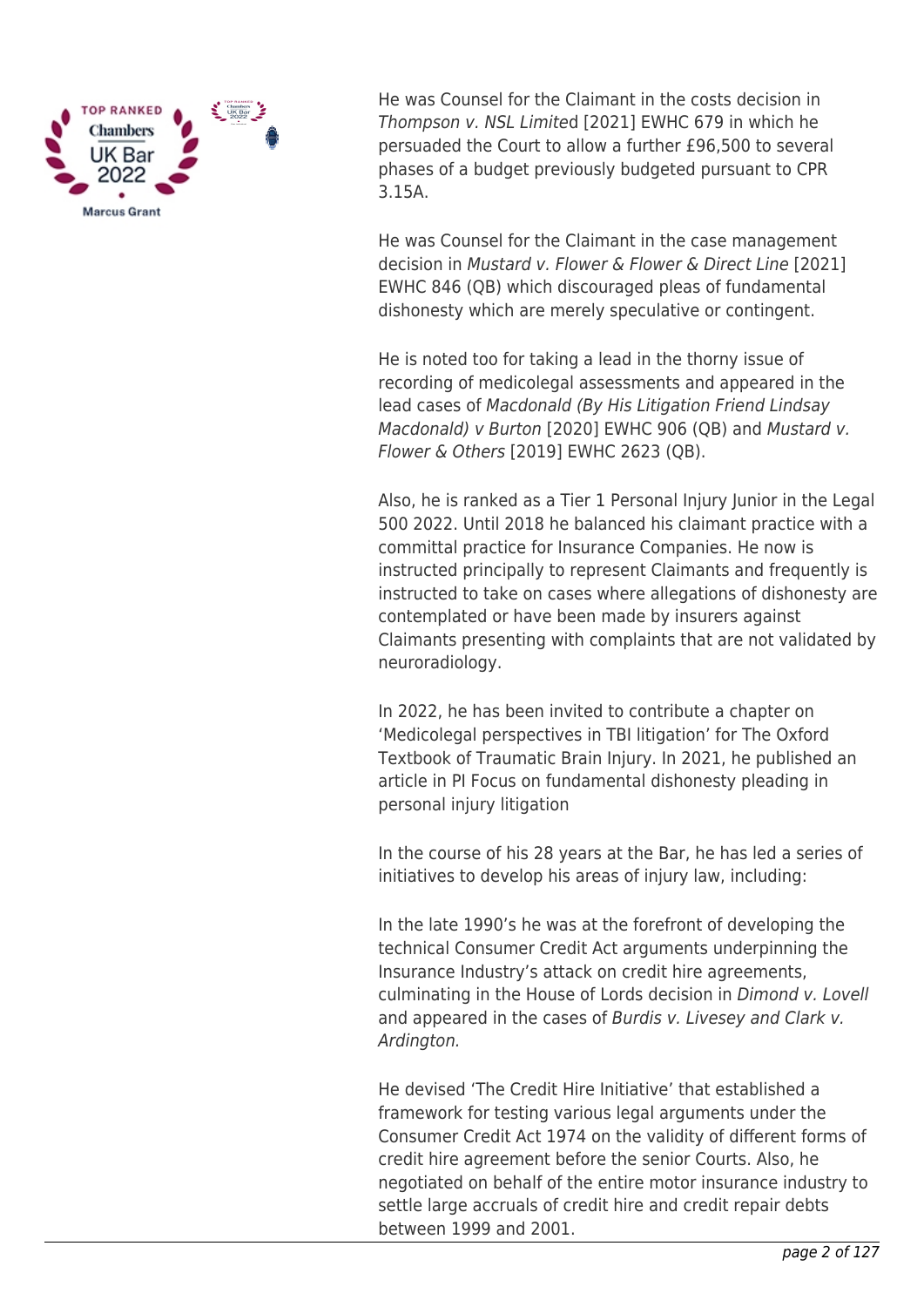He provided leadership from the junior Bar to tackle motor insurance fraud in a forensic and coordinated manner, applying scientific evidence to tackle low velocity impact claims, refining the use of similar fact evidence to tackle organised motor fraud and dusting down the Old Order 52 of the RSC (now CPR 81) to commit dishonest injury litigants to prison.

He was involved in many of the leading committal cases between 2010 to 2018 including Barnes v. Seabrooke, South Wales Fire & Rescue v. Smith, Liverpool Victoria v. Bashir & Nield v. Loveday.

He brought the complex and controversial medical concept of 'mild traumatic brain injury' (or 'diffuse axonal injury') that can follow concussive and/or acceleration/deceleration injuries before the Courts in a series of 9 cases over 15 years from the 2007 decision in Van Wees v. Kharkour, to the 2022 decision in Palmer v. Mantas & Liverpool Victoria Insurance Company.

He was invited by FOIL in 2019 to participate in a round table conference on mTBI claims with insurers to prove a Claimant's perspective to a contentious area of medico-legal jurisprudence.

He tested the legitimacy of surveillance before the Courts, challenging the authenticity of the footage and the legitimacy of the techniques used to obtain it including the case of Samson v. Ali.

He has worked hard to raise awareness of the concept of post traumatic fibromyalgia and to clarify how the medicine and the law work in tandem to establish or refute clinical causation in such cases appearing in the case of Maguire v. Carillion. He has been involved in the evolving debate over the efficacy of the diagnosis of CRPS by reference to the Budapest criteria.

He has litigated cases where the use of covert and overt recordings of expert appointments have proved to be critical to the outcome of cases and was invited to speak on that issue at the Peterhouse Medico-Legal Conference 2019.

Many of his cases fight to trial. He is noted for his thoroughness and tenacity on medical issues and in his dealings with medical experts.

He takes on occasional Direct Access cases and Pro Bono cases including the case of Khan v. Goddard for which he was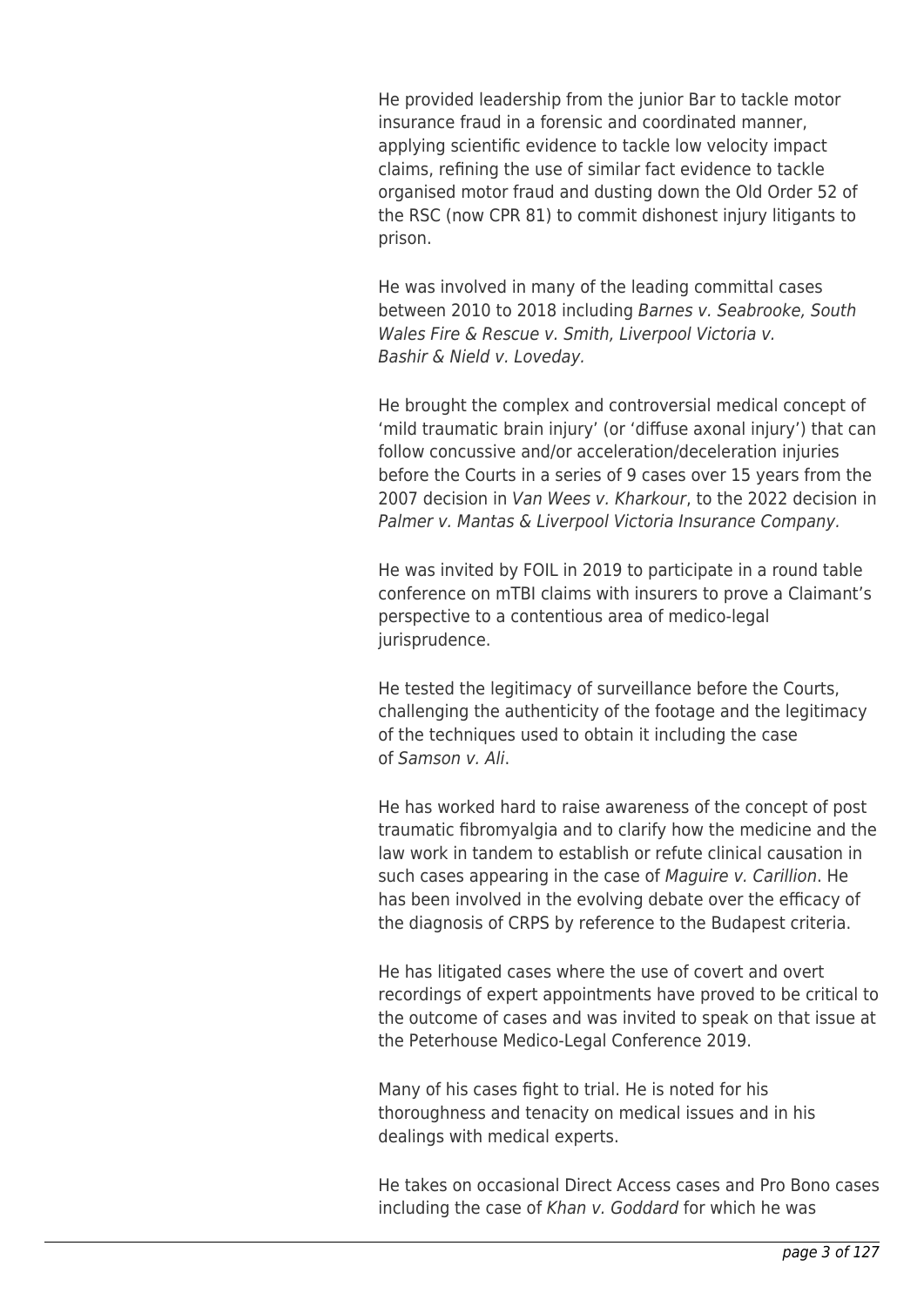nominated as Junior Pro Bono Barrister of the Year in the 2021 Bar Pro Bono Awards.

He was Counsel in the case of Nield v. Loveday that won the award of 'Outstanding Case of the Year' at the Personal Injury Awards 2011. He was shortlisted as Barrister of the Year in the 2012 'Pro Claim' Personal Injury Awards.

He has presented six Seminars to his peers at the Personal Injury Bar Association including a lecture on brain injury at the 2010 Winter PIBA Conference, committal proceedings at the 2015 Spring PIBA Conference and on Section 69 of the Enterprise and Regulatory Reform Act 2013 at the Spring 2019 PIBA conference.

He presented a Webinar on mTBI litigation to APIL In November 2021. He has presented four 2 hour live Webinars on chronic pain, spinal injuries, subtle brain injury litigation and fraudulent claims for Thompson Reuters.

He was published in 2012 by the British Pain Society and spoke at the Society's annual 2012 conference in Liverpool and at the Cambridge Medico-Legal Society's 2012, 2015, 2016, 2018 and 2019 Conferences and at the Field Fisher 2016 Brain Injury Conference 'Hidden in Plain Sight' at City Hall. He spoke on Chronic Pain at the annual ABI Solutions Seminar in October 2018. He organised the 2015 TGC Fraud Conferences.

In September 2019, he presented a talk on covert recording of medico-legal appointments to the Peterhouse Medico-Legal Conference. In October 2019, he participated in a FOIL sponsored round table event with leading insurers and their panel solicitors to discuss: "Mild Traumatic Brain Injury Claims – Where are we now and where are we going?" He submitted an article providing a Barrister's Perspective to the IASP Classification of Chronic Pain for ICD-11 in Pain News in 2019. In May 2020 he delivered a Webinar entitled: 'Guidance on the recording of medicolegal appointments post Mustard and MacDonald'.

He was a Member of the Ogden Working Party.

He is a member of Lincoln's Inn and teaches on the Inn's New Practitioners Advocacy Training Programme.

He takes on cases for Advocate, The Pro Bono Charity for the Bar. He has mentored 12 pupils through Temple Garden **Chambers**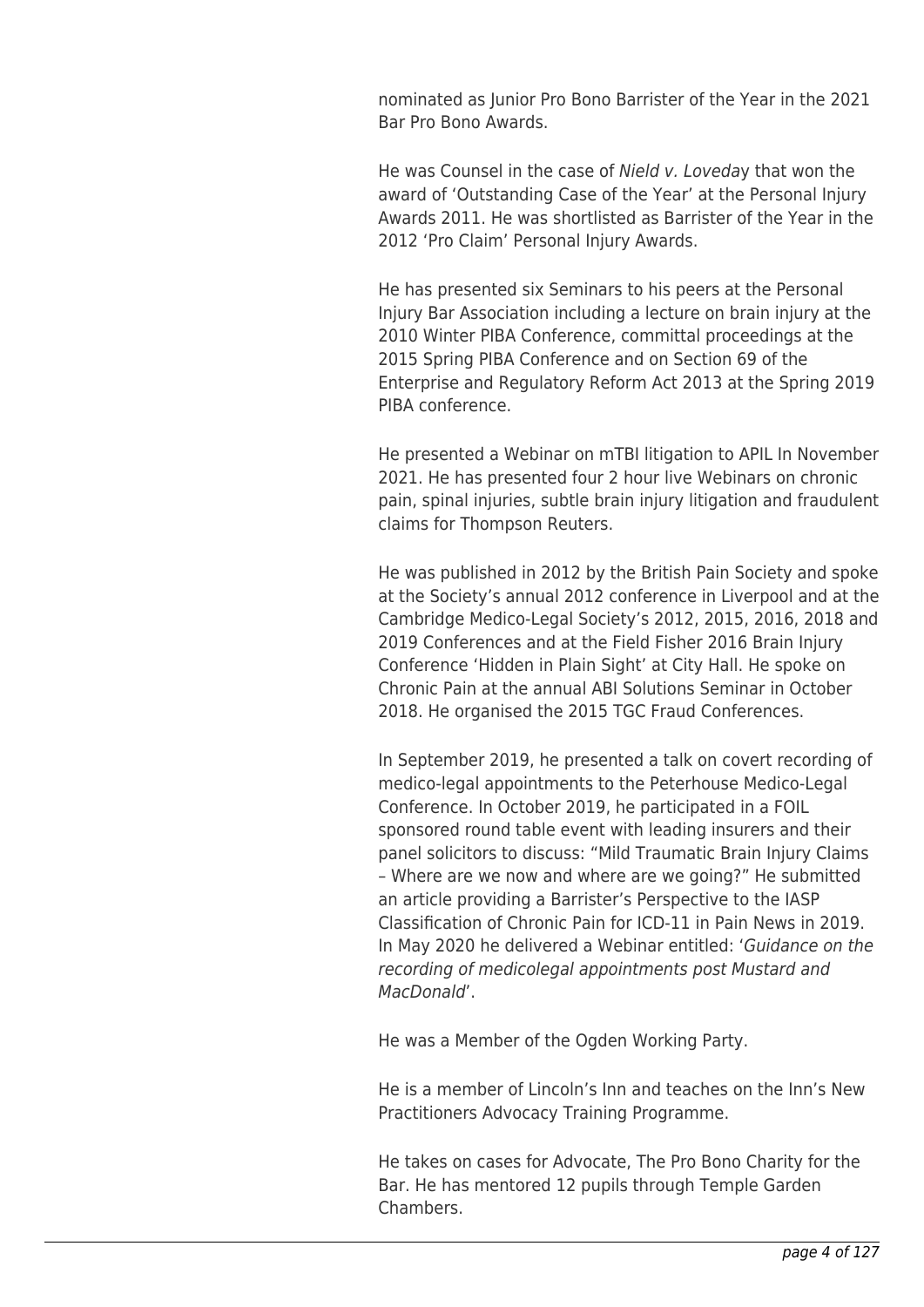Away from the Bar his interests revolve around family, Andalucía, Headway, volunteering at the Glass Door Homeless Charity over the winter months, the Athenaeum, Rachmaninov, podcasts made by James O'Brien, Iain Dale and Dan Snow and Liverpool FC.

Favoured Charities: Advocate & Headway.

# **Directories**

# **Chambers & Partners 2022 – Personal Injury: Rank: Star Individual**

Marcus Grant is a pioneer in the areas of complex subtle brain injury and chronic pain syndrome. He has been at the cutting edge of fibromyalgia litigation for many years, and is a vigorous advocate for its recognition by courts and insurers. He is also instructed by insurers for committal proceedings for dishonest litigants.

**Strengths**: "A leader in his field, particularly in subtle brain injuries. He is very meticulous, razor-sharp and never misses a trick. His paperwork is very thorough and he captures the essence of the factual and legal dispute involved so well that it makes litigation look easy. He truly is in a league of his own when it comes to brain injury work." "A fountain of knowledge. He is robust and very effective."

**Recent work**: Secured a £12 million settlement for a 24-yearold claimant who sustained a severe brain injury in a road accident when aged nine.

# **Personal Injury**

' One of the country's leading experts in subtle brain injury claims and chronic injury claims. ' Legal 500, 2022, Tier 1

# **Chambers & Partners 2021 – Personal Injury: Rank: Star Individual**

**Strengths**: "He's the best person in the country for subtle brain injury cases and has an excellent command of medicine. His client skills are also very good." "He is a very good advocate – very polite and fights hard for his clients." "He is incredibly hard-working and pays great attention to detail." "Whether on his feet or on paper, Mr Grant is truly fourthdimensional, with a second-to-none work ethic."

# **Chambers & Partners 2021 – Motor Insurance Fraud: Band 1**

**Strengths**: "He continues to stand out as a trailblazer in the area." "A known name in the market with a good reputation."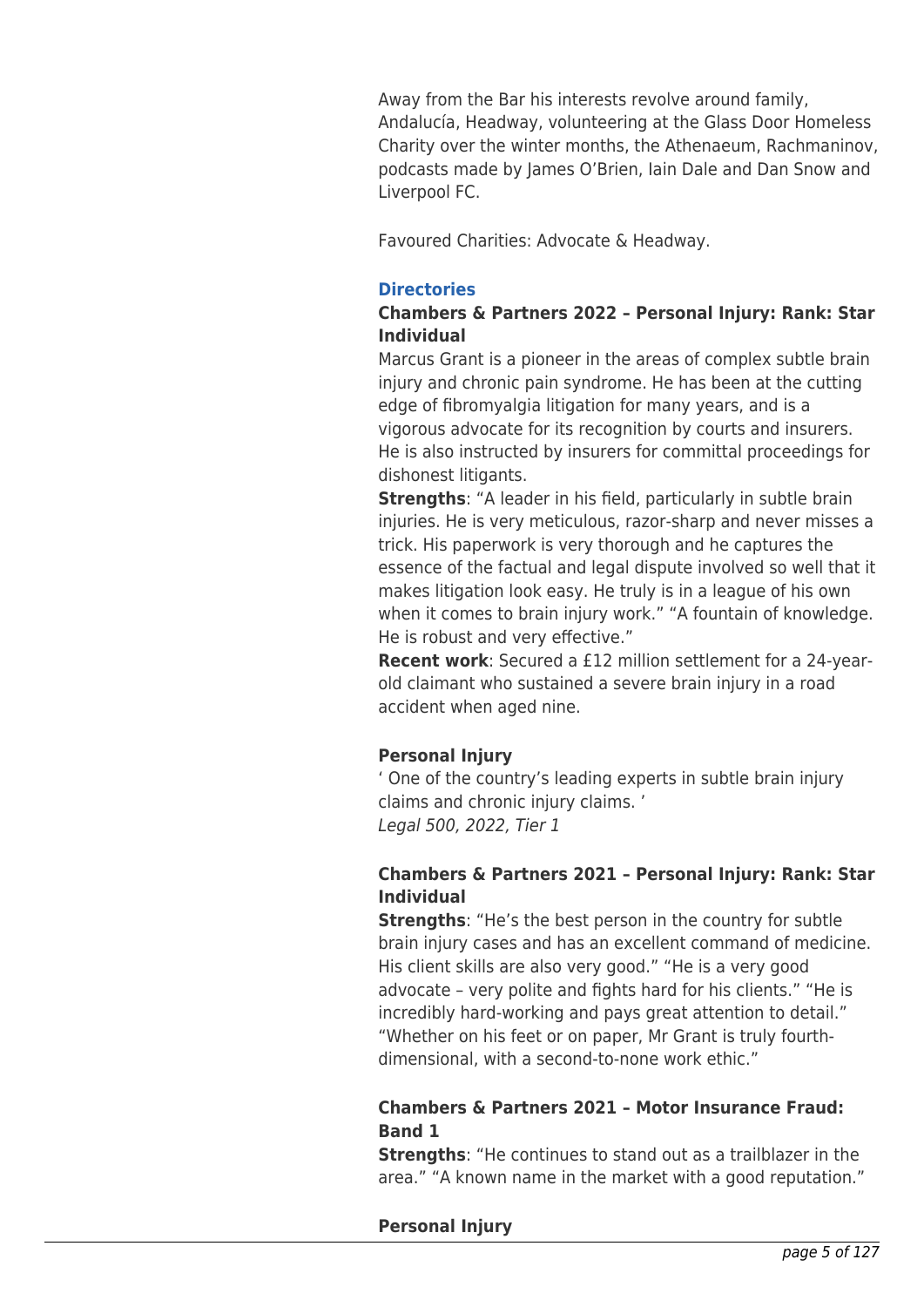"'Has in-depth understanding of the medicine in the highly specialised fields of subtle brain injury and chronic pain conditions. Marcus has an excellent empathetic manner with clients sometimes lacking from the bar. He impresses with his experience of medico legal issues and legal knowledge whilst remaining highly effective on his feet.'" Legal 500, 2021, Tier 1

# **Chambers & Partners 2020 – Personal Injury: Rank: Star Individual**

A pioneer in the areas of complex subtle brain injury and chronic pain syndrome. He has been at the cutting edge of fibromyalgia litigation for many years, and is a vigorous advocate for its recognition by courts and insurers. He is also instructed by insurers for committal proceedings for dishonest litigants.

**Strengths:** "Marcus is a sought-after leading junior with a huge following. His specialism is brain injury, and his tenacity and knowledge of this area are second to none. He stands out for his leadership in exploring recent neurological developments in the courts and for his handling of medical experts." "He is an extraordinarily diligent performer who works ridiculously hard." "He has a first-rate mind and the stamina to match. He is a master at making the complicated very simple."

**Recent work**: Instructed in TXW v Joyce, a £4.6 million brain injury claim in which the central issue was whether or not W had suffered a dysexecutive syndrome depriving him of the ability to learn behavioural patterns to enable him to lead an independent life and return to work.

# **Chambers & Partners 2020 – Motor Insurance Fraud: Band 1**

Leading junior for motor insurance fraud cases, particularly those that involve contempt of court. He is knowledgeable when it comes to fraud ring and fundamental dishonesty issues.

**Strengths:** "A very smooth operator and a good crossexaminer, who is always very well prepared." "A robust and polished advocate who is good on his feet." "Marcus is brilliant at sifting through large amounts of

evidence." Strengths: Acted in Liverpool Victoria v Yavuz et al, committal proceedings against nine individuals who brought injury claims arising from three alleged accidents.

# **Personal Injury**

"A leading light in subtle brain injury work and chronic pain cases. " Legal 500, 2020, Tier 1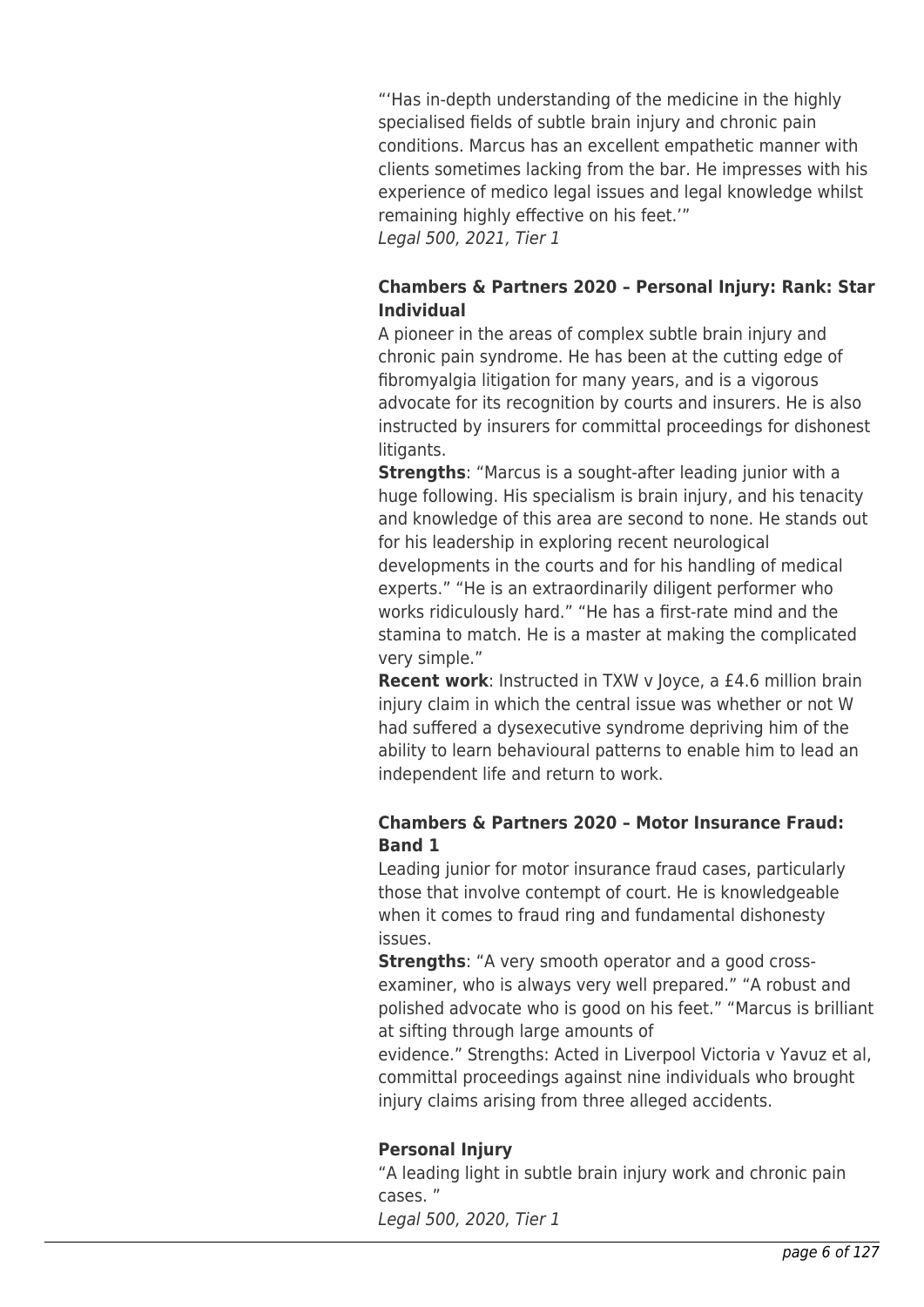# **Insurance Fraud**

A leading light in subtle brain injury work and chronic pain cases. '

Legal 500, 2020, Tier 1

# **Chambers & Partners 2019 – Personal Injury: Rank: Star Individual**

A pioneer in the areas of complex subtle brain injury and chronic pain syndrome. He has been at the cutting edge of fibromyalgia litigation for many years, and is a vigorous advocate for its recognition by courts and insurers. He is also instructed by insurers for committal proceedings for dishonest litigants.

**Strengths**: "He's great on the detail and his written work is fantastic." "He's the master of subtle brain injury litigation. He's like a conductor with an orchestra in conference." "He's incredibly hard-working, thorough and does a very good job for his clients."

**Recent work**: Instructed in Brown v Gray, a brain injury case in which a 54 year old builder recovered over £1 million after sustaining a closed head injury in a fall.

# **Chambers & Partners 2019 – Motor Insurance Fraud: Band 1**

Leading junior for motor insurance fraud cases, particularly those that involve contempt of court. He is knowledgeable when it comes to fraud ring and fundamental dishonesty issues.

**Strengths**: "Thoroughly professional and an outstanding counsel." "He is absolutely superb at committals."

**Recent work**: Acted in Liverpool Victoria v Yavuz et al, committal proceedings against nine individuals who brought injury claims arising from three alleged accidents.

# **Personal Injury**

'He is a ferocious advocate and the go-to barrister for subtle brain injury and chronic pain cases as his understanding of complex medical issues is almost unparalleled.' Legal 500, 2019, Tier 1

## **Insurance Fraud**

'He is a very courteous opponent who is regarded as an expert in fraud.' Legal 500, 2019, Tier 1

# C**hambers & Partners 2018 – Personal Injury: Rank: Star Individual**

A pioneer in the areas of complex subtle brain injury and chronic pain syndrome. He has been at the cutting edge of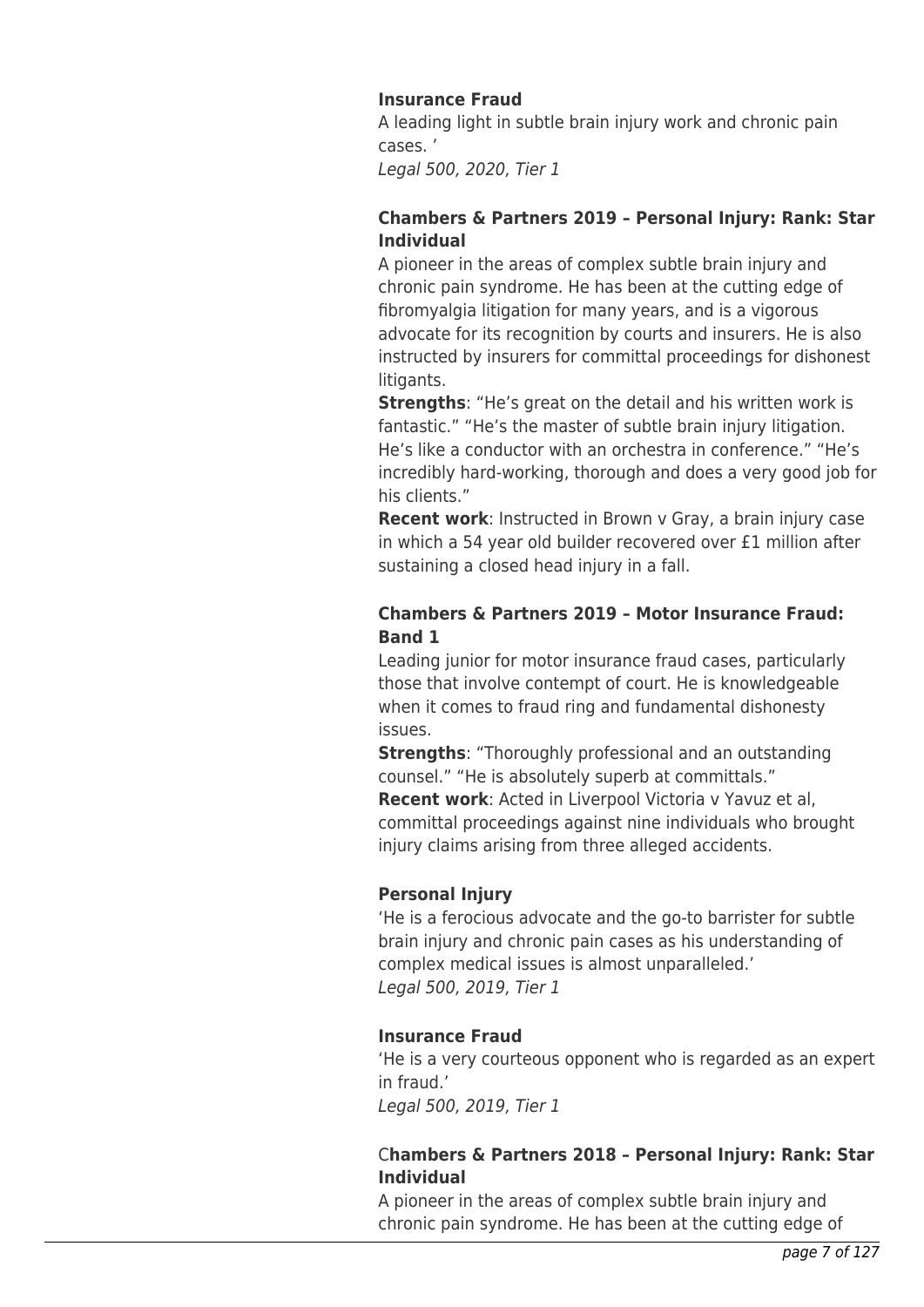fibromyalgia litigation for many years, and is a vigorous advocate for its recognition by courts and insurers. He is also instructed by insurers for committal proceedings for dishonest litigants.

**Strengths**: "Absolutely excellent. He has meticulous attention to detail and a real and profound knowledge." "An outstanding advocate whose effortless mastery of the evidence and technical aspects of a case is truly a wonder to behold."

# **Chambers & Partners 2018 – Motor Insurance Fraud: Band 1**

Leading junior for motor insurance fraud cases, particularly those that involve contempt of court. He is knowledgeable when it comes to fraud ring and fundamental dishonesty issues.

**Strengths**: "He is intellectually sound, has a very easy way of explaining complex things, and is respected by judges." "His ability, his preparation and his cross-examination skills are pretty much legendary."

# **Personal Injury**

"One of the finest junior counsel trial advocates at the English Bar."

Legal 500, 2017

# **Insurance Fraud**

"Exceptional – a true master of his craft." Legal 500, 2017

# **Chambers & Partners 2017 – Personal Injury: Rank: Star Individual**

A pioneer in the areas of complex subtle brain injury and chronic pain syndrome. He has been at the cutting edge of fibromyalgia litigation for many years, and is a vigorous advocate for its recognition by courts and insurers. His tremendous medical knowledge

and unwavering commitment are singled out by solicitors, while he is also instructed by insurers for committal proceedings for dishonest litigants.

**Strengths**: "A brain the size of a planet, incredible on his feet and a lethal cross-examiner." "At the forefront of the field. Not only does he have an absolutely first-class intellect, he is engaging and a real pleasure to work with. He is a master tactician and an outstanding advocate." "Very approachable, clients are at ease with him."

# **Chambers & Partners 2017 – Motor Insurance Fraud: Band 1**

Leading junior for motor insurance fraud cases, particularly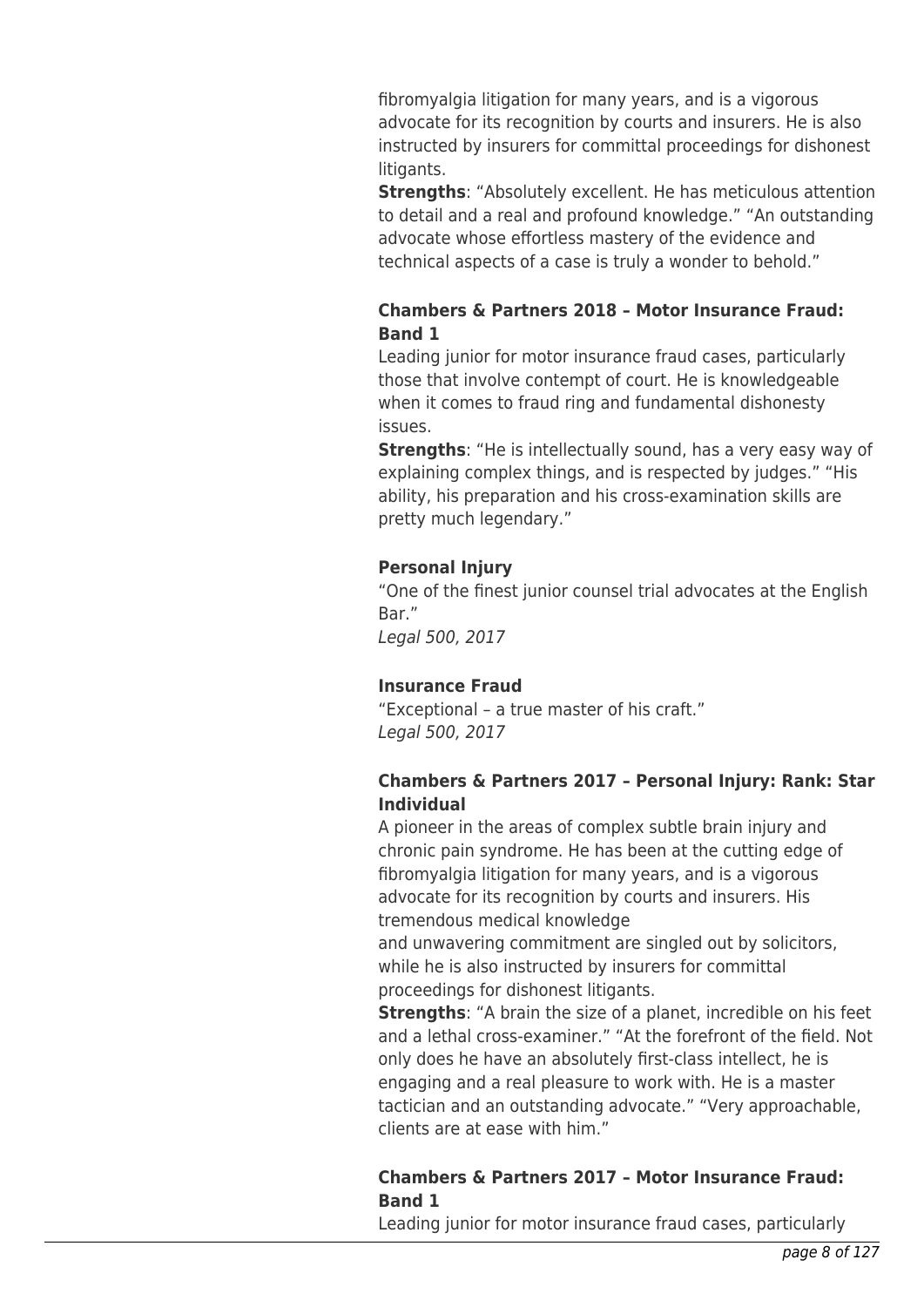those that involve contempt of court.

**Strengths**: "He is the genius for me. He is gifted, he truly takes care of his cases and he's a master in his area of practice, especially when it comes to contempt of court." "He has an incredible ability to see the wood for the trees, and he builds cases without making them into War and Peace, getting the critical points across calmly."

**Recent work**: Successfully proved contempt of court in a case where four individuals were accused of staging a 'crash for cash' incident in April 2011.

## **Personal Injury**

"Not only does he have an absolutely first-class intellect, he is engaging and a real pleasure to work with." Legal 500, 2016

"A leading personal injury junior with substantial expertise in chronic pain, brain injury and insurance fraud cases. He is noted by solicitors for his ready understanding of complex medical evidence. Strengths: "He is becoming one of the leading barristers in subtle brain injury case." "He is able to present complex medical principles in a way that the court can easily grasp and understand."

"He is able to understand the injuries and the medicine to ensure that such cases do result in the right level of damages." Recent work: Counsel for the claimant in Siegel v Pummell, where a head injury after a car accident resulted in an award of £1.59 million. Chambers UK 2016

"A barrister with no faults at all, and the hardest working member of the Bar". Legal 500, 2015

'Has a broad personal injury practice that encompasses chronic pain, employer's liability and insurance fraud cases. He has also been involved in some seminal TBI matters. Strengths: "Extremely able and passionate, he is very communicative and always responsive. His submissions are very impressive, as is his legal argument."' Chambers UK 2015

"His cross-examination skills are a wonder to behold". Legal 500, 2104

## **Motor Fraud**

'Has been at the forefront of tackling fraud in the motor insurance industry and has involvement with a number of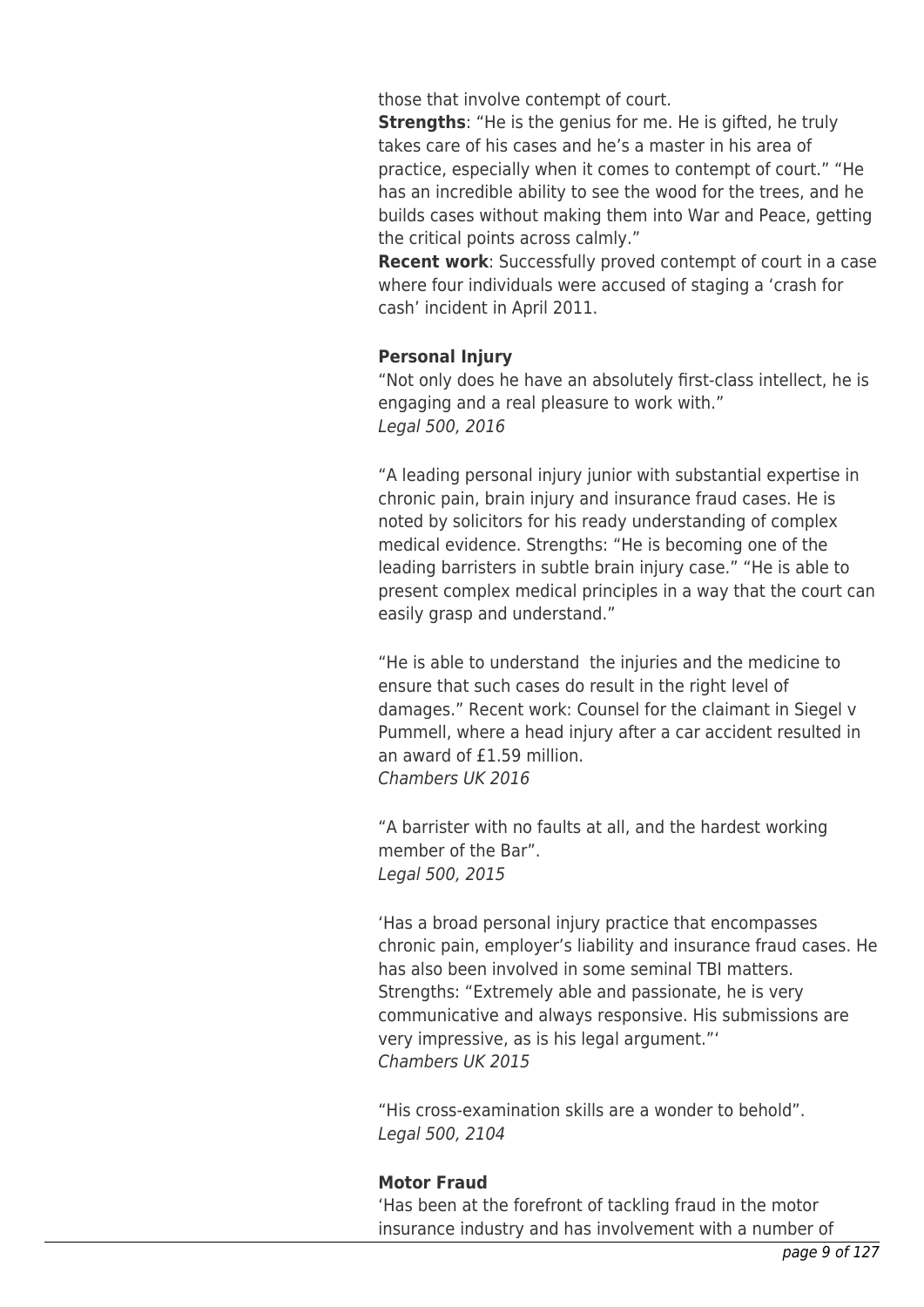reported cases concerning contempt of Court. **Strengths**: "The go-to guy for the most complex of cases. He works very hard for his clients and will give no-nonsense advice." Chambers UK 2015

## **Further Directory quotes**

'Recognised as a standout junior for complex and catastrophic personal injury claims, he is lauded not only for his formidable expertise in the area but also for his ability to deal with clients. He also acts for defendants in claims with an element of fraud. Expertise: "It's difficult to find the right superlative because they've all been used and none of them do him justice. He's really in a class of his own – a formidable lawyer with a rapierlike mind but a very nice guy at the same time." "His attention to detail, ability to take risks, and ability to get an angle on a case other barristers might not obtain are unparalleled." Recent work: Acted in Clarke v Maltby, a claim concerning a subtle brain injury that involved complex expert evidence'. Chambers UK 2014

'courageous, determined, and excellent with clients'. Legal 500 2013

'Marcus Grant is a "fearless advocate for his client, who has the confidence to trust in his own judgment". He attracts strong recommendations for his "excellence in subtle brain injury cases" and for going "beyond the call of duty" for vulnerable and anxious clients. His recent cases include Vaile v. London Borough of Havering, a case concerning an assault by an autistic pupil on his special needs teacher.' Chambers UK 2013

'The "utterly brilliant" Marcus Grant'. Legal 500 2012

'The "phenomenal and meticulous" Marcus Grant earns his stripes for "his excellent research, grasp of the numbers and articulate manner." Allied to this he displays "confidence that permeates through the entire proceedings." He has carved niches in relation to fraud, subtle brain injury and chronic pain cases.'

Chambers UK 2012

'Leading juniors among the set include the "simply immense" Marcus Grant' Legal 500 2011 'He is praised for his thorough approach and "good manner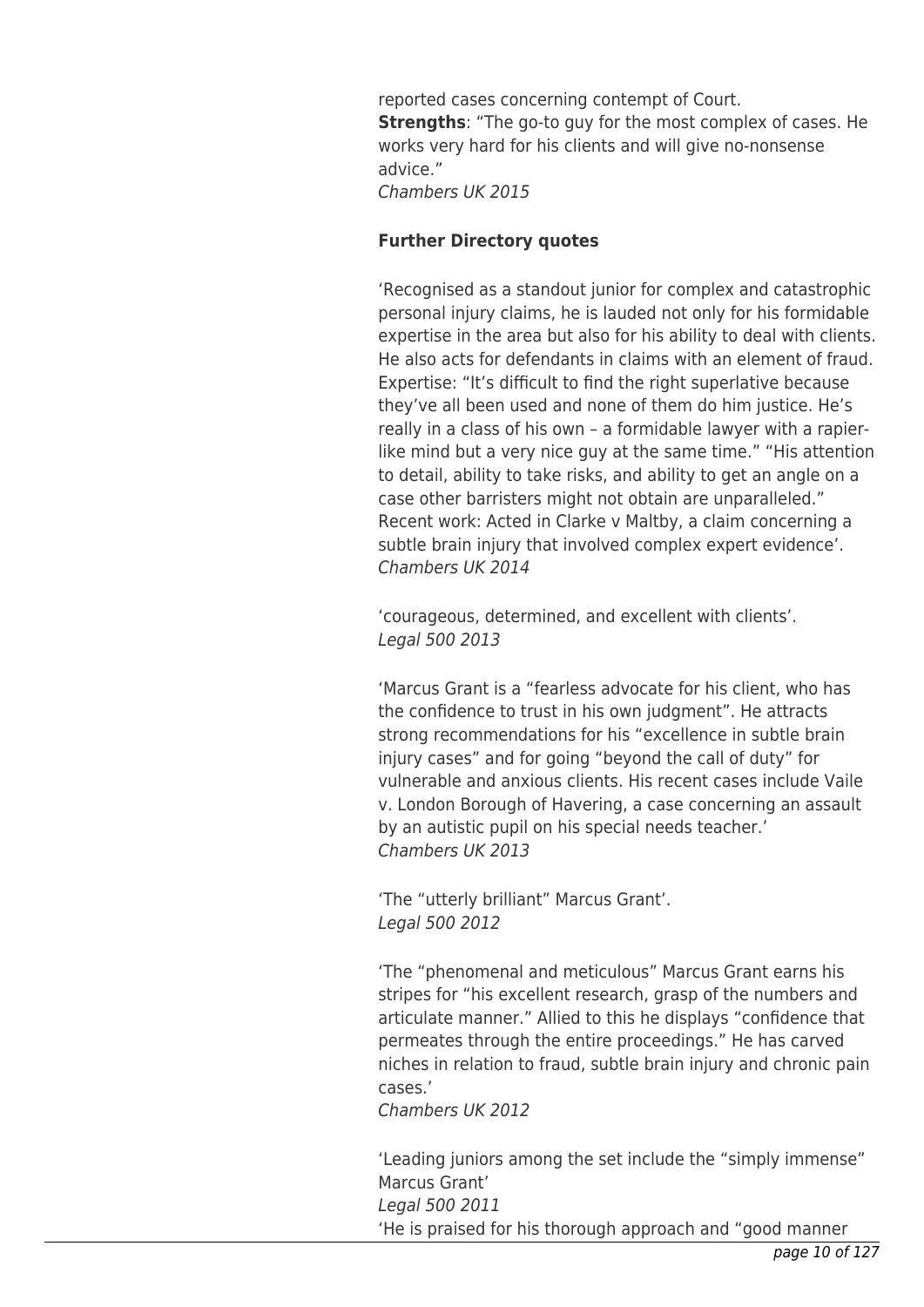with clients". Also impressing in this regard is brain injury and chronic pain specialist Marcus Grant. A leading light in the personal injury world, he excels due to the "superb level of knowledge he brings to a case"' Chambers UK 2011

'Marcus Grant takes apart a case from the roots where medical evidence is in issue' Legal 500 2010

'The talented array of individuals on display includes Marcus Grant, a specialist in handling brain injury cases for both claimants and defendants with an emphasis on the representation of the former. Sources say that he is an out and out a highly formidable opponent to come up against.' Chambers UK 2010

"… particularly skilled, is a superb advocate, and also good with clients" … Legal 500 2009

'Marcus Grant has gained a good name acting for insurers on complex fraud cases and representing claimants in subtle brain injury work' Chambers UK 2009

'Marcus Grant is full of bright ideas … very thorough, very skilled and gives reasoned and helpful advice' Legal 500 2009

## **Education**

Eton College Reading University – BA in Economics and Accountancy University of Westminster – CPE Inns of Court School of Law Lincoln's Inn Scholar – Sir Thomas Moore and Lord Denning **Scholarships** 

# **Memberships**

PIBA

# **Languages**

English Spanish

**Cases**

**H v. T (Unrep)**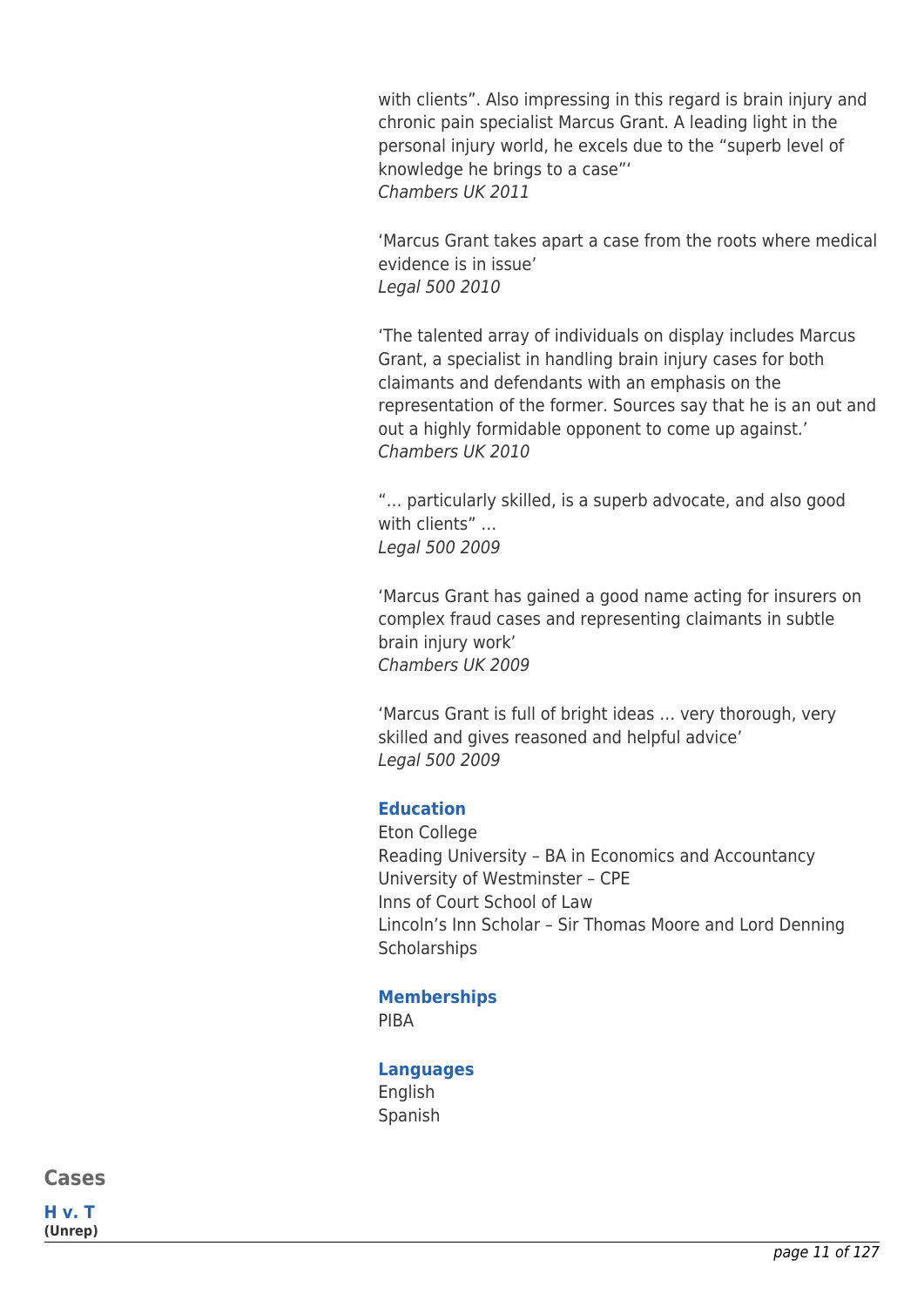## 27.04.2022

Barristers involved: Marcus Grant

£1m settlement for a 30-year-old steel worker supervisor who developed chronic neuropathic pain in his right foot following a workplace accident.

Marcus Grant represented this claimant who sustained fractures to his right second metatarsal and cuboid bones following a crush injury in the workplace. The fractures were treated conservatively. He developed a burning pain across the dorsum and ball of the foot.

That pain became entrenched and chronic long after the fractures united. In the acute and subacute post-accident periods, he developed psychological symptoms satisfying the diagnostic threshold of an adjustment disorder, which remitted to sub-clinical levels by the second anniversary of the accident.

He was left with enduring pain of variable intensity that limited his ability to place weight through the ball of the foot for prolonged periods. On his case, the prognosis for further significant recovery past the fifth anniversary of the accident was poor. It left him unsuited to moderately heavy physically demanding manual work in which he thrived before the accident.

The bulk of his claim comprised his past and future reduced earning capacity. The defendant contended that he was less disabled in the labour market than he presented, relying on covert surveillance evidence in support of that contention; further, it suggested that his future prognosis was more optimistic than he claimed and disputed his 'but for' career potential by serving statements from colleagues making unkind observations about his competence in the workplace before the accident.

The claimant responded by adopting the covert surveillance, which he contended corroborated his case. He submitted rebuttal witness evidence to contradict the evidence from the defendant's witnesses that he was an unsatisfactory employee before the accident. The case settled for the above sum following a joint settlement meeting six months before trial.

**R v. E Unreported** 23/03/2022

## Barristers involved: Marcus Grant

£1m settlement for a 30-year-old kitchen manager who developed chronic pain following a road accident who was met with a fundamental dishonesty defence.

Marcus Grant represented this claimant who sustained an L3 burst fracture, PTSD, soft tissue injury to his right shoulder and right knee and a mild traumatic brain injury in a high energy road accident.

He presented with ongoing mechanical low back pain at the site of the L3 fracture, made worse with prolonged standing, loading of his spine and prolonged periods of time on his feet.

He had a low average premorbid IQ and was left with an array of subjective cognitive symptoms characterised by heightened distractibility, impaired concentration, impoverished working memory and heightened mental fatigue, exacerbated by any activity requiring prolonged periods of concentration.

Over the 5  $\frac{1}{2}$  year period after the accident he managed to return to a reasonable level of physical function that included an ability to jog for short periods and return to noncontact football for up to 30 minutes a couple of times a week.

He continued to require a lot of support from within the family and struggled with independent living.

He provided 3–4 hours per day, three days a week of assistance to his brother's sandwich delivery business, delivering sandwiches, as part of his vocational rehabilitation.

He presented a claim on the basis that he needed further support from outside the family to recover greater independence and that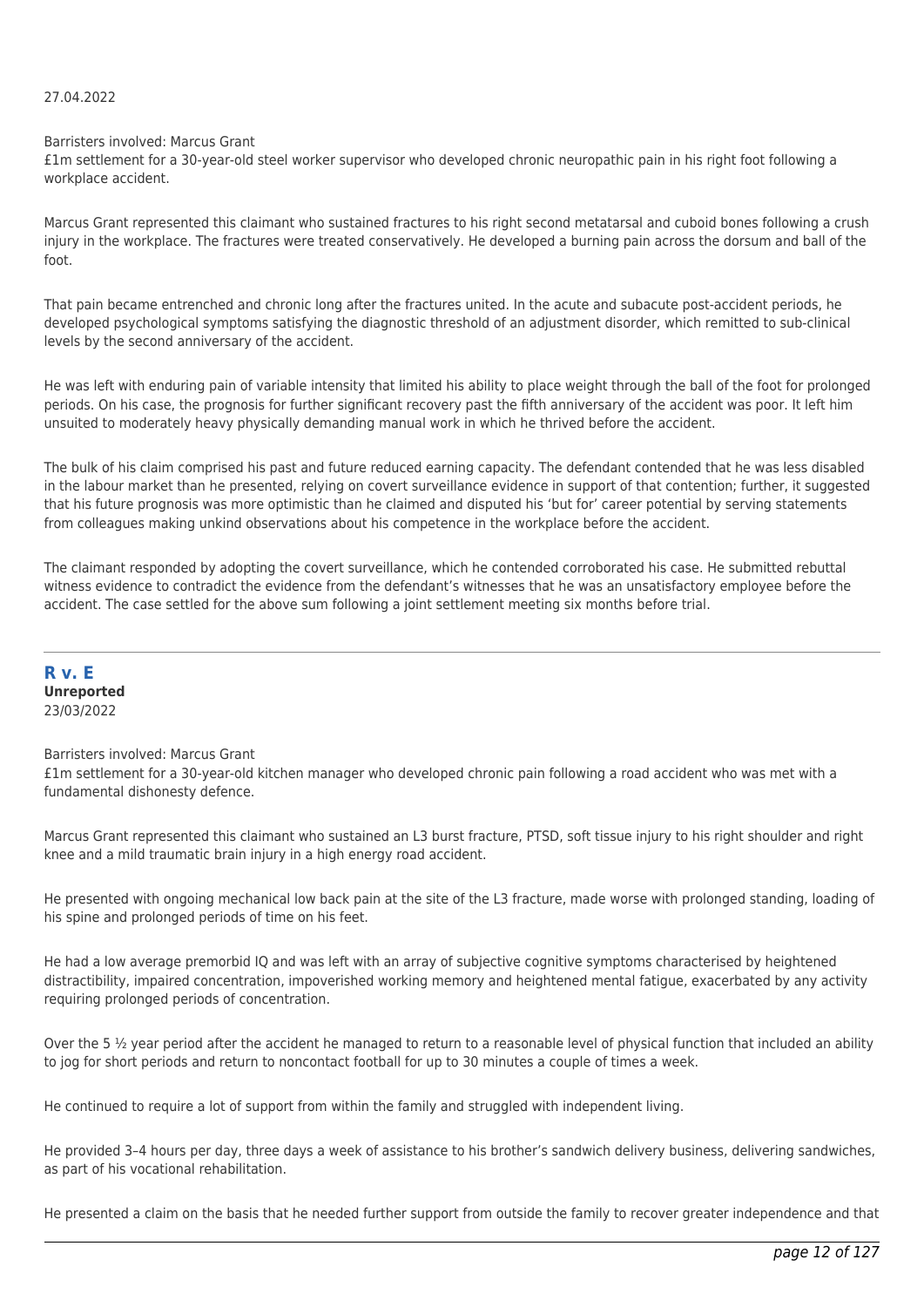he would be left with a reduced earning capacity for the rest of his life.

The defendant contended that he had made a good recovery from his injuries and that he was fit enough to return to full-time work in the hospitality sector, provided that he avoided heavy lifting.

It denied that he had sustained any significant traumatic brain injury and contended that any enduring subjective symptoms of chronic pain were maintained by litigation and would not persist in to the long-term future. It contended that he had been overprovided with rehabilitation, which had fostered a misplaced sense of dependency.

After the fifth anniversary of the accident, the defendant served surveillance evidence backed up with allegations of fundamental dishonesty, asserting conscious dishonest under-reporting of function to the medical experts.

That allegation was met with a reply denying fundamental dishonesty, asserting that it should never have been pleaded and seeking indemnity costs at trial.

The case is settled at a JSM seven weeks before trial.

# **M v. S & A 21.03.22 (Unrep)**

21.03.22

Barristers involved: Marcus Grant

£4.4m settlement for a businessman who developed functional neurological disorder and chronic pain following a running down accident.

Marcus represented a 38-year-old businessman run over at low speed by a reversing articulated lorry in what was an objectively horrifying accident.

He sustained a mild brachial plexus injury to his dominant arm, audiovestibular injury to his left saccule and utricle triggering a migraine variant balance disorder and phonophobia, PTSD, a major depressive episode of moderate to severe intensity, chronic widespread primary pain and a probable mild / possible symptomatic brain injury overtaken by a functional neurological disorder ["FND"].

The symptoms proved resistant to treatment, including 22 weeks as an inpatient at a facility specialising in psychiatric injury. At the 6th anniversary he presented with debilitating symptoms and was in receipt of a state funded 24/7 care regime.

He failed all PVTs and SVTs administered to him by the parties' neuropsychological experts (one test out of seven was below chance level) and was taking a combination of powerful anti-psychotics and neuropathic pain agents with opiate properties.

C contended that PVT / SVT failure was expected as part of the FND presentation.

Whilst the defendant harboured some concerns about his credibility, the principal issues between the parties at the 6th anniversary of the accident concerned the adequacy of historic treatment / rehabilitation and his prognosis.

D adopted a position that historic treatment lacked coordination, had been too focussed on brain injury and fostered a misplaced sense of dependency by C on others.

C rejected these propositions and observed that D had failed to disclose any lay witness or surveillance evidence to contradict the factual precision of C's stated case.

The case settled through negotiation at a level where both parties respected the merits of the other's case.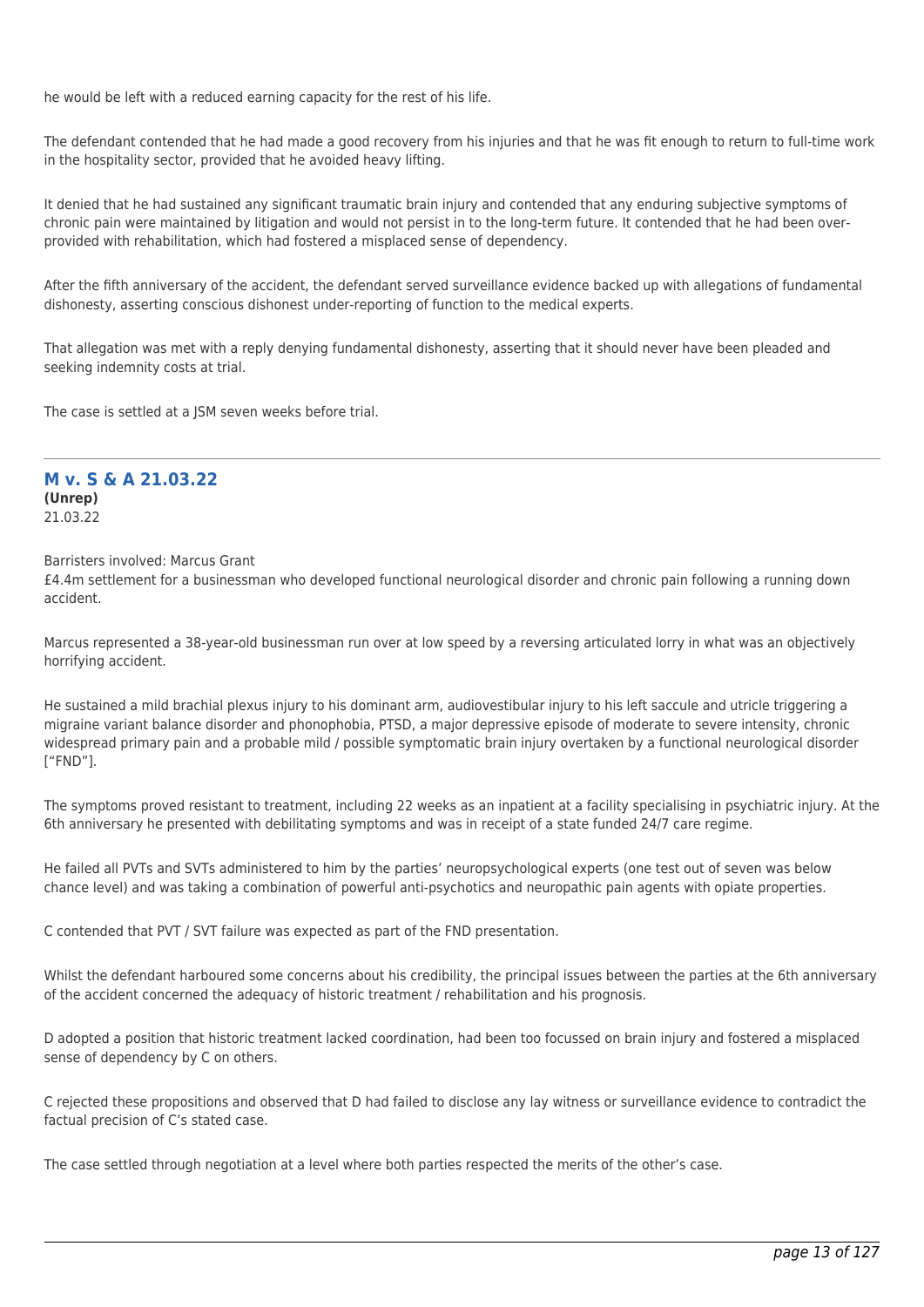## **D v. R**

15/02/2022

Barristers involved: Marcus Grant

£3.9m settlement for a university student who sustained a brain injury in a road accident

Marcus represented a then 19-year-old undergraduate who sustained a severe traumatic brain injury in a road accident. He was left with mild dysexecutive symptoms, some cognitive weakness and significantly reduced mental stamina. He received excellent rehabilitation including a trial of independent living that was frustrated by the lockdowns.

He was left with a modest theoretical residual earning capacity premised on the need to secure part time non-stressful work with a diversity-aware employer prepared to make adjustments to accommodate his enduring difficulties.

He required a light touch case management and support worker regime to provide him with additional prompting and safeguarding in times of stress and to ensure that he maintained sustainable goals and structured activities to provide for a reasonable quality of life. He was destined to have to accommodate loneliness associated with being less able to sustain lasting supportive relationships.

The settlement reflected his aspirations to follow a career that would have paid above average postgraduate earnings, had he succeeded. That career model was discounted to reflect the loss of chance.

The case settled through a structured negotiation with each side respectful of the other's position.

## **A v. D**

03/02/2022

Barristers involved: Marcus Grant £1.355m settlement for a warehouse worker who sustained a brain injury in a road accident.

Marcus represented a then 22-year-old warehouse worker who sustained a severe traumatic brain injury in a road accident. He was left with mild dysexecutive symptoms, some cognitive weakness and reduced mental stamina. He received excellent rehabilitation including a trial of independent living.

He recovered the ability to live on his own and to sustain a supportive and loving relationship. He aspired to return to remunerative self-employment. He recovered most of his pre-accident physical strength, but was unable to contemplate the cognitive demands of his chosen career pre-accident as a heating engineer.

The settlement factored in a modest residual earning capacity and the need for some ongoing light touch case management. However, in large part because of the excellent rehabilitation he received under the auspices of the Serious Injuries Rehabilitation Code, he made an objectively good outcome from a serious TBI.

His rehabilitation suffered a setback when the defendant suspended funding for the rehabilitation at the second anniversary of the accident. That necessitated early issue of proceedings to secure an interim payment to restore the rehabilitation package.

By the fifth anniversary of the accident he had achieved a good outcome on which basis of claim settled through negotiation.

## **B v. B 21.01.2022 (Unrep)** 21.01.2022

Barristers involved: Marcus Grant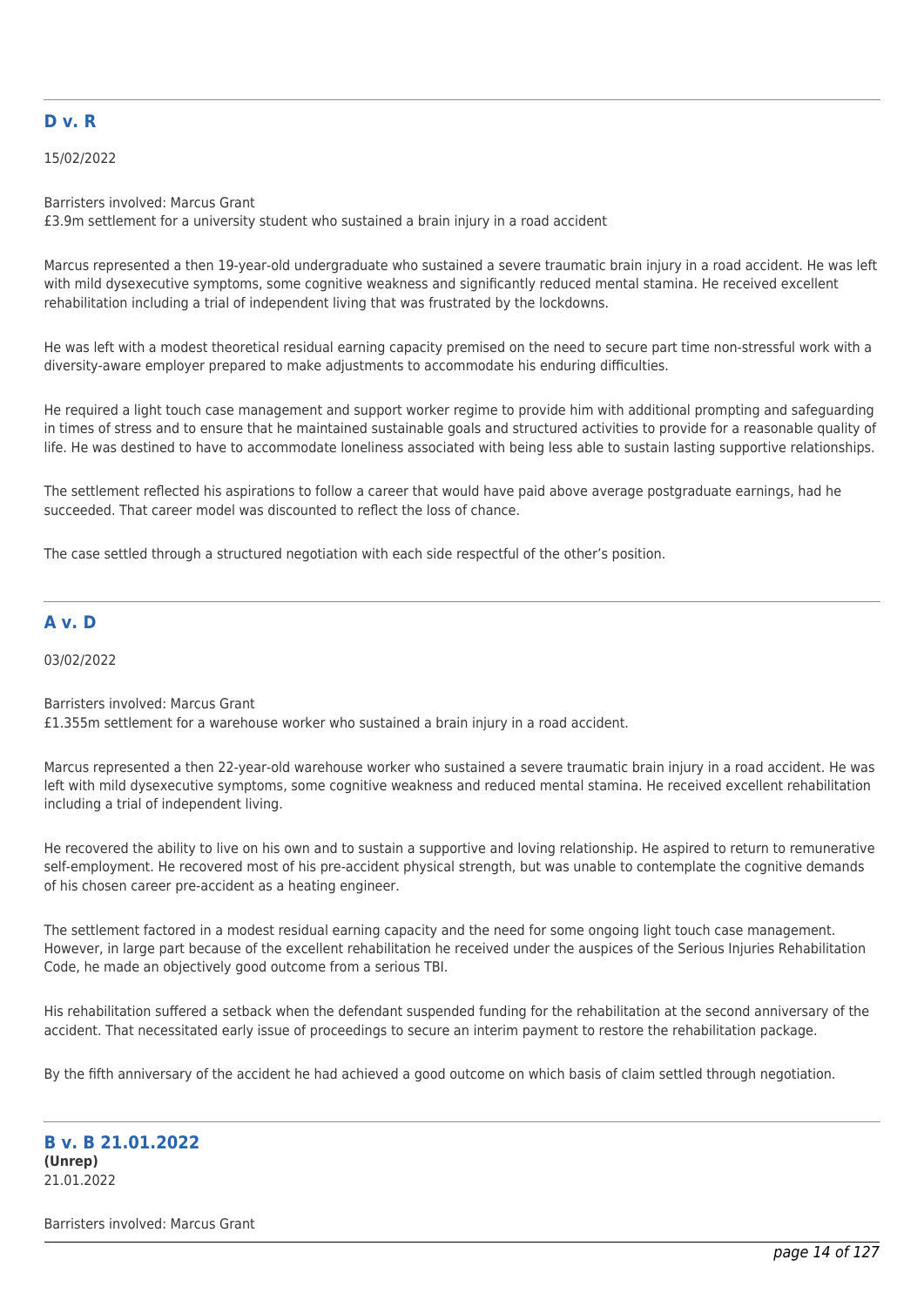£2.519m settlement for a 61-year-old bricklayer who developed lower limb, colorectal, neurological, and psychiatric injuries in a road accident.

He sustained bilateral comminuted tibia and fibular fractures, pelvic fractures, abdominal injury causing trauma to his bowel, kidney, and an aortic avulsion injury. He suffered hypovolaemic shock resulting in hypoxia to the brain and mild ischaemic brain damage. He suffered a major depressive disorder in response to the enforced lifestyle changes brought about by his catastrophic injuries.

He was unable to return home for 19 months after the accident and was cared for in hospital and then a specialist rehabilitation centre over that period before his wife then took over his care regime. He underwent physically and emotionally excruciating rehabilitation. He was left with compromised mobility, dependent on crutches over the short distances and a wheelchair over longer distances and modified car could accommodate a motorised wheelchair and be operated with hand controls only.

Arguments between the parties' respective valuations of the claim centred over whether he required wheelchair compatible accommodation as opposed to single level accommodation, whether that accommodation should be sourced by reference to prices in East Anglia where he was living temporarily at the time of the accident and had all his post-accident rehabilitation or Scotland where he lived before the accident. Subsidiary issues arose regarding the valuation of his care needs and the extent to which they would increase with age and the effect of his enforced immobility and moderately severe depression on his life expectancy.

Arguments arose as to the extent to which it was appropriate to expect his wife to continue providing the any of his care Post settlement in the face of her deteriorating health and stresses within their marriage, and the extent to which he would need and tolerate input from support workers and/or case managers going forwards. The claimant was a proud and independent man before the accident and those characteristics remained with him through to the date of settlement.

The parties negotiated against that evidential stand-off. The case settled 10 months before trial through negotiation, with both parties moving away from their best-case positions.

#### **Palmer v. Mantas & Liverpool Victoria Insurance Company (20.01.2022) [2022] EWHC 90 (QB)** 20.01.2022

Barristers involved: Marcus Grant

QBD judgment for £1.67 million in favour of a mild traumatic brain injury Claimant faced with a fundamental dishonesty defence following a rear-end shunting road accident.

QBD judgment for £1.67 million in favour of a mild traumatic brain injury Claimant faced with a fundamental dishonesty defence following a rear-end shunting road accident

Marcus Grant, instructed by Patricia Ling and Lucy Walpole of Garden House Solicitors, represented a 34-year-old Claimant ["C"], Natasha Palmer who suffered an enduring cluster of physical, cognitive, behavioural and psychological symptoms following a rearend shunting accident on the M25. She brought a seven-figure compensation claim.

She was met with a defence alleging that she was fundamentally dishonest because she had dishonestly exaggerated her postaccident difficulties and had dishonestly under-reported her pre-accident vulnerability. The Second Defendant's ["D"] valuation of the claim was £5,407.

On her case, she sustained a whiplash injury, mild traumatic brain injury ["mTBI"] with associated post-traumatic migraine, subtle audiovestibular ["AV"] injury and secondary psychological sequelae sufficient to derail a promising career in marketing.

D accepted only that she had sustained a short-lived whiplash injury and that some psychiatric injury had resulted that aggravated a pre-accident relevant psychological history but denied that she had sustained any organic brain injury and denied that any of her enduring difficulties were attributable to the accident.

C's focus after the accident was on her physical injuries, principally a whiplash injury to her neck and low back and also soft tissue injuries to her left knee. She was also troubled by headaches that she understood to be a consequence of a 'concussion', diagnosed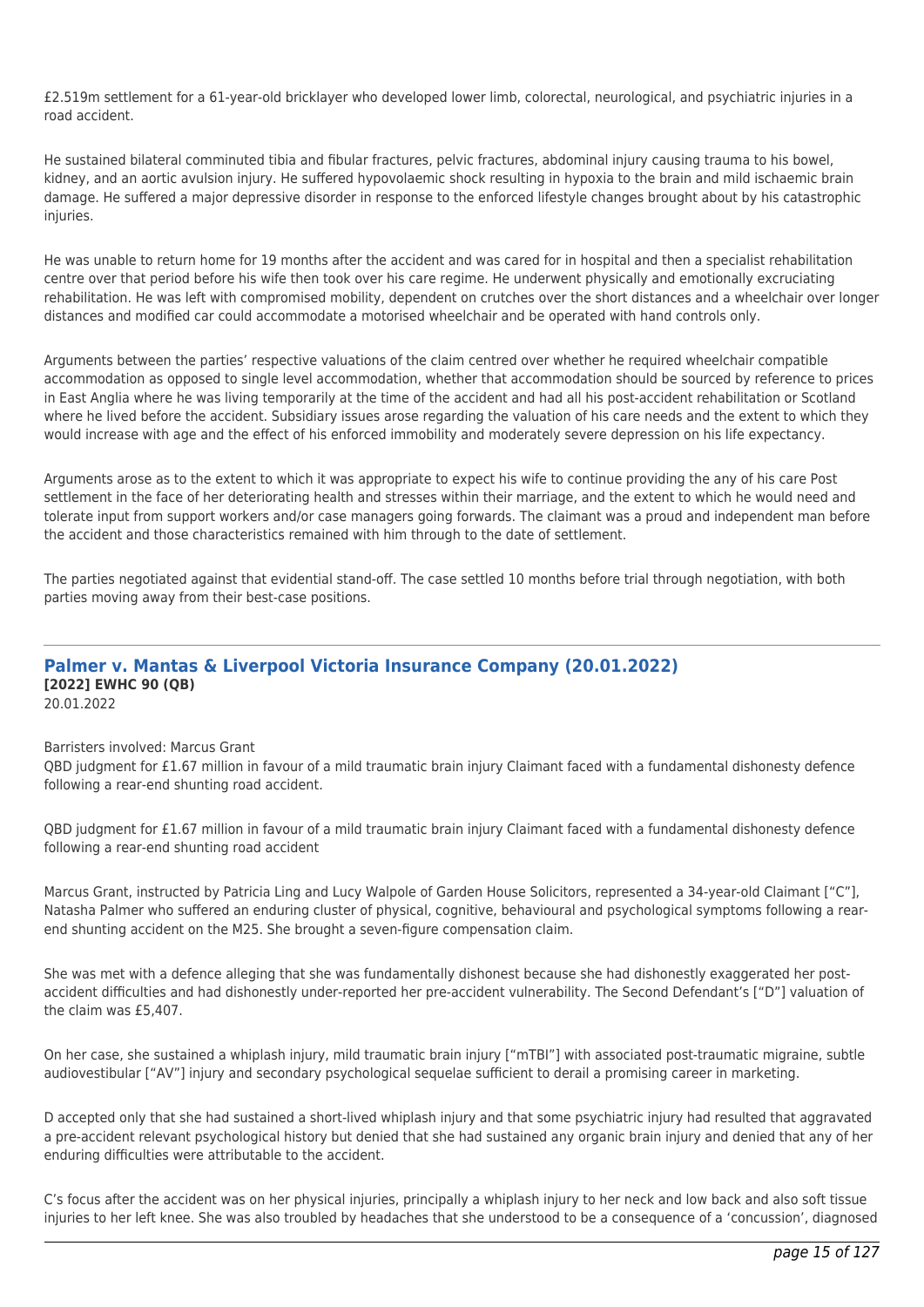in hospital on the day after the accident, which she was reassured would settle over time.

She returned to work within 10 days of the accident and struggled. She resigned from her job 5 months later and then, 3 months later, took on a part time role as a self-employed consultant in marketing for 9 months before starting a third job, in which she also struggled, and was permitted to work from home for some of the time.

c. 2½ years after the accident her physical and psychological health deteriorated and she sought more medical help, in part through the medico-legal experts instructed by her legal team. A traumatic brain injury was confirmed for the first time by a medico-legal expert on the eve of the third anniversary of the accident; subsequently, she was confirmed to be presenting also with audiovestibular pathology, PTSD, major depression and chronic post-traumatic migraine.

She continued to report significant pain from her injury sites which had become chronic. Pain experts were instructed. She was found to have been asymptomatically hypermobile before the accident, a poor prognostic indicator to recovery from soft tissue injury.

The Claimant's medico-legal team presented a picture of mTBI with overlap injuries from the chronic pain, specifically the posttraumatic migraine, AV pathology and significant enduring neuropsychiatric symptoms, all of which persisted with variable levels of severity at the 7½ year anniversary at the time of the adjourned trial in November 2021.

The Defendant elected not to engage in the Rehabilitation Code. It sought instead to focus its defence on C's pre-accident history of intermittent depressive episodes. 5½ years post-accident, it deployed c. 700 pages of C's social media posts to advance a positive case of fundamental dishonesty, set out in a pleading 18 days before the original trial in the action in March 2020 (adjourned because of the first pandemic lockdown), , contending that C's self-report of her variable levels of function to the medico-legal experts belied the impression she chose to portray to the outside world on her open Instagram and Facebook accounts.

Upon service of the fundamental dishonesty pleading, C asked D for its covert surveillance that it had elected not to deploy or rely on. 17 days of covert surveillance were disclosed, which largely corroborated C's subjective account of her activity levels to the experts and was not referred to by D in its closing submissions.

At trial, C's experts laid before the Court their coherent methodologies in reaching their clinical formulations of C's presentation. On the issue of mTBI, C's neurological expert, supported by her neuropsychiatric and neuropsychological experts, explained that the acceleration-deceleration-rotation mechanism of trauma to the brain would have impacted specifically on the midline structures of C's mid brain, specifically the fornix and the corpus callosum, which he identified as a 'cone of vulnerability' to such a trauma.

The Court accepted that such an injury explained the delayed pattern of denser PTA commencing c. 30 minutes after the accident, consistent with a diagnosis of mTBI.

The Court placed particular reliance on the academic paper "Concussion is confusing us all" by Prof. Sharp, which explained the importance of a systematic approach to brain injury assessment, discouraged clinicians from trivialising head injury severity by a diagnosis of 'concussion', and confirming that a significant minority of mTBI patients had a poor outcome; that minority generally presented with overlap injuries, as in C's case.

Also, the Court accepted that chronic pain was an accepted consequence and complication of mTBI.

The Court preferred C's experts to D's experts across all disciplines that gave oral evidence. The Court observed: "Many of the issues concerning the Claimant's symptoms and the complicated inter-play between the physical, neurological and psychological consequences of the accident required sophisticated and at times cutting-edge expert evidence."

The Court was critical of two of D's experts. It observed that D's neuropsychological expert's first report was "littered with judgmental and rather scathing comments and that her language went beyond that which was appropriate for an expert to employ and suggested a level of unconscious bias".

The Court was unable to attach any weight to D's pain expert who had departed from his CPR 35 duties to the Court in a number of respects. The Court cited the Court of Appeal decision in Liverpool Victoria v. Zafar [2019] EWCA Civ 392 in stating that the importance of the Practice Direction to CPR 35 and the importance of not departing from CPR 35 duties, either intentionally or recklessly, "cannot be over-emphasised".

The Court rejected D's submissions that quantification of the loss of earnings claim should be by reference to a lump sum Smith v.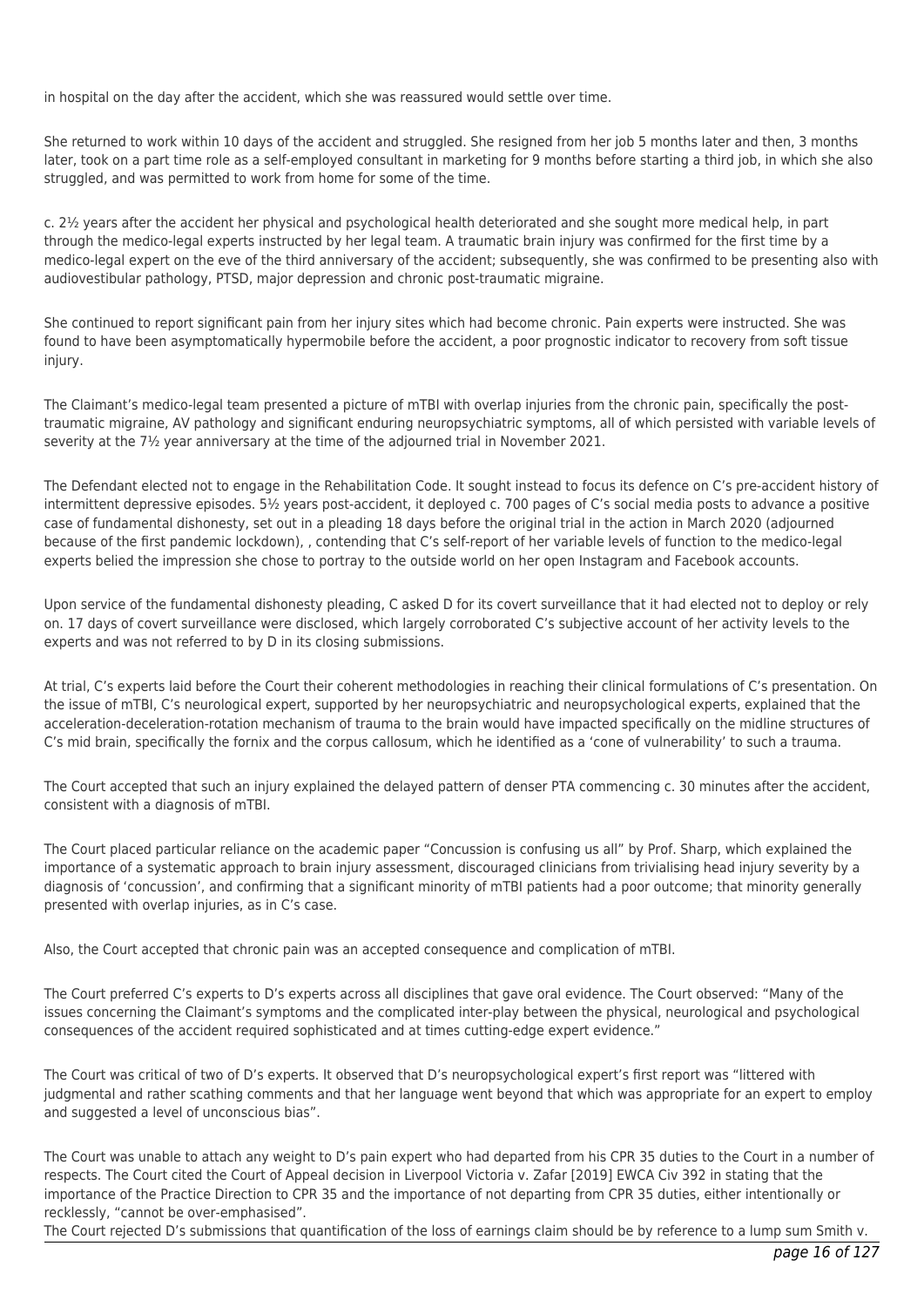Manchester / Blamire approach, distinguishing the cases of Billett v Ministry of Defence [2015] EWCA Civ 772 and Murphy v Ministry of Defence [2016] EWHC 03 (QB) on the facts, preferring instead a multiplier-multiplicand approach, following the dicta in Inglis v Ministry of Defence [2019] EWHC 1153.

The Claimant recovered c. £1,679,406 in damages and an additional c. £75,000 pursuant to CPR 36.17(4)(d) and some of her costs to be assessed on an indemnity basis with penalty interest.

A copy of the judgment can be found [here](https://tgchambers.com/wp-content/uploads/2022/01/Palmer-v.-Mantas-and-Liverpool-Victoria-Insurance-2022-EWHC-90-QB.pdf).

#### **W v. B (11.01.2022) (Unrep)** 11.01.22

Barristers involved: Marcus Grant £1.097m settlement for a 47-year-old Teaching Assistant who developed chronic pain following a slipping accident.

Marcus represented the claimant who sustained soft tissue injury to her right sacroiliac joint in a workplace slipping accident. The soft tissue injury did not progress towards full resolution. Instead, she developed referred neuropathic pain down the right leg which had some intermittent features of CRPS.

Within a few days of the accident, the pain spread to her right upper limb; thereafter she presented with profound neuropathic pain in her right upper and lower limbs. In the early period, some of the treating clinicians diagnosed Type I CRPS without nerve injury. However, over time the visible symptoms of CRPS remitted such that the Budapest criteria were not satisfied. The pain persisted. She suffered a loss of function in the workplace and in her home lives; an adjustment disorder with a prolonged depressive reaction followed. She became profoundly disabled by her pain.

She presented with some prior psychological vulnerability. Roughly 20 years before the accident, she developed some right sided sciatica and coccygeal pain following childbirth which caused her some difficulties for a short period. Femoral neuralgia was diagnosed at the time, and she was noted to have depression.

There were intermittent references to medically unexplained pains, including abdominal and pelvic pains; on one occasion she presented with pain in her right hand with a subjective colour change to the skin. Her work record was good. She was a mother to 4 children and had worked full time throughout most of the previous 20 years.

Her case was that she sustained a traumatically induced primary chronic pain condition, characterised by neuropathic pain in the right upper and lower limbs that, at times, satisfied the CRPS diagnostic criteria. To the extent that her condition could not be explained in purely organic terms, it was explicable by reference to a diagnosis of somatic symptom disorder with predominant pain.

The litigation was put back to see whether her symptoms would remit with bespoke one-on-one treatment with a chronic pain physiotherapist and a chronic pain psychotherapist. By the eve of the sixth anniversary of the accident, the prognosis was guarded.

On her case, she would never work again and required daily input from a support worker and single level accommodation.

The defendant's response was to suggest that the onset of the chronic symptoms following the six-month anniversary of the accident was a coincidental manifestation of a pre-existing psychological vulnerability, probably a pre-existing somatoform pain disorder. The causal nexus between the slipping accident and the emergence of the chronic symptoms was doubtful. In the alternative her symptoms were maintained by the stress for litigation and would remit swiftly following the conclusion of the litigation.

The parties negotiated against that evidential stand-off. The case settled eight weeks before trial through negotiation, with both parties moving away from their best-case positions.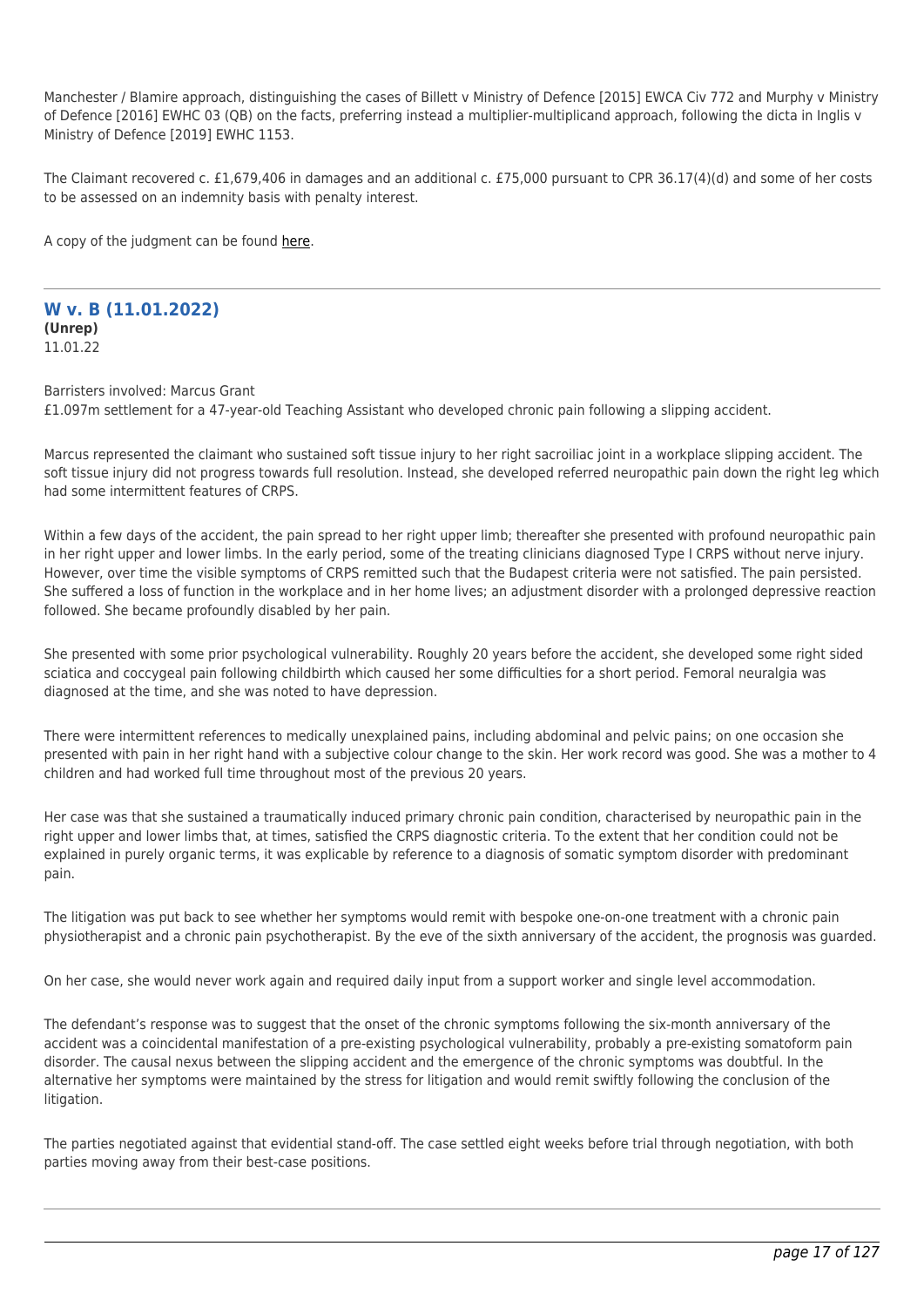## **G v. C (10.01.22) (Unrep)** 10.01.22

#### Barristers involved: Marcus Grant

£920,000 settlement for a 36-year-old police officer who developed chronic pain following a road accident.

Marcus represented the claimant who sustained soft tissue injuries including a left labral tear in a high-energy deceleration car crash.

She required surgery to the labral tear which left her with residual pain. In addition, she suffered post-traumatic stress disorder, depression and some vestibular damage to her right utricular macular that left her with intermittent episodes of migraine-variant balance disorder and visually induced dizziness. She was also left with pain in her neck, low back and left shoulder.

She attempted to return to light adjusted duties with the police but was unable to cope because of pain, and neuro cognitive symptoms. She was retired from the police on the grounds of ill health after the third anniversary of the accident. She was left with restricted mobility, mobilising with a single crutch outdoors. Surveillance evidence was disclosed which usefully illustrated her residual restricted levels of function.

On her case, she had some prior vulnerability to a poor outcome following significant trauma though, on the balance of probability, this would not have manifested in the absence of such trauma. Her prognosis past of the sixth anniversary of the accident was guarded; namely, there was a 40% chance of significant improvement including complete resolution of symptoms and a 60% chance of minimal improvement including the possibility of deterioration post-settlement of her claim.

The defendant considered that she was extremely vulnerable to developing a somatic symptom disorder with predominant pain in the absence of trauma and speculated that some of her pre-accident abdominal pain was psychosomatic.

On C's case this pre-accident history of abdominal pain and pain on intercourse was attributable to microscopic endometriosis and responded well to the implementation of a Mirena coil before the accident.

On the defendant's case her career in the police was likely to have been short lived by reason of her vulnerability, irrespective of the accident. She had become extremely distressed by the litigation process and would like to make a swift and full recovery post settlement.

The parties negotiated against that evidential dichotomy. The case settled 10 weeks before trial through negotiation, with both parties moving away from their best-case positions.

## **G v. M & M 14.12.2021 (Unrep) (Unrep)** 14.12.2021

Barristers involved: Marcus Grant £1.66m gross settlement for a 30-year-old welder who sustained trans-humeral amputation following a motorcycle accident .

Marcus Grant represented a then 23-year-old welder who recovered £1.66m gross of 55% contributory negligence in respect of injuries sustained in a motorcycle accident.

Within weeks of the accident, he returned to his welding work with a dominant flail arm. 13 months after the accident he elected to have the flail arm removed via a trans-humeral amputation and he returned to work once more as a one-armed welder. Showing astonishing courage and receiving assistance from his employer who made a series of adjustments to accommodate him as a onearmed welder, he continued to work in that trade over the ensuing 6 years whilst the liability dispute following the accident continued.

The physical ordeal of that struggle to work imposed significant strain on his contralateral upper limb and on his spine. 6 years before the motorcycle accident he sustained bilateral femur fractures and significant fracture injury to his non-dominant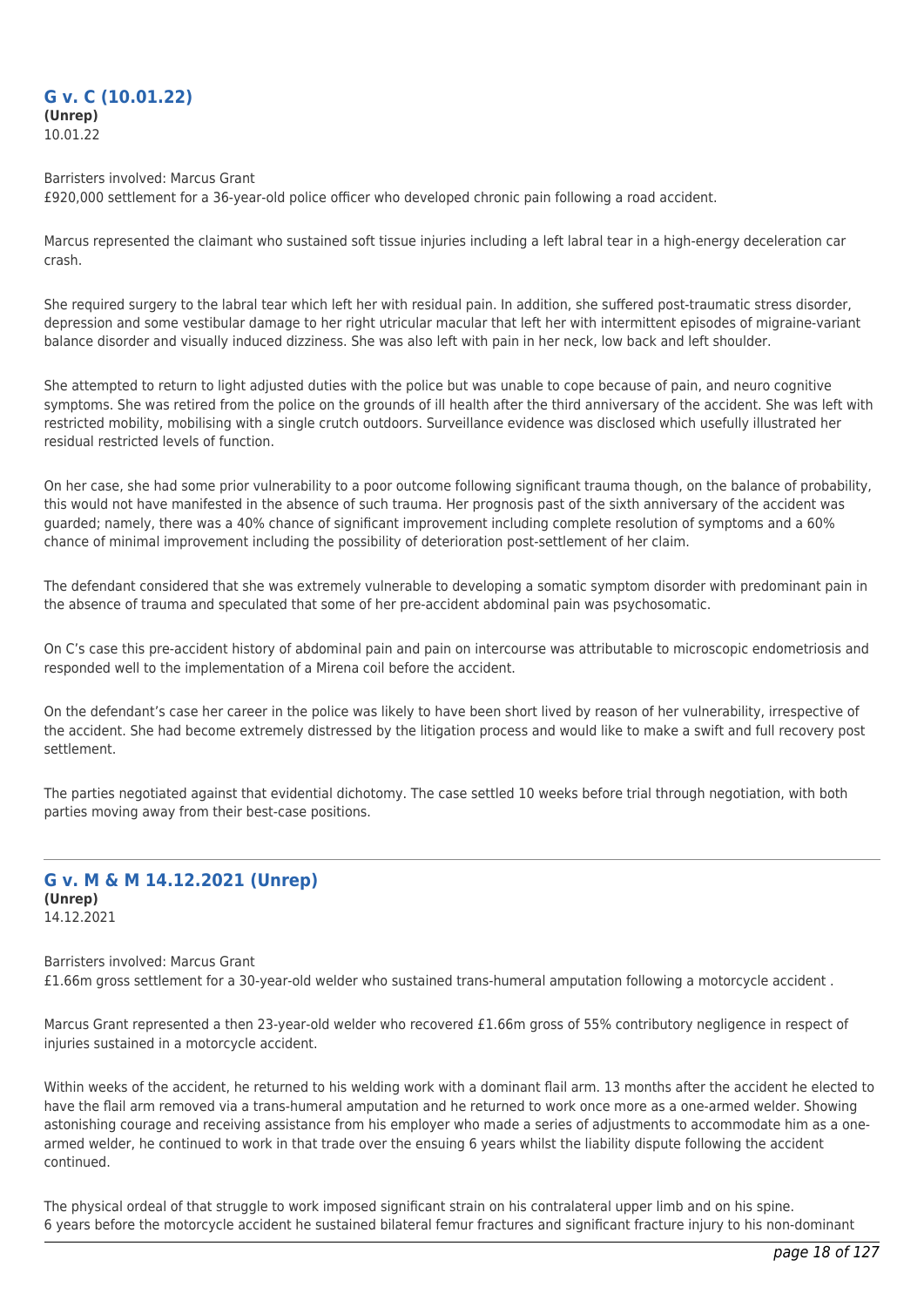wrist which left him with residual symptoms at the time of the motorcycle accident. These pre-existing conditions complicated the analysis of the 'but for case'.

Following resolution of liability and receipt of an interim payment, at the 6th anniversary of the accident, he stepped away from welding and started less well remunerated light sedentary work.

The trans-humeral amputation was too high to accommodate any bionic prostheses.

He enjoyed the support of a loving wife and close family who had provided all the care and support over the preceding 6 years to facilitate his full-time work.

His settlement factored in allowances for risks that his levels of function may deteriorate in older age.

His settlement also reflected his astonishing stoicism in coping with catastrophic injury.

The case settled via a structured negotiation.

## **G v. I 07.12.21 (Unrep)** 07.12.21

Barristers involved: Marcus Grant £607,000 settlement for a 48-year-old Police Officer who sustained mTBI in a RTA.

A then 45-year-old Traffic Officer was involved in a road accident when a criminal deliberately reversed a car into his police vehicle, causing it to rotate violently. He struck the side of his head on the vehicle's A-frame and was dazed. He was able then to give chase on foot for roughly 15 minutes before becoming unwell with nausea, headache and dizziness.

Thereafter he developed a constellation of symptoms commonly seen after a concussive head injury to include migraine headache, dizziness, nausea, blurred vision, sensitivity to light and sound, impaired memory, difficulty sleeping, impaired concentration, reduced ability to multitask and mental fatigue.

He was diagnosed in A&E with a concussion and discharged home with reassurance that he would make a swift recovery. His recovery did not materialise and he became increasingly anxious as he became unable to work. He received neuro rehabilitation which focused on cognitive behavioural techniques and audio vestibular physiotherapy, none of which broke the deadlock of his symptoms.

He was forced to leave the Police Service after 20 years' service on the ground of medical incapability, following which is mood levels dipped further. By the fourth anniversary of the accident he had become a shell of the man he was before the accident. He presented with profound mental fatigue, intrusive migraine headaches, impaired balance and loss of self-confidence. He had become dependent on his wife to prompt him.

He received a rehabilitation package that focused on getting him to engage in activities away from the home. The Covid lockdowns interfered with this rehabilitation.

His case was presented on the basis that he had sustained a mild traumatic brain injury with overlapping neuropsychiatric and audio vestibular injuries and had fallen into the small but significant cohort of mTBI patients who have lasting debilitating symptoms following mild traumatic brain injury.

It was contended on his behalf that he would be unlikely to recover any remunerative and capacity and that he needed a structured rehabilitation package that could be tapered down to a minimal maintenance level over the course of 24 months post settlement.

The defendant instructed a team of experts that was prepared to accept that he had sustained a technical mild traumatic brain injury per the Mayo classification criteria, but which contended that the organic contribution from the brain injury dissipated within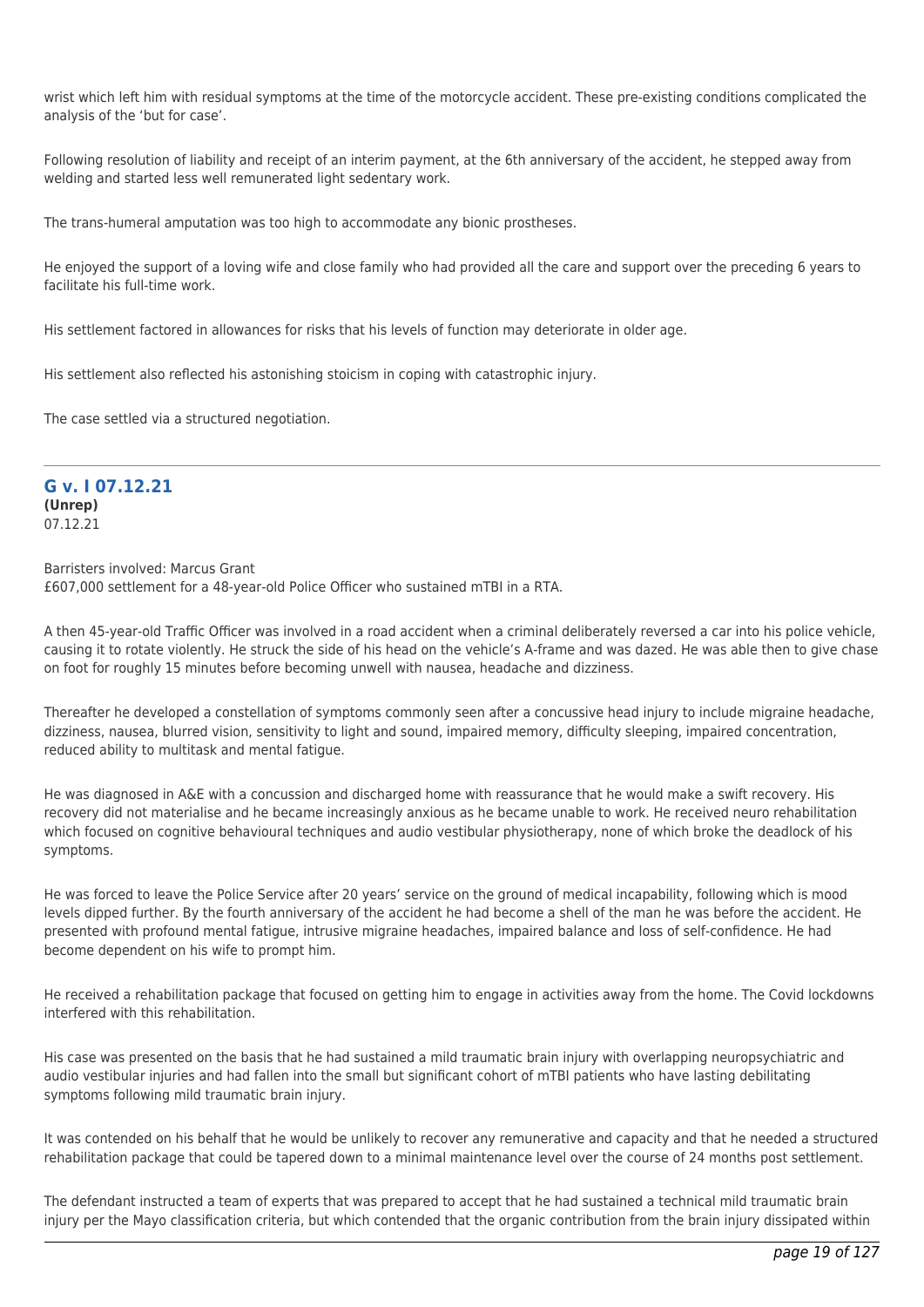a matter of months of the injury. It contended that his chronic presentation was explicable by a misinformed belief as to the seriousness of the brain injury and psychological factors that would resolve once the litigation was settled.

Various quantum arguments were raised about his 'but for' career model and residual earning capacity. The need for any substantive structured ongoing rehabilitation was denied.

The above settlement sum represented a compromise between the Parties' respective positions.

## **Stansfield v. BBC 01.10.2021 [2021] EWHC 2638 (QB)**

01.10.2021

#### Barristers involved: Marcus Grant

QBD judgment for £2.42 million, reduced by 33% to £1.6 million for contributory negligence, made by Mrs Justice Yip to BBC TV Presenter, Jem Stansfield in respect of his mTBI / audiovestibular workplace injury claim.

Marcus Grant, instructed by David Marshall of Anthony Gold Solicitors, represented a 50 year old Claimant ["C"] suffered a mild traumatic brain and ancillary subtle injuries in a crash test experiment in the course of his employment for the BBC. The experiment involved C acting as a crash test dummy for the BBC in two forward facing and two rear-ward facing simulated crashes into a metal post at impact speeds of between 8 and 11 mph (which can be viewed on YouTube).

On his case, C sustained a whiplash injury, mild traumatic brain injury ["mTBI"], subtle audiovestibular ["AV"] injury, and secondary psychological sequelae sufficient to derail a promising television career.

The BBC accepted that C suffered a moderate whiplash injury with depressive symptoms but denied that he sustained any brain or AV injuries and put him to proof of his claim, citing the dicta in Pickford v. ICI [1998] 1 WLR 1189 that required a Claimant to prove the medicine underpinning his claim in circumstances where 'the case involves the assessment of complex and disputed medical evidence'.

The case was heard over the course of 10 days. The Court found that the interplay between different medical disciplines was complex and that C had suffered injury to his neck, brain and AV system and secondary psychiatric injury in the crash tests. Individually none of these injuries was particularly serious, but their cumulative effect could be. Research and clinical practice demonstrated that each of these injuries can be associated with unexpectedly poor outcomes and that C fell into this patient cohort.

Notwithstanding the absence of any neuroradiological findings of brain injury or clear evidence of post-traumatic amnesia, the Court found that C had nevertheless sustained a mTBI.

The Court considered expert engineering evidence that confirmed that each of the crash tests had exposed C's brain to potentially damaging forces, that repeated impacts over a short period increased the risk of TBI, that there was evidence of cognitive impairment after the crash tests, notwithstanding that he was able to continue performing in front of the camera, there was evidence of short lived anosmia and that he developed more obvious signs of agitation and confusion and uncharacteristic behaviour roughly 6 hours later. Also, there was evidence of strikingly impaired processing speed performance on valid neuropsychological testing.

It was common ground between the neurological experts that some mTBI patients experience ongoing symptoms of brain injury and are subject of great interest in focus.

The Court found that C sustained subtle damage to his left utricle and semi-circular canal (of the inner ear) as a result of the crash tests which was the cause of his early complaints of dizziness and balance problems and of his migraine. This damage was observed following meticulous and reliable neurotological assessment. It found that the tinnitus that presented several weeks after the crash tests was attributable to them. The objectively modest AV damage could not explain the ongoing significant impairment on its own, but was another important piece of the jigsaw to C's complex presentation.

The Court accepted that C developed a significant psychological reaction that was superimposed on his organic injuries that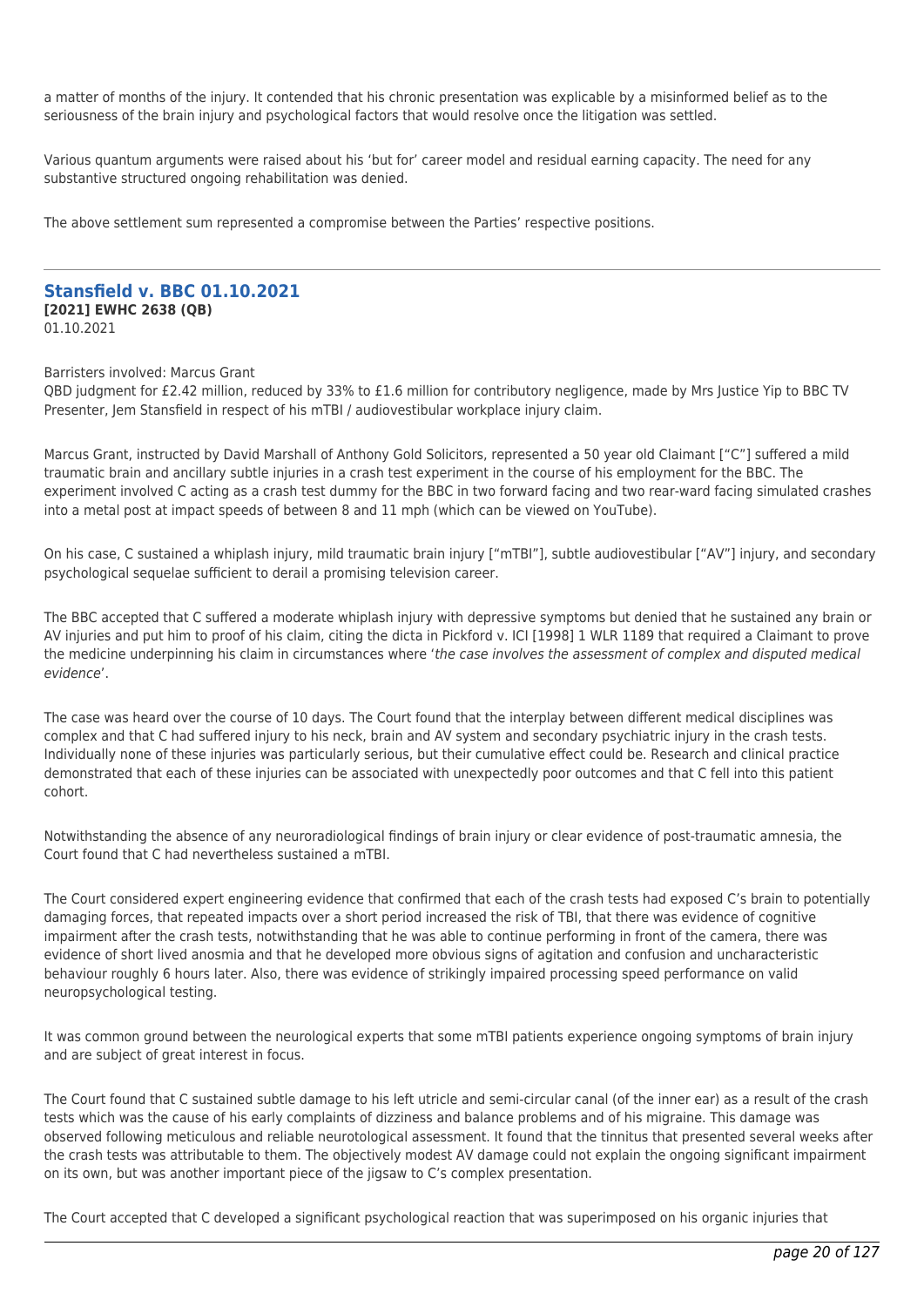included a major depressive episode and post-traumatic symptoms;, over time, his presentation satisfied a dual diagnosis of Somatic Symptom Disorder lying alongside the enduring whiplash, mTBI and AV injuries.

Four weeks before trial, the Defendant elected not to rely on its neuropsychological or psychiatric evidence. The Court rejected the Defendant's neurological and AV experts' evidence that excluded any mTBI or AV injury attributable to the crash tests.

The Court assessed C's damages at £2.42 million, the bulk of which represented lost earning capacity on a loss of chance analysis. One third of the award was deducted to reflect an agreed 2/3:1/3 liability apportionment agreed between the parties.

The Court expressed its astonishment that anyone though that using a human crash test dummy to simulate a crash test at between 8 and 11 mph could be thought to be a sensible idea.

A copy of the judgment can be found [here](https://tgchambers.com/wp-content/uploads/2021/10/Final-Judgment-QB-2018-005820-Stansfield-v-British-Broadcasting-Corporation-1.10.2021.pdf).

**E v. B & L (Unrep)** 30.09.21

Barristers involved: Marcus Grant £1.5m settlement for a 52-year-old decorator who developed Functional Neurological Disorder.

A then 46-year-old decorator was involved in a low-speed side-impact road accident causing him a whiplash injury. His head struck the side of the driver's door causing him a concussion.

He developed an array of post-concussive symptoms, including profound audiovestibular pathology which, within six weeks, progressed to non-epileptic seizures.

Within four months of the accident he presented with debilitating post-traumatic stress symptoms and became significantly disabled by acute neurological, audio-vestibular, neuro-cognitive and neuropsychiatric symptoms.

The headline diagnosis to explain his presentation was Chronic Mixed Functional Neurological Disorder with non-epileptic attacks and Complex Post-Traumatic Stress Disorder.

He has been the subject of objectively significant physical and emotional abuse in his childhood, though had led a productive and active adult life, raising a family and holding down employment over the intervening c. 30 years up to the time of the accident.

No issue was taken as to the genuineness or severity of his presentation. The dispute between the parties coalesced around the issue of his vulnerability.

The Claimant presented his case by applying a modest percentage discount (a 'Malvicini discount') to the overall value of his claim to reflect a chance that, but for the accident, without any intervening compensable triggering event he may have descended into an equivalent FND that unlocked the repressed traumatic memories from his childhood.

The Defendants adopted an acceleration model, applying a diathesis stress framework for understanding the aetiology of FND, contending that the next significant adverse life event, identified on the facts as a an unrelated medical condition of divarication of the rectus muscles four years post-accident and/or the discovery of a non-functioning pituitary macroadenoma at the sixth anniversary of the accident, would on a balance of probabilities have severed the chain of causation between eth accident and his ongoing FND condition, terminating the claim at that point.

There were different approaches taken to the quantification of the care claim that focused particularly on whether or not the Claimant and his family would accept an expensive external care regime, having chosen to provide the care themselves through to the date of settlement.

The Defendants maintained a sympathetic and supportive approach to the claim, engaging proactively in rehabilitation throughout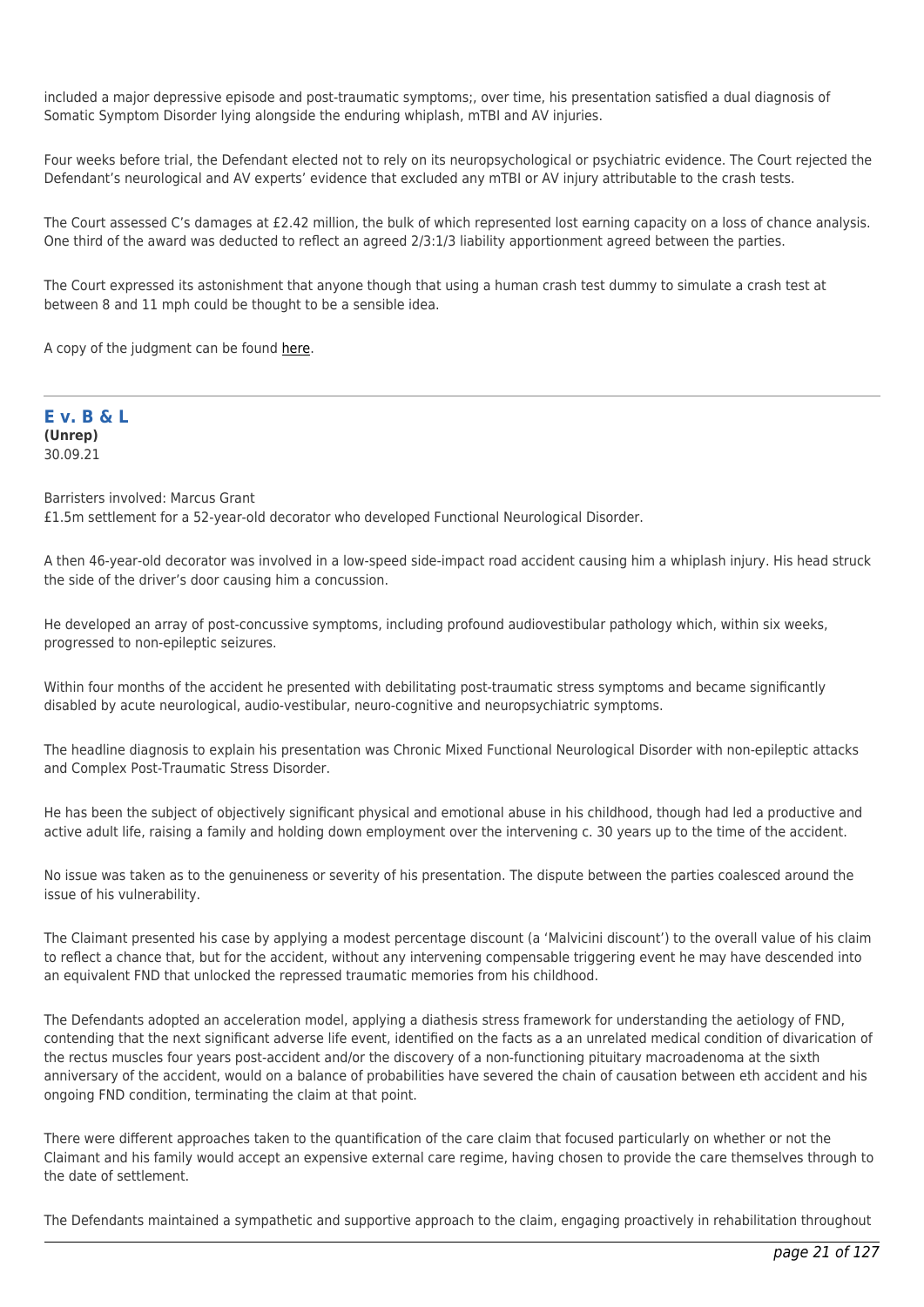the six year period between the accident and settlement.

The claim is settled through negotiation with each party respecting the other's alternative view on analysing the causation issues in the case.

## **K v. C 16.07.21 (Unrep)** 16.07.21

#### Barristers involved: Marcus Grant

An 18-year-old student recovered £725,000 in respect of whiplash and psychological injuries in a rear-end shunting accident at 10 mph.

She had been exposed to abuse in her childhood and was more vulnerable to the consequences of trauma than an average person. Unbeknownst to her she was also hypermobile.

Immediately following the accident she suffered a panic attack and was unable to exit her car; the emergency services cut the roof off the vehicle to extricate her. She developed acute PTSD, which within three months of the accident triggered the first episode of transient losses of consciousness [TLOC]. Postural Tachycardia Syndrome [POTS] was diagnosed 4 years after the accident to explain the mechanism for these early TLOCs; thereafter her autonomically mediated syncope episodes evolved into frequent nonepileptic seizures. She continued to suffer acute upper neck and thoracic pain from the whiplash injury.

Vertical MRI scanning revealed damage to the alar ligament at the base of the skull, attributable on her case to a combination of the constitutional asymptomatic hypermobility and the traumatic forces of the accident.

The case settled 6½ years post-accident, after K had undergone an array of treatments, causing little lasting benefit in her pain and non-epileptic attacks that proved debilitating. In that time she managed to complete an undergraduate degree in architecture but had not managed to secure remunerative employment.

The Defendant's approach to the claim over the first 4 years was largely disbelieving of her symptoms, but subsequently more focussed on her pre-morbid psychological and hypermobile vulnerabilities and optimism for a better recovery following the conclusion of the litigation.

The case settled following ADR with both parties moving away from their best case positions.

**T v. N 16.07.21 (Unrep)** 16.07.21

## Barristers involved: Marcus Grant

A 36-year-old prison officer recovered £430,000 in respect of a mild traumatic brain injury ["MTBI"] and associated audiovestibular ["AV"] and psychological injuries after being knocked off her motorcycle at low speed.

Following the accident she developed a cluster of physical and cognitive symptoms that became more debilitating over the 30 days after the accident as she attempted to push herself to return to work. These attempts provoked intermittent vestibular migraines and migraine related balance disorder which underpinned the subsequent deterioration in her symptoms (on her case).

Her symptoms were debilitating; she was forced to leave the prison service and became acutely distressed by excessive visual or audible stimuli and unable to work.

On her case, the blow to her helmet hitting the road surface and/or the acceleration-deceleration-rotational forces initiated by the collision were sufficient to cause a probable MTBI; careful testing of her AV system revealed bilateral hypofunction of the saccular maculae. She suffered an acute neuropsychiatric response to the symptoms and their enforced lifestyle changes. The claim was advanced on the basis of these separate subtle neurological, AV and psychiatric strands overlaying, maintaining and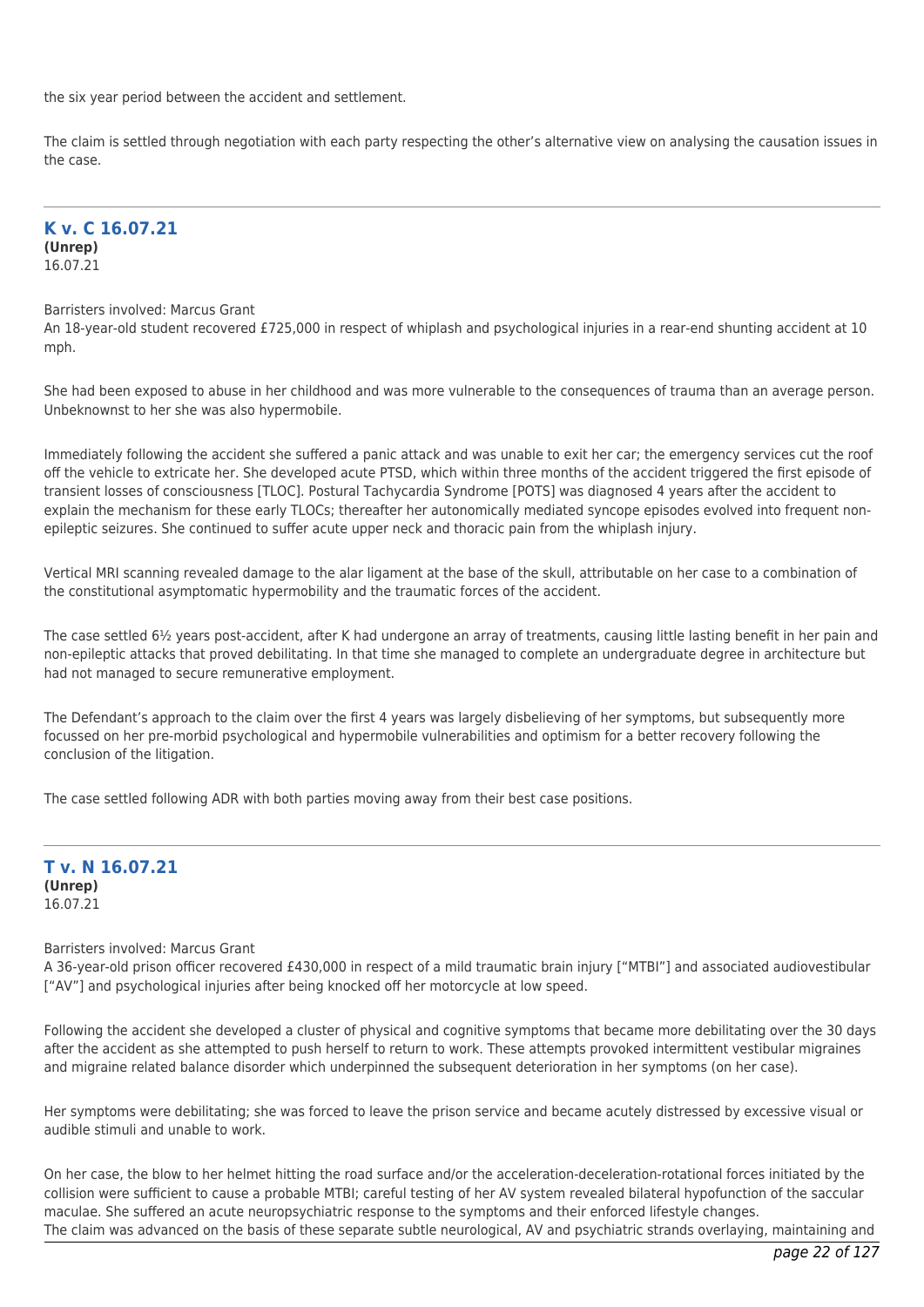exacerbating each other.

The claim was defended vigorously on the basis that she has sustained nothing more than a short lived soft tissue injury; it was asserted that she had not sustained any MTBI or AV injuries and any psychological symptoms were attributable to a pre-morbid vulnerability.

Further or in the alternative, at the 6th anniversary of the accident, N advanced an alternative case suggesting that any symptoms she could persuade a Court were genuine were instead attributable to a control and restraint incident in the course of her work 30 hours earlier in which a prisoner's foot came into contact with her face.

No allegations of dishonesty were pleaded and no surveillance disclosed to contradict her self-report of her restricted lifestyle.

Significant costs were expended by both parties in advancing their respective cases which eventually ended with the above settlement through ADR a few months before trial.

**H v. Z 12.07.21 (Unrep)** 12.07.21

## Barristers involved: Marcus Grant

A 46-year-old flight instructor recovered £600,000 in respect of injuries sustained after a motorcyclist struck the rear of her car at speed.

Following the accident she developed a cluster of physical, cognitive and psychological symptoms that became more debilitating over time.

Neurological examination confirmed that, at most, her presentation satisfied the threshold for a 'possible symptomatic TBI' and that her presentation was predominantly psychologically mediated.

Her principal enduring complaints were pain, PTSD phenomena, vestibular symptoms and fatigue.

The nociceptive cause of any soft tissue pain was time limited and the persistence of subjective reports of pain thereafter were centrally sensitised and psychologically mediated. She presented with symptoms commonly seen following TBI in the absence of TBI and the working diagnosis was Somatic Symptom Disorder [SSD] and Functional Neurological Disorder [FND].

She continued to present as a disabled woman past the 5th anniversary of the accident.

Z viewed the claim with a measure of scepticism with its lead expert suggesting a degree of voluntary contribution to the functional presentation.

Furthermore, Z point to the fact of a wholly unrelated medical condition (Morton's neuromas) that appeared at the second anniversary of the accident and rendered her immobile for a period, dependent on a motorised scooter, as breaking the chain of causation and likely capable of tipping her into an equivalent pathway of SSD and FND in the absence of the accident.

The case settled through ADR with both parties moving away from their best positions.

**M v. H 15.06.21 (Unrep)** 15.06.21

#### Barristers involved: Marcus Grant

A 47-year-old pharmacist recovered £465,000 in respect of post traumatic fibromyalgia sustained in a rear-end shunting road accident.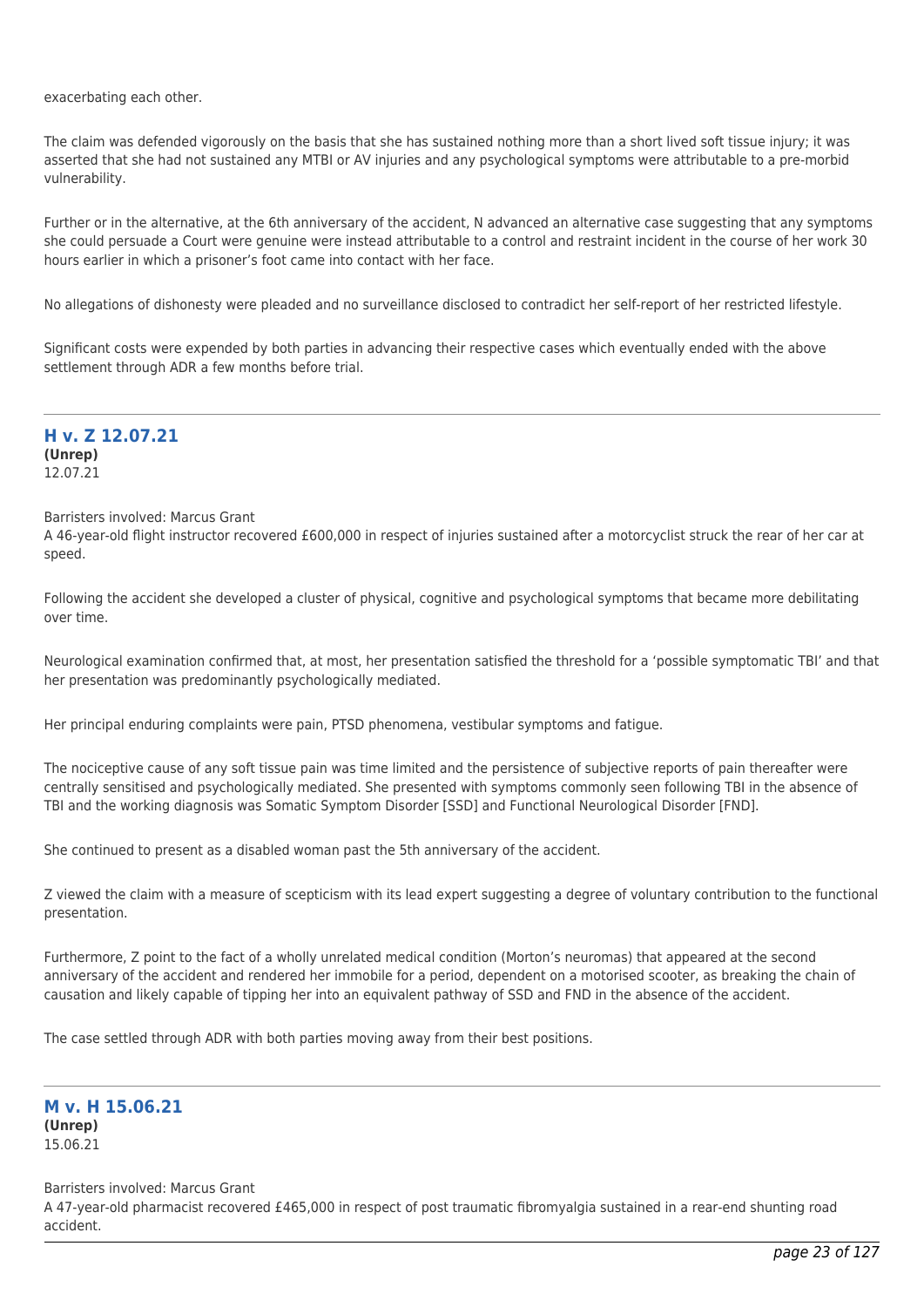B sustained soft tissue injuries and psychological symptoms in the accident. The latter deteriorated rapidly, such that within 3 weeks of the accident she was exhibiting suicidal ideation.

A combination of pain from her whiplash injuries and depressed mood and heightened anxiety deprived her of restorative sleep from the time of the accident.

What started out initially as pain predominantly in her neck and right shoulder spread to become widespread, affecting multiple joints and accompanied by pervasive fatigue, headaches and cognitive slowing.

She was diagnosed with post traumatic fibromyalgia, major depression (F43.2) and a severe adjustment disorder (F43.22).

Her rheumatologist explained that the likely mechanism for the pain from the whiplash injury becoming widespread and centrally sensitised was a combination of psychological factors and the inability to achieve restorative sleep.

She underwent appropriate treatment modalities in the form of anti-depressant and neuropathic pain medication, psychotherapy and access to a residential pain management programme, none of which broke the deadlock in her symptoms.

The symptoms brought about a breakdown in her relationship with her partner; she was unable to return to her career.

The case was defended initially on the basis of a low velocity impact incapable of causing significant injury.

Expert biomechanical evidence confirmed that the speed change in B' car from the rear-end shunt in the first 1/10th of a second after impact was between 6.6 and 9.3 mph, well above the threshold capable of causing whiplash injury.

The defence sought to attribute the presentation of B's downturn in health to pre-existing vulnerability, a coincidental descent into fibromyalgia that was unrelated to any traumatic trigger and unrelated stressors in her life, focussing in particular on strains in her relationship with her partner.

The case settled through negotiation at the 5th anniversary of the accident.

## **Long v. Elegant Resorts Limited 18.05.21 [2021] EWHC 1330 (QB)**

18.05.21

Barristers involved: Marcus Grant mTBI Claimant recovered £509,000 and defends a fundamental dishonesty strike out defence in the High Court.

Marcus Grant, instructed by Colin Cook of Hatch Brenner Solicitors, represented a 47 year old Claimant ["C"] who struck his head walking beneath a low door lintel in the course of his employment.

On his case, he developed a mild traumatic brain injury ["mTBI"] characterised by a period of post traumatic amnesia ["PTA"] of at least a few minutes by reference to the Mayo classification of brain injury, together with post traumatic migraine, responsible for causing periodic flare-ups in his cluster of physical, cognitive, behavioural and psychological symptoms on physical and mental exertion.

On his case, the symptoms persisted, and within two months provided the kindling for the onset of a Severe Depressive Episode which then became his primary clinical condition and persisted at a severe level for at least two years before remitting partially; he was left with a residuum of his mTBI symptoms, which by that stage were better explained by reference to a Functional Neurological Disorder and a co-existing Somatic Symptom Disorder ["SSD"].

By the date of trial he had recovered a part time earning capacity in a less well remunerated and pressurised job. He conceded a reduction in the top line of his loss of earnings claim to acknowledge a prior vulnerability to chronic pain, having suffered fibromyalgia for several years roughly 8-9 years before the accident, that had left him with low grade chronic pain through to the time of the accident for which he continued to treat with medication and graded exercise.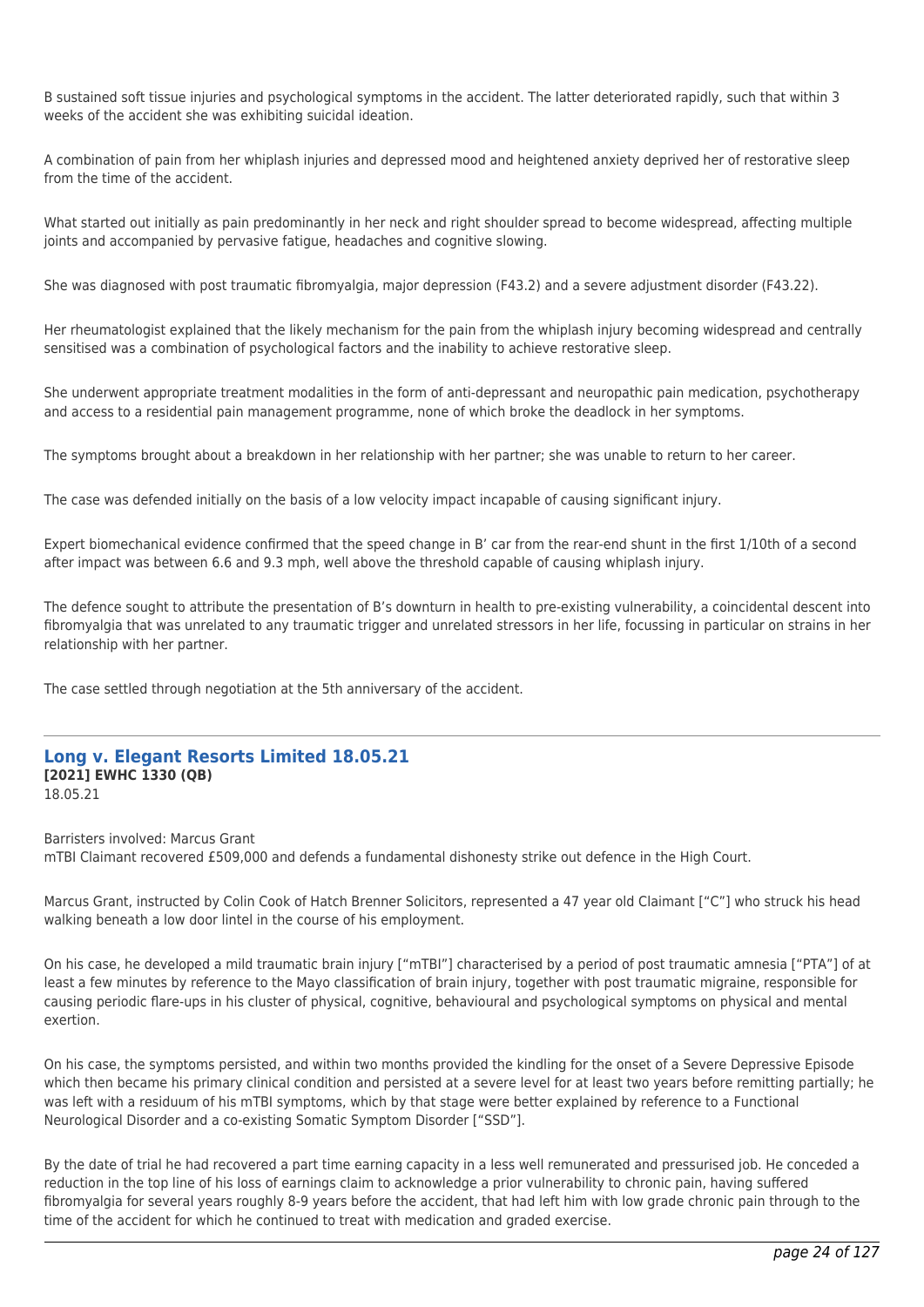The Defendant ["D"] denied that there was any brain injury, explaining that his presentation reflected a pre-existing SSD unrelated to the 'mild bump on the head of a kind which people suffer regularly and which has led to no long-term consequences at all' when walking beneath the door lintel that was trivial and incapable of causing a 'Symptomatic Possible TBI' per the Mayo classification, let alone a mTBI.

D contended that the deterioration in his SSD symptoms that progressed into a genuine depressive disorder two months postaccident was stress mediated by the knowledge that he was about to be made redundant, a fact it was said by D he had lied about in the presentation of his claim; this alleged lie, coupled with consistent failure on embedded validity and stand-alone effort tests with both neuropsychological experts' tests and alleged exaggeration in his presentation in various material aspects of the claim formed the basis for D's positive strike out defence of fundamental dishonesty pursuant to Section 57 of the Criminal Justice and Courts Act 2015.

The Court preferred C's case to D's case and C's experts to D's experts wherever there was material disagreement.

Specifically, the Court found that PTA of a few minutes was sufficient to give rise to a mTBI and, importantly that it was possible to suffer PTA without showing any obvious signs of confusion.

Further the Court accepted a concession made by D's neurologist that he had experienced patients with 'pretty innocuous head injuries … sustained in sport who have had enduring symptoms going on for many years' and the Court saw no basis to distinguish sporting injuries from the facts of this case.

Further, the Court found that 'the evidence of the severity of the impact is a relatively poor indicator of the likelihood of a person suffering mTBI'.

The Claimant recovered c. £509,000 in damages and an additional c. £50,000 pursuant to CPR 36.17(4)(d) and some of his costs to be assessed on an indemnity costs.

## [Final judgment](https://tgchambers.com/wp-content/uploads/2021/05/Final-judgment.docx)

#### **D v. B 26.04.21 (Unrep)** 26.04.21

Barristers involved: Marcus Grant A 68-year-old man recovered £600,000 in respect of injuries sustained in an unusual accident.

On his case, he was assisting one of his employer's drivers by acting as his banksman in a tipping operation at an industrial waste site, when the rear door on a tipper lorry swung as the trailer elevated, striking him on the back of his head and upper back, rendering him unconscious.

B denied the claim on the basis that D was not an employee, but a trespasser on the site, putting him to proof that the accident occurred as he alleged and asserting that he likely sustained injury from falling, denying that the trailer rear door hit him.

D was able to point to a recording of a 999 call by the lorry driver providing a description of the accident that matched D's version of events.

D sustained a fracture to the C2 laminae bilaterally, a mTBI with a subarachnoid haemorrhage and psychological injury.

At the time of the accident D was a cancer survivor and reasonably frail. After the accident he became frailer and lacked capacity to litigate.

Directions were given to try liability as a preliminary issue and the above offer emanated from ADR for the liability issues. It was approved subsequently by Matthew Gullick QC, sitting as a Judge of the High Court.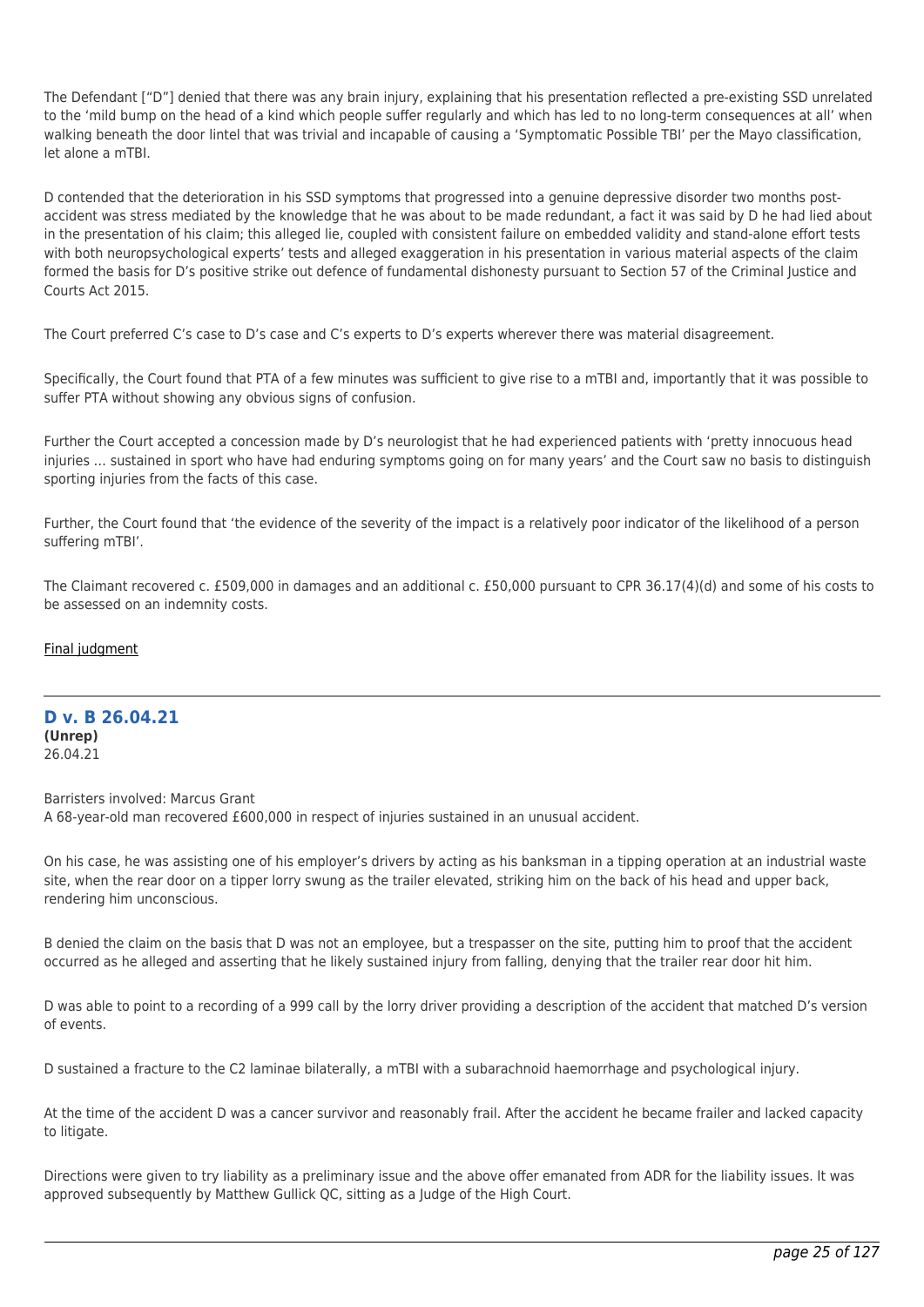# **Mustard v. Flower & Flower & Direct Line Group 11.04.21 [2021] EWHC 846 (QB)**

11.04.2021

Barristers involved: Marcus Grant

Judicial ruling on propriety of mentioning fundamental dishonesty in a pleading in an injury claim. Master Davison handed down a reserved judgment intending to discourage pleas of fundamental dishonesty which are merely speculative or contingent.

The Defendant served an Amended Defence in a head injury claim that pleaded, inter alia, the words:

"The Claimant's accounts of the RTA and its immediate aftermath, and the nature and severity of her symptoms both before and after the accident have varied over time, are unreliable and are in issue. They have been exaggerated (or in the case of her pre-RTA history minimised) either consciously or unconsciously – the Third Defendant cannot say which absent exploring the issues at trial. In the event that the Court finds that the Claimant has consciously exaggerated the nature and/or consequences of her symptoms and losses, the Third Defendant reserves the right to submit that a finding of fundamental dishonesty (and the striking out of the claim pursuant to section 57 Criminal Justice and Courts Act and/or costs sanctions including the disapplication of QOCS) is appropriate".

The Claimant contended that the Defendant should not be permitted to mention fundamental dishonesty in a pleading when there was no proper evidential basis.

The Court agreed and ruled that permission to include the words underlined would be refused. It found (at §22ii):

'a plea of fundamental dishonesty has no real prospect of success and therefore, even pleaded on a contingent basis, does not satisfy the test for granting permission to amend'.

The Court observed that such a pleading caused the Claimant prejudice because, per §22iii:

'a plea of fundamental dishonesty has to be reported to the claimant's legal expenses insurers and opens up a theoretical possibility of them avoiding the policy ab initio. At the very least that will create an added burden of administration and costs. Furthermore, a finding of fundamental dishonesty has grave implications for the claimant and the proposed amendment, if allowed, would be apt to raise further fears and anxieties for which, at the present time at least, there is no proper basis'.

Providing a reserved judgment that has been reported, the Master explained per §24:

'What I am intending to discourage are pleas of fundamental dishonesty which are merely speculative or contingent''.

A copy of the judgment can be found [here](https://tgchambers.com/wp-content/uploads/2021/04/Judgment-Mustard-v-Flower-Ors_No.-2.pdf).

## **T v. R 07.04.21 (Unrep)** 07.04.21

Barristers involved: Marcus Grant

A 30-year-old ground worker recovered £500,000 in respect of injuries sustained in a road accident in which the van in which he was a passenger tipped over at speed, and slid on its side along the road surface

On his case, he sustained multiple soft tissue injuries, a mTBI, PTSD and a moderately severe depressive reaction amounting to an adjustment disorder.

He received two years of intensive rehabilitation from R's insurer following which he reported a residuum of enduring debilitating symptoms of pain, fatigue, impaired cognition, behavioural and psychological symptoms that precluded him from returning to work.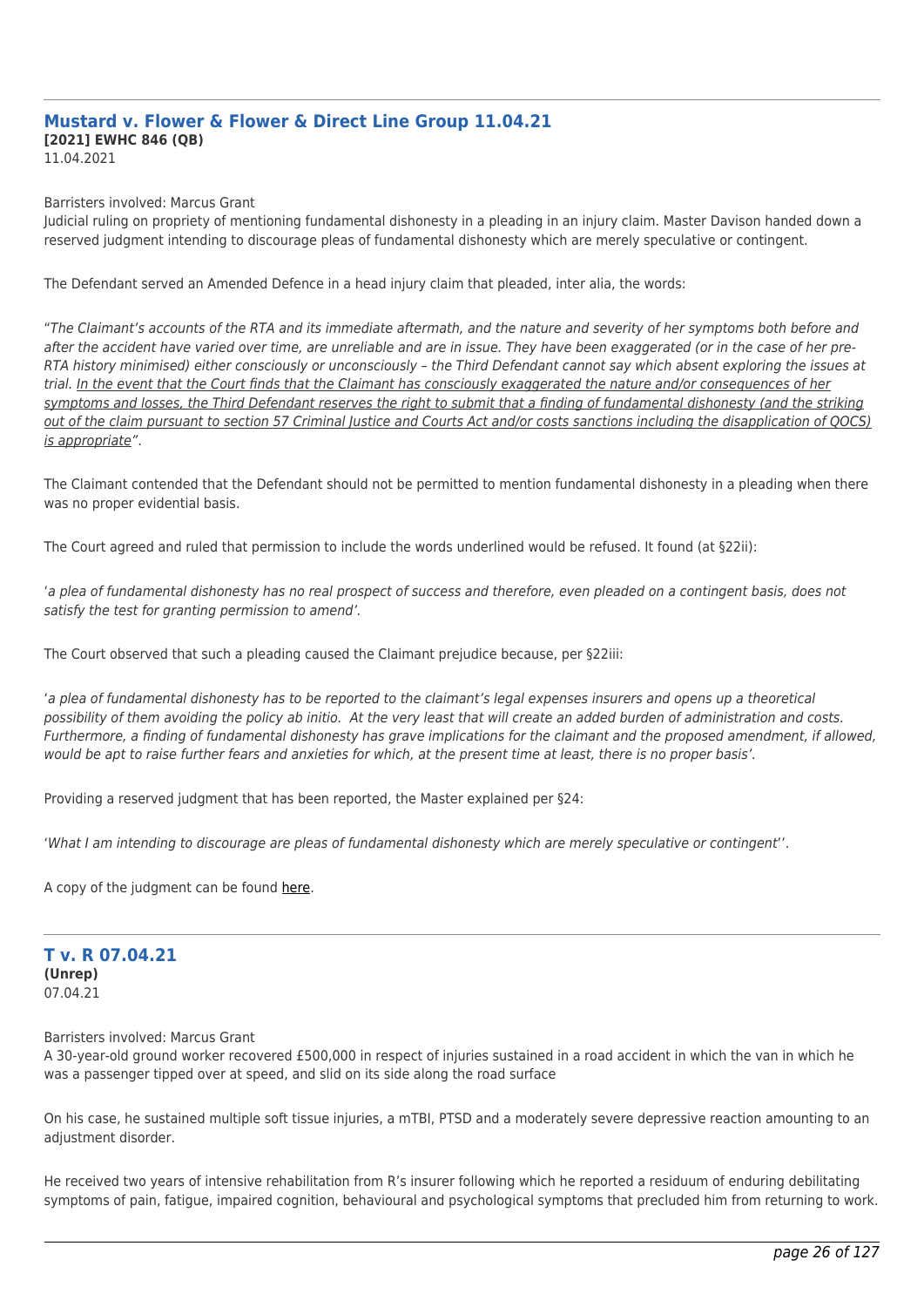He presented with an array of maladaptive coping strategies that included alcohol abuse and a gambling habit that his growing family could not afford.

His case was presented on the basis that the interaction between the mTBI symptoms, the chronic pain and the psychological triggers were such that each component maintained and aggravated the others.

R's response was that T ought to have made a good recovery from his injuries with the rehabilitation and that conscious and unconscious mechanisms may explain the persistence of the subjective symptoms. R pointed out that the litigation was a powerful maintaining factor and that his future prognosis was significantly more promising than that presented by his own experts.

The above settlement sum represented a compromise between the parties' respective positions.

**K v. M 1.04.21 (Unrep)** 01.04.21

Barristers involved: Marcus Grant Recovered an additional £266,000 for a Pro Bono client in a professional negligence claim against a solicitor.

Acting through Advocate, the Pro Bono Charity of the Bar, Marcus represented a young solicitor in a professional negligence claim against her former solicitor for under-settling her claim for damages for post traumatic fibromyalgia following a car accident.

Her claim was settled shortly before the third anniversary of the accident for £95,000 after a draft Schedule of Loss was presented quantifying her future loss of earning capacity by reference to a modest claim for a Blamire award, at a time when all treatment options had not been exhausted, and the prognosis for further recovery was guarded.

The professional negligence claim was framed on the basis that a reasonable and competent injury solicitor would have involved a specialist post traumatic fibromyalgia counsel who would have advised against settling for £95,000; instead they would have recommended starting proceedings and monitoring the prognosis as the Claimant exhausted all treatment options recommended by her medico-legal rheumatologist before reverting to him for a final prognosis.

Further, it was alleged that on the facts of the case, that it was negligent to present the Claimant's future loss of earning capacity claim by reference to a broad brush Blamire approach when binding case law (Bullock v. Atlas Ward Structures Ltd [2008] EWCA Civ 194 & Kennedy v. London Ambulance Service NHS Trust [2016] EWHC 3145) suggested that such an approach should only be adopted if a multiplier-multiplicand approach would throw up an obviously unreal result.

The claim settled for a further £266,000 through negotiations at a JSM with the professional indemnity insurer and its Counsel, without the need to issue proceedings.

**Thompson v. NSL Limited [2021] EWHC 679 (QB)** 25.03.2021

Barristers involved: Marcus Grant Claimant permitted to increase her cost budget by £96,500 following an application under CPR 3.15A.

Master McCloud handed down a reserved judgment in an application made under the new CPR 3.15A which came into force in October 2020 replacing CPR 3.7, affording the Court a discretion to permit a party to vary their costs budget in the event of being satisfied that there has been a significant development.

On the facts in this head injury case, a Court in February 2019 budgeted the following phases of the parties' costs budgets: Issue / Statements of Case, CMC, Disclosure, Witness Statements, Experts and ADR, leaving the phases of PTR, Trial Preparation & Trial to be budgeted at a later date.

For a combination of reasons identified in the judgement, the Master acceded to the Claimant's application that there had been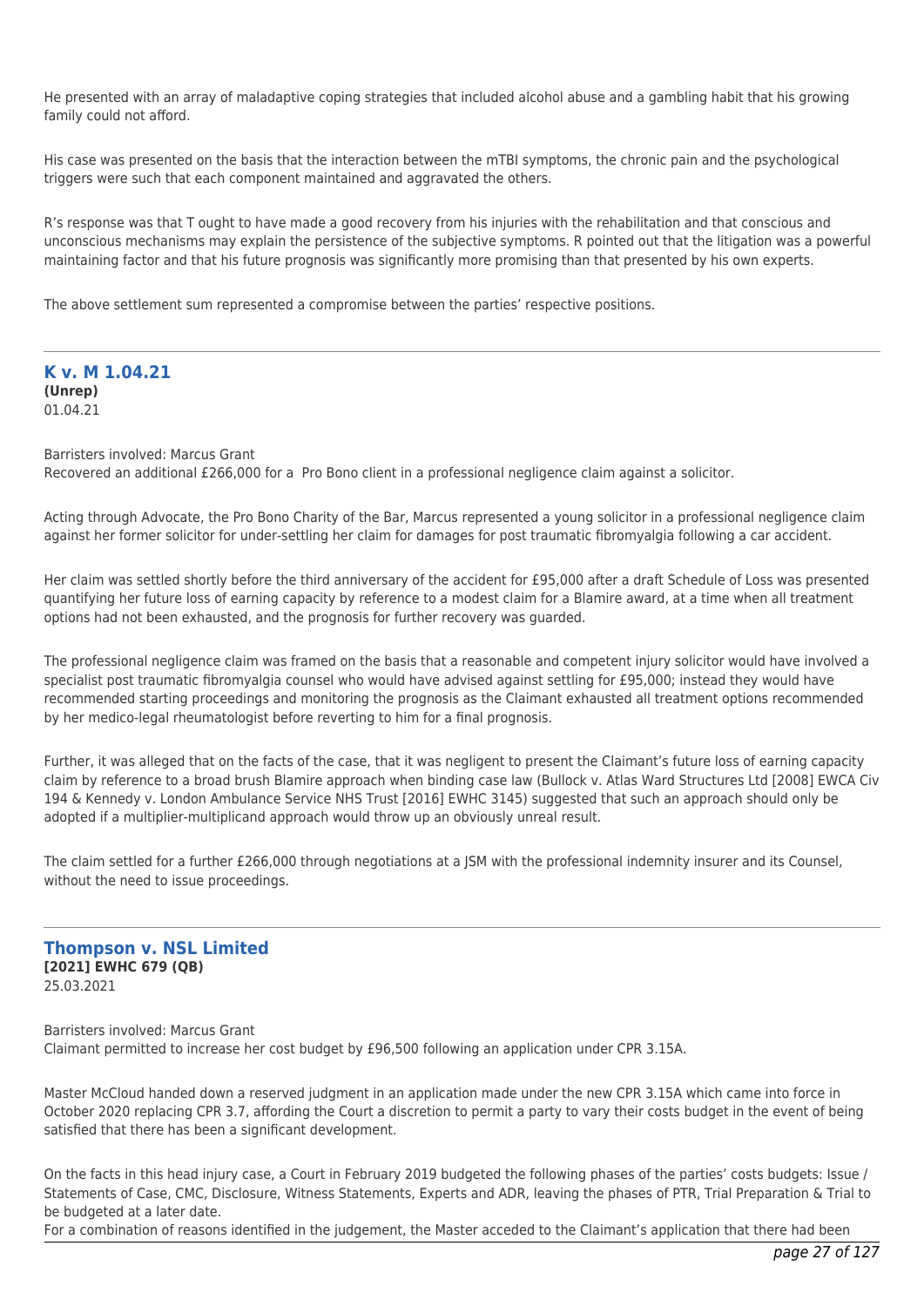'significant developments' in the case and permitted her to increase her budget by £96,500 over the six phases already budgeted. The Defendant did not request any equivalent increase to its budget.

In exercising her discretion, the Master considered earlier reported decisions in the cases of: BDW Trading v Lantoom Ltd [2020] EWHC Civ. 2744 (TCC), Al-Najar v The Cumberland Hotel (London) Limited [2018] EWHC Civ. 3532 (QB) & Sharp v Blank and Others [2017] 3390 (Ch.D.).

The Master restated the principle from Al-Najar 'that as a matter of policy the bar for what constitutes a significant development should not be set too high because otherwise parties would always err on the side of caution by making over-generous assessments of what was to be anticipated'.

She confirmed that CPR 3.15A did not change the principle in BDW Trading that 'the thrust of the previous case law under rule 3.7 (the predecessor to that rule) and that once the 'threshold' of a significant development is met the court is entitled to acknowledge that may have knock-on developments to subsequent phases in the case.'

The judgment can be [seen here.](https://tgchambers.com/wp-content/uploads/2021/03/FINAL-with-EWHC-Thompson-jmt-AS-MG-amended2.pdf)

## **M v. H 23.03.21 (Unrep)** 23.03.21

Barristers involved: Marcus Grant

A 57-year-old lawyer recovered £680,000 in respect of post traumatic tinnitus sustained in a rear-end shunting road accident.

M sustained a standard whiplash injury in a modest rear-end shunting accident from which both vehicles could be driver from the scene.

On the day of the accident he went on to develop bilateral tinnitus. The pain from the soft tissue injuries settled quickly but the tinnitus persisted. M continued to experience the following sound (on mid volume) in both ears: <https://www.youtube.com/watch?v=0HIfqyHbKgY&t=19s>

This became intolerable in any work environment requiring quiet contemplation to concentrate on reading and assimilating written documentation in order to discharge the professional needs of his legal practice.

He sought treatment which did not help and was forced to abandon his legal practice. After. Period of adjustment he found alternative work as a lorry driver, the noise of the vehicle's engine extinguishing much of the tinnitus sufficient to enable him to concentrate on driving.

H's response was initially one of disbelief; subsequently H sought to attribute the tinnitus to pre-existing psychological vulnerability and sought to undermine the value of M's legal career by reason of that vulnerability, whilst simultaneously arguing for a more optimistic future prognosis.

The case settled through negotiation.

## **K v. K 20.01.21 (Unrep)** 20.01.2021

Barristers involved: Marcus Grant £1.05m settlement for a 50-year-old doctor who developed chronic pain following a whiplash injury.

A then 43-year-old doctor working part time in the pharmaceutical industry and part time as a locum GP sustained a whiplash injury in a moderately severe rear-end shunting road accident.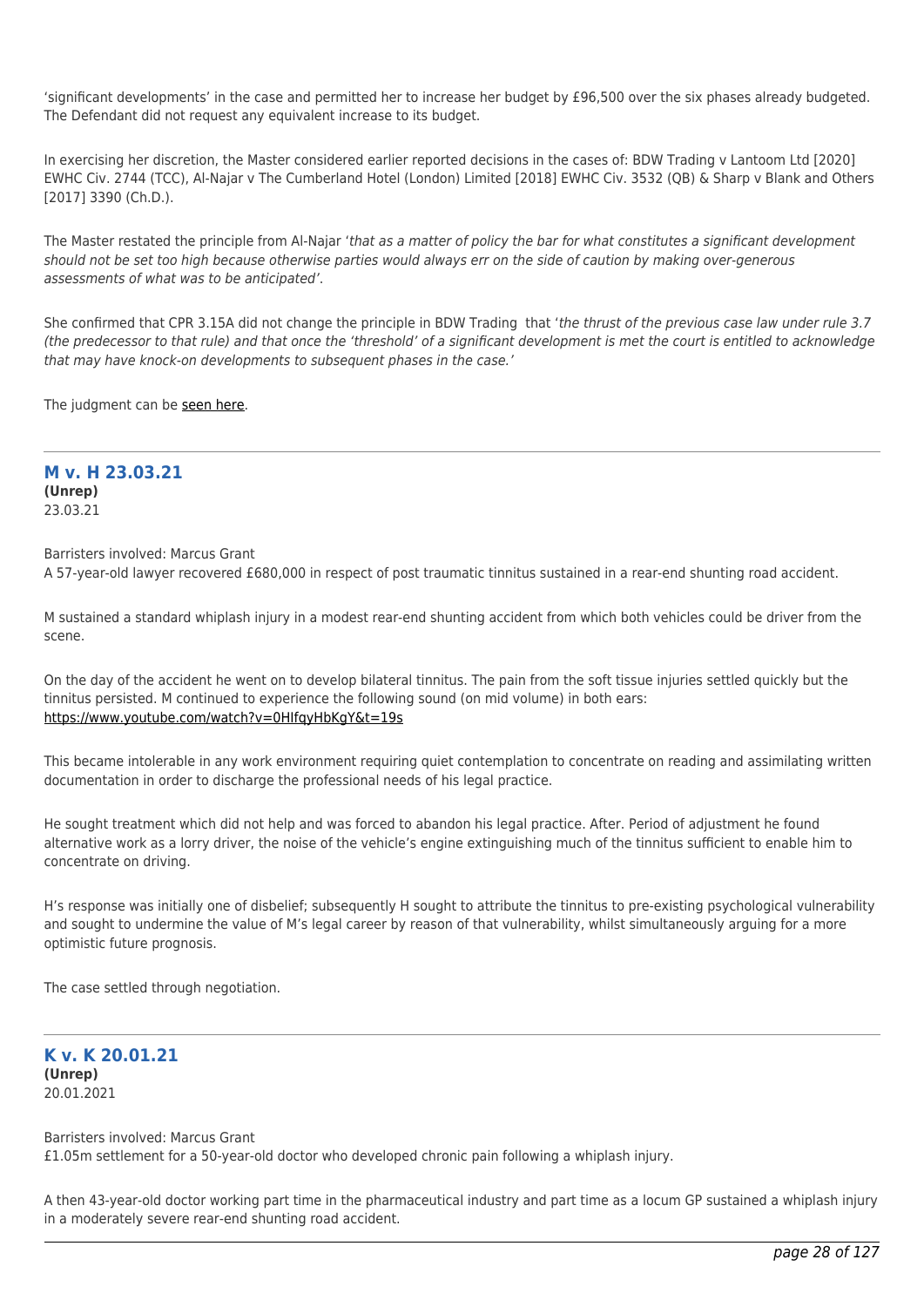She developed a well-defined area of pain in her cervical and thoracic spine with symptoms in her right shoulder that did not respond to extensive courses of conservative treatments via physiotherapy, osteopathy and several trigger point injections. On her case, she developed an impingement in the shoulder from the secondary postural sequelae to the whiplash injury.

On her case, she developed a cluster of heightened anxiety and low mood symptoms that just hit the threshold for PTSD for a short period and for an Adjustment Disorder for a longer period.

She has no prior orthopaedic or psychological vulnerability that predisposed her to a poor outcome following trauma.

She persevered with her work; her earnings increased over the 18 month period after the accident. However, slowly she had to make incremental adjustments to her work and home lives to accommodate her pain as her attempts to buffer it weakened over time. She gave up her pharmaceutical work at the third anniversary of the accident and then resumed it on a reduced part time basis from the fifth anniversary.

The Defendant's response was to assert that no symptoms beyond the anniversary of the accident could be attributed to it. Instead, any subjective report of spinal pain was attributable to coincidental symptoms from previously asymptomatic degenerative changes; further, that the shoulder pathology was wholly unrelated.

The Defendant asserted that her presentation contra-indicated a biopsychosocial model of chronic pain because there was no preaccident vulnerability and no diagnoseable psychological response to the accident.

The case settled through negotiation against that evidential matrix.

## **DEF v. S & M (Unrep) 15.12.20**

15.12.20

Barristers involved: Simon Browne QC Marcus Grant Ellenbogen J approved a £12m settlement for a 24-year-old who sustained a severe brain injury in a road accident aged 9.

She sustained poly trauma including visible white-matter damage on CT to her frontal and temporal lobes.

Whilst she made a relatively good recovery in terms of her cognitive functioning, neuropsychometric testing revealed some enduring weaknesses.

16 years later at the time of settlement aged 24, she presented with significant difficulties with inhibition, cognitive shifting, emotional control, self-monitoring, initiation, working memory, planning and organising, task monitoring and organising materials. She also presented with functional non-epileptic seizures.

By reason of her very severe executive difficulties including poor regulation, she was unable to lead an independent life.

The critical questions in the quantification of her claim revolved around the extent that the scaffolding of her support regime may be reduced over time in the future, her life expectancy, the likelihood of becoming a mother and the feasibility of her forming a sustainable relationship which may reduce her need for professional care.

The claim was settled through negotiation and approved by Ellenbogen J.

## **H v. H & H (Unrep) 19.11.20**

19.11.20 Barristers involved: Marcus Grant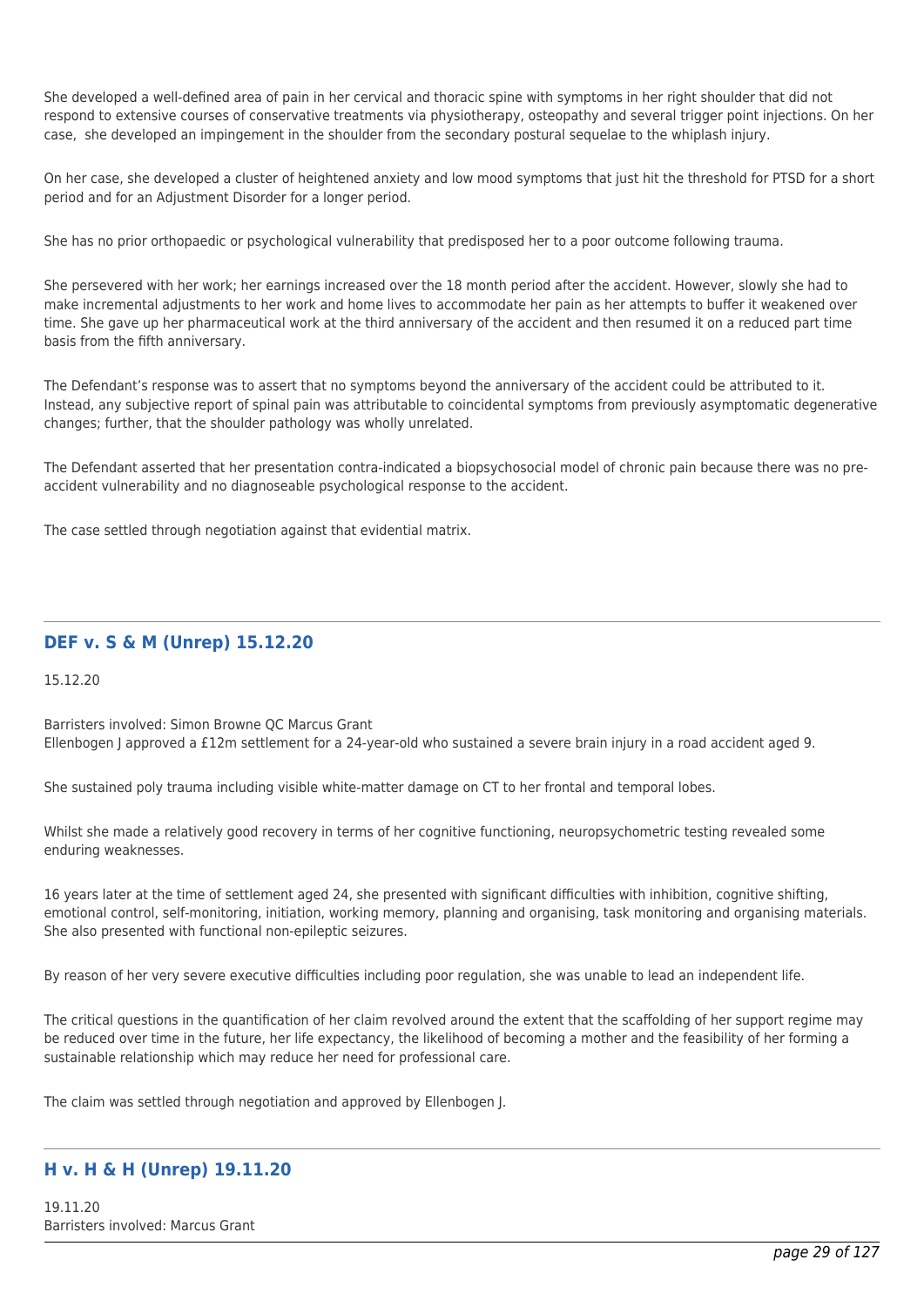£550,000 settlement for a 43-year-old unemployed baker who sustained a brain injury in an unusual running down accident.

C became involved in an altercation during the hours of darkness in a poorly lit area with his wife and lover with them locked inside a car and him hitting the window with his fists.

D started the car and drove off dragging C whose hand became wedged in the nearside door handle by the forward momentum of the vehicle. He was dragged over a distance of 300 m and deposited on the main road when the vehicle drove over him causing serious injury.

Liability was disputed vigorously, D claiming that he was unaware of C's presence alongside his car until after he was deposited on the main road.

C sustained poly trauma including a traumatic brain injury and, for a time during the litigation, lacked capacity to litigate or manage his financial affairs. His health improved to the point where he recovered capacity by the time the claim was finally settled through negotiation, without admission of primary liability by D.

## **J v. D (Unrep) 11.11.20**

11.11.2020

Barristers involved: Marcus Grant

The Claimant, a 61-year-old hotelier, recovered £1.2m in a negotiated settlement for injuries sustained in a road accident.

He was involved in a high speed rear end shunting accident when his motorcycle was struck from behind. He sustained a number of bony injuries and a suspected head injury.

As is common in such cases, his physical injuries predominated the acute and subacute recovery phases. However, it was the consequences of the head injury that became most debilitating in preventing him from returning to running his restaurant and hotel businesses as he would have liked.

He presented with a classic cluster of physical, vestibular, neuro cognitive, behavioural and psychological symptoms. The most disabling of these were his compliance mental fatigue, his disinhibited temper and his inability to read social cues.

On the basis of his experts' evidence, the diagnoses underpinning this enduring cluster of symptoms were technically 'moderate/severe' diffuse axonal injury by reference to the MAYO classification, concussion of the vestibular system, post-traumatic migraine and a mild neurocognitive disorder with behavioural disturbance due to traumatic brain injury (DSM V 331.83).

His standard MRI scans were 'normal. However, a DTI MRI scan at the 4th anniversary of the accident identified two areas of micro hemorrhage indicative of traumatic diffuse axonal injury within corpus callosum.

The Defendant's expert team dismissed any suggestion of traumatic brain injury, even in the face of the DTI scan, which they dismissed on the grounds of being a research tool, incapable of dating any artefacts, which in any event were more likely attributable to the claimant's pre-accident medical history of having suffered falls as an amateur jockey.

The Defendant attached weight to his failure on symptom validity and effort testing to insinuate that there was an element of psychological overlay in his presentation which may or may not have been volitional.

The Defendant contended that his hotel and restaurant business would likely have failed in any event by reason of the Covid pandemic.

The claim was compromised part way between the parties' respective best cases through a structured negotiation.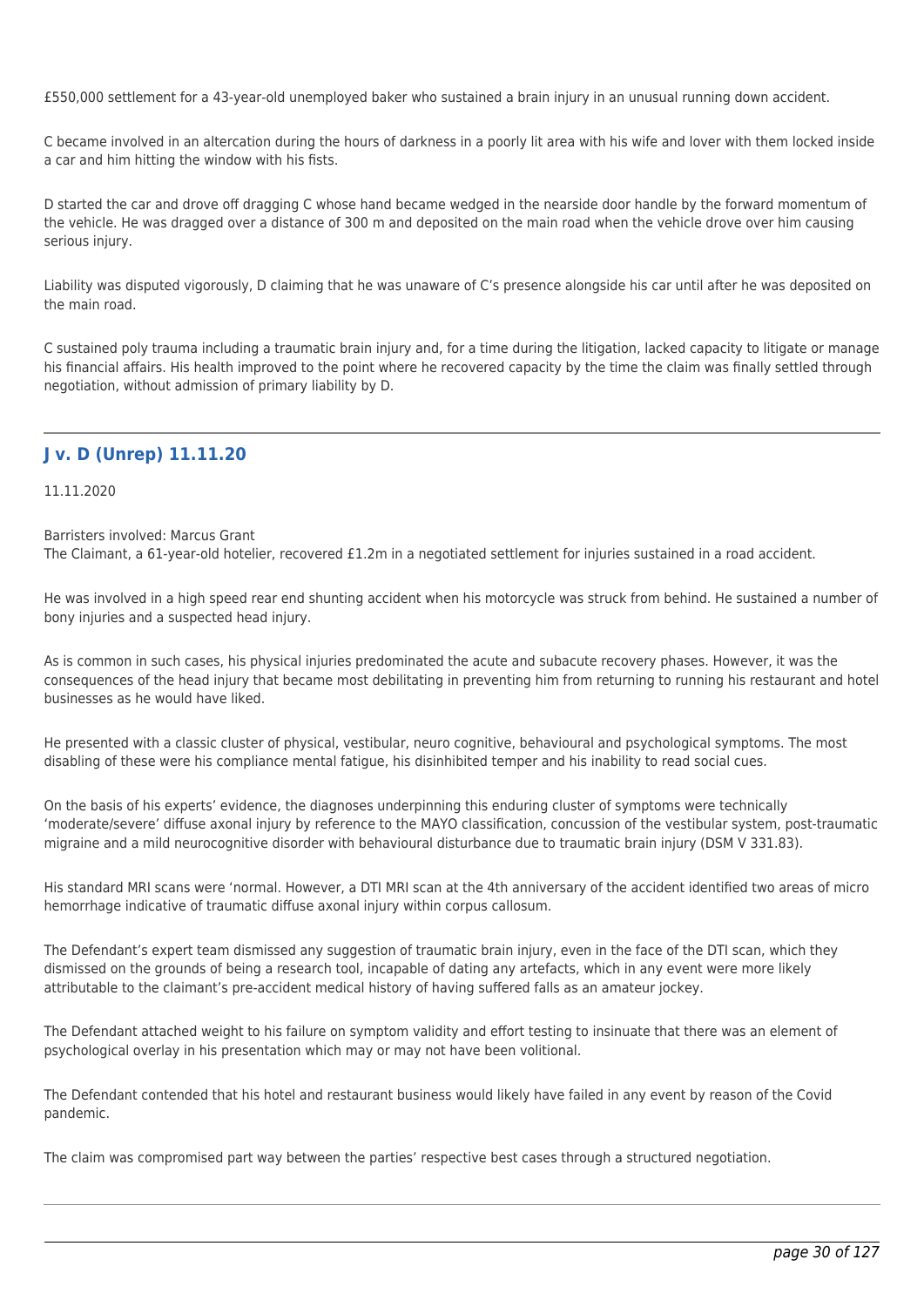## **VXW v. A (Unrep) 28.10.20**

28.10.20

Barristers involved: Marcus Grant

Lambert J approved a £4.48m gross of contributory negligence settlement for a 18-year-old who sustained a severe brain injury in a running down accident aged 11.

He went on to develop a moderate to severe dysexecutive syndrome presenting as a cluster of neuro behavioural difficulties including lack of empathy, poor insight, impulsivity, poor judgement, anger, irritability, obsessive compulsive behaviours, disinhibition and aggression.

The issues underpinning the settlement revolved around his need for support. Assessment of those needs were covered by the fact that he had pre-accident behavioural issues against the backdrop of some psychosocial disadvantages; further there was a question as to the extent that he would accept an expensive support worker regime, and the extent to which he had capacity to moderate his behavioural issues in the future.

Liability was compromised at an earlier stage in the case with the 60:40 split in C's favour. The insurer made an early settlement offer shortly after C reached his majority, which subsequently was accepted and approved by the court.

## **T v. R (Unrep) 04.09.20**

04.09.20

#### Barristers involved: Marcus Grant

A 42-year-old ground worker recovered £756,000 in a negotiated settlement in respect of injuries to his foot and back and tinnitus sustained when the van he was driving was struck by an oncoming vehicle causing it to overturn. In addition, he sustained a mild traumatic brain injury and a major depressive disorder from which he made a good recovery by the 3rd anniversary of the accident.

He was unable to return to his physically demanding trade and his modest academic qualifications and dyslexia made it more difficult for him to return to remunerative employment. He worked hard with the Defendant's insurer's vocational rehabilitation consultant to try to return to the labour market; the evidence those attempts to find work generated of overt disability discrimination by prospective employers was arresting.

The issues between the parties revolved principally around the loss of earnings claim. The Defendant contended for a lower multiplicand and multiplier for the 'but for' scenario than the Claimant on the basis that he would likely have slowed down with age and retired from groundwork before his statutory retirement age. The Defendant also contended for a higher residual earning capacity and contended that the Ogden 8 Table B discount threw up an unrealistically low notional residual earning capacity.

Both parties moved away from their best case positions to achieve settlement through negotiation.

## **A v. G (Unrep) 30.07.20**

30.07.2020

Barristers involved: Marcus Grant A 40-year-old electrician recovered £550,000 in a negotiated settlement in respect of a leg injury sustained in a bicycle accident.

He sustained an 'open (compound) fracture dislocation of his left tibia and fibula with neurovascular compromise to the foot, a PTA kink inside the ankle joint, damage to the peroneal tendon, a Weber C fracture of the ankle and extensive degloving injuries over the left thigh and calf.'

He endured a long and painful period of rehabilitation following which, after the third anniversary of the accident, he managed to find full time lighter employment in South Wales where he lived.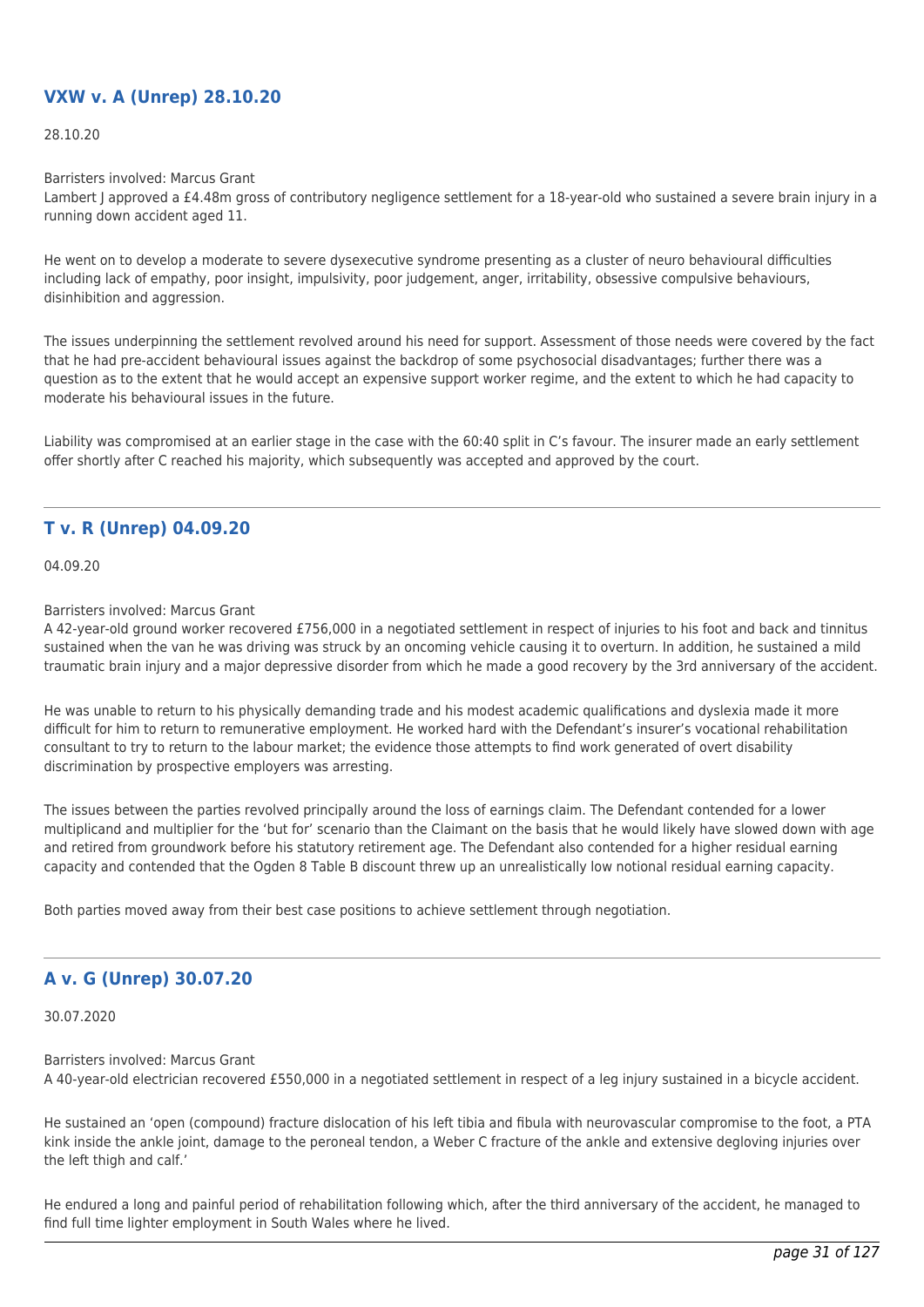The central issue between the parties concerned his notional earning capacity in the absence of the accident, because there were gaps in his work record for benign reasons (recovery from an earlier surgery and taking a year out to care for an elderly relative); also his residual earning capacity was not agreed with the Defendant suggesting that he was not 'disabled' within the meaning of Ogden 8.

The settlement represented a compromise between the parties' respective best cases.

## **G v. P (Unrep) 27.07.20**

27.07.2020

Barristers involved: Marcus Grant

A 48-year-old carpenter recovered £2m in a negotiated settlement in respect of a leg injury sustained in a workplace accident when he fell from a ladder and sustained a 'Hawkins Type 2 talar neck fracture'.

The fracture did not unite and caused significant pain exacerbated by weight gain and immobility.

A decision was taken at the 4th anniversary to undergo an elective transtibial amputation and to proceed in life with prosthetics and aids and equipment to enhance his independence as an amputee.

The settlement sum reflected that he was unlikely to recover any significant earning capacity by reason of his skillset, enduring obesity problems and his age.

The focus of the dispute between the parties' respective valuations was on his professed need for single level, wheelchaircompatible accommodation at some point in the future and the immediate need for a battery-operated hydraulic prosthesis to be replaced at intervals together with back up and waterproof prostheses.

The settlement represented a compromise between the parties' respective best cases.

#### **B v. W (Unrep) 09.06.20 (Unrep)** 09.06.20

Barristers involved: Marcus Grant

The Claimant, a 60-year-old engineer, recovered £350,000 in a negotiated settlement for a whiplash injury and a head injury that triggered epilepsy two years later.

The Claimant, a 60-year-old engineer, recovered £350,000 in a negotiated settlement for a whiplash injury and a head injury that triggered epilepsy two years later.

speed rear end shunting accident. He developed a whiplash injury and on his case and moderate/severe TBI comprising microscopic diffuse axonal injury.

He reported a cluster of physical, vestibular, cognitive, behavioural and psychological symptoms commonly associated with a concussive head injury.

His GCS was normal, there was no recorded loss of consciousness and repeatedly normal CT and 3T MRI scans of his brain. Retrospective PTA assessment using the Rivermead protocol revealed surprising gaps in his memory of events over the 72 hour period after the accident.

Roughly 3 months after the accident he developed déjà vu episodes that were the precursor to his first grand mal epileptic seizure 25 months post-accident. Two further grand mal seizures followed and he was treated with powerful anti-epileptic medication which exacerbated his cognitive fatigue.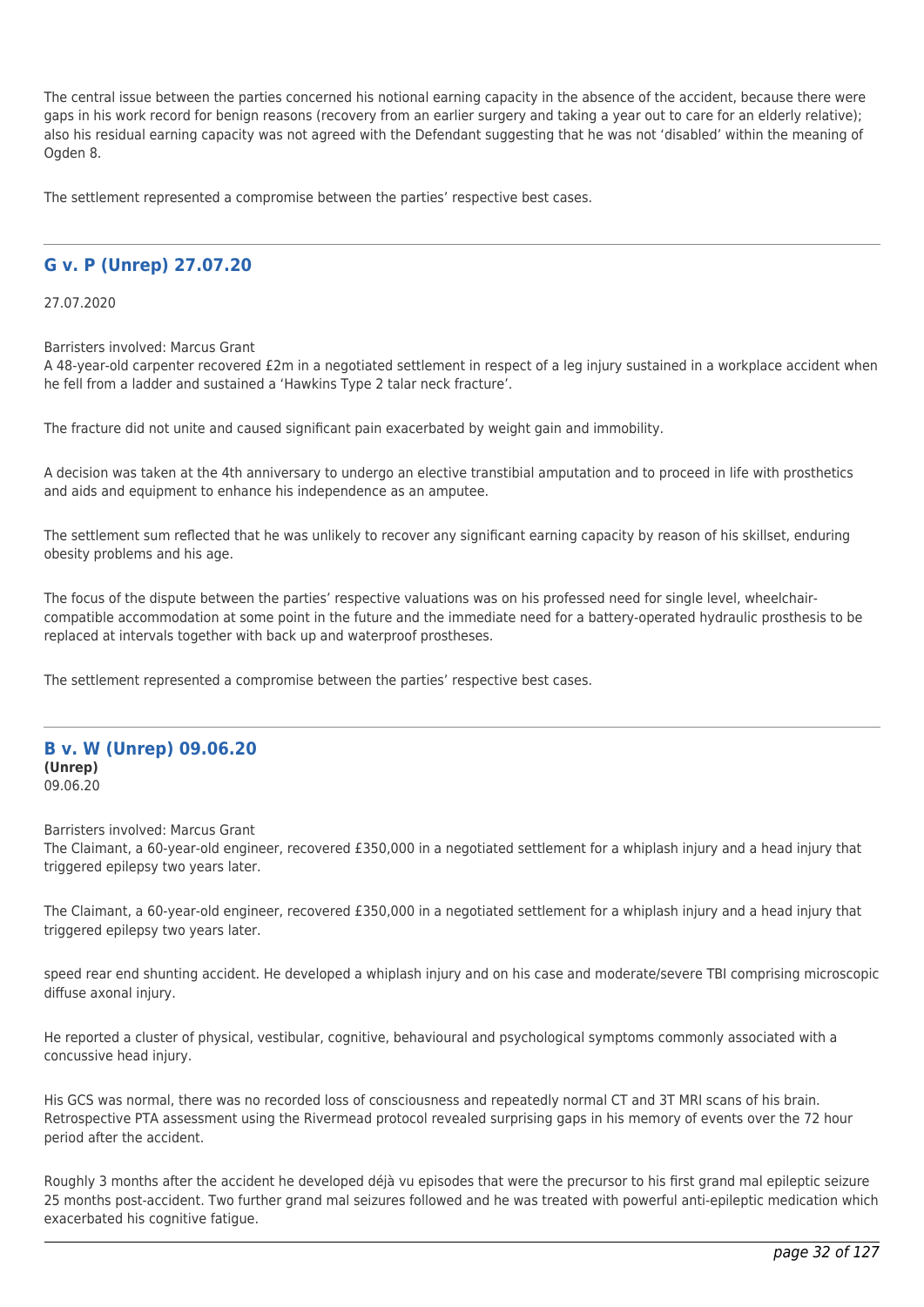He continued to work full time over the 5 year period after the accident and the claim comprised his future reduced earning capacity, his past additional costs associated with a 1,000 day driving ban and future costs associated with a heightened chance of needed dementia care in later life.

The Defendant did not accept that there was any TBI. It contended that there was no association between a whiplash mechanism and TBI. She contended that diagnosing a TBI purely by reference to a rPTA assessment was unsafe. She advanced a differential diagnosis of Functional Cognitive Disorder, notwithstanding no pre-accident history of psychological vulnerability, and notwithstanding the fact that C had battled on working full time with his symptoms.

The Defendant contended that the epilepsy was probably cryptogenic (i.e.: constitutional and coincidental) and the claim for a heightened risk of dementia care was not countenanced.

The claim was compromised part way between the parties' respective best cases through a structured negotiation.

**E v. S (Unrep) 08.06.20 (Unrep)** 08.06.20

#### Barristers involved: Marcus Grant

The Claimant, a 57-year-old dry liner, recovered £750,000 in a negotiated settlement of a claim for brain injury and orthopaedic injuries sustained in a work place accident. He was left with an enduring cluster of physical, vestibular, cognitive, behavioural and psychological symptoms.

His case was presented on the basis that the most debilitating feature of his enduring symptoms was a dysexecutive syndrome that made him unable to think laterally or cope well with stress or change, necessitating a degree of supervision and light touch prompting.

It was asserted that he would not be able to return to any remunerative employment, and that the level of dependence on his wife was unsustainable going forward and needed to be replaced by a case manager and a light touch support worker regime. Further, it was contended that he was at a heightened risk of dementing which would necessitate a more expensive care regime if the risk eventuated.

The Defendant accepted the technical severity of the brain injury but felt that his recovery was such that he ought to be capable of some remunerative employment following a short burst of case management and rehabilitation, but that there was no long term need for external care and that any claim for a heightened chance of dementia-induced future care was too remote and/or speculative.

A further issue in the case was whether it was acceptable for the Claimant to instruct a forensic account to reconstruct his preaccident earning capacity from bank statements in the absence of satisfactory accounting records.

The claim was compromised part way between the parties' respective best cases through a structured negotiation.

**W v. M (Unrep) 23.05.20 (Unrep)** 23.05.20

#### Barristers involved: Marcus Grant

The Claimant, a 38-year-old personal shopper, recovered £703,000 in a negotiated settlement in respect of a lower leg injury sustained in a running down accident that evolved into a centrally-sensitised chronic pain condition.

The Claimant, a 38-year-old personal shopper, recovered £703,000 in a negotiated settlement in respect of a lower leg injury sustained in a running down accident that evolved into a centrally-sensitised chronic pain condition.

The Claimant sustained a significant fibula fracture, ankle dislocation and a compartment syndrome. He had a poor outcome to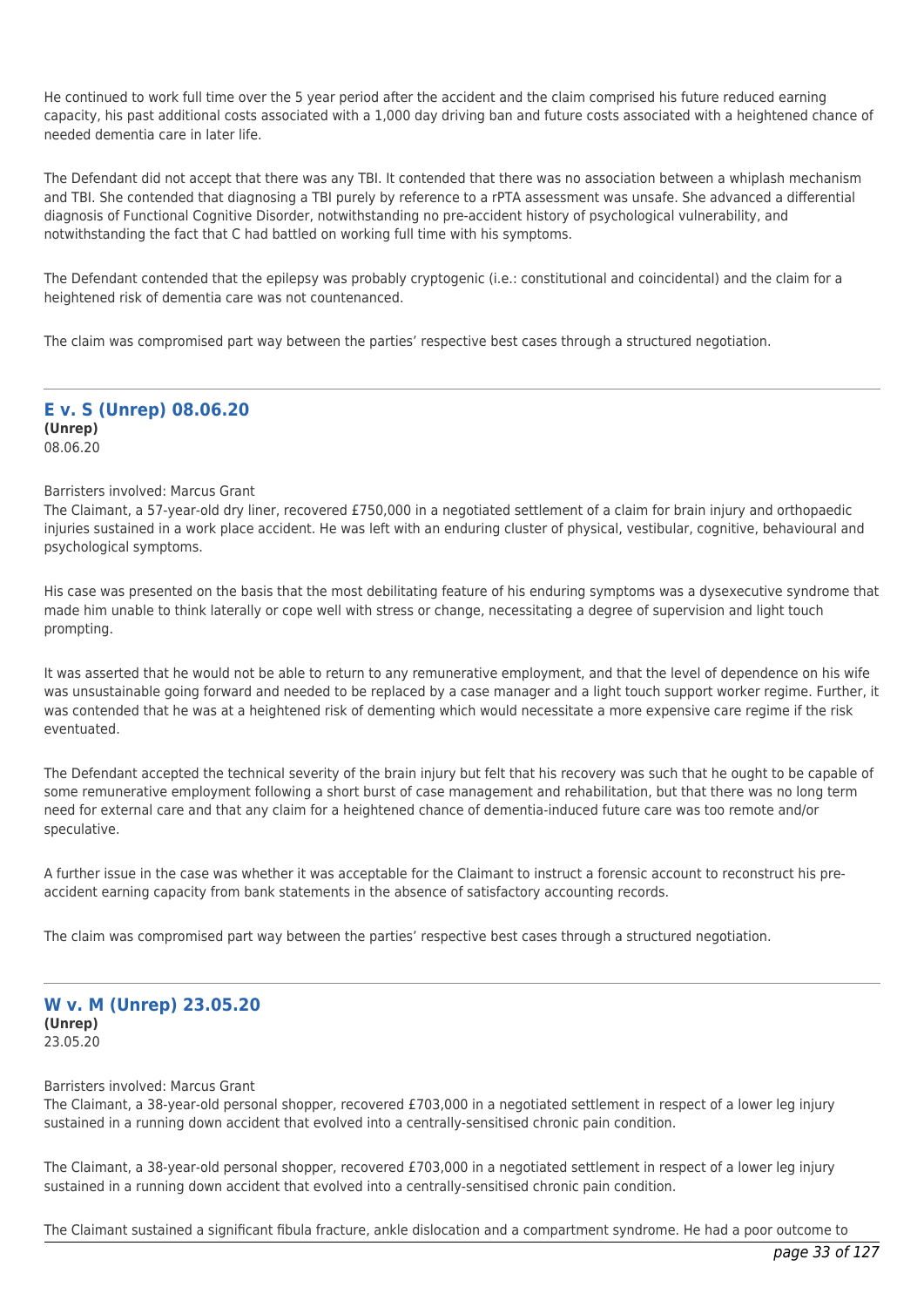surgery and was left with an antalgic gait exacerbated by a 20° equinus deformity. He developed symptoms of chronic pain in the leg and some psychological symptoms. His weight increased by 5–6 stone and his mobility was compromised leaving him with compromised stamina for activities of daily living including work and raising his children.

He brought a claim for lost earning capacity, the need for ongoing loss of services, a modicum of personal care and for facilitating single level accommodation.

The Defendant contested the extent of the alleged earning capacity, contending that he would not have earned as much as he claimed in the absence of the accident and that he was capable of earning more than he conceded going forward. It was asserted that he did not need any ongoing care and that he did not need single storey accommodation.

The claim was compromised part way between the parties' respective best cases through a structured negotiation.

#### **H v. L (Unrep) 18.03.2020 (Unrep)** 18.03.2020

Barristers involved: Marcus Grant

A 32-year-old charity worker recovered £4.83m in a negotiated settlement in respect of devastating leg injuries sustained in a train accident.

She was dragged along a train platform by a moving train after her rucksack became caught in the train's closing doors, and pulled out of the station without the driver realising what was happening. She suffered devastating leg injuries and secondary psychiatric injury. A failed tendon transfer left her with weakness in one of her shoulders.

One leg was amputated shortly after the accident and she battled to save the other leg over the five-year period after the accident. She elected to have that leg amputated shortly after the date of settlement.

The case was novel in that it addressed the viability of having the more expensive Empower prosthetics for a double amputee for the first time.

The case raised the usual arguments in amputation cases as to the need for motorized prostheses, and the reasonableness in expecting tortfeasors to fund them, given that they are significantly more expensive than non-motorised prostheses.

Questions arose with regard to life expectancy, need for bespoke accommodation, child care costs and an appropriate career model in the absence of the accident.

# **Macdonald (By His Litigation Friend Lindsay Macdonald) v Burton 13.03.2020 [2020] EWHC 906 (QB)**

13.02.2020

## Barristers involved: Marcus Grant

Martin Spencer J acknowledged that there was a need to record expert appointments in some higher value cases to protect litigants (mainly claimants) against experts who are 'incompetent or worse'. This case followed on from the decision in Mustard y Flower.

## **What are the practical implications of this case?**

The practical implications of this case is that claimants will be permitted going forwards subject to the circumstances of the case, to record defendant medico-legal appointments (with the exception of the neuropsychometric testing element of neuropsychological appointments which requires additional safeguards), provided that they have first recorded their own experts of like discipline. They must disclose a copy of that recording with their experts' evidence, as part of their experts' evidence.

#### **What was the background?**

The claim arose out of an accident in 2016. The claimant sustained serious injuries including a traumatic brain injury which has led to neuropsychological deficits. The injuries were serious and the consequences are, to some extent or other, permanent.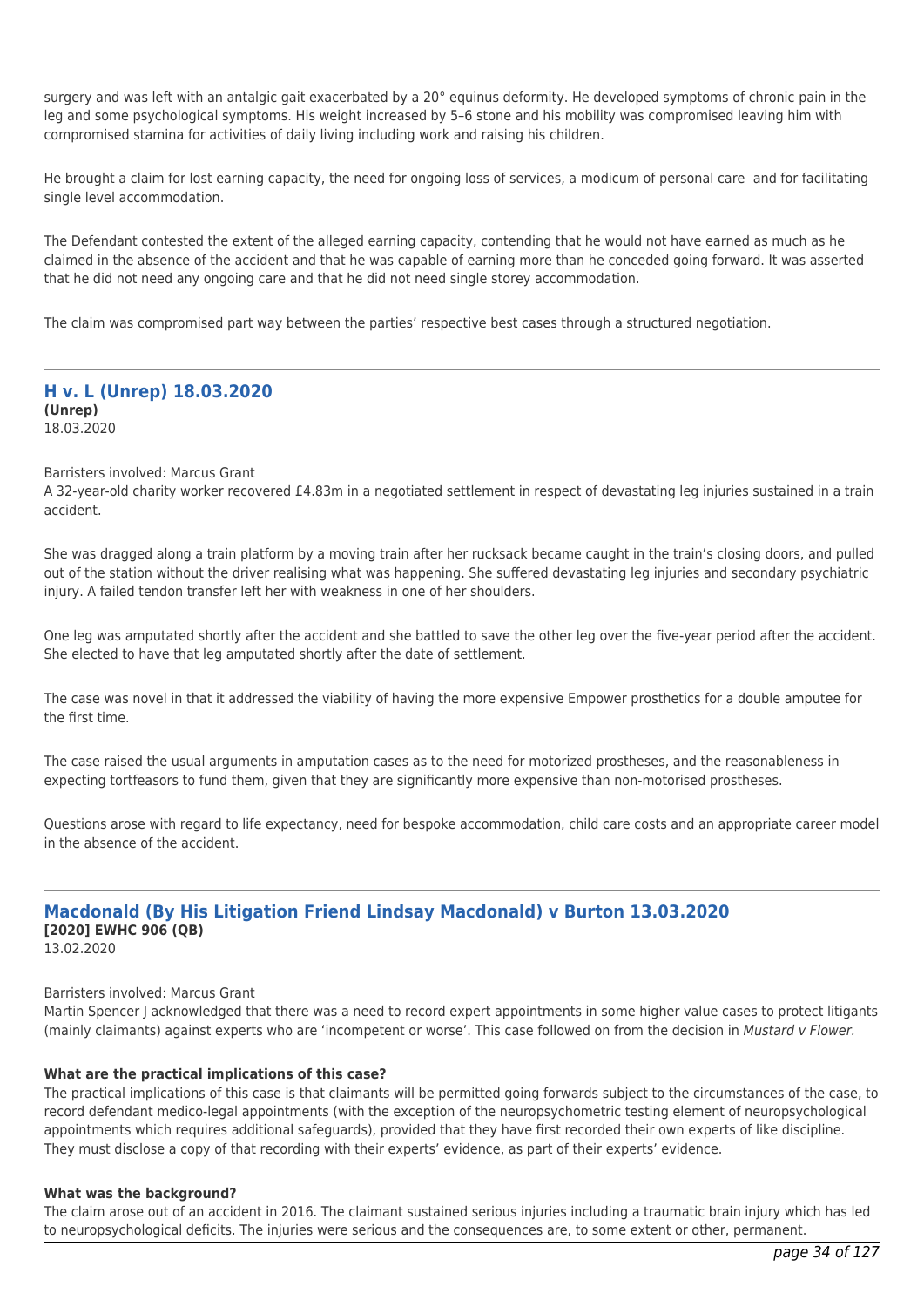In April 2019, the claimant was examined by a Dr Sembi. The defendant proposes to instruct a Professor Kemp to examine the claimant and carry out neuropsychological testing on him for the purpose of producing a report in answer to that of Dr Sembi.

In August 2019, the claimant's solicitor wrote to the defendant's solicitors explaining that the claimant/his mother had been advised to record his consultations with the defendant's medical experts as an aide memoire and to protect him against errors.

An order was sought allowing the claimant to record the examination by Professor Kemp and the neuropsychological testing which was strongly resisted by the defendant.

#### **What did the court decide?**

The court acknowledged that a recording of a medicolegal appointment was the best evidence as to what was, or was not said by both a claimant and an expert. The court observed that what went on at a medicolegal appointment was frequently a point of dispute between the parties. The court acknowledged that recordings obtained historically by claimants both covertly and overtly had shown a lack of competence on the part of experts that could have resulted in injustice without the recording.

However, the court was quick to emphasise that poor methodology on the part of an expert was not restricted to defendants' experts, and that if recording evidence is to be admitted into evidence, there needed to be a level playing field and transparency in which defendants should be able to review what was said during the claimants' expert appointments too.

The fact that an appointment was being openly recorded would likely eliminate much of the mischief underpinning the desire to record, in that the questioning would likely be fair, methodology sound etc. It was observed that in the vast majority of cases, the recordings would not need to be listened to because the 'vast majority of experts instructed are competent and honest'.

On the thorny question of recording neuropsychometric testing, which involves use of proprietary testing material that would lose its value if it fell into the public domain, the court found that additional safeguards would need to be implemented to avoid that happening. The court was informed that the British Psychological Society's Division of Neuropsychologists was contemplating instituting a blanket prohibition of recording of medicolegal neuropsychometric testing. The court ruled that such a blanket prohibition would be 'disappointing' given that recordings had revealed a 'lack of competence of certain experts instructed in this field'.

Finally, the court indicted that it was reluctant to provide any 'ex cathedra guidelines or instructions' given that it was aware that the joint working party of APIL and FOIL was working through these issues to come up with a solution which satisfies the interests of justice from the point of view of both claimants and defendants.

## **F v. M (Unrep) 24.02.2020 (Unrep)** 24.02.2020

#### Barristers involved: Marcus Grant

A then 27-year-old hotel manager sustained a whiplash injury in a road accident in which his vehicle was hit from the front imposing violent deceleration forces to his spine. He stretched out his left arm across his front seat passenger during the accident, which was not sufficient to activate his car's airbags or prevent the car being driven c. 1 hour home.

Over the ensuing hours and days he developed acute neck pain with referred symptoms down the arm; x-ray, MRI and nerve conduction studies over the following weeks were all normal. The pain persisted and over the ensuing  $c. 5 +$  years he presented at intervals with symptoms of CRPS and lost much of the use of the arm.

It was his case that he sustained a mild stretching traction injury to the brachial plexus sufficient to generate chronic pain in a narrowly confined distribution, insufficient to leave any diagnostic footprint on scanning.

Subsequently he developed moderately severe clinical depression as a consequence of the enforced lifestyle changes. These included having to abandon his career and his aspirations to study for an MBA and thereafter continue his career in the US.

He had undergone all appropriate treatments for his condition and the prognosis for any significant recovery 5+ years later was gloomy.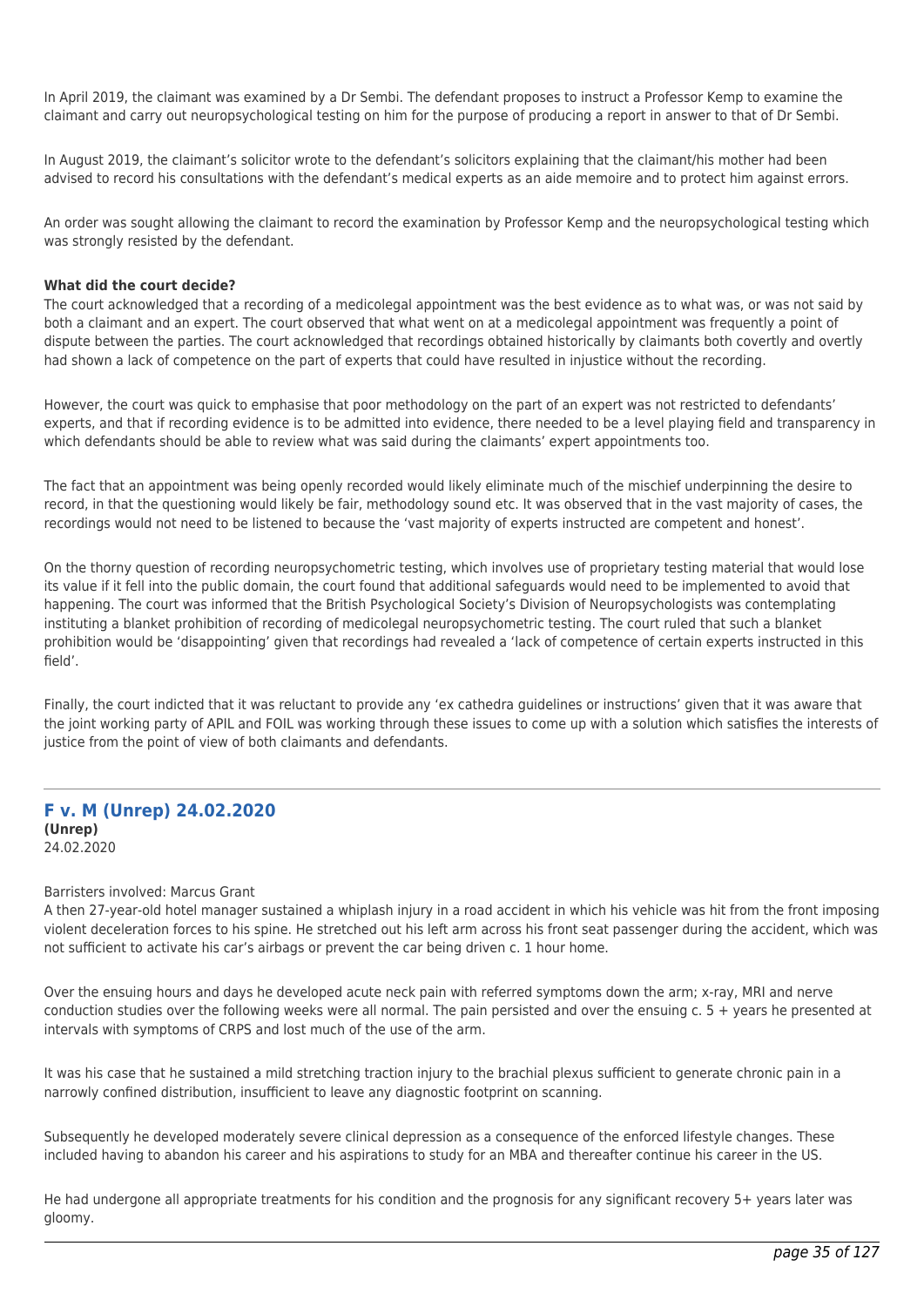The Defendant's expert team was skeptical that there was any underlying organic pathology to explain the presentation, in large part because there was a two day delay in the documented report of any brachial plexus symptoms, which the Defendant averred would have been experienced immediately.

The Defendant disavowed the diagnosis of CRPS, attributing any physical manifestations associated with that diagnosis to disuse of the limb.

Having invested huge sums in surveillance evidence of the Claimant over 22 days across the course of three years in the UK, US and Greece, the Defendant advanced a differential diagnosis of Somatic Symptom Disorder to explain the Claimant's presentation, averring that the litigation was a principal maintaining factor and that the prognosis post-litigation was optimistic. The Defendant also suggested an element of exaggeration, though was unsure whether it was conscious or unconscious.

The Defendant requested permission to rely on expert neurological evidence to supplement his shoulder expert.

The Claimant's neurological expert was able to demonstrate that a delayed onset of brachial plexus symptoms in cases where there was a stretching of the brachial plexus was common, with the mean time of onset being 6 days post-trauma in a prospective controlled 2001 study of 121 patients. The Claimant's neurological presentation past the 5th anniversary of the trauma fitted with the diagnosis provided by his medico-legal peripheral nerve surgeon.

The case settled through negotiation against that evidential matrix.

#### **J v. T&G (Unrep) 06.02.20 (Unrep)** 06.02.2020

Barristers involved: Marcus Grant

A 41-year-old warehouse worker recovered £1.146m in a negotiated settlement in respect of a brachial plexus injury and consequential losses sustained in a motorcycle accident.

He underwent two surgeries to effect a tendon transfer in an attempt to recover some of the lost movement in the arm; the surgeries failed and resulted in him developing acute abdominal infections which left him in a critical state for over 12 months.

The case was rendered more difficult to value because of a congenital immunodeficiency disorder that had implications to his life expectancy, and to his ability to his ability to have worked through to retirement age in the absence of the accident. Also he was a brain injury survivor having sustained a very severe TBI 20 years earlier.

He intimated a claim for MyoPro orthoses from the US to provide greater function to his flail arm, which was a novel head of claim in the UK.

In addition the Defendants maintained allegations of contributory negligence.

The case settled through negotiation against that evidential matrix.

## **O v. D & S (Unrep) 22.01.20**

## 22.01.20

Barristers involved: Marcus Grant

A 43-year-old social worker recovered £1.165m in a negotiated settlement in respect of injuries and consequential losses sustained in two road accidents 10 months apart.

A 43-year-old social worker recovered £1.165m in a negotiated settlement in respect of injuries and consequential losses sustained in two road accidents 10 months apart.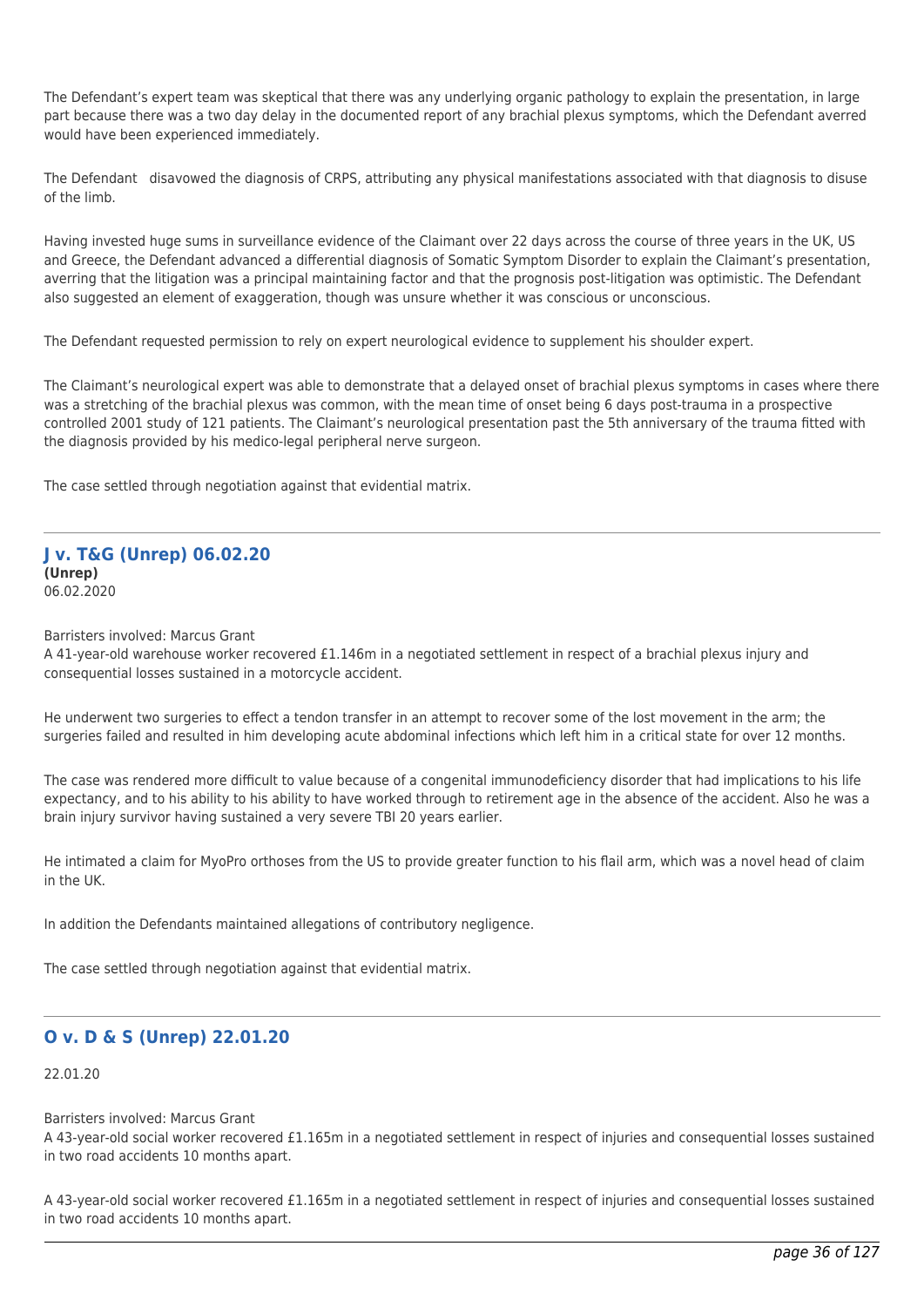She sustained soft tissue injury to her spine (a 'whiplash associated disorder') following the first accident, a rear end shunt, which also caused her a loss of restorative sleep. Over the ensuing 6-8 weeks the nature of the pain became more widespread and diffuse and was accompanied by a flu-like malaise and headaches. She was unable to continue her work and her mood became depressed. By the 6th month anniversary her GP began to suspect fibromyalgia and referred her to a rheumatologist.

Before she saw the rheumatologist the second accident happened. It was objectively more serious and more frightening than the first. It caused a significant flare in her centrally sensitized chronic pain symptoms and PTSD. Her already fitful sleep patterns became further fragmented and she descended into a deep depression and became sufficiently dysfunctional that she was forced to abandon any attempt at work and required assistance from Social Services to run her domestic activities, to include caring for her children.

She underwent an array of bespoke treatments for fibromyalgia and depression and PTSD but was left past the 6th anniversary with enduring disabling symptoms. She brought a claim for compensation for the consequences of post-traumatic fibromyalgia.

The defendants (represented by the same legal team) instructed a team of experts who disavowed the diagnoses of fibromyalgia and/or post traumatic fibromyalgia and suggested that her presentation was a product of probable prior psychological vulnerability, a somatic symptom disorder and exaggeration, either conscious or subconscious. The defendants asserted that domestic or personal care with aids and appliances were contra-indicated and would merely reinforce a sense of disability that was entirely psychological. They anticipated a swift and full recovery post litigation with the assistance of an individualized programme of psychiatric and psychological intervention and that she would likely make a full recovery within 2 years.

The case settled through negotiation against that evidential matrix.

# **Chan v. London Bus Company (Unrep) 14.11.19**

14/11/2019

Barristers involved: Marcus Grant

A 51-year-old IT Trainer sustained a brain injury in a cycling accident in London when cut up by a bus.

It took him 4 years to secure a liability compromise 99% in his favour before any rehabilitation could commence.

He was left with acute fatigue and a reduced ability to cope with hassle and reduced motivation and heightened anger. He was unable to return to his career, but his loss of earnings was militated by a generous PHI policy paying 75% of his salary at the time of the accident.

The battleground between the parties was whether so many years post-accident he needed, or would accept a comprehensive support package comprising a head injury trained case manager and some support worker involvement for the rest of his working life.

A further issue between the Parties was whether there was a heightened dementia risk in old age and, if so, whether it should be quantified now on a chance basis rather then tied up on a provisional damages award.

It was agreed that he had borderline capacity with the presumption of capacity provided under the mental Capacity Act 2015 preserved.

The parties negotiated a compromise of these issues with a lump sum award of £700,000.

The Defendant asked for the settlement to be approved by a Master by reference to the Court's inherent jurisdiction under s. 19(1) of the Senior Courts Act 1981, applying the principle established by Teare J in Coles v. Perfect [2013] EWHC 1955, notwithstanding the fact that the presumption of capacity was not displaced.

Master Cook acceded to that request and approved the settlement.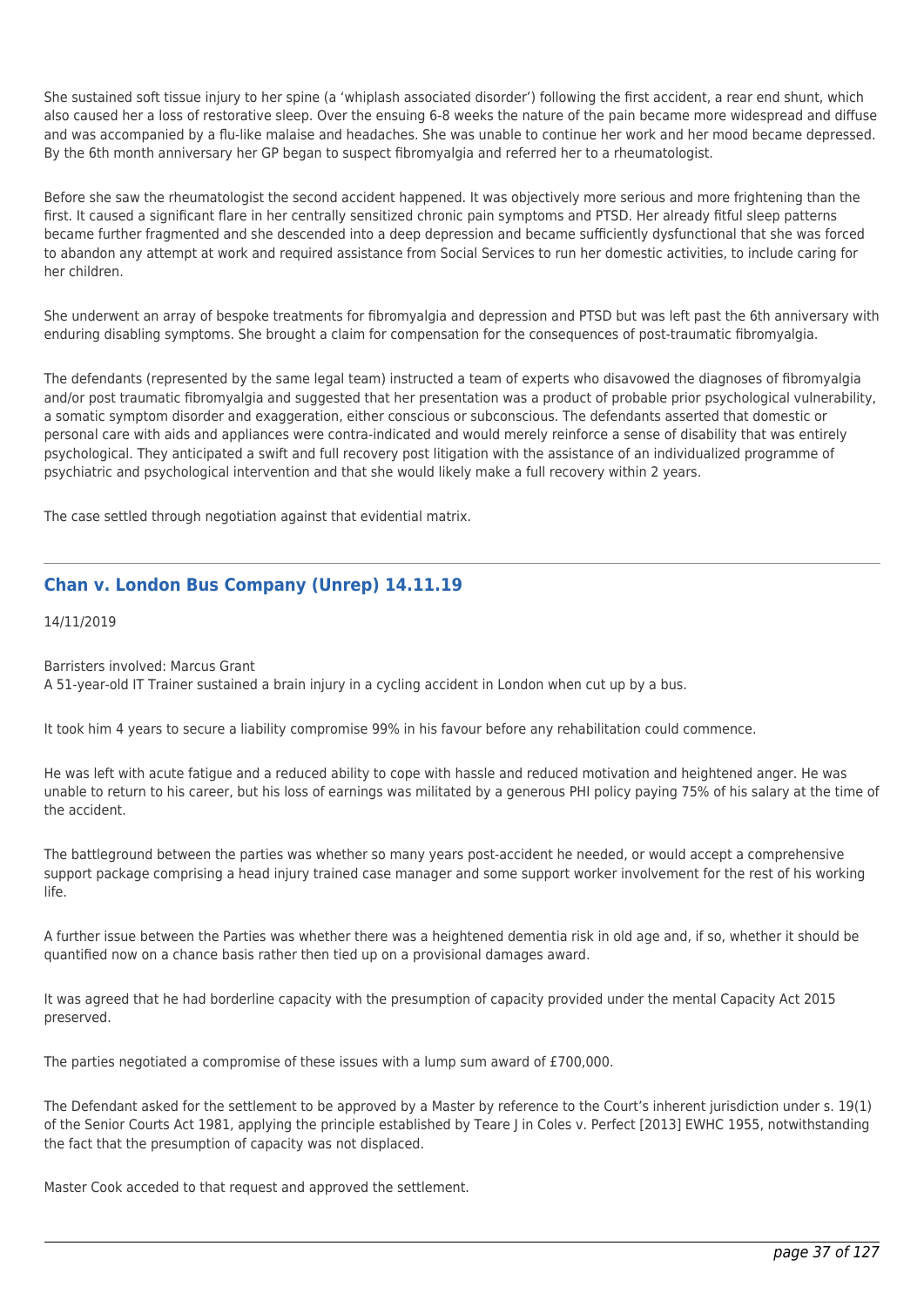# **D v. T (and others) (Unrep) 06.11.19**

#### 06.11.2019

Barristers involved: Marcus Grant

A 35-year-old panel installer recovered £4m in a negotiated settlement in respect of injuries and consequential losses sustained in a high-energy head-on car accident.

He sustained multiple injuries. Most of which progressed to full, or nearly full resolution with the exception of a dysexecutive syndrome pursuant to frontal lobe damage. Whilst his neuropsychological test scores were more or less normal, he presented with symptoms of a personality change.

He appeared to be relatively intact and functioned well in predictable and consistent environments which placed low demands upon him. However, as soon as any situation became more demanding or less predictable, or he was required to think on his feet, even in relatively mundane tasks, his dependence and inability to function independently became apparent. His lack of insight and judgement, anger, irritability, depressive, anxious and other symptomatology, hypersexuality, disinhibition and apathy underscoring his dysexecutive syndrome necessitated an ongoing support in his life.

The cost of that support would be significantly higher if his marriage were to fail.

The issues between the Parties were his employment prospects in life before the accident, the stability of his marriage, the level of support that he needed or would accept, whether he needed larger accommodation to meet his needs, his life expectancy and his increased risk of dementia.

The case settled three months before trial through negotiation against that evidential matrix.

# **Mustard v. Flower & Flower & Direct Line Group – 11.10.2019 [2019] EWHC 2623 (QB)**

11/10/2019

Barristers involved: Marcus Grant Judicial ruling on admissibility of covert recordings in injury claims.

Marcus Grant, instructed by Dickinson Solicitors, represented a Claimant in the High Court who was permitted to rely on such recordings.

Master Davison handed down a detailed judgment on the admissibility of covert recordings, including recording of neuropsychological testing in a head injury case.

The Claimant recorded her appointments with all six of the Defendant's experts, four overtly and two covertly. She was asked to stop the recording of the neuropsychological appointment part way through the neuropsychological testing, attempted to do so but, in fact, failed to do so.

The Claimant's neuropsychologist reviewed the recording of the Defendant's neuropsychological appointment and observed significant deviations from correct procedure and was critical of her technique and methodology. The Defendant's neuropsychologist relied in part on her test scores in reaching her formulation that characterised the Claimant in terms that stopped just short of an allegation of outright dishonesty.

The Defendant accepted that all six recordings were relevant and probative to issues in the case in that they raised legitimate questions of the experts, but nevertheless asked the Court to refuse the Claimant permission to rely on them because they were illegal because they breached the GDPR and the DPA 2018, because they were unfair as the Claimant had not recorded her own experts and because they were discourteous to the experts. One expert reported that she felt "professionally violated, distressed, angry and disillusioned" by the recording.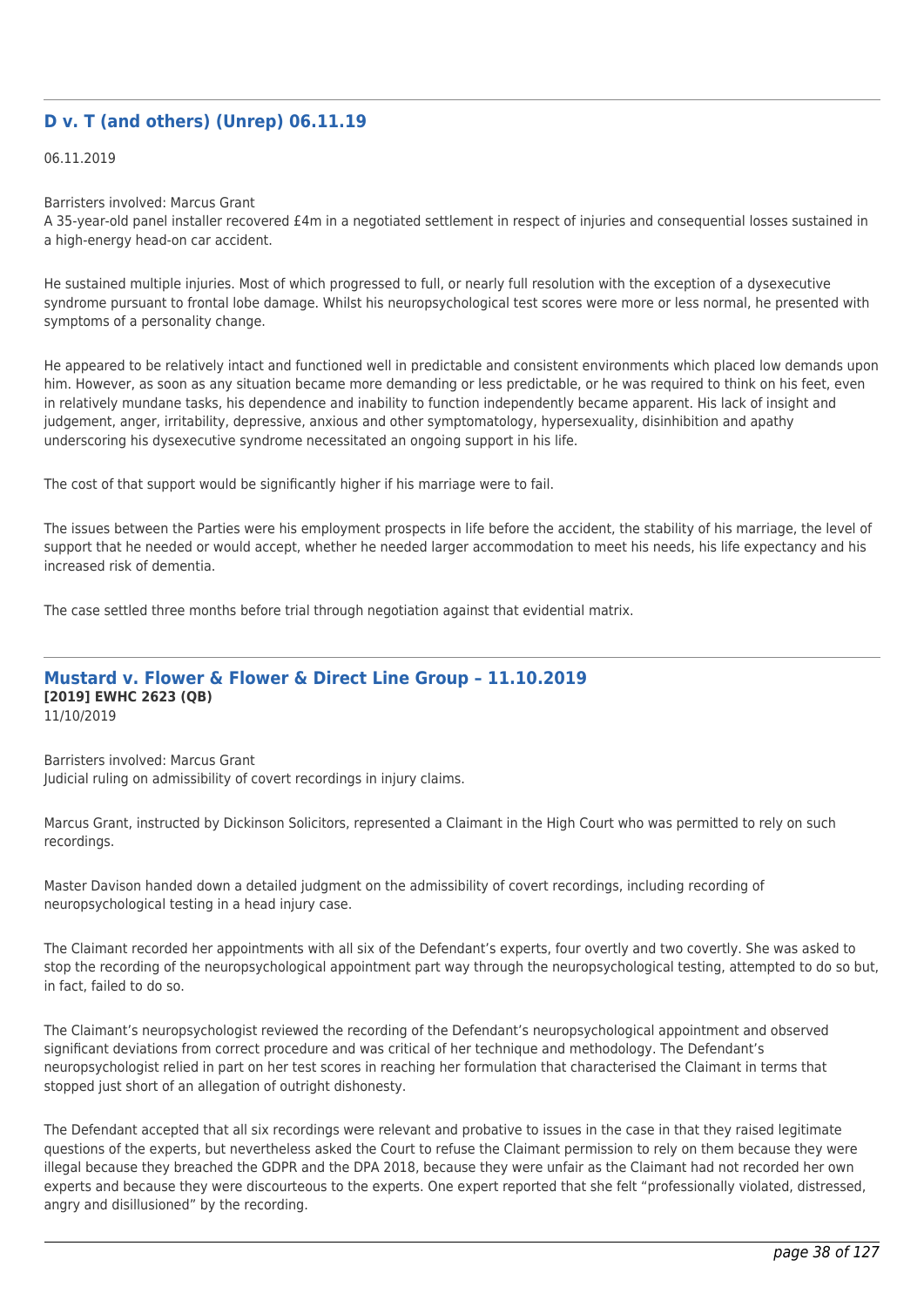The Court rejected the Defendant's submissions, finding that the recordings were not unlawful, that they did not breach the GDPR or the DPA 2018 and that the Overriding Objective clearly favoured admitting the recordings into evidence, subject to providing safeguards that the recording of the proprietary test materials of the neuropsychological testing did not enter the public domain.

The Court found that the Claimant's motives for wanting to record the Defendants' appointments were "in the context of adversarial litigation, understandable" and found that " Whilst her actions lacked courtesy and transparency, covert recording had become a fact of professional life".

The Court picked up on, and commended to the legal profession, a suggestion from Claimant's Counsel in submissions:

"the sooner that there can be some kind of protocol agreed between the Association of Personal Injury Lawyers and the Forum of Insurance Lawyers which governs the recording of medico-legal examinations the better. It is the interests of all sides that examinations are recorded because from time to time significant disputes arise as to what occurred"

The Court was critical of a series of Part 35 Questions asked of the Defendant's experts on the grounds that they were disproportionate and overwhelmingly not for the purposes of clarification and amounted to cross-examination.

### [Mustard v Flower Ors – Master Davison's approved judgment – 11.10.19](http://tgchambers.com/wp-content/uploads/2019/10/Mustard-v-Flower-Ors-Master-Davisons-approved-judgment-11.10.19.docx)

# **H v. A (Unrep) 04.07.19**

4 July 2019

Barristers involved: Marcus Grant

A 46-year-old driver recovered £1.46m gross of a 25% reduction for contributory negligence in a negotiated settlement in respect of a concussive head injury sustained in a bicycle accident.

His bicycle was struck from behind by a car travelling in excess of 50 mph causing him to be thrown into an embankment, rendering him unconscious for c. 15 minutes and leaving him with a reduced GCS of 13/15 for the first 45 minutes after the accident

He was left with a syndrome of physical, cognitive and behavioural symptoms that his expert team attributed to microscopic diffuse axonal injury to the white matter pathways within the brain, leaving him, inter alia, with a damaged judgment centre and acute cognitive fatigue. Also he sustained damage to his balance apparatus leaving him with enduring impaired balance and intermittent vestibular migraines. He also suffered mild PTSD and depressive symptoms, all of which remitted with in vivo exposure therapy and CBT.

His case was advanced on the basis that he would never work again and that he would need light touch case management and some support worker assistance to cope with independent living. He lived with his retired parents since the accident.

The Defendant's experts were more cautious about a diagnosis of diffuse axonal injury in the absence of macroscopic corroboration on MRI and rejected any suggestion of brain injury. They considered that his enduring subjective cluster of symptoms was attributable in part to pre-morbid vulnerability and personality traits and in part were being maintained by psychological factors, and that any damage to his vestibular system was amenable to treatment, such that with the litigation behind him he would be able to live independently with external support and may even achieve some residual earning capacity.

The case settled through negotiation against that evidential matrix.

# **D v. D (Unrep) 28.06.19**

28 June 2019

Barristers involved: Marcus Grant A 48-year-old University Lecturer recovered £700,000 net of any of contributory negligence that may have been found at trial for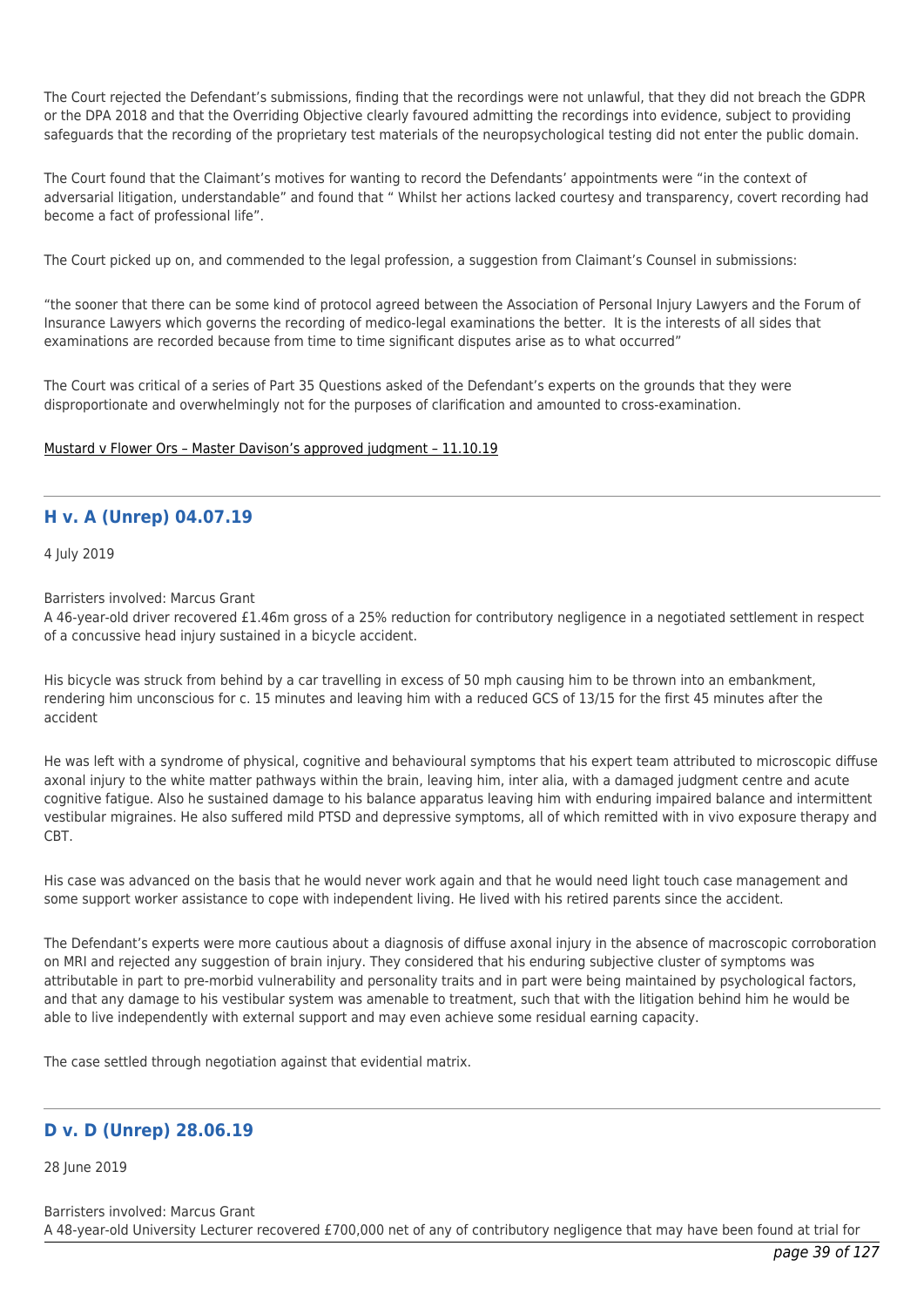failure to wear a cycle helmet in a negotiated settlement in respect of a concussive head injury sustained in a bicycle accident.

He fell from his bicycle at a speed of < 10 mph when a car pulled across his path. He landed on his back with the back of his head also striking the road. He was concussed but suffered no loss of consciousness and his GCS remained normal throughout and head scans were normal. However, there was evidence of PTA consistent with a mTBI on the basis of his experts' evidence. He developed anxiety triggers fulfilling the diagnostic criteria of PTSD. Also, he sustained a thoracic compression fracture that was not a source of disability beyond the sub-acute phase of his recovery.

This apparently mild TBI had a marked effect on his ability to operate at a high intellectual level over sustained periods as a university lecturer and researcher. This was illustrated by the pattern of his neuropsychological test scores that indicated that he was operating in the 'high average' or 'superior' domains across all indices save for processing speed which was c. 40 points below his full scale IQ.

He struggled on in academia, attempting to buffer the physical, cognitive, behavioural and psychological changes brought about by the concussive head injury for a period of c. 3½ years before going off work and being forced out of his profession.

The Claimant's experts explained this presentation as the neuro-psychiatric complications that sometimes accompany a small minority of mTBI patients throughout the chronic phase of their recovery leaving them with lasting disability. The mTBI in question was microscopic diffuse axonal injury.

The Defendant's experts observed that the pattern of dysfunction, i.e.: subjective symptoms deteriorating over time, contraindicated any significant organic brain injury and considered the presentation was entirely psychologically mediated and contributed to significantly by stressors unrelated to the consequences of the accident.

The case settled at the above level 4 weeks before trial through negotiation.

# **B v. V (Unrep) 29.03.19**

### 29/03/2019

### Barristers involved: Marcus Grant

A 42-year-old railway worker recovered £700,000 in a negotiated settlement in respect of a concussive head injury which led to neuropsychiatric complications. The mechanism of injury was being struck in the face by a falling scaffolding pole resulting in orbital fractures and PTSD.

One of those complications was alcohol dependency, a problem that manifested and progressed after the insurer's withdrawal from the rehab code left him homeless and living rough.

Further complications thrown up by the facts of the case included a prior peripatetic work history, a previous injury claim for chronic pain and PTSD in an earlier workplace accident and volatile contact proceedings with an ex-partner that pre-dated the accident. He also had a caution for being in possession of a controlled substance in the year of his accident.

His case was predicated on the basis that there was a neurological substrate to the enduring neuropsychiatric presentation, which provided for a gloomy prognosis past the 6th anniversary of the accident.

The Defendant's case was at variance to this, asserting that the accident had not changed the trajectory of his life materially; he was destined to become dysfunctional in the workplace and to have a chaotic private life and he always had a tendency to alcohol dependency.

The £700,000 settlement reflected a compromise between the Parties' respective positions.

# **X v. Y (Unrep) 05.03.19**

05/03/2019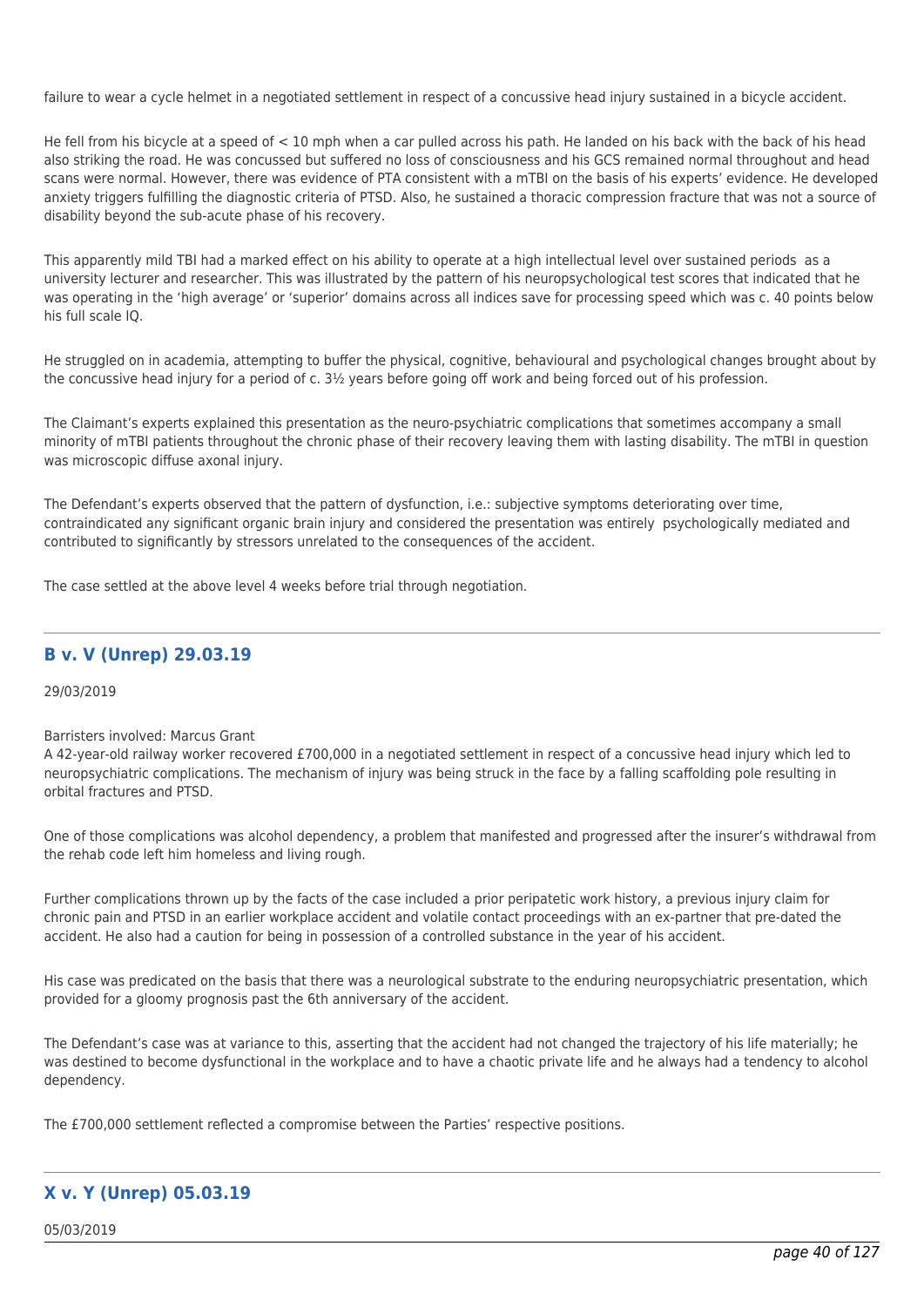Barristers involved: Marcus Grant

£1.84 m settlement for a 45-year-old man who suffered a ceiling collapse on his head.

Simon Browne QC and Marcus Grant represented the Claimant who was left with enduring neuro-psychiatric and vestibular symptoms.

C was aged 39 at the time of the accident. He was the principal breadwinner for his family. He had a pre-accident history of psychological vulnerability and a period of alcohol dependency a few years before the accident.

After the accident he developed a cluster of symptoms that included impaired memory, heightened fatigue and irritability and impaired balance coupled with headaches and tinnitus. He attempted to continue working for roughly a year after the accident in a demanding job. From the anniversary of the accident his condition deteriorated as he became increasingly isolated from the world around him. He gained weight, developed tics and a speech and movement disorder and his ability to mobilise was significantly compromised by impaired balance and obesity.

A prolonged period of in-patient treatment in a head injury unit failed to break the deadlock in his symptoms. The principal diagnoses to explain his presentation were functional neurological disorder compounded by the consequences of a concussive head injury, probably including an element of DAI and damage to his peripheral vestibular system.

On his case, the prognosis was very guarded and he needed support from a case manager and a support worker and lacked capacity to litigate.

The Defendant was suspicious of C's presentation throughout and found it hard to attribute his florid presentation to the objectively modest blow to his head. It attributed his presentation in part to prior vulnerability and questioned whether there was a volitional element to his presentation; whatever, the precise aetiology of his cluster of symptoms, the Defendant was optimistic that there was a good chance of a full recovery with treatment outside the constraints imposed by the litigation. The Defendant did not accept that the presumption of capacity was displaced.

The settlement reflected a compromise between the Parties' respective positions.

# **H v. L (Unrep) 01.03.19**

01/03/2019

Barristers involved: Marcus Grant A 24-year-old lady recovered £3.1m in a negotiated settlement in respect of a brachial plexus injury and a concussive head injury sustained in a car crash

She was the front seat passenger in a head on car crash at the age of 18. Four years earlier she sustained a severe brain injury in a riding accident that left her with a residuum of cognitive symptoms and a mild left sided hemiparesis.

On her case, she sustained a brachial plexus injury and a further brain injury, that was at least 'mild', and possibly 'moderately severe' in terms of technical severity, but which had a disproportionate impact on her mental stamina and cognitive and executive functioning because of the cumulative effect of successive head injuries. Her problems were compounded by the significant deficits from the brachial plexus injury. The bulk of her claim arose from her care needs and lost earning capacity.

The Defendant did not accept that she had sustained any significant brain injury and sought to attribute the bulk of her subjective report of compromised cognitive function and reduced mental stamina to the consequences of the earlier riding accident. It sought to argue that she did not need extensive support from a support worker or from a nanny in due course and that there was no need for enduring case management.

The £3.1m settlement reflected a compromise between the Parties' respective positions.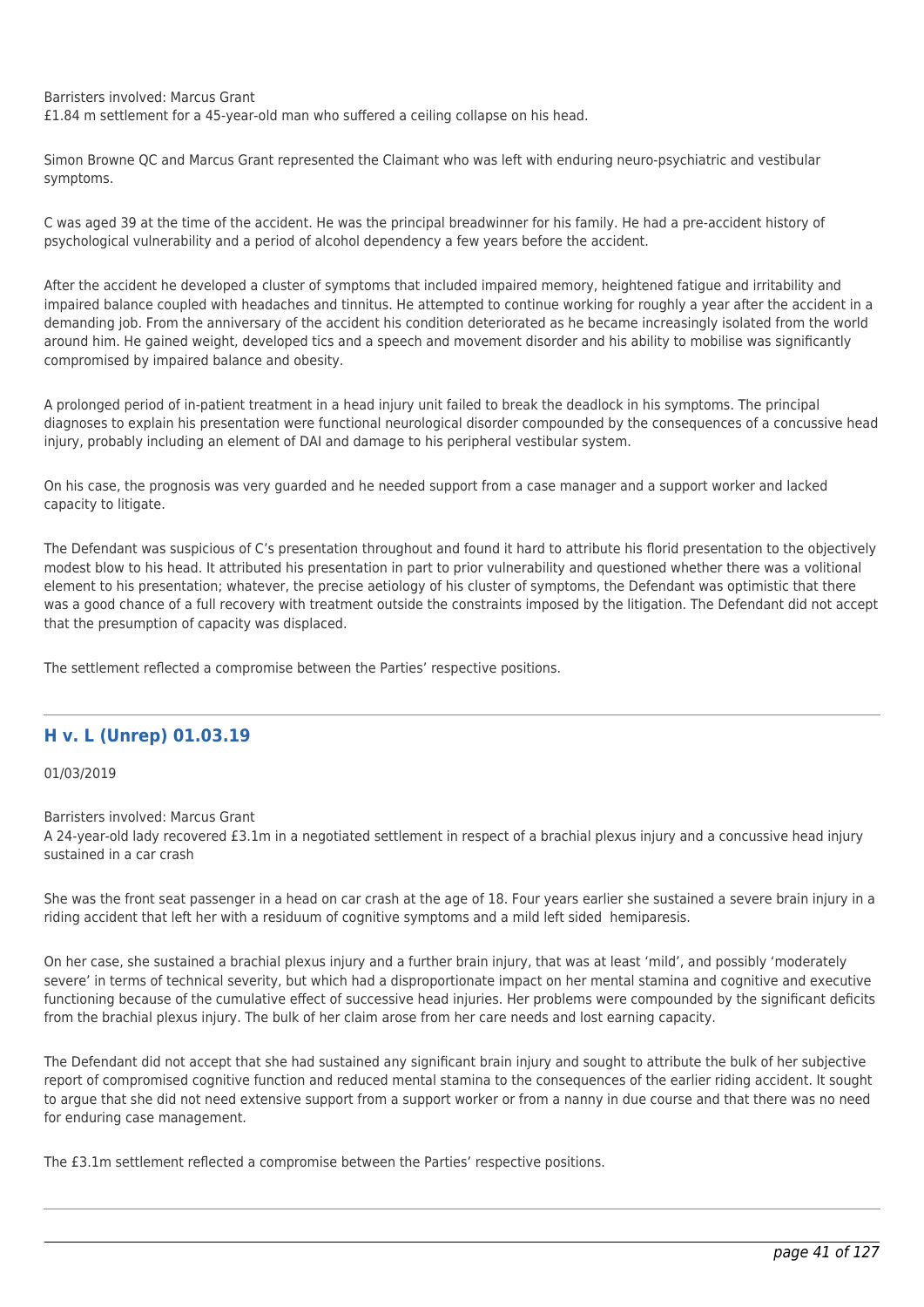# **AXW v. BXY (Unrep) 03.12.2018**

#### 03/12/2018

Barristers involved: Marcus Grant

Dingemans J approved a £4.78m settlement for a 26-year-old motorcycle head injury crash victim who was left with enduring behavioural symptoms when he was aged 20. Marcus Grant represented the Claimant.

The Claimant was an apprentice vehicle diagnostician when he had the accident. On his case, the legacy of his technically 'severe' TBI was a dysexecutive syndrome that affected his judgment centre. His neuropsychological test scores were unremarkable; however, six years later, after the benefit of neurological rehabilitation, he was unable to hold down remunerative employment by reason of his dysexecutive presentation. He needed support from a Case Manager and Support Workers to supplement the gratuitous assistance he received from his wife and mother. On his case, his dysexecutive syndrome displaced the presumption of capacity to litigate and manage his financial affairs. Further, on his case, there was no scope for further improvement and he faced a heightened risk of dementia and marriage breakdown.

The Defendant challenged whether he had a dysexecutive syndrome at all, suggesting that his behavioural issues were mediated largely by pre-existing personality traits and post-accident psycho-social stressors overlaying a brain injury from which he had made a good recovery. The Defendant contended that he was capable of learning strategies from his support workers to cope with much greater independence in life, even to the point of possibly managing some low-grade part time remunerative employment. The heightened risk of dementia and marriage failure were denied. It was contended that the presumption of capacity was not displaced.

The settlement reflected a compromise between the Parties' respective positions.

# **D v. P (Unrep) 22.11.2018**

22.11.2018

Barristers involved: Marcus Grant

Marcus Grant represented a 50-year-old sales manager who sustained thoracolumbar and wrist fractures and PTSD in a high energy head-on road accident, and compromised her claim for damages in the sum of £1m.

She was left with chronic pain and sub-clinical psychological symptoms that compromised her physical stamina for full time work and for maintaining her substantial house and garden. Her partner died in the accident.

After several years of rehabilitation for the acute effects of her injuries, she found herself part time work, and asserted that her enduring symptoms prevented her from returning to her pre-accident levels of function at home and in the work place.

The Defendant challenged to the top line of her loss of earnings claim, as to how much and how long she would have earned her pre-accident salary in the absence of the accident; also, he challenged the modest level of her residual earning capacity, contending that she could earn more. A late application by the Defendant 4 months before trial to adduce employment evidence to bolster that assertion was dismissed.

The case settled through negotiation 7 weeks before trial part way between the Parties' best positions.

# **P v. I (Unrep) 21.11.2018**

21.11.2018

#### Barristers involved: Marcus Grant

Marcus Grant represented a 47-year-old senior manager who sustained a soft tissue neck injury when she was knocked from her bicycle by a van, compromised her claim for damages in the sum of £675,000.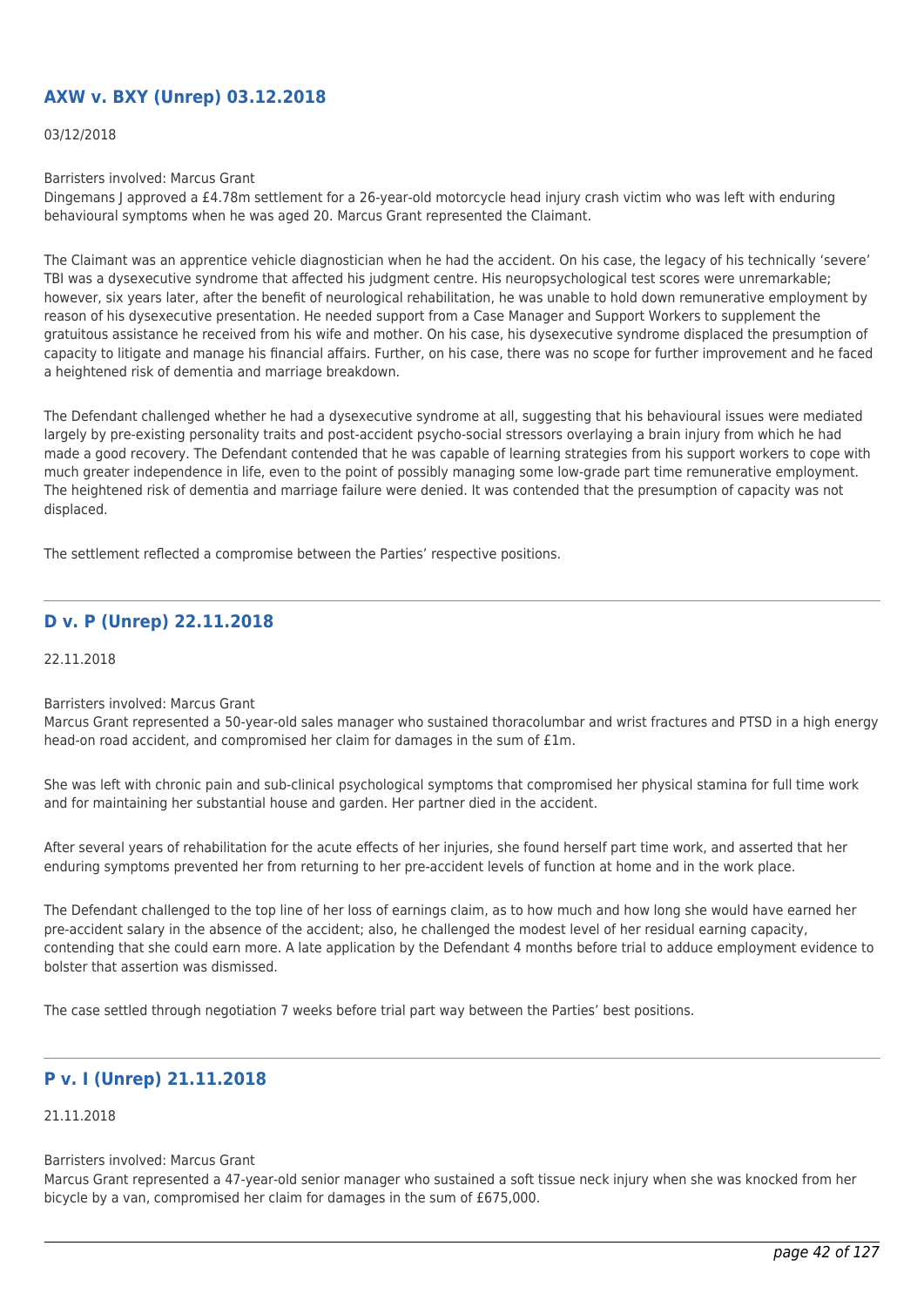She was left with a narrowly defined area of chronic pain over the left side of her neck that became progressively more intrusive following prolonged periods of sitting at a work station in an office environment. She found that she needed to lie down to take the weight of her head off her shoulders every few hours to relieve the build-up of pain. These symptoms of chronic pain proved to be resistant to several courses of different chronic pain treatments, and she was left to manage the symptoms with pacing strategies that involved having short periods of rest lying down throughout each working day.

She felt unable to cope with her demanding office role and instead set up in business as a personal trainer instructing clients with injuries or vulnerabilities. In that role she was able to control her postural and physical activity levels and able to lie down and rest when required.

The agreed medical evidence was that she probably could cope once more in a full time office role, provided that she could find a sympathetic employer prepared to make some adjustments. She would be unlikely to operate at her pre-accident level of responsibility or earnings.

She presented her claim on the basis that it was reasonable for her to have made her career choice to move from better paid office work to less well paid personal training work providing her with certainty and control over her coping strategies for the enduring symptoms.

The Defendant contended that her decision to work as a personal trainer was a lifestyle choice and not attributable to the accident and challenged both the top and bottom lines of her loss of earning capacity claims.

The case settled through negotiation shortly before trial part way between the Parties' best positions.

# **M v. S (Unrep) 16.11.2018**

16.11.2018

### Barristers involved: Marcus Grant

Marcus Grant represented a 44-year-old café proprietor who sustained a mild traumatic brain injury and developed chronic neuropathic pain and headaches in a high energy car accident, compromised his claim for damages in the sum of £250,000.

He was left with a syndrome of physical, cognitive, behavioural and psychological symptoms that restricted his stamina for functioning effectively in the workplace and in the home. He presented with several seizures treated by the NHS with anticonvulsants but probably non-epileptic in origin and psychiatrically mediated. He continued to complain of intrusive neuropathic pain that was treated with powerful opiates (Morphine Sulphate initially followed by Oxycodone). The side effects of the addictive medication soon became the principal maintaining factor to his enduring symptoms. He developed an addiction to the Oxycodone, the side effects from which included acute fatigue that so compromised his cognitive function and stamina in the café he ran with his wife.

He had no track record of deriving any income from the café business over several years before the accident and had difficulty demonstrating an obvious loss of earning capacity by reason of his injuries.

He required multidisciplinary treatment and the consensus amongst the medical experts was that his prognosis with optimum treatment was optimistic, provided he could be weaned off the Oxycodone, and that he ought to be fit enough to return to full time manual work if he so chose within 12 months of settlement.

The settlement reflected the fact that the prognosis, whilst broadly optimistic, was far from certain and that there was a complex interplay between the enduring MTBI symptoms and the chronic neuropathic pain, each representing a poor prognostic indicator to the other.

# **G v. B (Unrep) 10.09.2018**

05/11/2018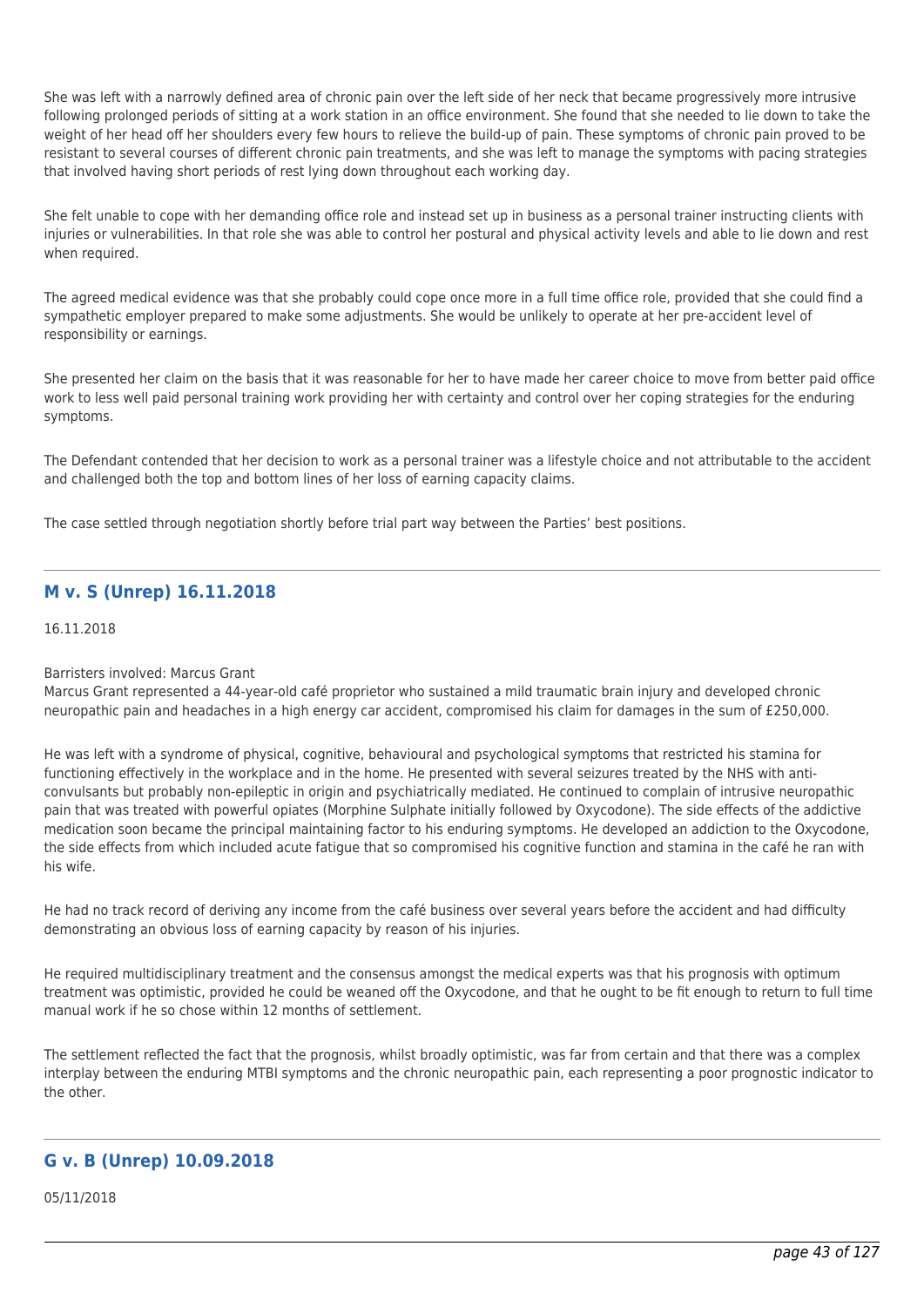Barristers involved: Marcus Grant

Marcus Grant represented a 23-year-old retail worker who recovered £620,000 in respect of a leg injury in a cycling accident which befell him at the age of 18.

He was left with enduring symptoms of pain and reduced stamina for prolonged weightbearing and loading that left the leg unsuited to his preferred trades of bricklaying or working in the motor trade. On his case he had suffered a significant reduction in earning capacity in being forced to look for less physically demanding work away from these trades.

The Defendant was more circumspect about his potential earning capacity in the absence of the accident and more optimistic about his residual earning capacity, contending that his residual subjective symptoms were probably less intrusive than he was making out.

The case settled through negotiation part way between the Parties' best positions.

# **T v. E&T (Unrep) 07.09.2018**

05/11/2018

Barristers involved: Marcus Grant

Marcus Grant represented a 35-year-old Trainee Paramedic who recovered £700,000 in respect of a bladder injury whilst attempting to assist in lifting a bariatric patient.

On her case she sustained a low back strain requiring medication that then resulted in her suffering bladder distension leading to an acontractile bladder which caused her profound urinary complications, leading to an entrenched depressive disorder. She was unable to work, needed to self-catheterise for life and required a lot of care in her home life.

The defendants denied liability, and challenged causation and raised issues regarding her pre-accident vulnerability which would have impacted on her earning capacity and on the prognosis of her enduring subjective symptoms, of which a significant component was psychiatrically mediated.

The case settled through negotiation part way between the Parties' best positions.

## **P v. B & A (Unrep) 06.09.2018**

05/11/2018

Barristers involved: Marcus Grant

Marcus Grant represented a 27-year-old dock worker who recovered £1.75m in respect of a brain injury in a high energy road accident.

He was left with a disabling syndrome of physical (including vestibular), neuro-cognitive, neuro-behavioural and psychological symptoms that precluded him from being able to work, and in need of at least a light touch support regime involving a case manager and support worker.

The Defendants contended that he had made a significantly better recovery than he had realised, that the current support regime was unnecessary, that he probably was capable of some remunerative employment and capable of living independently without the need for any ongoing support regime beyond the short term. On their case it was a modest six figure claim. Further, the Defendants raised late in the day evidence that speculated that he had an undiagnosed cardiac condition that might have impacted on his earning capacity and life expectancy in the absence of the accident.

The case settled through negotiation part way between the Parties' best positions.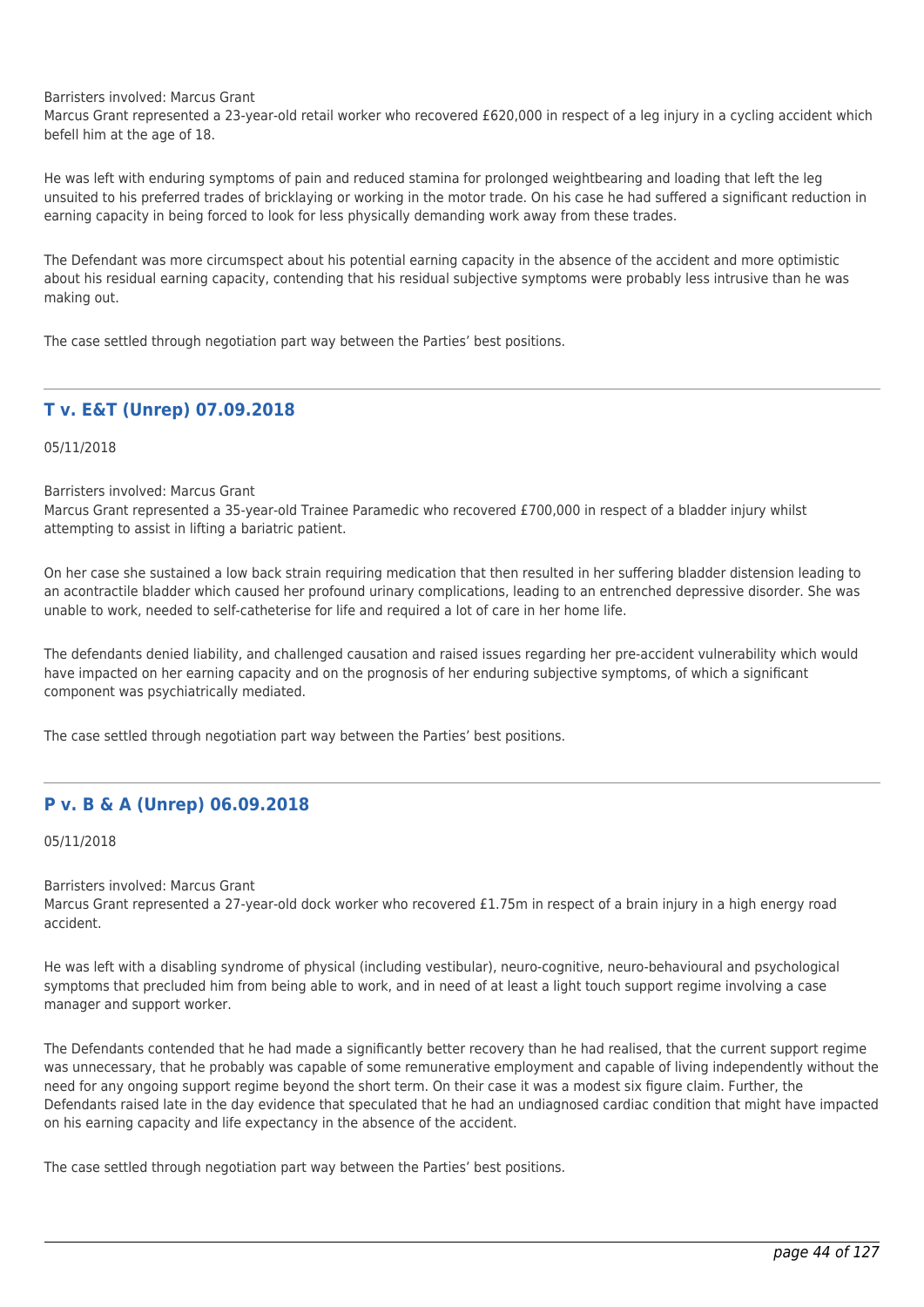## **U v. E (Unrep) – 24.08.2018**

#### 24/08/2018

#### Barristers involved: Marcus Grant

Marcus Grant represented a 31-year-old highway worker who recovered £643,000 in respect of a brachial plexus injury to his nondominant arm sustained in a motorcycle accident where liability was contested.

It was common ground that C was riding his motorcycle too fast through a residential street in Ipswich, subject to a 30 mph speed limit, when D, travelling in a car in the opposite direction, turned right across his path. It was common ground that D did not see the motorcycle before impact.

Reconstruction experts were not agreed on C's speed prior to braking. C's expert estimated it to have been c. 45-50 mph; D's expert's estimate was in excess of 65 mph.

Recent case law in June 2018 from the QBD in Macpherson v. Smith [2018] EWHC Civ 1433 suggested that the range of contributory negligence against C was likely to be between 50% and 75% depending upon which reconstruction expert's evidence was preferred.

The case settled through negotiation part way between the Parties' best positions.

## **M v. M (Unrep) – 08.08.2018**

### 21/08/2018

### Barristers involved: Marcus Grant

Marcus Grant represented a 61-year-old construction worker who recovered £495,000 in respect of a head injury in a workplace accident following which he developed epilepsy. He managed to continue working, albeit in difficulty and with a colleague covering for him for two years after the initial accident when he injured his head again whilst having a seizure. His employment was terminated 18 months after that second incident and he developed depressed mood following the loss of his job and financial security and suffered further seizures and some suicidal ideation.

His case was that he had developed a disabling syndrome of physical (including vestibular), neuro-cognitive, neuro-behavioural and psychological symptoms attributable to the original accident, that he was permanently unfit for work and needed a burst of case management and support worker assistance and some light touch case management thereafter, together with a heightened risk of dementia and a reduced life expectancy.

C's case was not accepted by the D who considered the severity of any head injury to be minimal, notwithstanding the confirmed epilepsy, and that any enduring symptoms (to the extent that their self- report was reliable) were largely psychologically mediated and would resolve swiftly following the conclusion of the litigation and receipt of some CBT such as to enable C to return to some level of remunerative employment. D placed considerable emphasis on failure of effort testing with its neuropsychological expert which was evidence of a measure of conscious exaggeration. It denied any need for case management, support workers or heightened dementia risk.

The case settled through negotiation part way between the Parties' best positions.

## **L v.L (Unrep) – 25.07.2018**

### 21/08/2018

### Barristers involved: Marcus Grant

Marcus Grant appeared for the Claimant, a 34-year-old English teacher working in China who recovered £535,000 in respect of a head injury in the UK that left him with a syndrome of physical, neuro-cognitive, neuro-behavioural and psychological symptoms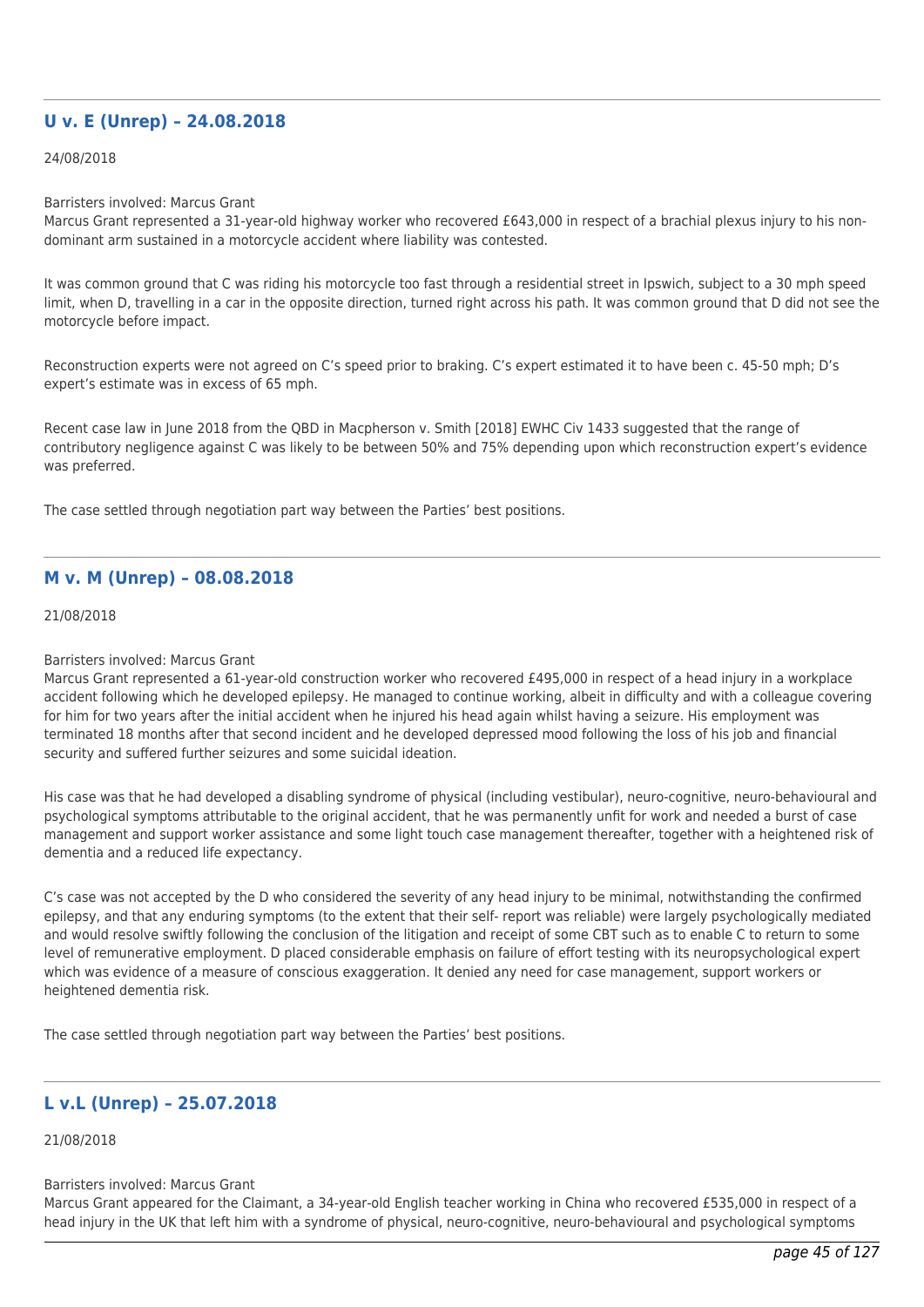consistent on his case with diffuse axonal brain injury.

Notwithstanding his injuries, four years after the accident he studied for an MBA in London. His case was that the enduring syndrome of symptoms compromised his mental stamina for full time employment, or employment involving significant responsibility and exercise of judgment.

The Defendant considered that C had made a good recovery from the effects of his head injury, as evidenced by his ability to study for an MBA and observed that there was little objective evidence of any of the enduring symptoms of which he complained and the trajectory of his presumed earnings in the accident was far from clear given his peripatetic pre-accident pattern of earnings.

The case settled through negotiation part way between the Parties' best positions.

# **Q v. M (Unrep) – 23.07.2018**

21/08/2018

### Barristers involved: Marcus Grant

Marcus Grant represented a 50-year-old factory worker who recovered £375,000 in respect of a head injury in a workplace accident when he stood up whilst standing on a table and struck his head on a metal hook attached to a crane overhead.

He was unusually vulnerable to the cumulative effects of head injury having sustained a serious brain injury as a child and a further significant head injury as a young adult. He was left with some enduring cognitive deficits from these head injuries which limited the type of work he could do before the index accident.

The accident objectively was an innocuous incident but triggered a disabling syndrome of physical (including vestibular), neurocognitive, neuro-behavioural and psychological symptoms that precluded him from being able to work beyond the 20th month anniversary of the accident (he struggled on in his work until that point and was then made redundant for reasons unrelated to the head injury). He needed external assistance from a case manager and a measure of light touch support worker involvement. Whilst he was vulnerable to the cumulative effects of head injury, his case was that he was functioning well before the accident and it was responsible for the syndrome of symptoms that followed.

D denied liability. It also denied any significant head injury beyond a mild concussion and rejected the suggestion that the accident was the trigger for a deterioration in his presentation. The fact that he was able to continue working for 20 months contraindicated any significant injury and the presentation was largely explicable by psychological processes in relation to stressors unrelated to the accident.

The case settled through negotiation part way between the Parties' best positions.

# **H v.L (Unrep) – 18.07.2018**

21/08/2018

Barristers involved: Marcus Grant

Marcus Grant appeared for the Claimant, a 51-year-old unemployed lady who recovered £1.7m in respect of serious injuries to her right leg in a scooter accident. She underwent multiple operations on her leg, knee and ankle following which her mobility was severely restricted.

She lived in a Grade 2 listed house that was unsuited for her mobility needs and could not be altered to accommodate them easily. The bulk of her claim comprised claims for care and equipment and alternative accommodation. She brought her accommodation claim relying on the principles in George v. Pinnock.

The claim was defended on the basis that further recovery was likely that would eliminate much of the claimed care, equipment and accommodation claims.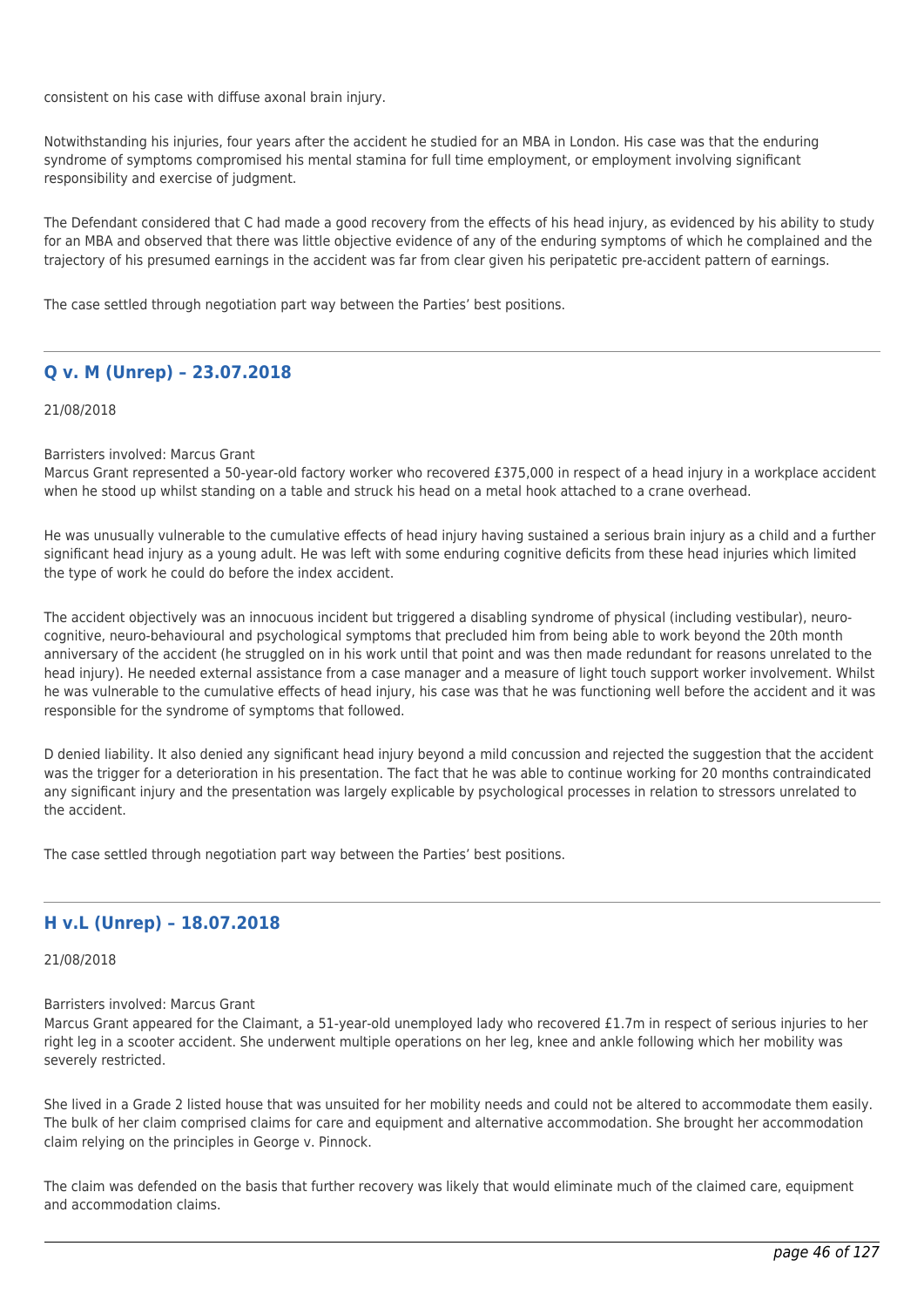The case settled through negotiation part way between the Parties' best positions.

# **H v.F (Unrep) – 13.07.2018**

### 21/08/2018

Barristers involved: Marcus Grant

Marcus Grant represented a 41-year-old nurse who recovered £672,000 in respect of a centrally sensitized chronic pain condition that developed following a low speed rear end shunting road accident causing soft tissue injury.

It was common ground between the parties that any orthopaedic soft tissue injury sustained in the accident was short lived and that her presentation was maintained solely by psychological factors.

The critical issues in the case were related to causation and quantification, principally her vulnerability to developing an equivalent condition in the absence of a compensable adverse life event, prognosis and need for a care regime.

On the face of her clinical history C did not appear to be unduly vulnerable psychologically to life's adverse events. However, she had suffered a catastrophic response following the accident and, 5 years later, was mobilising over short distances with crutches or in a wheelchair.

C's experts were gloomy about her prognosis; D's experts were optimistic about her prognosis, contending that the litigation was a significant impediment to her recovery; further, D asserted that a significant care regime was contraindicated by the condition.

The case settled through negotiation part way between the Parties' best positions.

## **P v.W (Unrep) – 11.07.2018**

## 21/08/2018

Barristers involved: Marcus Grant

Marcus Grant represented a 59-year-old self-employed taxi driver recovered £500,000 in respect of an ankle injury that progressed into CRPS following a tripping accident.

She received optimum treatment for the CRPS which did not allay her symptoms. She developed significant body dysmorphia and was unable to work and needed some assistance at home; also, her two storey home was unsuitable for her compromised mobility needs. An accommodation claim was brought relying on George v. Pinnock.

The case was defended on the basis that she had made a good recovery by about the 2nd anniversary of the accident when she was initially discharged from the specialised CRPS team at the RNOH and that her presentation to D's experts thereafter was contaminated by conscious exaggeration.

The case settled through negotiation part way between the Parties' best positions.

# **C v.D (Unrep) – 07.07.2018**

## 21/08/2018

### Barristers involved: Marcus Grant

Marcus Grant represented a 55-year-old benefits assistant who recovered £400,000 net of CRU and interims in respect of a centrally sensitized chronic pain condition (diagnosed as 'fibromyalgia') that developed following a rear end shunting road accident causing soft tissue injury.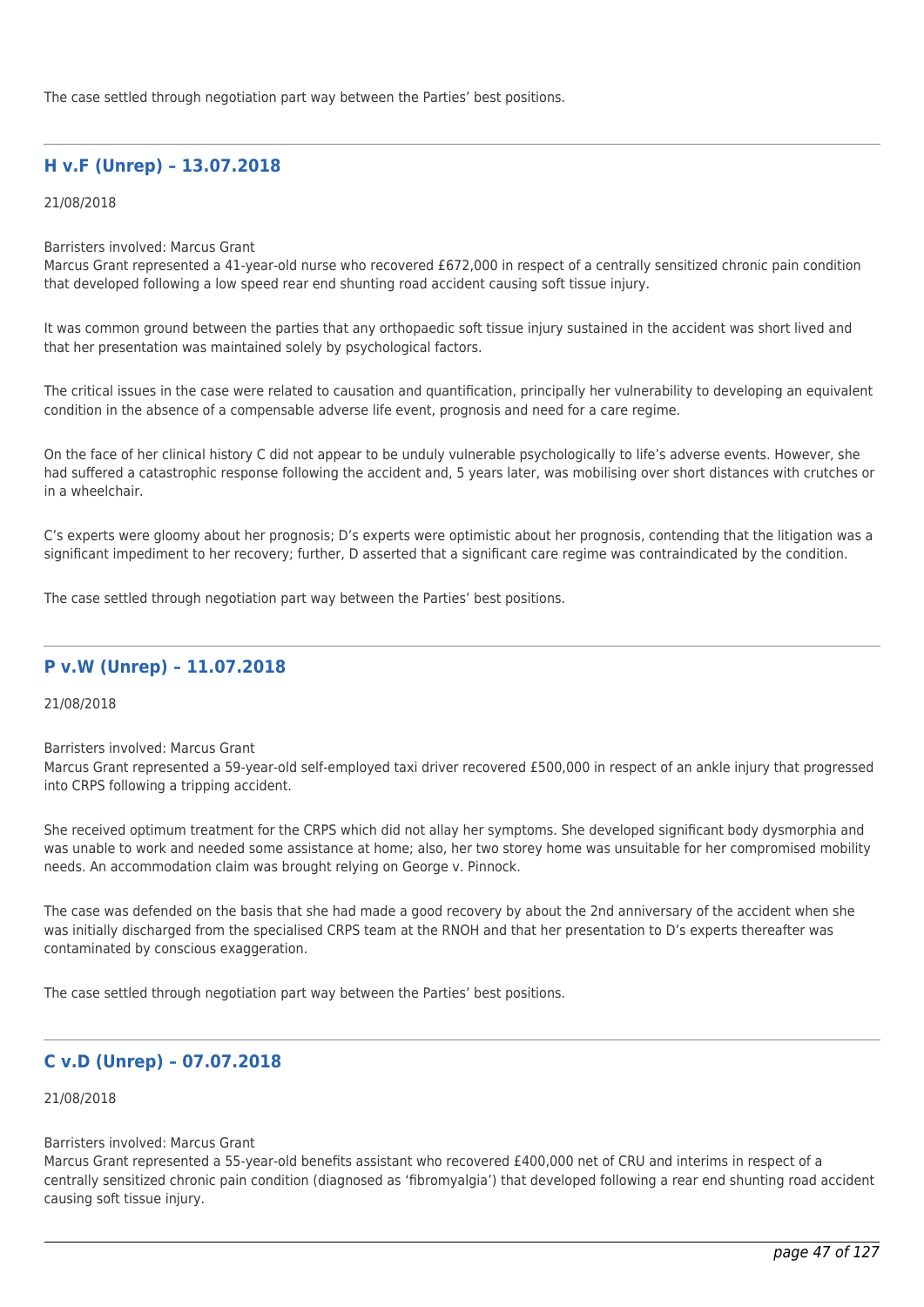On her case the chronic widespread pain emerged over the course of 6 months following the road accident, the mechanism being pain-induced sleep disturbance.

The enduring symptoms at the 4th anniversary of the accident were sufficient to prevent her from working and in need of some care and assistance at home, which had been provided by her husband.

The claim was defended on the basis that the mechanism of the chronic widespread pain was rejected, and that the symptoms were probably a manifestation of psychological vulnerability that pre-dated the accident; further, that the litigation had sought to maintain the intensity of the symptoms that would likely recede with appropriate psychologically based treatment and that the provision of care was contraindicated by the condition which required her to keep active and to be self caring.

The case settled through negotiation part way between the Parties' best positions.

### **Hibberd-Little v. Carlton – 06.07.2018 [2018] EWHC 1787 QB** 21/08/2018

#### Barristers involved: Marcus Grant

Marcus Grant, instructed by Christopher Dickinson of Dickinson Solicitors Limited appeared for a 35-year-old claimant teacher who brought a claim for damages for the consequences of a syndrome of enduring physical (including vestibular), neuro-cognitive, neuro-behavioural and psychological symptoms she claimed were caused by a rear-end shunting car accident that exposed her head to acceleration-deceleration forces. She claimed, through her experts, that this syndrome of enduring symptoms was likely attributable to diffuse axonal injury ["DAI"] to the connections and pathways of the white matter of her brain.

The defence asserted that this diagnosis was improbable, pointing to the fact that no subjective cognitive, behavioural or psychological complaints were recorded in the A&E notes when assessed for a whiplash injury 2 hours after the accident, an occupational health doctor's assessment for possible stress at work c. 6 weeks post-accident, a medico-legal GP's assessment c. 6 months post-accident or a physiotherapist's assessment for treatment of the effects of her whiplash injury c. 12 months postaccident.

Whilst accepting that there was no psychological explanation for the enduring syndrome of symptoms and no non-DAI neurological explanation, the defendant through her experts did not proffer any alternative clinical or non-clinical explanations for the reported syndrome of symptoms. The Defendant's experts accepted that the reported syndrome of symptoms was consistent with DAI, but was unlikely to be DAI attributable to the index accident because of the absence of cogent contemporaneous recording of the symptoms.

Whilst the Court (HHJ Saggerson sitting as a Judge of the High Court) found C unreliable as a witness with regard to aspects of her recollection regarding the nature and effect of the impact of the syndrome of reported symptoms in the early post-accident period, it found that she was not dishonest and that her report and presentation of symptoms was not coloured by malingering or conscious exaggeration.

The Court accepted that in addition to sustaining a significant whiplash injury that left C with permanent nuisance-level symptoms, she sustained some psychological injuries in the form of sub-clinical PTSD and OCD which were successfully treated by the 3rd anniversary of the accident.

It found that she had failed to discharge the burden of proving her claim of diffuse axonal injury, following the dicta in Pickford v. ICI [1998] 1 WLW 1189 and Newman v. Laver [2006] EWCA Civ 1135 in resolving an injury claim on the basis of burden of proof, without making any finding as to the probable explanation of C's presentation of enduring symptoms.

C's damages were assessed in the sum of £41,250.

Permission to appeal the Order has been sought from the Court of Appeal.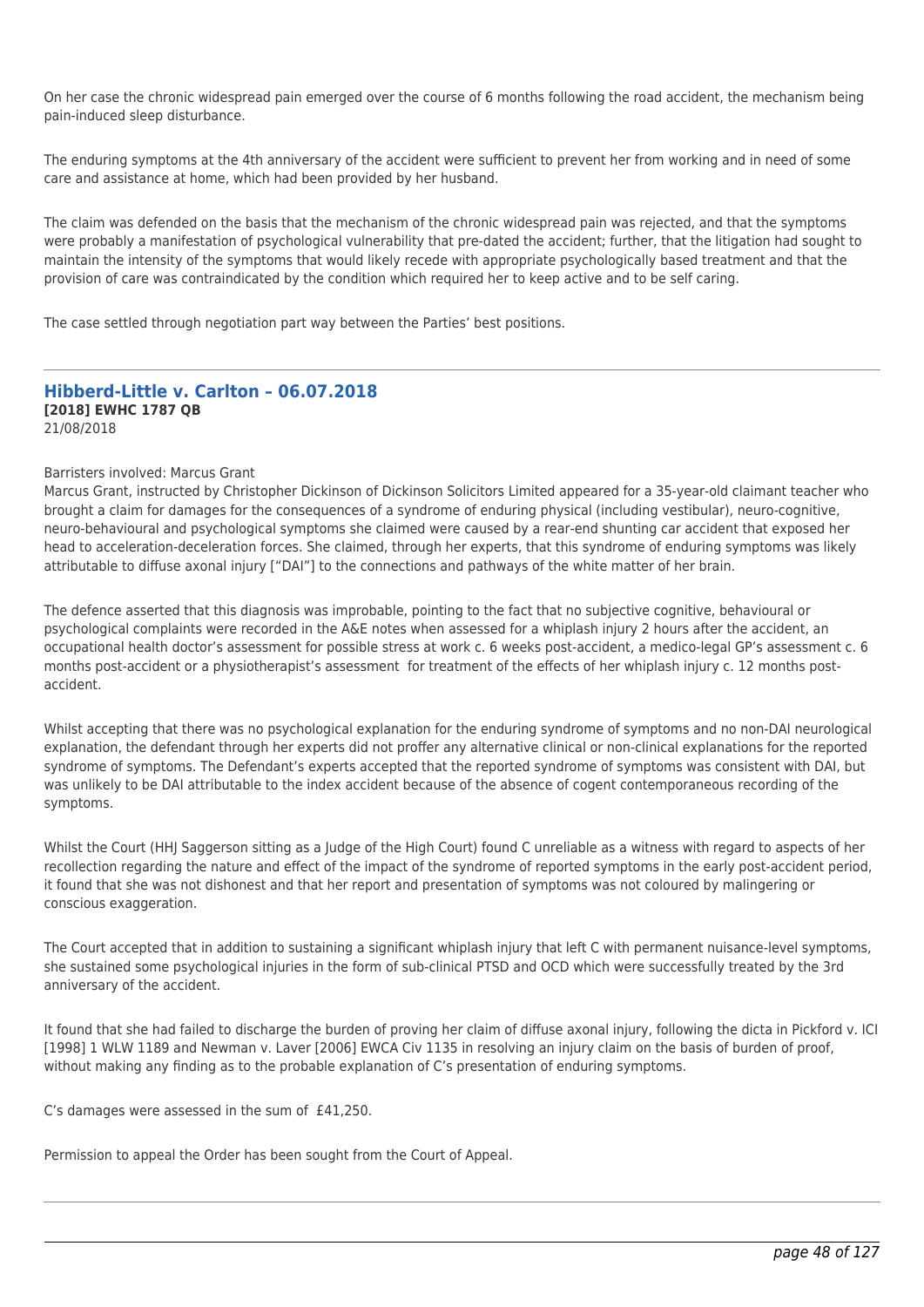# **P v.S (Unrep) – 01.06.2018**

21/08/2018

Barristers involved: Marcus Grant

Marcus Grant represented a 54-year-old ex-head teacher who settled his stress at work claim for a six-figure sum on the eve of trial, 6 years after his employment was terminated.

On his case he had been exposed to an unsatisfactory system of work that required him to assume a disproportionate workload in a failing comprehensive school without sufficient support from his LEA, that resulted in him developing psychological illness that elevated the risk of cardiac arrest, a risk that eventuated some 3½ years after his employment as a head teacher was terminated.

The claim was defended on the basis that there was no breach of any duty of care, and insufficient knowledge that the system of work was hazardous to his health, and that irrespective of any alleged breach of duty, it was not causative of his ill health which was probably attributable to unrelated lifestyle factors.

The case settled on the eve of trial between the Parties' best positions

#### **C v.D – 23.05.2018 [2018] EWHC 1240 QB**

21/08/2018

## Barristers involved: Marcus Grant

Marcus Grant, instructed by Nick Godwin of Slater & Gordon Solicitors, appeared for a widow whose late husband was killed in a running down accident when he was struck by a car travelling at 86 mph in a 40 mph zone during the hours of darkness.

At the time of the accident C was in the process of divorcing her husband for infidelity after being a couple for > 27 years and married for 10 years; they were living apart and she had already obtained a decree nisi.

The two principal issues at trial were whether or not the deceased was guilty of any contributory negligence and whether C could establish a real (as opposed to a fanciful) chance of a dependency based on the marriage being salvageable in the absence of the accident. The central point of evidence with regard to the latter was whether, once C had received advice about the financial ramifications of proceeding to a decree absolute, a decision that would have left her financially unsupported by her husband after the age of 52 (her youngest child's 18th birthday and 5 years post-accident) C would have reconsidered her decision to divorce and elected to remain in the marriage (her late husband wanted to save the marriage).

After a two-day trial, C won the first issue (no finding of contributory fault was made) but lost the second issue (the Court finding that the chance of the marriage being saved was fanciful (Davies v. Taylor [974] AC 207 followed).

#### **Cockerell v. CXK Limited and the Artwise Community Partnership – 17.05.2018 [2018] EWHC 1155 QB** 21/08/2018

Barristers involved: Marcus Grant

Marcus Grant, instructed by Alexander Cohen of Brian Barr, appeared for a claimant who developed CRPS following a tripping accident in the course of her employment at premises occupied by a Third Party.

C failed to see a steep step in a Victorian-era constructed community centre, tripped and fell sustaining an ankle injury which developed into debilitating CRPS.

She was employed by D1 as a Career's Adviser and instructed to attend D2's premises to provide a lecture. Upon her arrival at the premises for the first time, C walked through an open doorway into kitchen area without realising that there was a step down the other side of the doorway. She tripped and fell.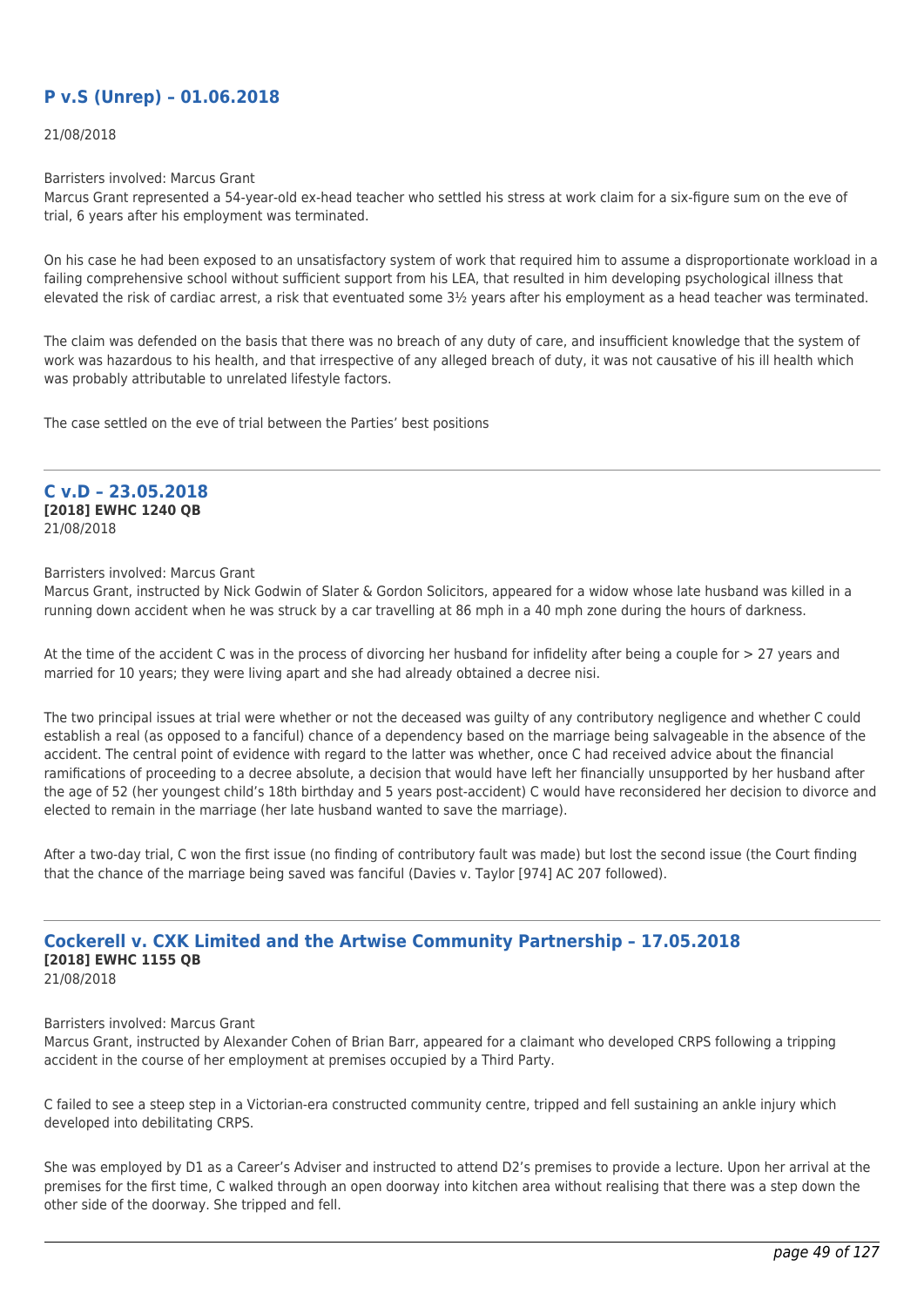D1 failed to risk assess the building before the accident. D2's risk assessment provided three control measures for the risk posed by the step: (1) black and yellow hazard warning tape across the width of the lip of the step; (2) an instruction to all users that the door should be kept closed at all times; & (3) a prominent warning sign of the existence of the step on the door.

At the time of the accident one of D1's servants or agents allowed the door to be propped open, having not been instructed by D2 that this should not happen, thereby depriving C of the benefit of control measures (2) and (3) above.

The Court (Rowena Collins-Rice sitting as a Judge of the High Court) found that the existence of control measure (1) the hazard warning tape was, on the facts of the case, sufficient to discharge any common law duty of care owed by the employer, D1 to C (Section 69 of the Enterprise and regulatory Reform Act having deprived C of any statutory causes of action against her employer) and equally sufficient to discharge D2's statutory duty of care to take reasonable steps to safeguard visitors under Section 2 of the Occupiers Liability Act 1957.

### **Lovett v. HCPC – 10.05.2018 [2018] EWHC 1024 Admin** 21/08/2018

### Barristers involved: Marcus Grant

Marcus Grant, instructed by Christopher Dickinson of Dickinson Solicitors Limited, appeared for the Appellant psychologist in appealing a decision of a Panel representing his regulatory body, the HCPC, in erasing him from the register.

The central point of the statutory appeal was whether the regulatory body had sufficiently pleaded the allegation of dishonesty that was ultimately found against the Appellant, whether the allegation had been properly put to him during the commuted time that he gave evidence, and whether it was open to the Panel to make the finding against him in circumstances where he became unable to complete his oral evidence or participate fully in his defence of the allegations by reason of his failing health.

The Court (Ouseley J) dismissed the appeal finding that whilst the allegation of dishonesty could and should have been pleaded, and put to the appellant more clearly, standing back and considering the quality of representation that the appellant had before the Panel below, he had sufficient opportunity to understand and respond to the dishonesty allegations that ultimately were found against him and, on balance, there were insufficient grounds for the appeal court to interfere with the Panel's exercise of discretion.

## **A v. B (Unrep) – 01.05.2018**

01.05.2018

### Barristers involved: Marcus Grant

Marcus Grant, instructed by Phillip Cohen of Brian Barr Solicitors, represented a 41-year-old trainee doctor who sustained soft tissue whiplash injuries in a rear end shunting road accident, which on his case then progressed into a chronic widespread pain condition diagnosed by his experts as fibromyalgia. He was able to continue working, despite his symptoms, but was forced to reduce his hours, which put back the date of his qualification as a doctor. His claim was presented on the basis that he had lost the chance of a more lucrative career in medicine as a consequence of the condition, for which the prognosis of significant further recovery was poor.

The Defendant admitted the soft tissue injury but nothing more. She asserted that the widespread pain condition, diagnosed as fibromyalgia, emerged too long after the car accident to establish a causal nexus and identified an array of alternative stressors in the Claimant's life that were more likely triggers. Furthermore, she contended that his prognosis was more optimistic and questioned the efficacy of his proposed career model.

The case settled through negotiation part way between the Parties' best positions.

# **D v. M (Unrep) – 30.04.2018**

30.04.2018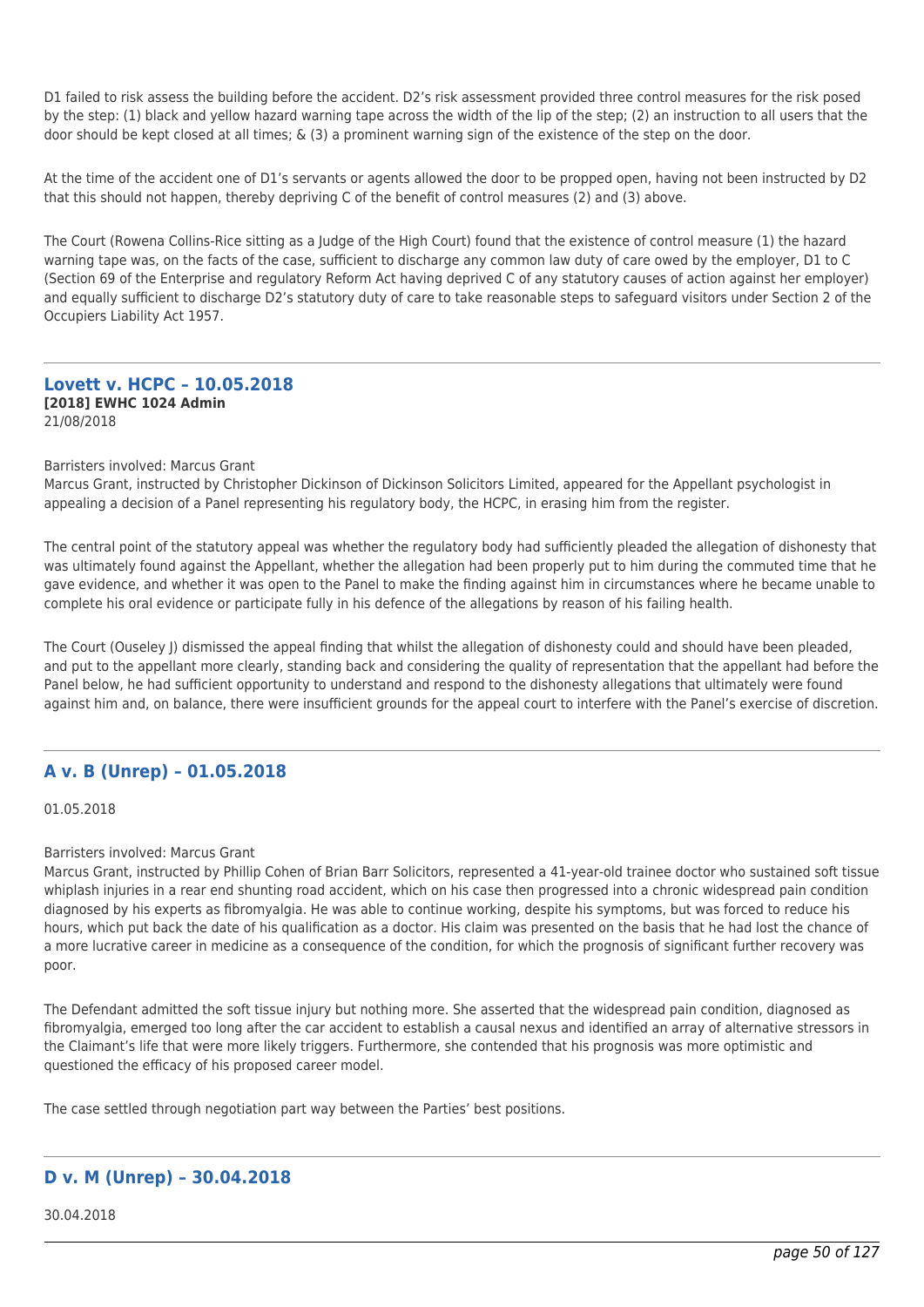#### Barristers involved: Marcus Grant

Marcus Grant, instructed by Phillip Cohen of Brian Barr Solicitors, represented a 36-year-old property developer who sustained a significant crush injury to his non-dominant hand when an anti roll bar on an excavator hired by his sub-contractor from a hire company rotated 180 degrees unexpectedly. The manufacturer had designed the roll bar to be held in place by a lynch pin held in place with an 'R clip'.

Over the years these had been lost and were replaced by the hire company with nuts and bolts. The vibration of the use of the excavator had caused the nuts to work their way loose and the bolts to fall out, such that the roll bar was only held in place by gravity, until the Claimant placed his hand on it.

A claim was brought solely in negligence against the hire company. Liability was denied. The damages claim was complicated because it involved a forensic accounting review of the impact of the injury on his ability to optimize the profitability of maintaining his property portfolio.

The case settled through negotiation.

## **S v. A (Unrep) – 24.04.2018**

24.04.2018

### Barristers involved: Marcus Grant

Marcus Grant, instructed by Chris Kardahji of Irwin Mitchell LLP, represented a 52-year-old pilot who sustained a whiplash associated disorder and psychological injuries in a head on car accident in which the other driver died. He was unable to work for 14 months after the accident and then returned to flying.

He continued to fly a full roster for the ensuing c. 4 years complaining of a narrowly defined band of thoracic pain, exacerbated by adopting certain fixed postures, including sitting with his arms in front of him when holding a joystick in a commercial aircraft. Also, he suffered headaches in the acute post-accident period which returned at the 5th anniversary of the accident.

His ability to tolerate this pain reduced with the passage of time to the point where he requested part time flying hours, was prescribed pain killing medication and had his licence to fly temporarily suspended by the CAA.

There were multiple issues in the case including the diagnosis and aetiology of his subjective complaints of pain, whether they were objectively sufficiently intrusive to warrant any reduction in his flying hours, whether he had failed to mitigate his loss by seeking part time hours, the prognosis, his likely career path as a pilot and his credibility.

The case settled through negotiation.

# **McIntosh v. Harman [2018] EWHC Civ – 06.04.2018**

# 06.04.2018

## Barristers involved: Marcus Grant

Marcus Grant instructed by Tristan Hallam of Penningtons Manches LLP, represented a Police Officer who sustained soft tissue injuries that progressed into a chronic widespread pain condition (fibromyalgia) after the Defendant drove into head on collision with her parked Police BMW on a fast, unlit country road at night.

At the time she was attending to a call to search for a missing person and was speaking to some pedestrians standing on a driveway on the opposite side of the road to which she was originally driving. She parked up on the wrong side of the road, switched off the BMW's head and side lights and switched on its white roof 'take down lights'.

The Defendant denied liability, stating that the take down lights were confusing in that they appeared to approaching drivers as though they were head lights of an oncoming vehicle in the far distance. He stated that he only realised very late that they were in fact lights on a stationary vehicle parked on the wrong side of the road. He braked late but could not avoid the collision.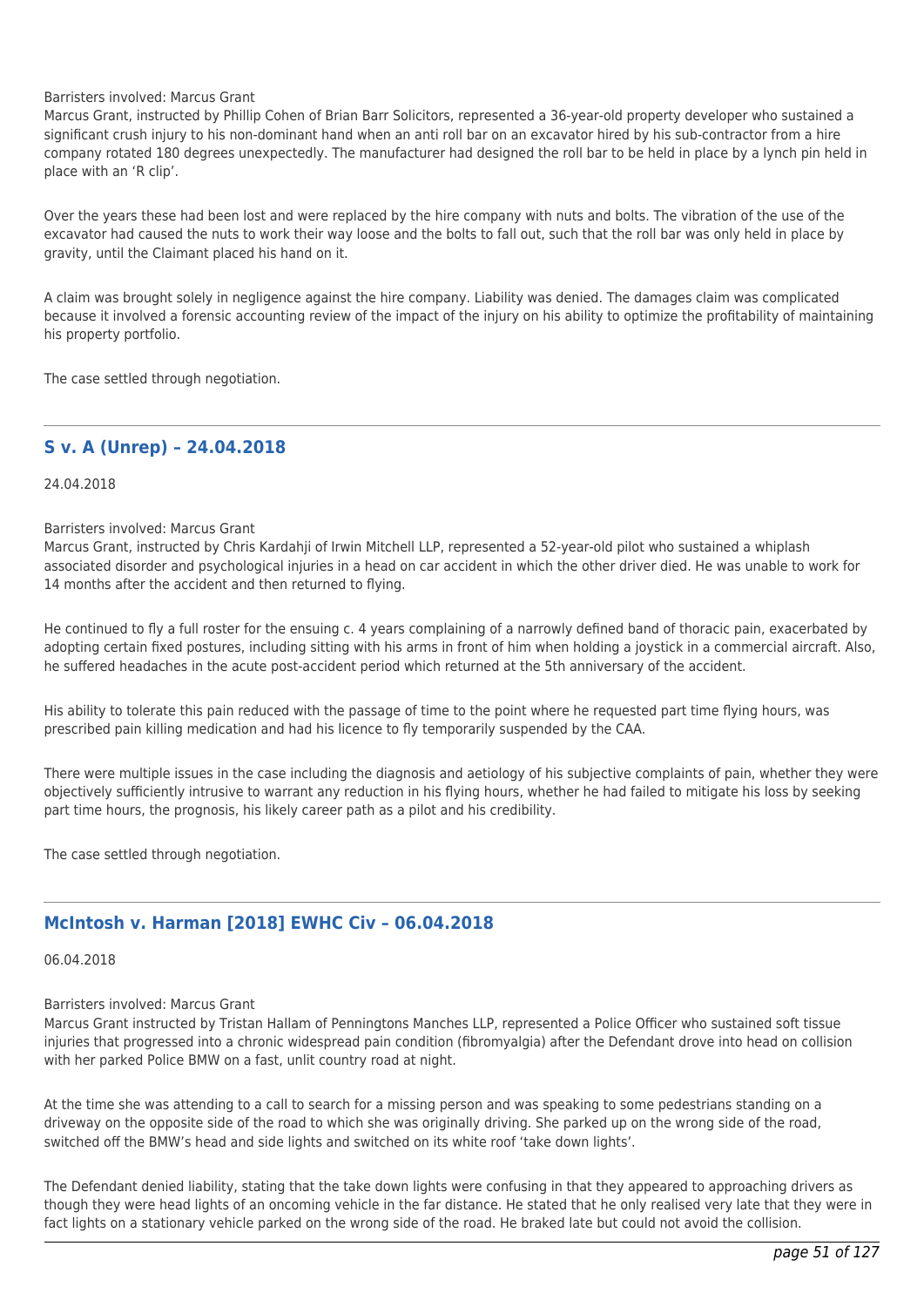The Master found the Defendant was negligent because he had the stationary BMW's take down lights in his vision for approximately eight seconds before impact and that he was negligent in failing to heed that the lit object ahead was stationary and on his side of the road.

Liability was apportioned 70% : 30% in the Claimant's favour. She was criticized for not making the BMW more visible to approaching motorists, by way of a combination of her head, side or hazard lights.

## **MXL v. Hussain & RSA – 29.03.18**

29.03.18

Barristers involved: Marcus Grant

Mr Justice Martin Spencer approves £1.35m lump sum settlement in a brain injury case. Instructed by Amina Ali of Barings Solicitors. Marcus Grant instructed by Amina Ali of Barings Solicitors, represented a 27 year old pedestrian who sustained a severe brain injury in a running down accident when he walked into the path of a car at night whilst intoxicated.

It took 5 years to secure a 50:50 liability apportionment whereupon funding was made available to attempt to provide neurorehabilitation to treat the symptoms of a significant dysexecutive syndrome. The brain injury left his neuro-psychological executive functioning intact; however, his judgment centre was affected rendering him prone to making impulsive, erratic and often selfdestructive decisions. He was of low pre-morbid intelligence with a forensic history which made the assessment of the 'but for' part of his claim difficult. Further he rejected much of the neurorehabilitation and follow-up support given to him and developed an alcohol and illicit drug dependency. An issue in the case was whether he would be overcompensated if he recovered damages for a support structure that he subsequently rejected. A global lump sum settlement was reached at £2.7m, reduced to £1.35m to reflect the liability apportionment.

## **M v. Gough – 28.03.18**

28.03.18

Barristers involved: Marcus Grant

90 year old lady recovers £298,000 gross of contributory negligence for a shoulder injury in a running down accident. Marcus Grant, instructed by Amina Ali of Barings Solicitors represented the Claimant.

The Claimant was an 86-year-old widow living alone when she sustained a comminuted fracture to left proximal humerus that required fixing with a plate. She was left with a substandard shoulder but was fiercely independent and rejected any significant external care package. At the age of 89 the plate snapped and she needed to undergo shoulder replacement surgery which was successful in reducing the pain but left her with an effectively useless non-dominant upper limb and increased the risk of falling. She continued to resist the imposition of an expensive care package but did accept light touch support. The settlement reflected the heightened risk that she would need a significantly enhanced private care regime in the future. A 20% reduction in her damages was agreed to reflect an apportionment of liability between the Parties.

# **C v. Rashidzadeh & Churchill Insurance – 27.02.18**

27.02.18

### Barristers involved: Marcus Grant

32 year old healthcare manager recovers £950,000 for the consequences of a mild traumatic brain injury following a moped accident. Marcus Grant, instructed by Julie Reynolds of Julie Reynolds Solicitors represented the Claimant.

The Claimant was 27 at the time of the accident. He sustained fractures to his right arm and leg in the accident together with PTSD, depression, vestibular dysfunction and concussion. He made a reasonable recovery from the orthopaedic injuries but was left with a cluster of physical, cognitive, behavioural and psychological symptoms that rendered him unable to hold down sustained employment, despite trying, and unable to hold down a sustainable relationship. He received a lot of support from his family.  $4\frac{1}{2}$ years after the accident this cluster of symptoms was attributed to a probable mild diffuse axonal injury, a diagnosis resisted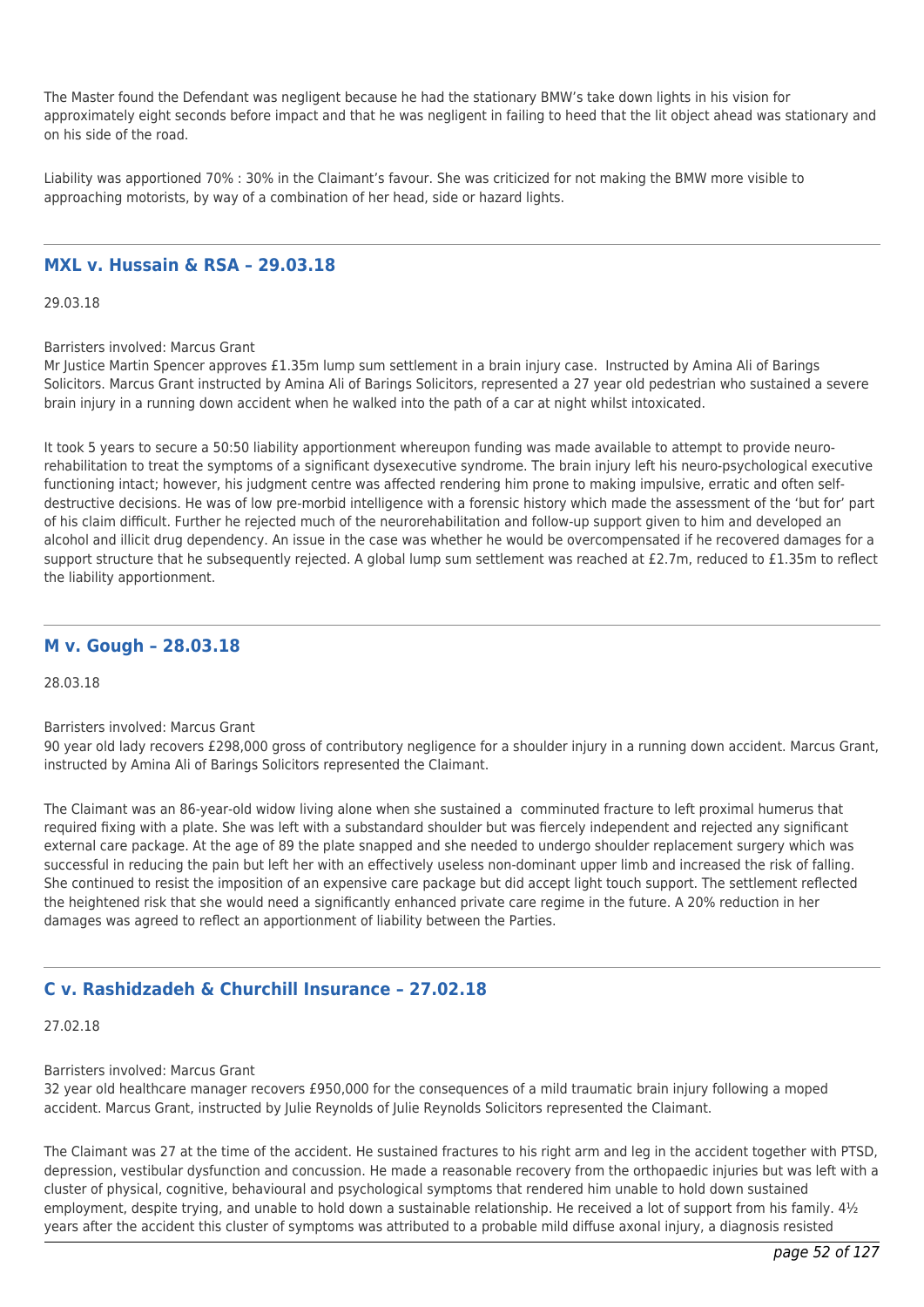fiercely by the Defendant's experts and some of his own experts, especially in the face of normal neuro imaging. However, the Defendant was not prepared to accuse him of fabricating or consciously exaggerating the symptoms which left the diagnosis/formulation of MTBI with lasting disabling symptoms as the most compelling explanation for his enduring dysfunction.

**UK Insurance v. Gentry [2018] EWHC 37** 18.01.18

#### Barristers involved: Marcus Grant

Teare J finds Mr Gentry guilty of deceit and contempt of Court and sentences him to 9 months' imprisonment, suspended for 2 years

Marcus Grant appeared for UK Insurance ["UKI"] in bringing tort of deceit and committal proceedings arising out of a staged car crash that went to the Court of Appeal. Mr Gentry claimed that his Range Rover was written off in a road accident with UKI's insured, Mr Miller. UKI admitted liability on Mr Miller's behalf, made an interim payment of £14,000 for the pre-accident value of Mr Gentry's Range Rover. Mr Gentry, represented by Armstrong's Solicitors, issued and served proceedings on Mr Miller for general damages and £56,540 worth of credit hire charges, and secured a default judgment, which he sought to enforce against UKI.

Late in the day, UKI discovered that Mr Gentry and Mr Miller were known to each other, and applied 2 months late to set aside the default judgment. A District Judge allowed the application. Mr Gentry appealed to a Circuit Judge who dismissed his appeal. Mr Gentry appealed again to the Court of Appeal and won [2016] EWCA Civ 141, obtaining an order that UKI be bound by the default judgment and pay the costs of the action. On application by UKI, that Order was stayed pending the outcome of tort of deceit proceedings that were then issued and served.

The deceit action commenced in March 2016, asserting that the alleged accident was staged and the entire claim was predicated on a deceit. Also, UKI alleged contempt of Court against Mr Gentry pursuant to CPR 32.14 and 81.17(1)(a). Mr Gentry admitted the contempt on the limited basis that he lied about not knowing Mr Miller before the accident; however, he contested the deceit claim alleging that there was a genuine accident caused by Mr Miller's negligence. After a two-day trial on the deceit claim, Teare J found that the deceit proved to the requisite standard of proof, and found that the alleged accident was staged, and that Mr Gentry had conspired with two others to deceive UKI.

Teare J set aside all the costs orders in Mr Gentry's favour made by the Court of Appeal, ordering him to repay the sums paid to him by UKI and to pay UKI's costs of the earlier proceedings and of the tort of deceit and committal actions on an indemnity basis. He sentenced Mr Gentry to 9 months' imprisonment, which he suspended for 2 years on condition that he repay £1,250 pm towards the sums owed to UKI. Teare J relied on the early admission of the contempt, and on Mr Gentry's previous good character and the specific hardship that would be experienced by people around him if he were to be imprisoned, in deciding to suspend the sentence on terms.

Click here for a full copy of the [judgment](http://tgchambers.com/wp-content/uploads/2018/01/Gentry-Judgment.pdf) on Lawtel.

# **C v. Q – 03.11.17**

03.11.17

Barristers involved: Marcus Grant Dispensing Optician recovers £320,000 for a suspected mild Traumatic Brain Injury. Marcus Grant, instructed by Tom Ranson of Ashton's Legal, represented the Claimant.

Following a moderately severe rear-end shunting accident on the M1, this (then) 33-year-old Dispensing Optician sustained a whiplash injury and presented with symptoms of headaches, reduced memory and concentration, heightened mental fatigue, OCD character traits, reduced tolerance, impaired decision making and symptoms of post traumatic stress disorder.

Clinical assessment by his experts confirmed post traumatic amnesia (PTA) of between 15 and 30 minutes only, a normal GCS, no loss of consciousness, a normal MRI of the brain and no retrograde amnesia. He underwent a course of CBT and his PTSD symptoms remitted to a sub-clinical level. The enduring cluster of cognitive and behavioural symptoms remained. Despite them, he continued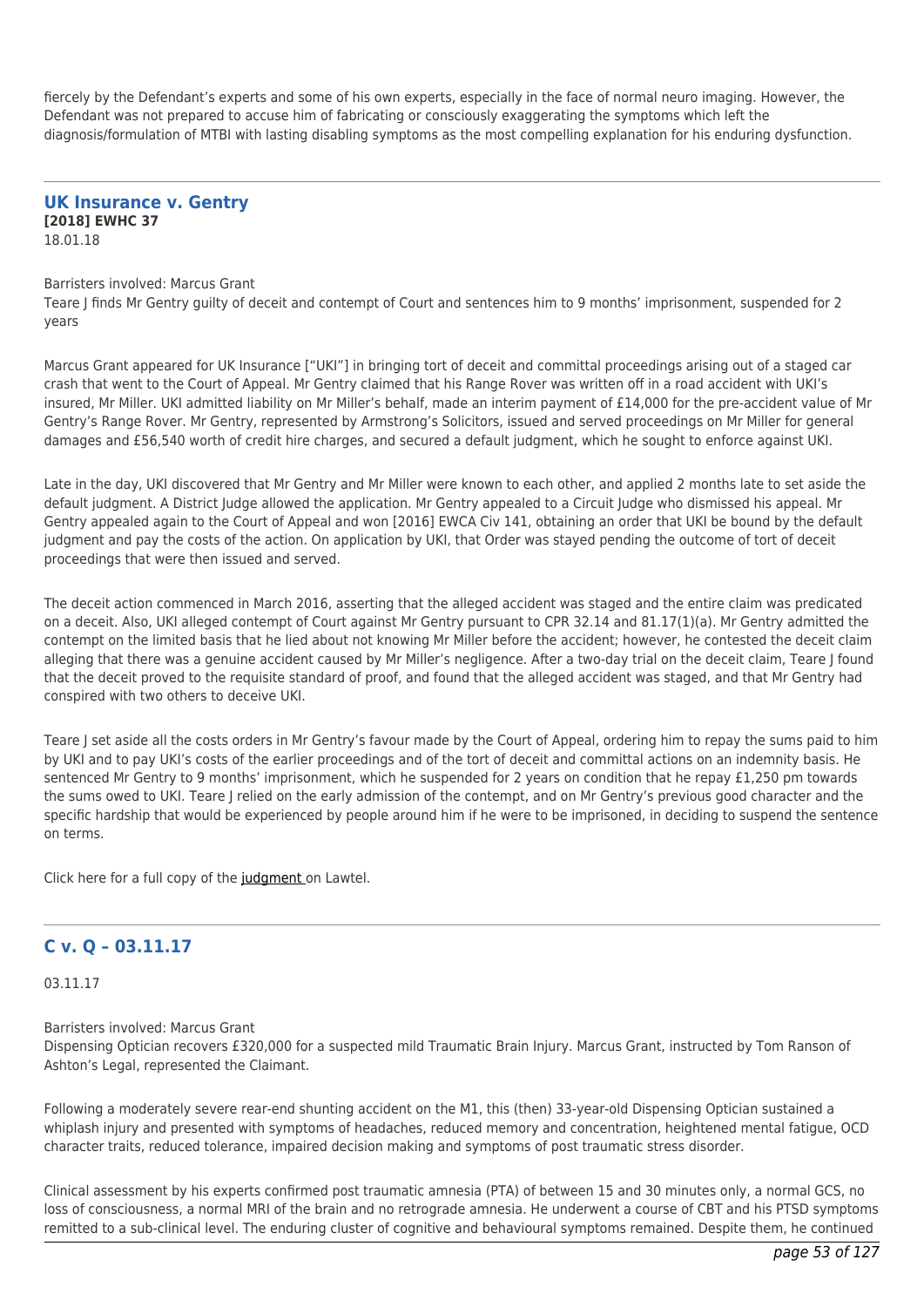working full time as a Dispensing Optician over the 5.5 years between the accident and settlement. On his case, this was only possible because of adjustments made by his employer in the workplace. Neurospychological testing by his expert revealed a subtle pattern of deficits in delayed working memory and processing speed tasks, against a backdrop of a pre-morbid superior intellect, that was consistent with a diagnosis of Diffuse Axonal Injury following on from mild Traumatic Brain Injury (mTBI).

The Defendant's experts accepted that the Claimant was a reliable informant but attributed his subjective cognitive and behavioural symptoms to a combination of pre-existing psychological vulnerability, post-accident anxiety attributable to the sub clinical PTSD and the stress of the litigation; Its experts contended that the residual symptoms that would settle post-litigation with CBT, leaving him at no disadvantage on the labour market. The experts in their reports and joint statements analysed the emerging literature on the incidence of chronic disabling symptoms amongst the enormous cohort of mTBI patients throughout the population, literature dating between 1943 and October 2017.

The case was settled through negotiation at a point between the Parties' respective best case scenarios.

# **O v. T – 25.10.17**

25.10.17

### Barristers involved: Marcus Grant

PA and Personal Trainer recovers £1.5 m for severe post traumatic fibromyalgia/somatic symptom disorder. Marcus Grant, instructed by Alex Cohen of Brian Barr Solicitors, represented the Claimant.

Following a modest rear-end shunting road accident, an otherwise fit and healthy PA and part time fitness trainer sustained a whiplash associated disorder that interfered with her ability to work normally and resulted in her being unable to achieve restorative sleep. Being unable to work effectively caused her anxiety. Over the course of c. 4-6 months after the accident her whiplash symptoms transformed into a more widespread diffuse aching throughout her body coupled with headaches, mental fatigue and impaired cognitive function. Seven months after the accident a rheumatologist diagnosed fibromyalgia although features of her presentation did not fit comfortably within the diagnosis. Over the ensuing five years her health deteriorated, and despite having access to a bespoke residential pain management course, her function declined to the point where she became largely wheelchair dependent and acquired significant care and housing needs.

On her case her presentation was explained by post-traumatic fibromyalgia; the nexus between the trauma and the subsequent fibromyalgia was not simply a temporal one, but one involving a mechanism of trauma-induced non-restorative sleep, specifically an inability to achieved Rapid Eye movement (REM ) sleep. On her case, she did not present with any other self standing psychiatric disorder to explain part or all of her symptoms. The prognosis was poor and she would require substantial care and assistance for the rest of her life.

The Defendant's experts considered that her presentation on physical examination of exquisite pain that made it impossible to conduct a structured assessment for fibromyalgia was more suggestive of a psychiatrically-mediated disorder rather than posttraumatic fibromyalgia, and considered that somatic symptom disorder best encapsulated that presentation. They considered that she presented with perfectionist and driven character traits before the accident that rendered her vulnerable to descending into an equivalent psychiatrically-mediated chronic widespread pain state in the absence of trauma, or within a short period of her 38th birthday (her age at the time of the car accident). Furthermore, they contended that because the predominant explanation for her presentation was psychiatrically mediated, rather than organically mediated, the prognosis for substantial, though incomplete recovery was good; the treatment modality of choice was CBT, coupled with a functional restoration programme.

The case settled on day 6 of a trial in the Queen's Bench Division at a point between the Parties' respective best case scenarios.

# **R v. Q 13.10.17**

13/10/2017

## Barristers involved: Marcus Grant

28 year old Barrista Trainer recovered £2.2m after sustaining a multiple injuries in a car that overturned and struck a tree. Marcus Grant, instructed by Peregrine Redgrave of Stewarts LLP, represented the Claimant.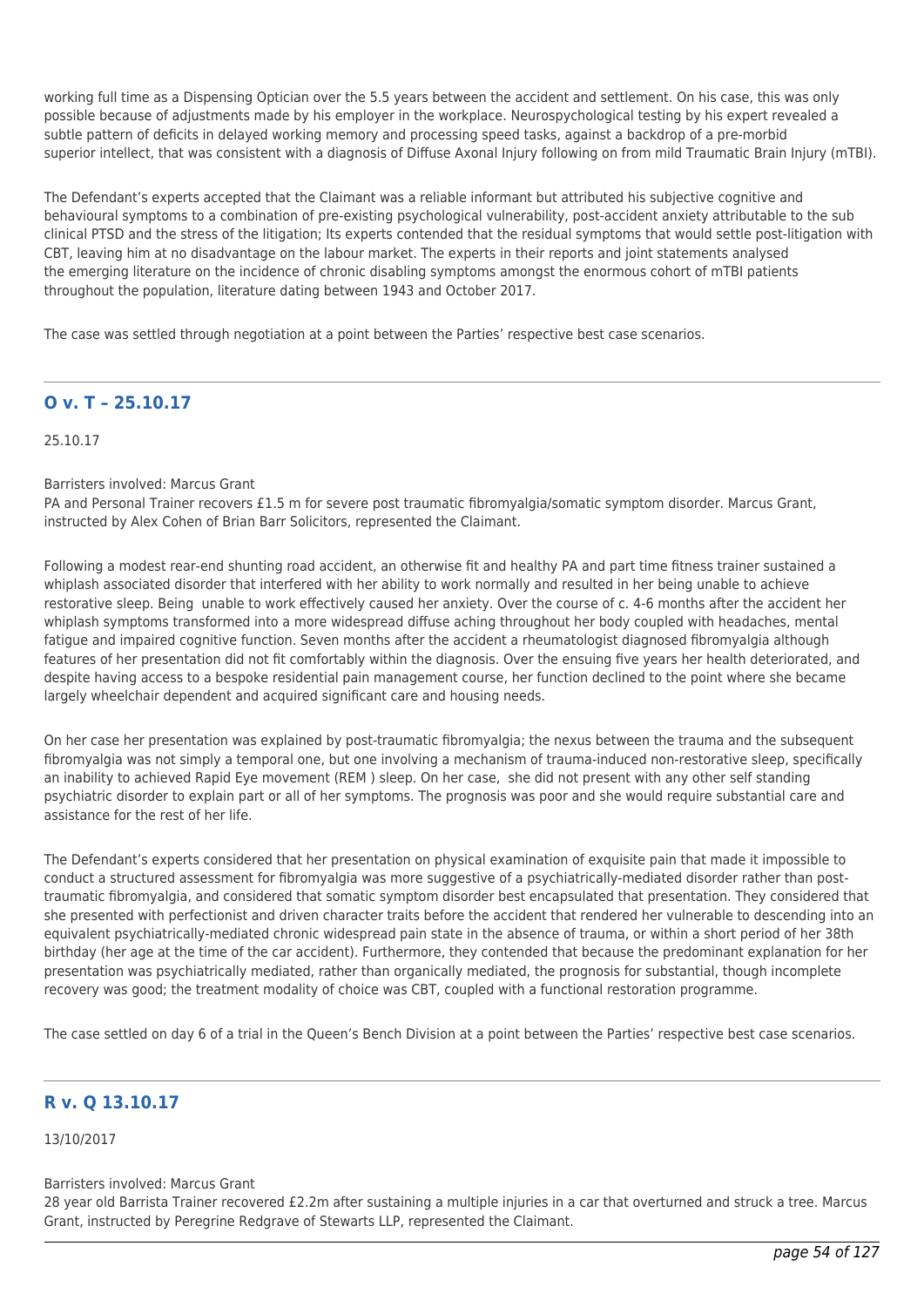On her case the Claimant sustained an unstable T12 fracture that had partially united resulting in a kyphosis, a closed head injury causing significantly debilitating diffuse axonal injury at a microscopic level, injury to her vestibular apparatus causing vestibular migraine and significant neuropsychiatric sequelae. These injuries overlay a pre-accident psychological vulnerability and hypothyroidism and obesity. On her case, she wouldn't be able to work again and needed case management and support worker supervision into the long term future.

The Defendant contended that the head injury caused no more than mild traumatic brain injury and that any enduring subjective neurocognitive sequelae were psychologically mediated and capable of further improvement. The spinal fracture was stable and any kyphosis at the fracture site was minimal and unlikely to be a significant source of enduring disability. Any future need for care and support was more likely to be a reflection of significant pre-accident life challenges surrounding her significant psychiatric vulnerability and issues surrounding her hypothyroidism and obesity. In any event, she would not accept the sort of support package recommended by her experts.

The claim settled through negotiation at a point between the Parties' respective best case scenarios.

# **A v. W 12.10.17**

## 13/10/2017

### Barristers involved: Marcus Grant

36 year old Police Sergeant recovered £1.65m after sustaining a brachial plexus injury when her hand became caught in the door handle of a car being driven by a thief who was attempting to evade arrest. Marcus Grant, instructed by Tracey Benson of Slater & Gordon, represented the Claimant.

On her case the Claimant sustained a traction injury to the left brachial plexus and went onto develop a generalised plexopathy. Surgery aggravated her pain and she was left with chronic neuropathic pain in the left upper limb that brought about her medical retirement from the Police and in need of ongoing support. She had been on the Police High Potential Development Scheme and brought a claim for the loss of chance of a career up to the rank Assistant Chief Constable.

The Defendant admitted liability and the fact that she had sustained a brachial plexus injury that brought about an early medical retirement. The Defendant was more upbeat about her future, contending that any residual pain was psychologically mediated and capable of resolution with further psychological treatment after the conclusion of the litigation. The Defendant was more cautious in assessing her promotion prospects.

The claim settled through negotiation at a point between the Parties' respective best case scenarios.

# **B v. I 11.10.17**

## 13/10/2017

### Barristers involved: Marcus Grant

54 year old builder recovered £1.16m gross of 10% contributory negligence, after sustaining a head injury when he stumbled and fell on a defective brick on a set of steps leading to his rental property. Marcus Grant, instructed by Christopher Dickinson of Dickinson Solicitors represented the Claimant.

On his case, he sustained a closed brain injury comprising diffuse axonal injury at a microscopic level and PTSD, as a consequence of which he was unable to run his building business effectively, despite still working at a reduced level through to the date of trial. He presented with a cluster of physical, cognitive, behavioural and psychological symptoms that were consistent with a frontal lobe dysexecutive syndrome. In addition to being unable to work effectively, he separated from his wife, on his case on account of the consequences of his dysexecutive syndrome and needed supervision from a case manager and support worker into the future.

The Defendant viewed the case differently. In the absence of any identifiable damage on CT, no contemporaneous clinical observations of post traumatic amnesia or reduced Glasgow coma score, the Defendant contended that he probably did not sustain DAI or PTSD and that any perceived change in his character was a consequence of pre-existing personality traits and psychological vulnerability coupled with being advised incorrectly that he had suffered significant traumatic brain injury. The claim settled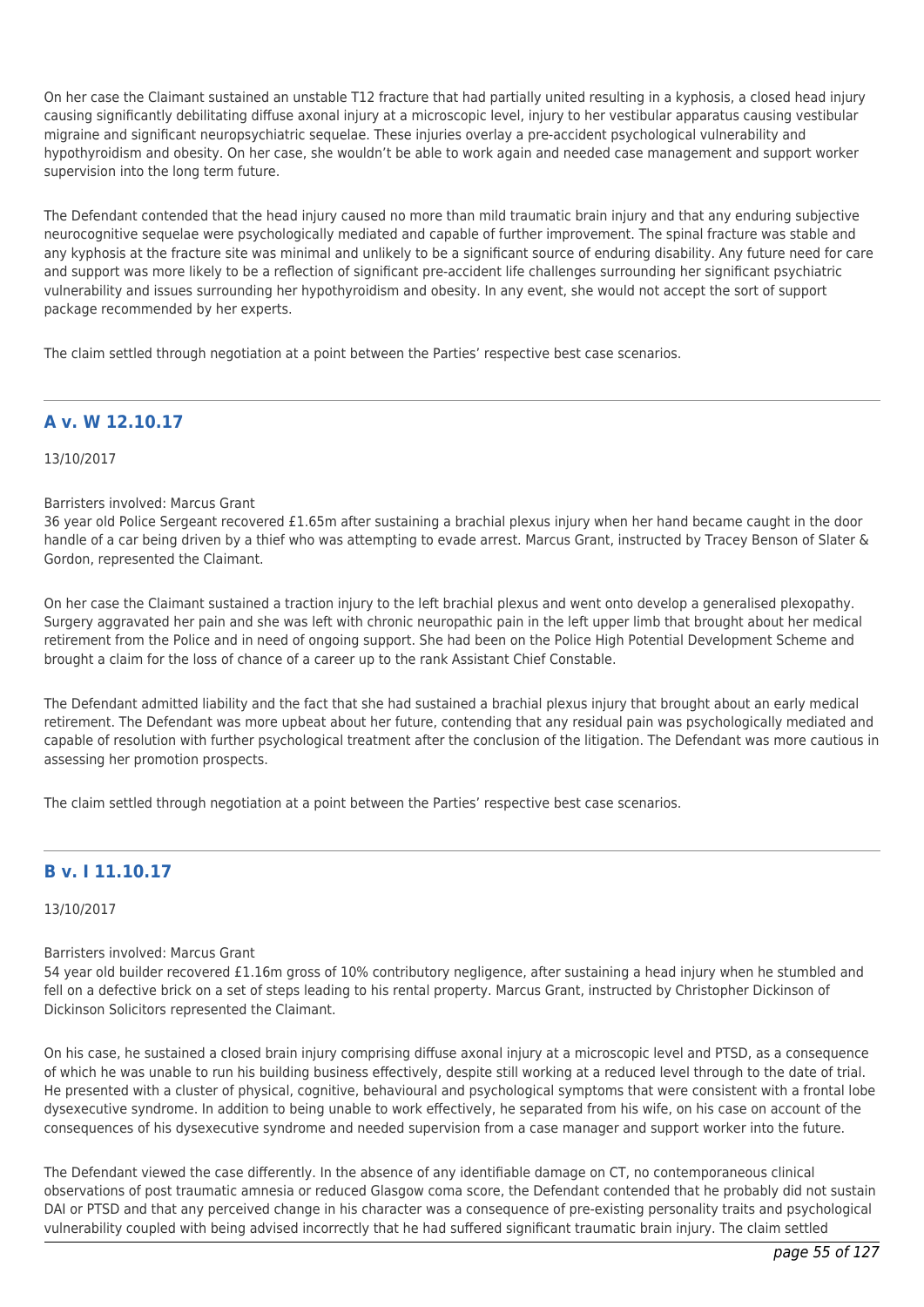# **M v. C 13.09.17**

13.09.17

Barristers involved: Marcus Grant

24 year old Factory Worker recovered £600,000 for the consequences of a compression fracture to the T12/L1 vertebrae. Marcus Grant (instructed by Daniel Denton of Slater & Gordon) appeared for the Claimant

In December 2013 the Claimant, then a 20 year old factory worker, sustained a compression fracture to the T12/L1 vertebrae when a stack of glass toppled over onto him. The fracture united leaving a 19° kyphosis. The normal expectation would be that such a patient would make a good functional recovery from such an injury. The Claimant developed chronic neuropathic and mechanical pain around the injury site that prevented him from coping with moderately physically demanding day to day activities, including manual work. On his case, the prospects for significant further functional recovery were modest. The Defendant's initial response through orthopaedic and psychiatric evidence was to assert that there was no organic or psychologically-mediated explanation for his presentation and that the likely explanation was a degree of conscious elaboration. After pain management experts became involved, more attention was paid to the bio-psychosocial model of chronic pain. The Claimant spent an interim payment on a 3 week domicillary pain management programme that made no material difference to his symptoms. His experts concluded that the residual symptoms were likely to be permanent, and that he needed to fashion a life for himself that could accommodate them. The Defendant's pain expert considered that a 12 month course of CBT post-settlement of litigation would bring about a substantial, though incomplete recovery, sufficient for him to resume independence in his work and home lives, subject to the restriction of having to avoid heavy manual activities.

# **C v. M 05.09.17**

05.09.17

### Barristers involved: Marcus Grant

38 year old former Police Officer recovered £492,000 for the consequences of an ankle injury and PTSD in a workplace accident. Marcus Grant (instructed by Phillip Cohen of Brain Barr Solicitors) appeared for the Claimant.

In March 2014 the Claimant, then a 35 year old Traffic Officer employed by Lancashire Constabulary, sustained a ligament injury to his right ankle and PTSD when forced to jump out of the way when the Defendant failed to stop after the Claimant attempted to waive him down. The ligament injury left him unable to run, despite two surgeries. The PTSD was moderately severe until about the 3rd anniversary of the accident, and required a 9 week in-patient stay before it was treated out to sub-clinical levels. His contract of service was terminated by the Lancashire Constabulary, by reason of the combination of his injuries and their residual symptoms. He made a good recovery from the PTSD, though was liable to relapse and recovered a good level of function in the ankle, though needed to avoid heavy physical activity and prolonged periods of being on his feet. The Defendant adduced medical evidence that suggested the ankle symptoms represented an acceleration of inevitable problems 10-15 years hence, and psychiatric evidence that suggested that any genuine PTSD pathology was probably unrelated to the index incident because of the delay in which those symptoms were reported to his treating doctors.

The settlement, achieved through negotiation, reflected a compromise between the Parties' respective positions.

# **R v. H 23.08.17**

23.08.17

#### Barristers involved: Marcus Grant

46 year old middle manager recovered £579,000 for the consequences of a diffuse axonal brain injury and vestibular damage sustained in a workplace accident. Marcus Grant (instructed by Mark Ellis of CFG Law) appeared for the Claimant.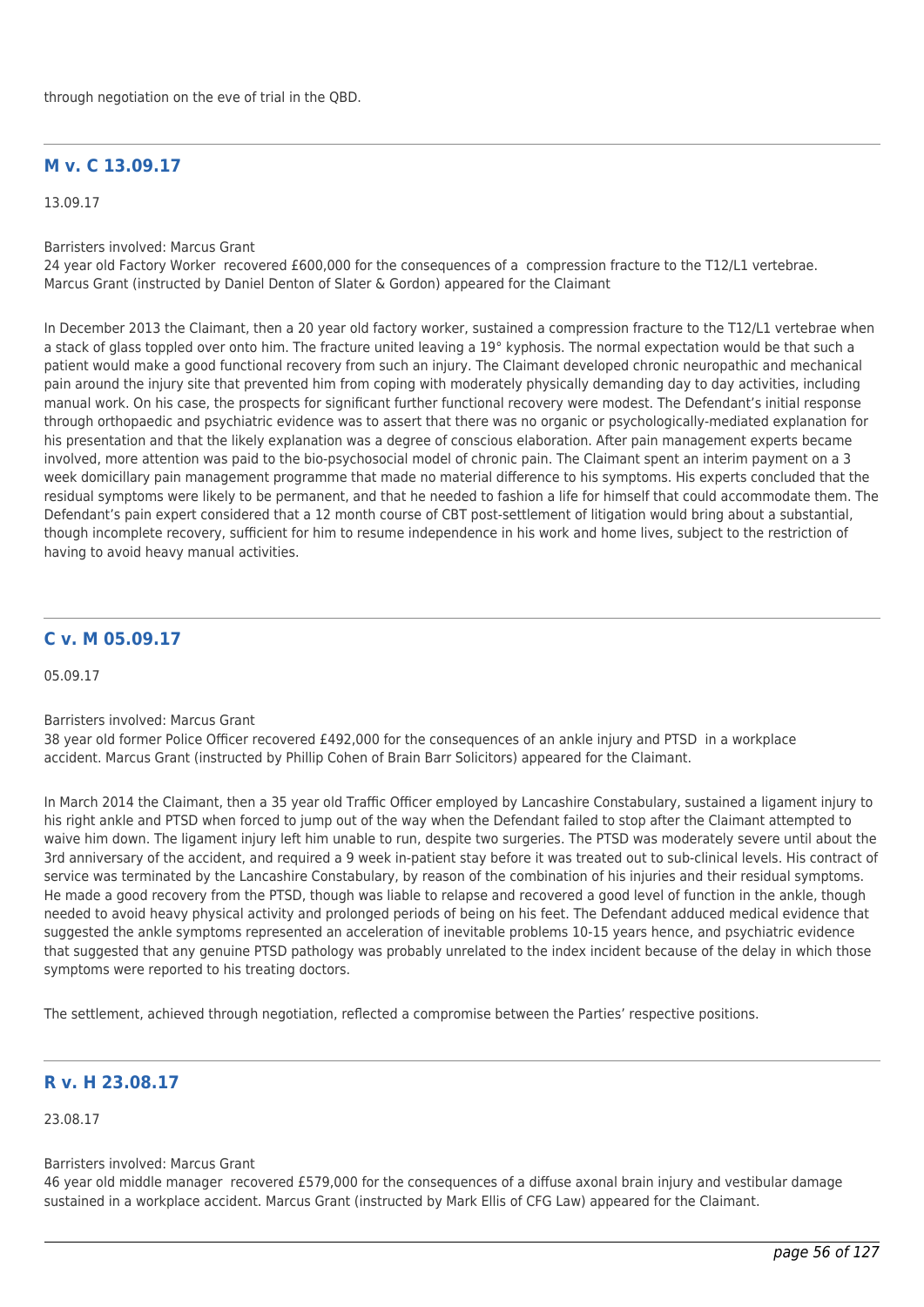In December 2012 the Claimant, then a 41 year old middle manager employed by Hewlett Packard, sustained a blow to the back of his head when he slipped on a pool of water in a client's office bathroom, and was rendered unconscious for a few minutes. Thereafter he presented with a cluster of physical, cognitive, behavioural and psychological symptoms, the most debilitating of which were pervasive mental fatigue and impaired balance, that rendered him unfit to return to work. With the passage of time and some treatment, he was able to engage in a limited set of activities that included driving short distances and attending a gym, and to assist once a week in a homeless shelter, but was unable to cope with the demands of his job. His team of experts diagnosed the cluster of enduring symptoms as the consequence of likely diffuse axonal injury to the white matter of his brain, together with a peripheral vestibular lesion interfering with his balance mechanism and secondary impaired mood and heightened anxiety-mediate psychiatric pathology, associated with the likely brain injury and with the enforced lifestyle changes. The Defendant's team of experts rejected any suggestion of white matter damage to his brain, even at a microscopic level in the absence of corroborative radiological imaging, and suggested instead that the residual reported subjective symptoms, to the extent that they were genuine. were the product of a pre-accident psychological vulnerability and a misinformed iatrogenic belief system; further the Defendant asserted that they were capable of being reversed with CBT post settlement. Concerns were raised about the Claimant's credibility because various Facebook posts and photographs appeared to contradict the sedate and sedentary lifestyle he described to the doctors. The Claimant had the benefit a PHI policy that paid out 2/3 of his income.

The settlement, achieved through negotiation, reflected a compromise between the Parties' respective positions.

## **Nielson v. Argos 28.04.17**

28.04.2017

#### Barristers involved: Marcus Grant

43-year-old Warehouse Worker recovered £539,000 for post traumatic fibromyalgia following a workplace accident – Marcus Grant instructed by Steven Akerman of Brian Barr Solicitors represented the Claimant.

A Warehouse Worker for Argos fell backwards landing heavily on her right sacro-iliac joint and right wrist, sustaining soft tissue injuries. Her ability to achieve restorative sleep was immediately compromised by pain.

Over the ensuring weeks and months the pain evolved and spread to all four quadrants of her body and was accompanied by pervasive fatigue and cognitive impairment.

She continued to battle on at work for c. 2½ years after the accident, relying on sympathetic colleagues to carry her and on powerful neuropathic medication to dull the pain. Over time, she became increasingly depressed about her failing health and then went off work.

She was diagnosed with fibromyalgia that became progressively more disabling. She spent £7,995 on a 3-week residential multidisciplinary pain management programme that did not break the deadlock of her symptoms. The prognosis for further recovery thereafter was poor.

The Defendant did not accept that her fibromyalgia was post-traumatic; instead it asserted that it represented a constitutional vulnerability that would have occurred in any event, either at around the time of the accident or, alternatively in any event within 6 or 7 years of the accident. It asserted that the prognosis for further recovery was good.

The case settled through negotiation at a joint settlement meeting.

# **Warren v. Masters 22.03.17**

22.03.17

#### Barristers involved: Marcus Grant

Widow recovers £150,000 from a landowner in respect of the death of her husband killed by a falling branch from one of his trees. Marcus Grant instructed by Nick Godwin of Slater & Gordon, represented a 68-year-old widow whose 64 year old husband died when a branch from an oak tree struck his passing car on an A road in Berkshire. Liability was disputed. It was accepted that the landowner of mature trees adjoining the highway owed a duty of care to road users to carry out periodic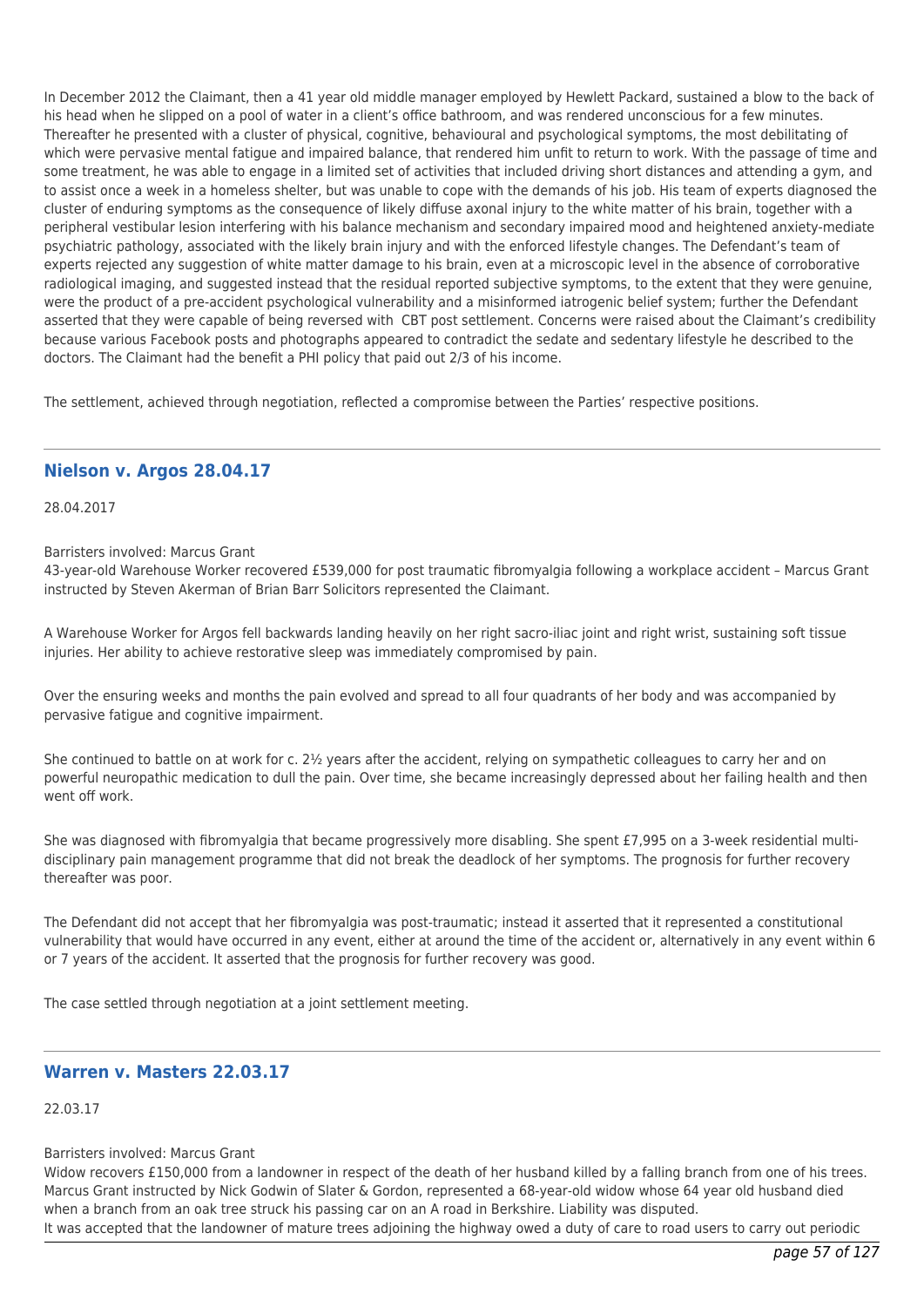inspections by a LANTRA trained tree inspector. It was accepted that no such inspection was carried out before the accident. However, it was disputed that the accident would have been avoided had such an inspection been carried out. The thoroughness of the inspection was not agreed, as to whether a drive by inspection sufficed, or whether the inspector needed to be on foot. The Claimant contended that failure of the branch that fell was foreseeable to a reasonably competent LANTRA tree inspector either on foot on in a drive by inspection because of the branch's length (13 m), weight, shallow angle (almost horizontal which imposed greater leverage at the junction with the trunk where it subsequently failed) and a large occlusion close to the junction with the trunk (indicative of a likely source of rot beneath). The Parties commissioned expert arboricultural evidence that reached conflicting views. The Claimant was only able to run the case at all because of Google Earth images of the branch in its pre-failure state. The case settled through negotiation shortly before trial.

# **Liverpool Victoria v. Yavuz & 8 Others 06.04.17**

06.04.17

### Barristers involved: Marcus Grant

HHJ Wood QC permits committal proceedings for contempt of Court to proceed against 9 injury claimants. Marcus Grant instructed by Marsha Crossland of DWF LLP, represented Liverpool Victoria Insurance who applied to commit to prison for contempt off Court nine members of the Turkish community in North London who brought injury claims arising from three alleged accidents.

The Insurance company relied on similar fact evidence to confirm links between the identity of the nominal insureds in whose name policies of insurance had been taken out; no premiums were paid on the policies, connected bank accounts and email addresses were used to set up the policies and neither the named insureds nor their cars could be traced. The alleged accidents occurred 80 miles away from where they allegedly resided. Links could be made between the occupants in two of the three accidents and a link was established between a claimant in the third alleged accident and the director of an accident management company that was used by all nine claimants.

The claimants in the county court action below discontinued their claims on the first day of a 5 day trial where a single Judge was asked to hear them consecutively. Liverpool Victoria contended that they were contrived collisions fabricated for the purpose of attempting to perpetrate insurance fraud. Had the claims succeeded, the Liverpool Victoria would have been faced with a costs bill of £170,000.

HHJ Wood QC sitting as a Judge of the High Court considered the similar fact evidence satisfied the of strong prima facie evidence threshold test, and considered that it was both proportionate and in the public interest that the committal action proceed to a full trial.

Barnes v. Seabrook [2010] EWHC 1849 and South Wales Fire & Rescue v. Smith [2011] EWHC 1749 considered.

## **Maguire v. Carillon Services Limited 31.03.17**

03.04.17

Barristers involved: Marcus Grant

HHJ Main QC accepted evidence of a scientific link between trauma and fibromyalgia. Marcus Grant instructed by Lindsay Ryan of Brian Barr Solicitors, represented a 54 year old civil servant who was involved in a lift accident.

She suffered pain and shock following the incident during which she though she would die. Within weeks she developed widespread pain affecting all four quadrants of her body accompanied by headaches and cognitive impairment. Her cluster of symptoms was diagnosed by her treating clinicians as Fibromyalgia and PTSD. The Defendant rejected any suggestion that she had suffered more than a short lived soft tissue injury and that her presentation was either pathological or fabricated or both. They advanced a differential explanation of somatic symptom disorder (via its psychiatrist) and pre-existing constitutional fibromyalgia (via its rheumatologist).

Fibromyalgia is a chronic pain condition that affects many members of the population. It is a rheumatological condition that is poorly understood. Many insurers have contended for many years that there is no such thing as 'post traumatic fibromyalgia', and that this pain condition merely reflects a constitutional susceptibility in the patient, and that any temporal coincidence with a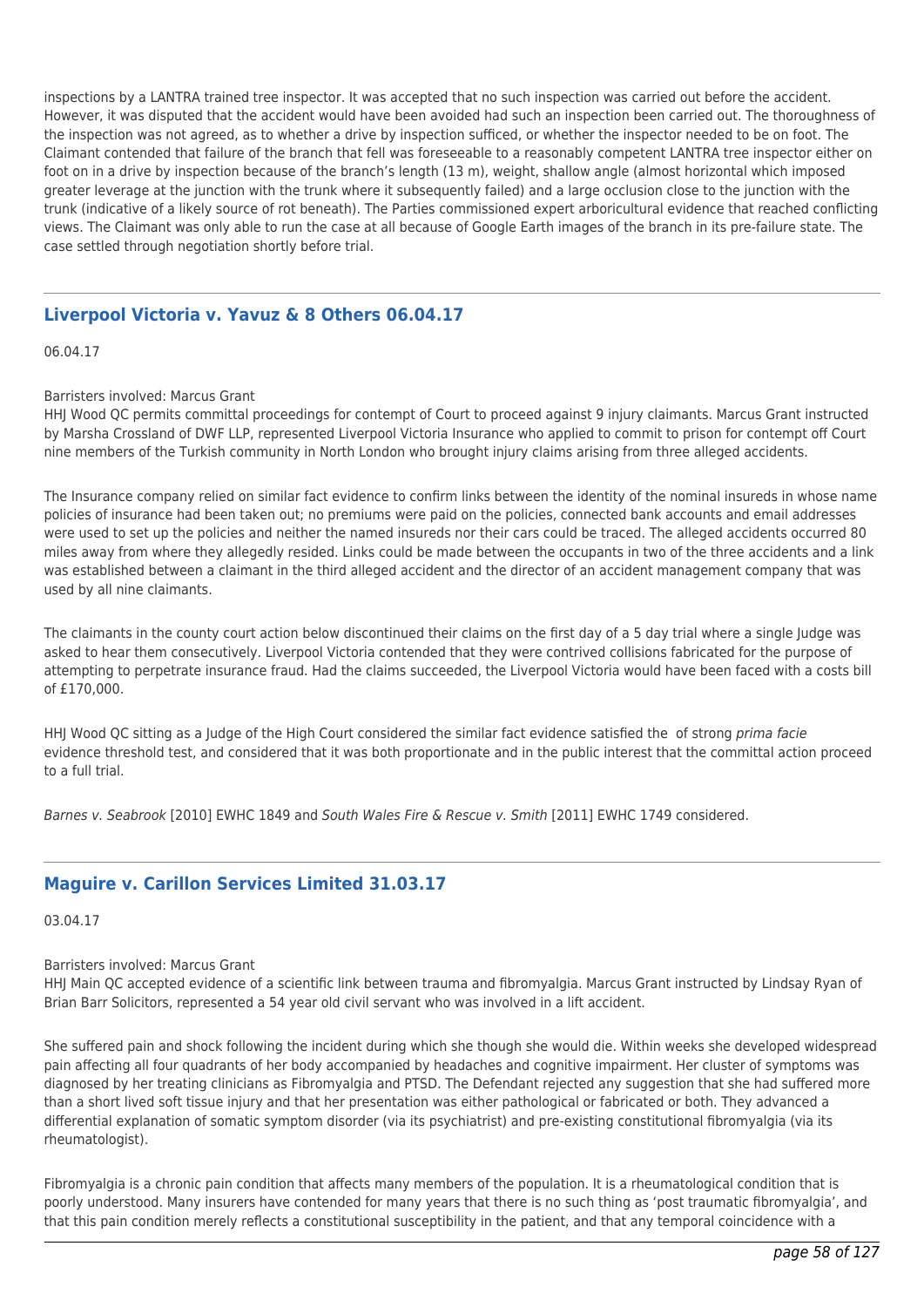(compensable) trauma is merely coincidental. The industry has placed great reliance on a 2014 academic paper by Wolfe, Hauser et al 'Fibromyalgia and physical trauma' Journal of Rheumatology 12.08.14 to refute the notion of 'post traumatic fibromyalgia'.

HHJ Main QC set aside the time during this 5 day trial to address the medicine thoroughly, and to test the medical literature underpinning the Claimant's contention that disturbance of her REM sleep cycle over a prolonged period was the trigger for the fibromyalgia; she attributed the sleep disturbance to the PTSD pathology and soft tissue pain caused by the accident and, consequently, attributable to the accident. The Court accepted that scientific link (see § 79 and 144 i & j of the judgment) and found that the accident was the material trigger of the fibromyalgia. However, due to constitutional vulnerability to developing a similar pain disorder in any event, that included a history of childhood abuse, the Court found that within 6 years of the accident the Claimant probably would have succumbed to a similar set of symptoms. It awarded her £205,811.27 by way of damages inclusive of interest.

The Court rejected a full frontal attack on the Claimant's credibility by way of surveillance evidence and ancillary allegations of fraud. It reviewed in some detail the rules on pleading fraud relying in particular on the guidance of the House of Lords in Three Rivers v. Bank of England [2003] 2 AC 1@ 291 and found that the pleadings in this case, whilst pleading fraud clearly, were 'seriously defective' (§107) because they failed to plead with sufficient specificity the primary facts from which an inference of fraud could be drawn, save with regard to the Claimant's self report of previous accidents.

## **MT v. JCP & MIB 24.03.17**

23.03.17

### Barristers involved: Marcus Grant

Marcus Grant, instructed by Alexander Wormald of Clarkson, Wright & Jakes, represented a 17 year old pillion passenger on a motorcycle who sustained a severe brain injury in a road accident with an uninsured driver.

The Claimant, who was a Protected Party under the Mental Capacity Act 2005, was aged 27 at the date of settlement. The case was controversial because it was alleged that he had participated in an armed robbery using the stolen motorcycle shortly before the accident. A firearm was found at the accident scene. Notwithstanding an ex turpi causa defence, liability was apportioned 90%:10% in the Claimant's favour. An agreement was reached that provided for a combined lump sum / PPO settlement with the heads of care and case management and deputy costs paid on a periodical payment order basis. The settlement came for approval two days after the new –0.75% discount rate came into force. The Parties renegotiated the terms of the lump sum settlement following the Lord Chancellor's announcement, but opted to retain the PPO elements of the settlement. Fraser J approved the terms of the settlement, taking into account the interests of both the Claimant and the paying party (the MIB). He was satisfied that notwithstanding the reduction in the discount rate, a PPO for the two heads of claim identified was the appropriate mechanism to properly protect this Claimant's interests over the remaining estimated c. 50 years of his life (the brain injury had reduced his life expectancy) in the face of an uncertain future in the money markets due to the economic and political turmoil across the world. The total value of the settlement was between £3m and £4m, depending on future RPI and life expectancy. An anonymity order protecting the Claimant's identity was made.

## **Patterson v. Keegan 23.11.16**

18.01.17

### Barristers involved: Marcus Grant

44 year old IT Project Manager recovered £700,000 for the consequences of developing fibromyalgia after a road accident. Marcus Grant (instructed by Alex Cohen of Brian Barr Solicitors) appeared for the Claimant.

In March 2012 the Claimant sustained a soft tissue 'whiplash' injury to his spine in a rear-end shunting road accident. Two weeks after the accident he developed acute deterioration in his neck pain and attended a Minor Injuries Unit whereupon he was advised that he had suffered a fracture to his neck and his head was immobilised in a hard neck collar and he was not permitted to move for 36 hours; he suffered acute distress before a further x-ray excluded any bony injury. He developed anxiety symptoms in addition to pain and suffered disturbed sleep that caused a progressive decline in his health until, over the course of several months he developed diffuse widespread body pain that became progressively more disabling to the point of rendering him dependent on a wheel chair for mobilising outside the home. The wide spread pain condition was diagnosed as fibromyalgia. The Defendant commissioned evidence to suggest that the presentation was psychiatrically driven and was mediated by a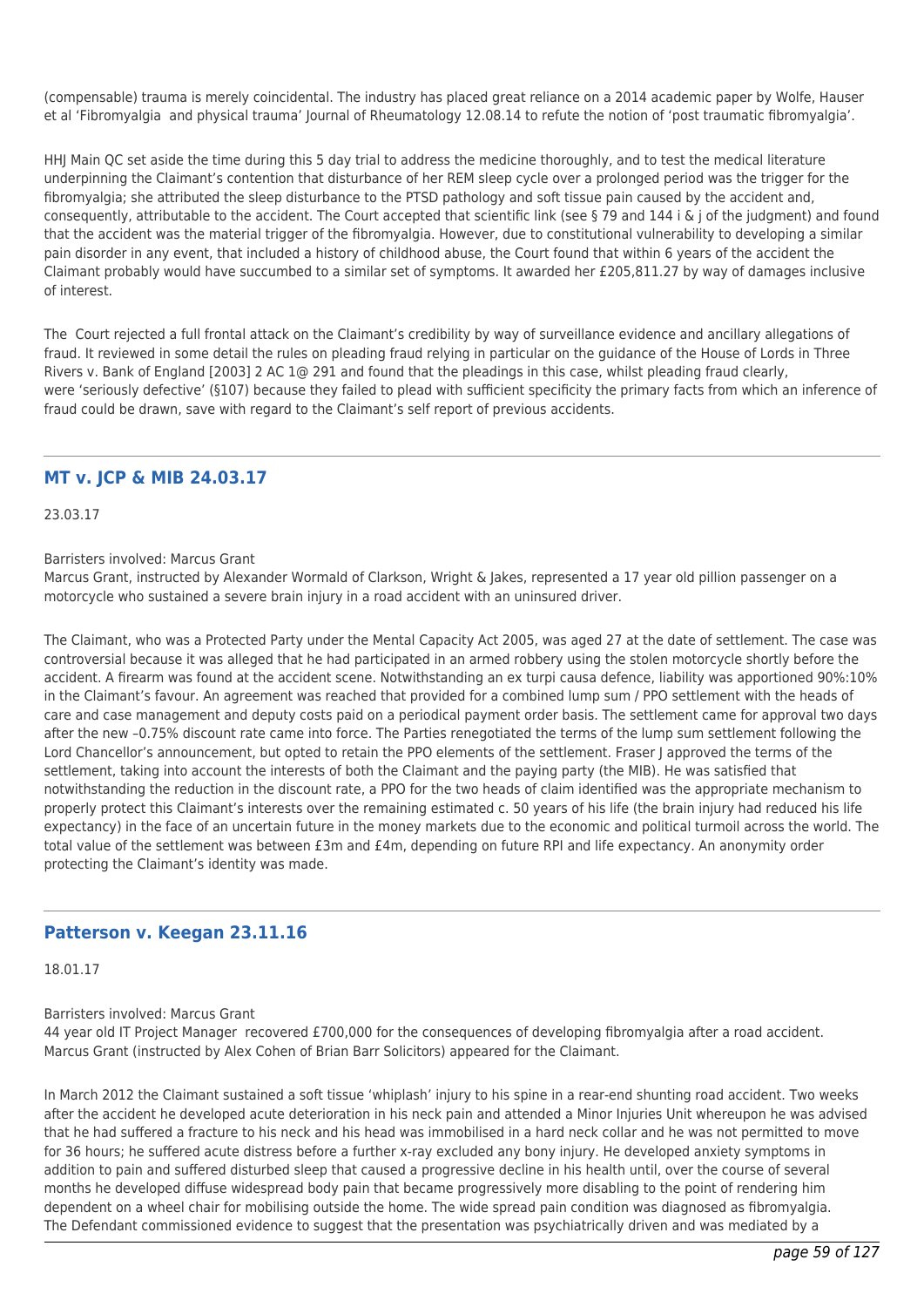constitutional vulnerability rather than the consequences of the car accident.

The £700,000 settlement of his claim was the product of a negotiation between the Parties, weighing up the credibility, vulnerability and causation risks on the facts of the case.

### **P v. Grant – 19.12.16 19.12.16** 20/12/2016

#### Barristers involved: Marcus Grant

34 year old Police Officer recovered £600,000 net of contributory negligence for the consequences of a brain injury sustained in a motorcycle accident. Marcus Grant (instructed by Nigel Mills of New Law Solicitors) appeared for the Claimant.

In September 2012 the Claimant, then a Sergeant in the Police Service, on his case sustained a closed head injury with suspected diffuse axonal injury and some bony injuries in a motorcycle accident when the Defendant began to turn across his path, changed his mind and stopped blocking part of the carriageway. The Defendant alleged tcontributory negligence against the Claimant for riding at 13.5 mph above the 50 mph speed limit, and for capsizing his motorcycle whilst braking. After the accident the Claimant received first rate rehabilitation through the Rehabilitation Code by reason of the proactive steps taken by the Defendant's Insurer, the Liverpool Victoria. The Claimant returned to modified duties four months post accident and passed his Inspector exams and secured successive postings as an Acting Inspector in non-front line jobs. He struggled and exhibited increasing signs of anxiety and fatigue as he attempted to cope with the cognitive demands of his work. Adjustments were made by his employer that included placing him on an 80% contract and ensuring that he did not work night shifts or on call so that he could regularise his sleep patterns. At the date of settlement, 4 years post-accident he was still in his adjusted duties role, but it remained uncertain whether he would be able to cope with it into the medium and long term. One of the issues between the Parties was the feasibility of him seeking a less pressurised role as a non-operational Sergeant which he was unwilling to countenance. Issues of mitigation of loss were raised by the Defendant in addition to challenging the diagnosis and prognosis provided by the Claimant's medico-legal team. The Defendant's battery of neurological experts sought to minimise the organic component of his persisting symptoms and considered that his condition would likely improve with the litigation settled and the current support structure of ongoing treatment with a neuropsychologist, clinical psychologist and neuropsychiatrist being 'diplomatically withdrawn'. The bulk of the settlement award comprised future loss of earning capacity.

The £600,000 net of the contributory negligence allegation was the product of a negotiation between the Parties, weighing up the credibility, vulnerability and causation risks on the facts of the case.

### **Aviva Insurance v. Steffen (Unrep) 25.11.16** 25.11.16

### Barristers involved: Marcus Grant

Garnham J finds one count of contempt proved and two counts not proved. Marcus Grant (instructed by Laura Sales of Keoghs LLP) appeared for Aviva Insurance in committal proceedings in the Queen's Bench Division for contempt of court in respect of signing a statement of truth on one or more documents in County Court proceedings that Aviva asserted the Respondent knew to be untrue.

Aviva claimed that the named Respondent had lent his identity to front a claim when someone other than him was driving his car at the time of the accident; further that he advanced a claim for £1,026 in respect of 12 physiotherapy sessions he asserted he had received, substantiated by serving a discharge report from the physiotherapist who allegedly had treated him; Aviva asserted that he had not undergone the treatment and that the documents asserting otherwise were false. Finally, Aviva asserted that the Respondent advanced an account of the accident that he knew to be false in order to substantiate an unfounded claim for damages.

The Court found the first and third counts not proved. The Court rejected an purported Defence that the Defendant had not read the documents he signed but trusted his solicitors to ensure that they were accurate and true. The Court found that the Defendant had dishonestly signed a statement of truth on a Schedule of Loss claiming damages for physiotherapy charges that he had not incurred and had no intention of incurring. The Defendant was fined £1,000, payable in instalments and there was no order as to costs.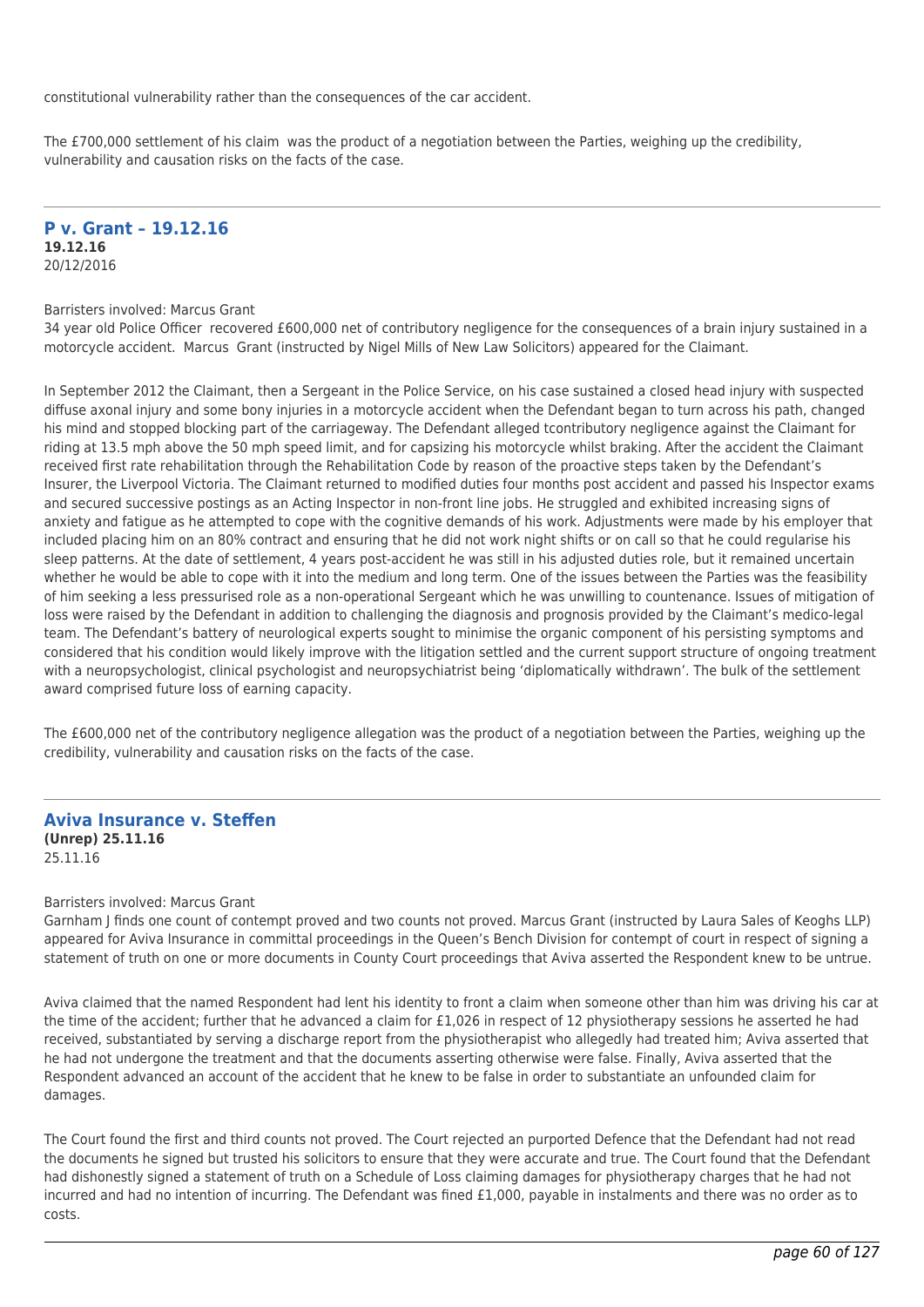#### **Wrobel et al v. Direct Line (Unrep) 18.11.16** 18.11.16

#### Barristers involved: Marcus Grant

Fraud established and exemplary damages recovered. Marcus Grant (instructed by Hamida Khatun of Keoghs LLP) appeared for Direct Line Insurance to resist three injury claims arising from an alleged road accident that generated 11 intimated injury claims from occupants in three vehicles.

The Defendant advanced a positive case of fraud relying on (1) engineering evidence that demonstrated that the Claimants' car was stationary when it sustained nearside damage which contradicted their alleged account of the mechanism of the accident, (2) numerous discrepancies between the various accounts of the 11 intimated claims and (3) an assertion that a document containing an alleged confession from the at fault driver was forged with the intention of perverting the course of justice. HHJ Boucher sitting in the Central London County Court accepted all three limbs of the Direct Line's case and made the finding of fraud, awarded exemplary damages of £2,000 against each Claimant and costs on the indemnity basis.

## **R v. K – 29.11.16**

29.11.16

Barristers involved: Marcus Grant

31 year old Trainee Chef recovered £3,650,000 for the consequences of a spinal injury sustained in a cycling accident. Marcus Grant (instructed by Iona Smith of Gaby Hardwicke) appeared for the Claimant.

In April 2015 the Claimant sustained unstable fractures of the T12, L2 and L4 vertebrae causing a complete thoracic spinal cord injury. He spent much of the first year post accident in a spinal unit undergoing repeated surgeries to enable him to sit upright in a wheelchair. Reports were obtained at an early stage to address life expectancy, spinal, housing, care and equipment needs at an early stage. Consideration was given to a PPO but the Parties instead agreed on a lump sum settlement award in the above sum that reflected an allowance for contributory negligence risks raised by the Defendant, but without any expert evidence in response from the Defendant.

## **M v. EUI Limited – 23.11.16**

23.11.16

#### Barristers involved: Marcus Grant

49 year old Conductor recovered £200,000 for the consequences of a whiplash injury that developed after a road accident. Marcus Grant (instructed by Darren Wilson of Irwin Mitchell) appeared for the Claimant.

In February 2012 the Claimant sustained a soft tissue 'whiplash' injury to his cervical spine in a low energy road accident. Despite several different forms of treatment he continued 4.5 years later to be left with pain across his right trapezius when holding a baton which prevented him from being able to cope with the physical demands of conducting to a high level, either in live performance or in a recording studio. Although he had no track record of having earned any significant sums from conducting at the time of the accident when he was aged 44, there was cogent evidence that he had a chance of becoming either a leading conductor of a high profile orchestra or from earning his living as a conductor who produced high profile concerts with established stars. It was accepted that the residual low level of symptoms was likely to be permanent and that it was possible that they might interfere with conducting at the highest level. The lion's share of the settlement represented a 'Smith v. Manchester' award for the lost chance of enjoying higher earnings as a principal conductor than engaged in a less physically demanding role in the music industry.

The £200,000 recovered by way of damages was the product of a negotiation between the Parties, weighing up the credibility, vulnerability and causation risks on the facts of the case.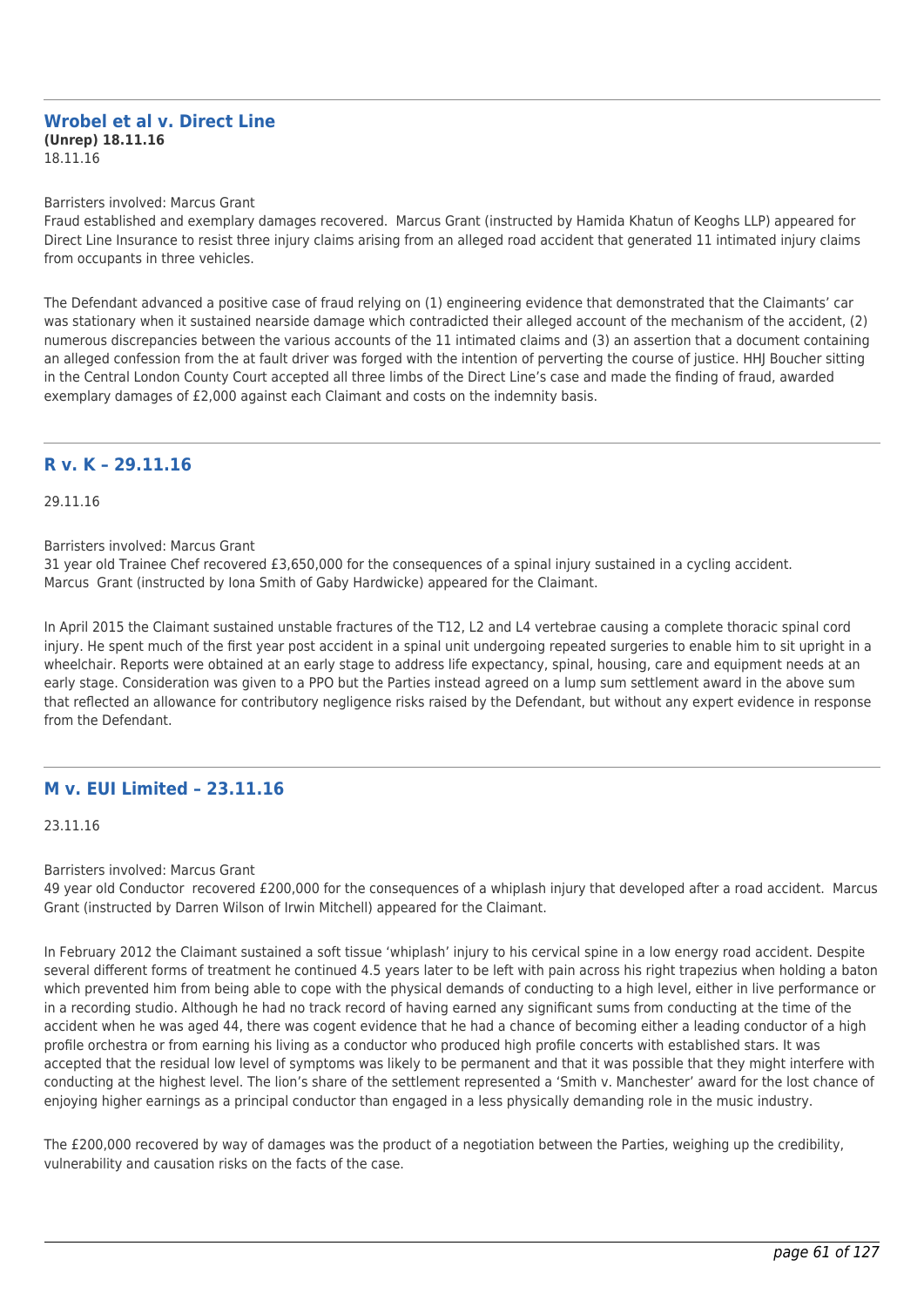# **Corrigan v. TEC Services & 2 Others – (CHRONIC PAIN) – 28.10.16**

28.10.16 - Chronic Pain

### Barristers involved: Marcus Grant

24 year old Construction Labourer recovered £300,000 for the consequences of a fractured toe and compartment syndrome in a workplace accident. Marcus Grant (instructed by Tracey Bennett of Slater & Gordon) appeared for the Claimant.

## **J v. B – 06.10.16 Chronic Pain**

06.10.16

Barristers involved: Marcus Grant

32 year old Solicitor recovered £527,000 gross for the consequences of chronic pain disorder that developed after a road accident. Marcus Grant (instructed by Ardip Khalon of Irwin Mitchell) appeared for the Claimant.

In February 2011 the Claimant sustained a soft tissue 'whiplash' injury to her cervical and lumbar spine in a moderate energy rear end shunting road accident. She was unfit for work at the time of the accident, having taken c. 6 months off to cope with migraine headaches. There were a number of psycho-social stressors from her childhood and within her marriage at the time of the accident. After the accident her health declined rapidly as she became locked in a central sensitising pain disorder that was largely psychologically mediated. She was forced to abandon her career in the law and was only able to cope with part time tutoring at the time of settlement 5.5 years later. Her case was advanced on the basis that there was a 25% life time chance that she would have descended into an equivalent psychologically-mediated chronic pain disorder. The Defendant did not accept that case and asserted that the soft tissue injuries from the car accident were self limiting and incidental to the decline in her health that would have happened irrespective of any traumatic event. ore limited form of lupus and the onset of fibromyalgia pains.

The £527,000 recovered by way of damages was the product of a mediation between the Parties, weighing up the credibility, vulnerability and causation risks on the facts of the case, 6 weeks before trial.

## **ON v. Bullock – (Chronic Pain) – 13.09.16**

### 13/09/2016

Barristers involved: Marcus Grant

30 year old Teacher with lupus recovered £200,000 for the consequences of fibromyalgia that developed after a road accident. Marcus Grant (instructed by Christopher Kardahji of Irwin Mitchell) appeared for the Claimant.

In October 2011 the Claimant sustained a soft tissue 'whiplash' injury to her cervical and lumbar spine in a high energy road accident. She needed to be cut from her car by the emergency services. Before the accident, on her case, she suffered from limited cutaneous lupus which was not diagnosed until 10 months after the accident. She continued to work full time as a teacher and suffered pain-induced sleep disturbance. Over the course of c. 6 months after the accident her pain became more diffuse and widespread and was accompanied by profound fatigue and cognitive impairment and headaches. Fibromyalgia was diagnosed at about the same time as the subcutaneous lupus. She was treated with medication for systemic lupus and the diagnosis 'SLE" appeared throughout her medical records even though her biomarkers for the condition were never confirmed.

Her fibromyalgia progressed and became moderately disabling forcing her to seek a non-teaching role that placed less strain on her limited stamina and pain tolerance reserves. She suffered no loss of earnings in the 4.75 years between the accident and settlement. On her case, her fibromyalgia was triggered by pain and anxiety-induced sleep disturbance from the accident. On the Defendant's case the fibromyalgia symptoms were probably part of an undifferentiated connective disease connected to the SLE diagnosis. The Defendant did not accept the more limited diagnosis of subcutaneous lupus was correct and did not accept that there was no causal nexus between that more limited form of lupus and the onset of fibromyalgia pains.

The £200,000 recovered by way of damages was the product of a negotiation between the Parties, weighing up the credibility, vulnerability and causation risks on the facts of the case, 3.5 weeks before trial.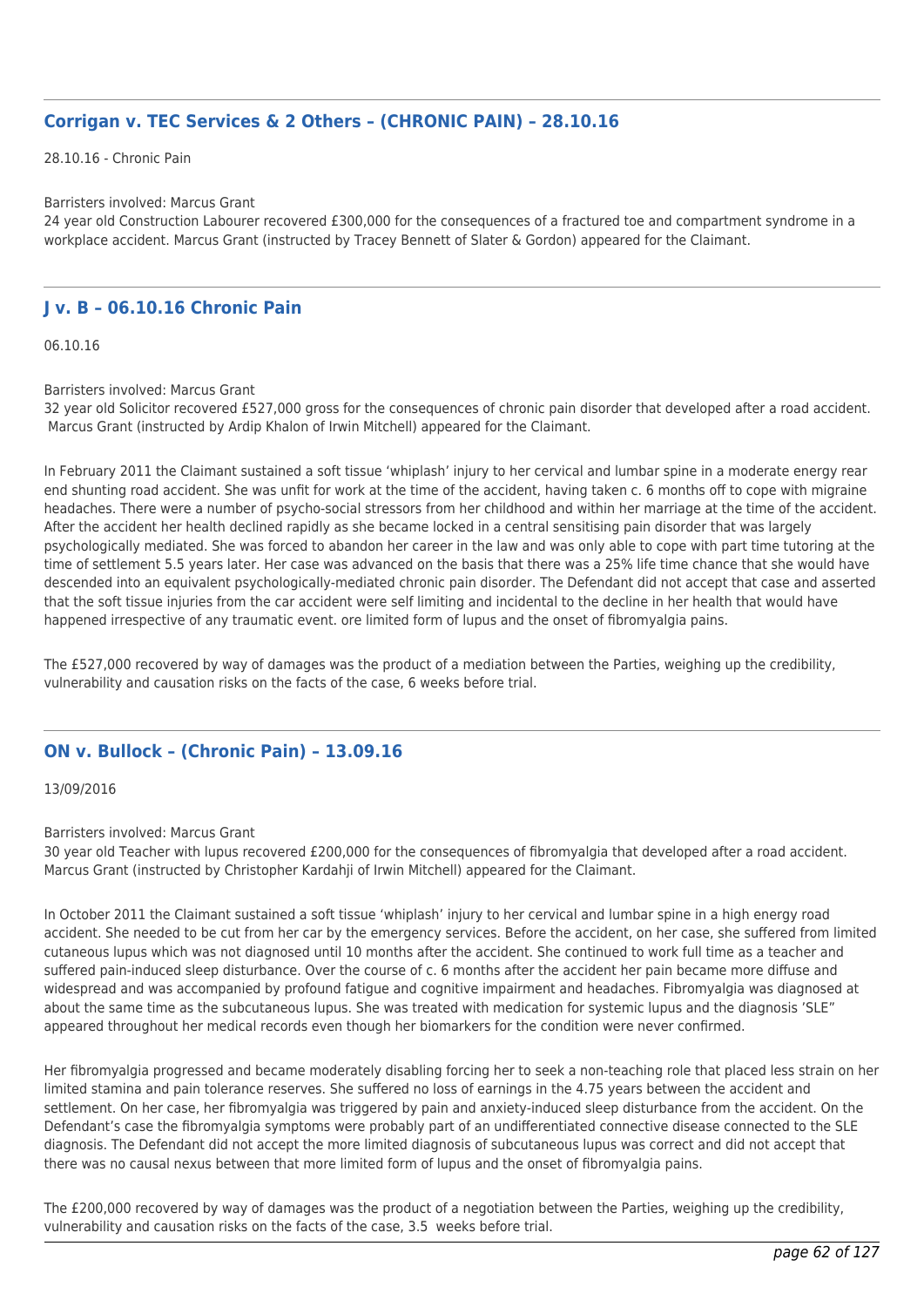# **Khokar v. Jethwa – (Fraud) – 02.09.16**

#### 05/09/2016

#### Barristers involved: Marcus Grant

Appeal based on perversity and insufficient reasons succeeds in slam on fraud case. Marcus Grant (instructed by Hamida Khatun of Keoghs LLP) appeared for the Appellant.

The Defendant appealed a decision of DJ White in an alleged slam on case. The Defendant pleaded a detailed fraud Defence in a suspected slam-on case that included allegations of bogus passenger claims, a suspicious claims history and inconsistencies between the pleaded case and that intimated in the Claim Notification Forms from the three alleged occupants in the Claimant's car. The Claimant turned up at trial with an interpreter, having given no prior indication that he had not read or understood the seven documents appended with his statement of truth. The Court permitted him time to have each document translated to him by the interpreter before the trial commenced. In a short ex tempore judgment the Judge indicated that he was not satisfied that the collision was a staged accident because there was insufficient evidence of any conspiracy between the claimant and the alleged decoy car driver. In summary the Judge stated that he preferred the Claimant's evidence to that of the Defendant whom he found gave his evidence in a didactic way.

HHJ Clark, sitting in Luton, allowed the appeal finding that it was unclear to her from the reasoning of the judgment why the Defendant had lost. The DJ had failed to address the critical evidential issues in the Defendant's case and make findings on them, before concluding that he preferred the Claimant's evidence to the Defendant's evidence. In the context of a clear pleading of fraud, properly put to the Claimant in cross-examination, the Court could not duck making findings on the critical issues, and could not make findings on burdens of proof until sufficient findings on those issues had been made.

Appeal allowed. Matter to be reheard by a different Judge.

# **Strawbridge v. Hatfield Colliery – (Chronic Pain) – 26.08.16**

#### 26/08/2016

### Barristers involved: Marcus Grant

51 year old Mining Engineer recovered £200,000 (gross of contributory negligence) for the consequences of fibromyalgia that developed two years after a workplace accident. Marcus Grant (instructed by Phillip Cohen of Brian Barr Solicitors) appeared for the Claimant.

In November 2011 the Claimant fell and sustained a soft tissue 'whiplash' injury to his cervical spine when he stepped onto a moving belt and lost his balance. Liability was compromised 85% in his favour. On his case he continued to experience neck pain that became more intrusive 9 weeks after the accident after playing some cricket. He continued working in heavy manual work in a hot work environment, suppressing the pain with painkillers. 11 months post accident the neck pain provoked referred symptoms down his left arm. MRI scans revealed some age related degenerative changes and two bulging cervical discs, neither sufficient to warrant neurosurgery. He continued to work through the pain, spending a lot on chiropractic treatment and some pain relieving injections. The pain disturbed his deep REM sleep patterns. At about the second anniversary of the accident he developed more widespread pain with associated fatigue, headaches and cognitive impairment, diagnosed by his treating and medico-legal rheumatologists as Fibromyalgia. He struggled on at work until the third anniversary of the accident and then was physically unable to continue working. He was made redundant at the age of 50 when the coal mine in which he worked (the last operating coal mine in Yorkshire) was closed down. He struggled to find sustainable employment thereafter.

The Defendant challenged the Claimant's assertion that there was a continuum of pain after the accident. It noted the absence of documented neck pain before he played cricket 9 weeks post-accident. It contended that the neck pain was probably constitutional in origin attributable to age related degenerative changes and the postural and physical demands of his manual career. Further it contended that the alleged nexus between the neck pain-induced sleep disturbance and the emergence of the widespread pain symptoms was speculative and unsupported by medical literature. The diagnosis of Fibromyalgia was rejected by the Defendant who considered the cluster of subjective symptoms, if genuine, was probably psychologically mediated, preferring a diagnosis of Somatic Symptom Disorder for which the prognosis with appropriate CBT would be optimistic.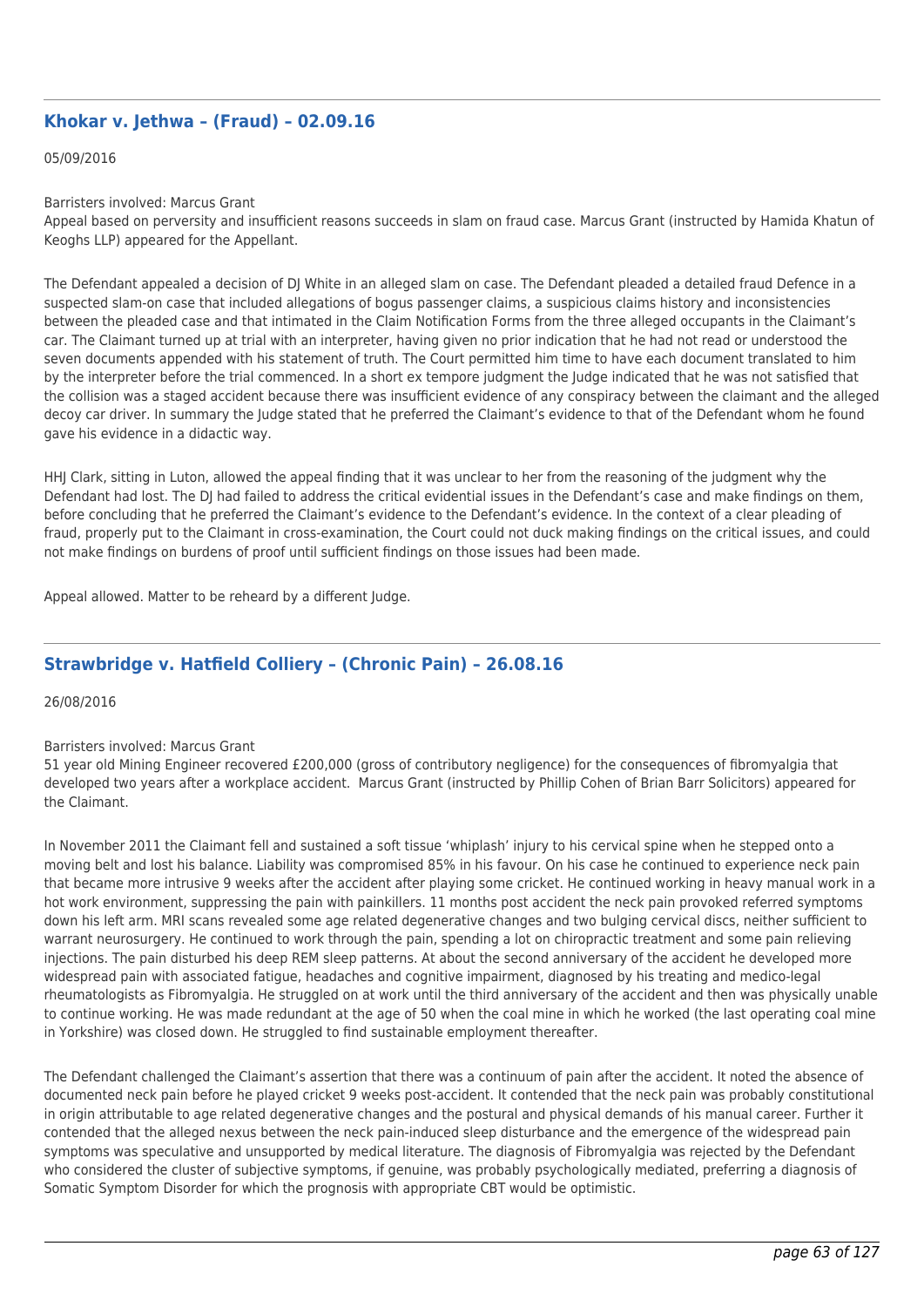The £200,000 gross of 15% contributory negligence recovered by way of damages was the product of a negotiation between the Parties, weighing up the credibility, vulnerability and causation risks on the facts of the case.

## **Limbu v. Davidson – (Brain Injury) – 24.08.16**

25/08/2016

Barristers involved: Marcus Grant

82 year old retired Ghurka recovered £305,000 for the consequences of developing dementia following a running down accident. Marcus Grant (instructed by Nick Godwin of Slater & Gordon Solicitors) appeared for the Claimant.

The Claimant sustained a 'left periorbital haematoma' and a technically 'mild' brain injury, sufficient to damage the veins across the surface of the brain when struck by a motorcycle at the age of 79 in 2013. By reason of his age and limited brain reserve he suffered a poor outcome from the head injury and began to dement to the extent that by the 3rd anniversary of the accident he needed a 24 hour presence in the home of a family member to monitor him. The bulk of this monitoring pre-settlement was provided by wife. The issues in the case were whether or not the dementia was attributable to the accident or was attributable to constitutional vulnerability or a combination of the two, life expectancy and the extent to which his need to be supervised and/or cared for should properly be met by an external professional case management / support worker team, and what extent it should be provided for gratuitously. The case was compromised through negotiation and the compromise approved by Master Eastman, it being accepted between the Parties that the Claimant was a Protected Party and a Protected Beneficiary within the meaning of the Mental Capacity Act 2005.

## **Friis v. Horridge – (Chronic Pain) – 08.08.16**

08/08/2016

Barristers involved: Marcus Grant

48 year old part time Care Worker and Masters Student recovers £145,000 for the consequences of fibromyalgia that developed following a road accident – instructed by Phillip Cohen of Brian Barr Solicitors.

### **F v. T – (Chronic Pain) – 02.08.16 [ICD 10 – F44.7]**

02/08/2016

Barristers involved: Marcus Grant

55 year old unemployed lady recovers £385,500 for a Mixed Dissociative Conversion Disorder and vestibular damage suffered in a lift accident – instructed by Daniel Denton of Slater & Gordon Solicitors.

## **UK Insurance v. Gentry – (Fraud) – 15.07.16**

18/07/2016

Barristers involved: Marcus Grant HHJ Simpkiss sitting as a Judge of the QBD gave permission to commence committal proceedings against Mr Gentry following the Court of Appeal decision in Gentry v. Miller & UKI Limited [2016] EWCA Civ 141 – instructed by Hamida Khatun of Keoghs LLP

## **C v. F – (Chronic Pain) – 14.07.16**

14/07/2016

Barristers involved: Marcus Grant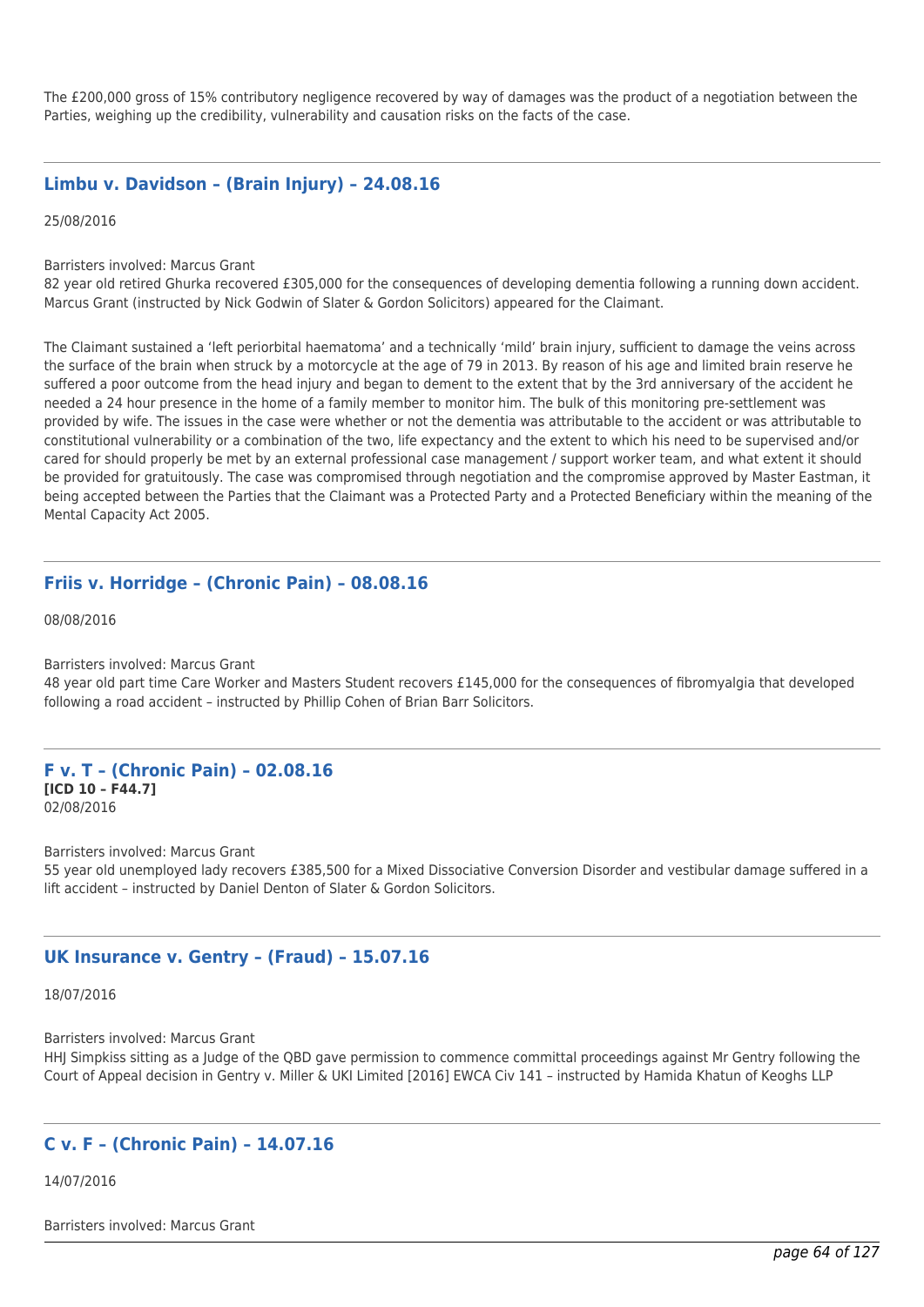Unemployed man settles his crush injury for £539,000 – instructed by Richard Foyster of Ashtons Legal

## **High Court approves settlement of brain injury claim with "stop start" provision for Court of Protection costs – (Brain Injury) – 21.06.16**

30/06/2016

Barristers involved: Marcus Grant Alex Glassbrook Claim by a middle aged man who sustained a severe traumatic brain injury in a running down accident.

Claimant found to lack capacity to litigate or manage affairs and Deputy appointed by Court of Protection. However, agreed between parties that Claimant's future capacity might fluctuate, so leading to possible cessation of Court of Protection costs and even subsequent resumption at as yet unknown times.

Judgment of Mrs Justice Swift in AA -v- CC and the MIB [2013] EWHC 3679 applied to provide for future medical examinations going to capacity and thereby a "stop-start" device for the Court of Protection charges, set out in Schedule to Tomlin Order.

Swift | had ruled in AA v CC that Court could not have ordered such device against wishes of the parties, but that it could approve such device if agreed between the parties.

Dingemans J approved the Tomlin Order. Also made anonymity order, applying JXMX v. Dartford and Gravesham NHS Trust [2015] EWCA Civ 96.

# **Direct Line v. Akramzadeh & 29 Others, (Unrep) – (Fraud) – 15.06.16**

16/06/2016

### Barristers involved: Marcus Grant

Marcus Grant (instructed by Gemma Wilkinson of Keoghs LLP) appeared for Direct Line Insurance in a tort of deceit action against 29 Defendants, all of whom had intimated or facilitated claims arising from nine separate fictitious accidents in an attempt to defraud the insurer.

Each Defendant used one of the accident management companies linked to one or more of the addresses: 44-46 Victoria Road, EN4 9PF, 162B Ballards Lane, N2 8EN and 41 Leicester Road, EN5 5EW namely: (Accident Claims Experts, B&T Recovery Limited, Celebrity Car Hire, UK Crystal Car Hire). The 29th Defendant was a Director of Accident Claims Experts.

Direct Line paid out some damages to three of the Defendants which it reclaimed, it expended money investigating the claims and sought recovery by way of damages for its in-house overhead costs in doing so. It also claimed an award of exemplary damages to punish the Defendants and to act as a deterrent to other prospective fraudsters considering involving themselves in a crash for cash scam. The Court acceded to all three heads of claim.

The claim for exemplary damages was unusual because it is an exceptional order that is out of the norm in tort claims. The Court was satisfied that the tort of deceit was proven in each of the cases, that the facts satisfied the second limb of Lord Devlin's threshold test for recovery of exemplary damages in Rookes v. Barnard [1964] AC 1129 (namely: 'where the defendant's conduct has been calculated to make a profit for himself') and Lord Nicholl's test in Kuddus v. Chief Constable of Leicestershire [2002] 2 AC 122 (namely: 'conduct which was an outrageous disregard to the Claimant's rights'). The Court considered that an award of exemplary damages of £2,500 per Defendant (one Defendant participated in two of the fictitious accidents), equivalent to the sum that each might spend on a second hand car, was an appropriate level to create a deterrent. In addition to awarding the other heads of damages claimed, the Court also awarded the Claimant c. £82,000 of costs on an indemnity basis.

Direct Line v. Akramzadeh & 29 Others. A copy of the Judgment will soon become available on Lawtel.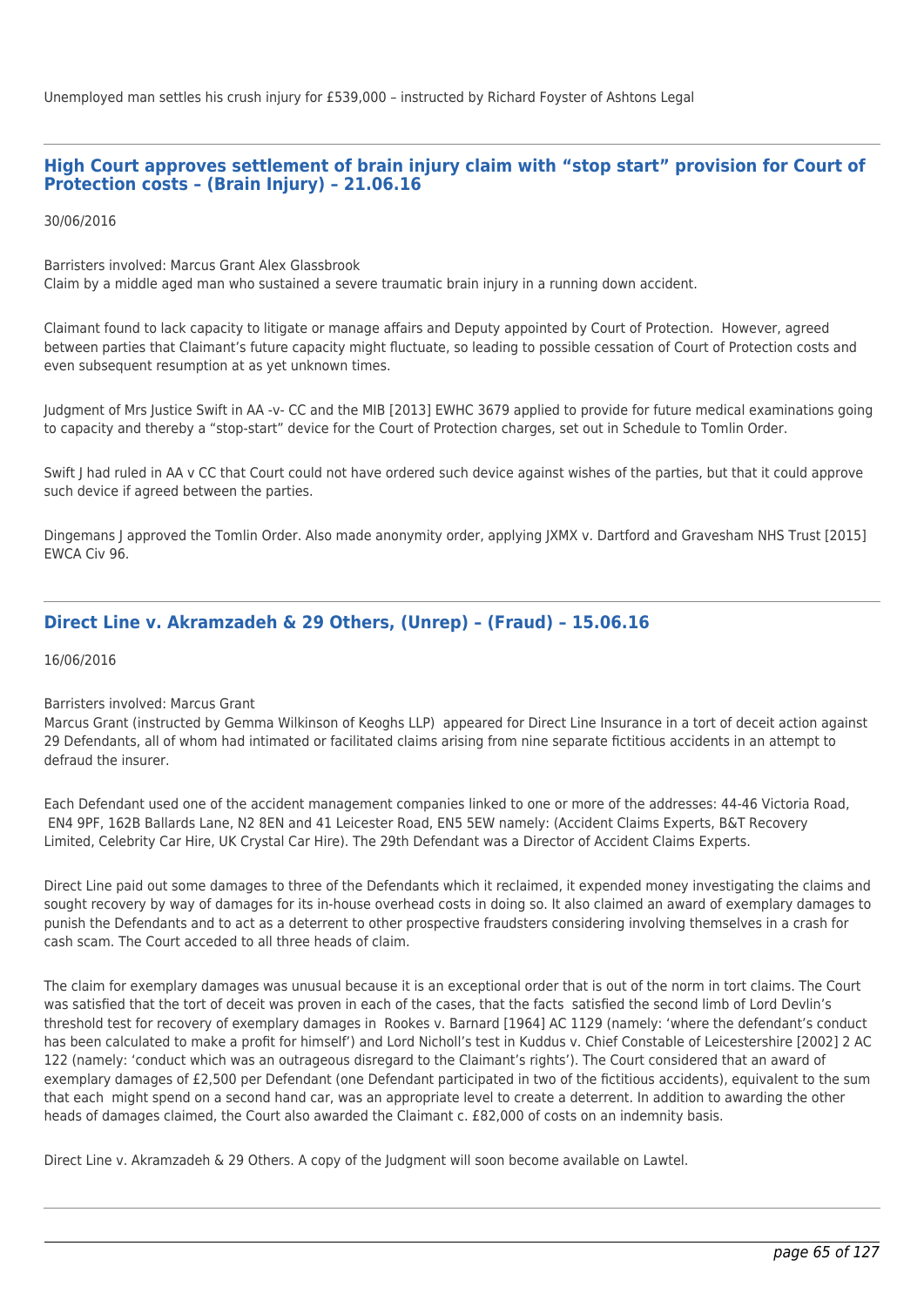# **Aviva Insurance v. Steffen, (Unrep) – (Fraud) – 18.05.16**

19/05/2016

Barristers involved: Marcus Grant

Contempt of Court permission hearing before Mr Justice Garnham. Permission to commence committal proceedings against an injury claimant granted – instructed by Laura Hardiman of Keoghs LLP

## **Saat & Khiveh v. Tesco Insurance – (Fraud) – 20.04.16**

21/04/2016

Barristers involved: Marcus Grant Fraud cases using SFE before HHJ Boucher resulting in a referral of the case to the DPP – instructed by Hannah Lowe of Keoghs LLP

## **Mochol v. Darby – (Brain Injury) – 24.03.16**

24/03/2016

Barristers involved: Marcus Grant Polish Warehouse worker settles his head injury claim for £400,000 – instructed by Laura Harper of Thompsons

## **Knowles v. Duckworth-Chad – (Chronic Pain) – 14.03.16**

14/03/2016

Barristers involved: Marcus Grant 31-year-old student settles chronic pain case for £260,000 – instructed by Colin Cook of Hatch Brenner

## **Burik v. Photo Box Ltd – (Chronic Pain) – 11.03.16**

11/03/2016

Barristers involved: Marcus Grant A 36-year-old Warehouse Picker settles her CRPS claim for £450,000 – instructed by Sofie Toft of Irwin Mitchell Solicitors

# **Taylor v. ARK AVTS Limited – (Chronic Pain) – 03.03.16**

02/03/2016

Barristers involved: Marcus Grant A 42-year-old Account Manager settles his fibromyalgia claim for £494,000 – instructed by Phillip Cohen of Brian Barr Solicitors

# **White v. Burial – (Brain Injury) – 25.02.16**

25/02/2016

Barristers involved: Marcus Grant 18-year-old Model settles her subtle head injury claim for £348,000, less 25% contributory negligence – instructed by Tom Ranson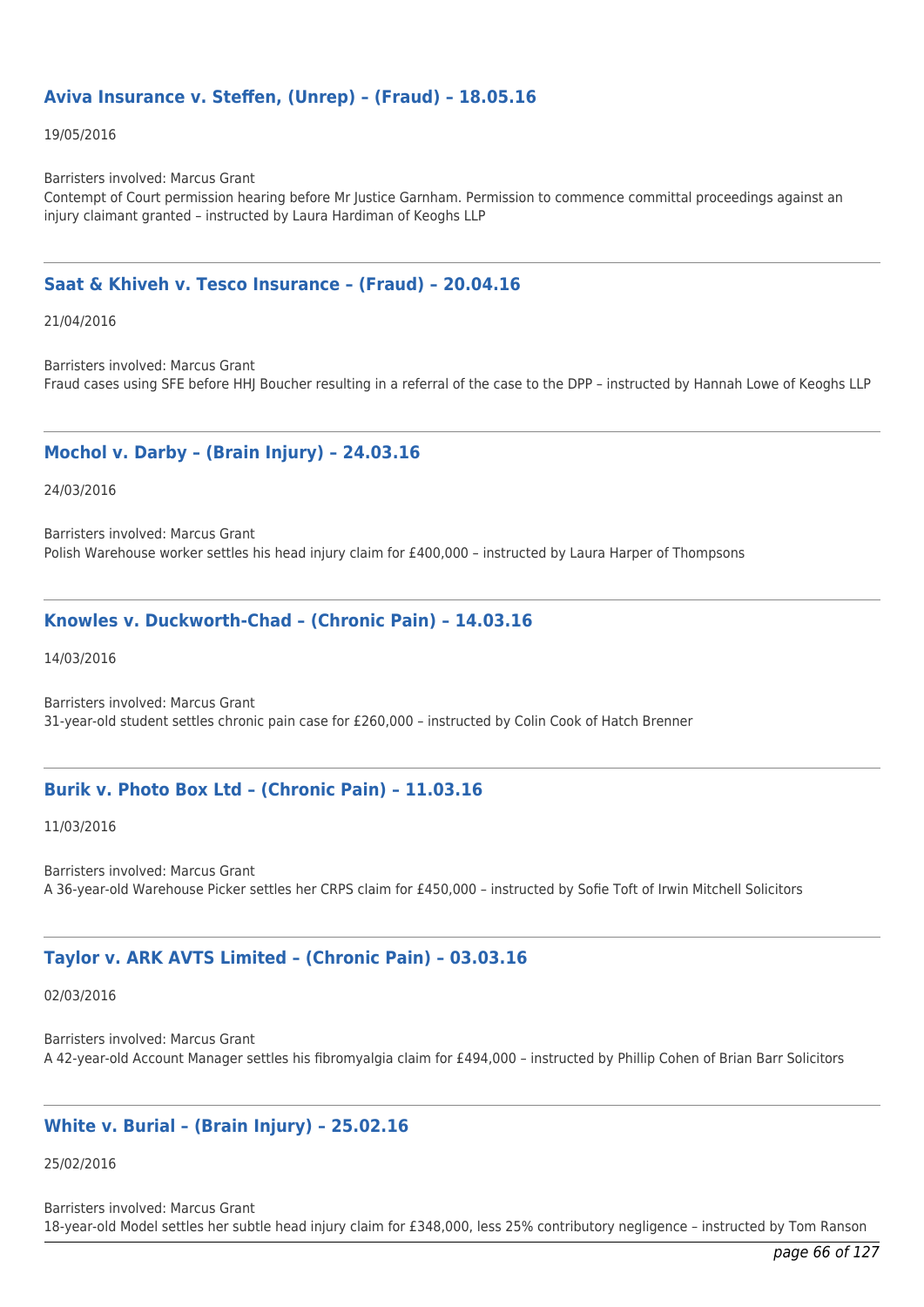# **Fertek v. Peker v. Aviva Insurance UK – (Fraud) – 12.02.16 CA - Lawtel**

12/02/2016

Barristers involved: Marcus Grant Court of Appeal dismissed Claimants appeal against a finding of fraud. Instructed by Ruth Needham of Keoghs LLP.

## **Churchill Insurance Company –v- Dunn – (Fraud) Lawtel – 14.01.16**

10/12/2015

Barristers involved: Marcus Grant

Committal case for contempt of Court before His Honour Judge Wood QC sitting as a Judge of the QBD in Liverpool who found the four Defendants guilty of contempt.

# **R v G – (Brain Injury) – 20.10.15**

20/10/2015

Barristers involved: Jonathan Watt-Pringle QC Marcus Grant

Jonathan Watt-Pringle QC and Marcus Grant represented the Claimant in a claim arising out of a low speed bicycle accident. The Claimant, then a 49-year-old Company Director, fell off his bicycle and struck his head on the road. He suffered no PTA but presented with a cluster of subtle neuro-cognitive, neuro-behavioural and neuro-psychological symptoms. A Telsa 3T MRI brain scan was normal, apart from evidence of a small haemosiderin deposit in the tentorium adjacent to the temporal lobe. There was no evidence of any macroscopic diffuse axonal injury to the white matter. He sustained partial shearing of his olfactory bulb and presented with very subtle patterns on neuro-psychological testing.

His claim was valued by reference to a reduction in the gross profit margin achieved by his business after the accident, attributable to his 'loss of edge' affecting his ability to optimise the margin between the purchase and selling cost of his company's product. The case settled through negotiation for £3,000,000 (£3.529,000 less 15% in respect of contributory negligence).

### **Kashif v. Simpson – (Chronic Pain) Lawtel (Quantum) – Mrs recorder Knapton** 04/02/2015

Barristers involved: Marcus Grant Chronic pain claimant awarded £791,000 after a 3 day trial in the Bradford County Court

Marcus Grant (instructed By Tom Ranson of Ashton KCJ) appeared for the Claimant in an action arising out of a whiplash injury arising from a low speed car accident in a car park. The Claimant, then a 39-year-old Accounts Manager, suffered a Whiplash Associated Disorder compounded by a substantial 'psycho-social' response to the pain-induced lifestyle changes that had been forced upon him. He went on to develop an Adjustment Disorder with mixed anxiety and depression that had served to perpetuate his perception of his pain and create a 'vicious stress and pain cycle'. The Court accepted his evidence supported by expert evidence from a spinal surgeon and a clinical psychologist that his chronic pain condition was attributable to the accident. The Defendant's positive case that the Claimant was not telling the truth and was exaggerating his description of his symptoms, or alternatively that his symptoms were attributable to an unrelated psychiatrically mediated somatic symptom disorder were rejected. The findings were set out in a reserved judgment of Mrs Recorder Knapton.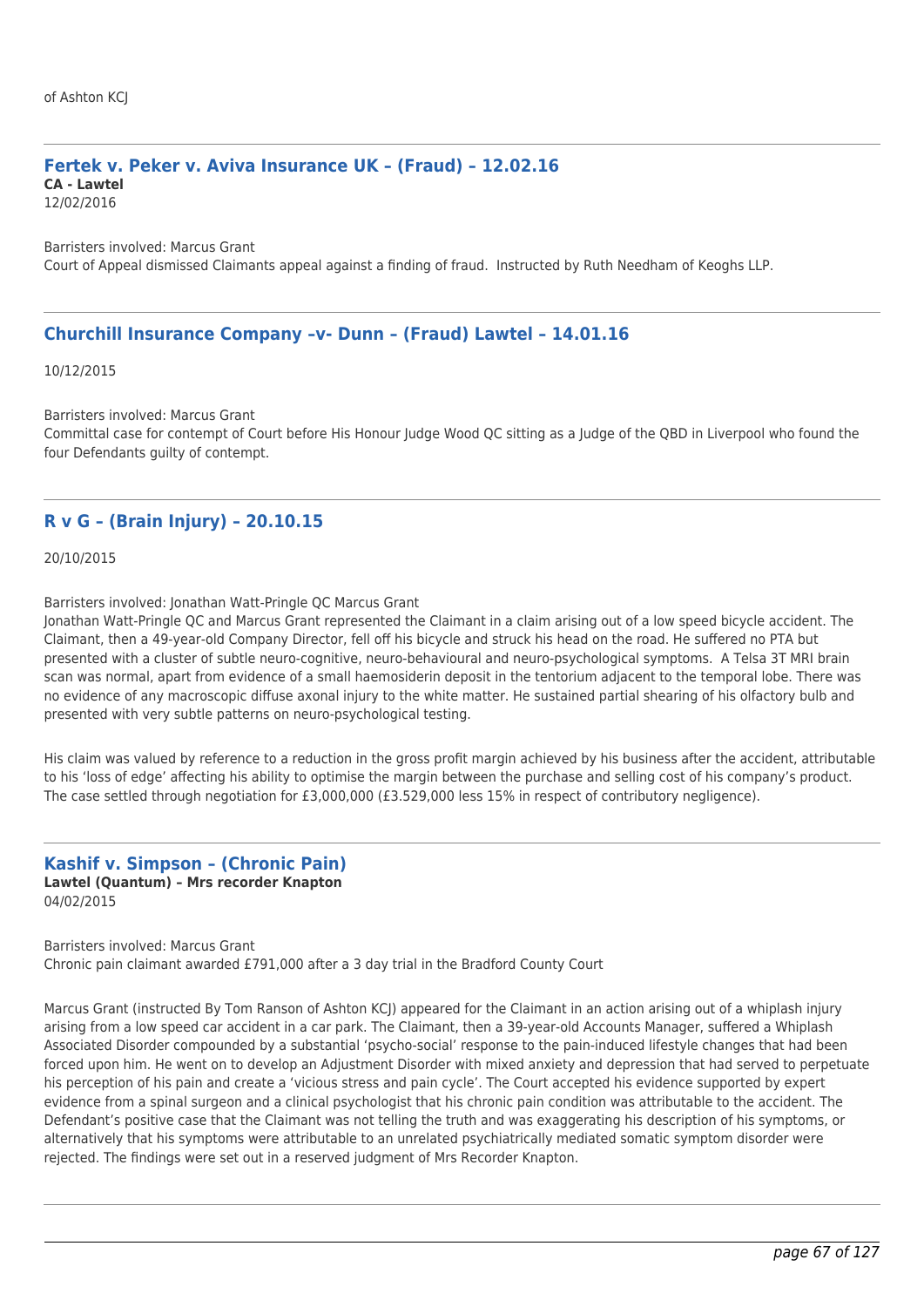### **Siegel v. Pummell – (Brain Injury) [2014] EWHC 3409 – Wilkie J** 18/12/2014

Barristers involved: Marcus Grant Subtle brain injury claimant awarded £1.59m after a 9 day trial in the QBD 18 December 2014

Marcus Grant (instructed By Christopher Dickinson of Dickinson Solicitors) appeared for the Claimant in an action arising out of a whiplash injury arising from a rear end shunting accident at c. 20 mph in which the Claimant, then a 39-year-old Information Technology Enterprise Architect, suffered diffuse axonal injury ["DAI"] at a microscopic level not capable of verification on MRI or CT scanning. He struggled on working without suffering any loss of earnings until  $4\frac{1}{2}$  years post-accident. The trial focused on the medical evidence. The Defendant contended that there was no DAI and that the claim was worth no more than £5,000 in respect of minor soft tissue damage to the neck. He attributed the Claimant's presentation of cognitive, behavioural and physical symptoms consistent with brain injury were in fact attributable to the Claimant's pre-accident personality and alleged vulnerability to anxiety, and was unrelated to the consequences of the index accident. The Court rejected the Defendant's case and found that the methodology applied by the Claimant's medico-legal expert team and employment consultant was sound and preferable. The judgment delivered by Mr. Justice Wilkie marshaled the medical arguments in some detail and provides useful guidance to the profession on the medicine arising at the interface between neurology and psychology.

The Judgment can be found on Lawtel and Bailii: Siegel v. Pummel

### **Zurich Insurance v. Kay, Kay & Kay – (Fraud) [2014] EWHC 2734 (QB) – Turner J** 01/08/2014

Barristers involved: Marcus Grant Committal Action in the Manchester District Registry

Marcus Grant (instructed By Will Quinn of Weightmans) appeared for the Claimant in an action arising out of an alleged dishonest injury claim. Whilst the Court found that the case failed to satisfy the civil threshold it could not be satisfied that contempt of Court had been proven beyond reasonable doubt and the committal order was not made.

# **Liverpool Victoria v. Thumber – (Fraud) [2014] EWHC 3051 (QB) Bean J** 15/07/2014

Barristers involved: Marcus Grant Dishonest injury litigant committed to prison for contempt of Court

Marcus Grant (instructed By Gareth Berry of Keoghs LLP) appeared for the Liverpool Victoria Insurance Company in a committal action in the Queen's Bench Division for contempt of court in respect of signing a statement of truth on one or more documents in County Court proceedings that he knew to be untrue in such a way as likely to interfere with the course of justice. Mr. Thumber failed to attend the committal hearing, instead sending his brother to Court with a doctor's certificate diagnosing depression. Mr. Thumber, represented below by Armstrong's Solicitors in Liverpool brought a claim for £130,000 in credit hire charges after his Audi, worth c. £6,500, was allegedly written off as a result of Liverpool Victoria's Insured driver. Liverpool Victoria defeated his claim below relying on forensic engineering evidence demonstrating damage inconsistency between the vehicles allegedly involved in the collision and also relied on database evidence to demonstrate a link between the alleged drivers. Mr. Thumber discontinued his claim on 1 May 2013 after his Counsel had opened the case. Liverpool Victoria sought, and obtained permission to bring committal proceedings. Mr. Justice Bean considered the committal papers and found that the original alleged accident was 'contrived' and that the Claimant was attempting to obtain pecuniary advantage through perjured evidence. The Court found the contempt proved in Mr. Thumber's absence, and sentenced him to 12 months in prison. He was subsequently arrested in Wolverhampton and imprisoned in Pentonville.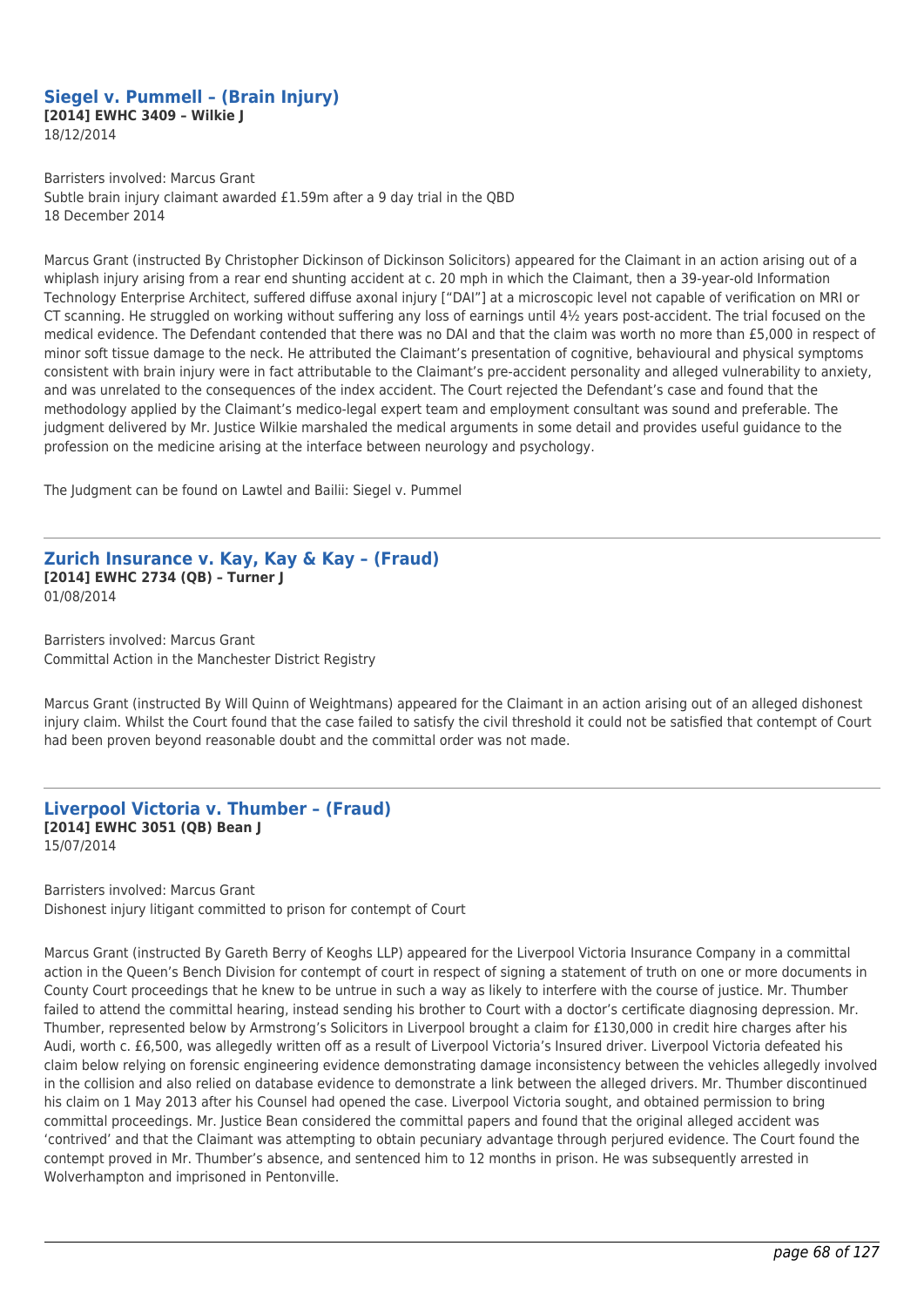#### **The Azimi Group Litigation – (Fraud) Lawtel - 8 WLUK 243 – HHJ Mitchell** 13/02/2014

Barristers involved: Marcus Grant James Laughland Charles Curtis Orchestrated slam-on staged accidents "swindle" exposed.

Marcus Grant, instructed by Keoghs LLP (Fiona Snow and her Team), acted for the Defendants and their Insurers in five cases heard consecutively over 12 days before His Honour Judge Mitchell, the Designated Civil Judge at Central London County Court. In each case the Claimant claimed that he or she had braked in reaction to the sudden and erratic manoeuvre of a car ahead. In contrast, the Defendant drivers (all driving commercial vehicles) claimed that the Claimant had braked with wholly inappropriate force and with the deliberate intent of causing a collision to occur, acting in collusion with a decoy vehicle. The Judge found that each of these 8 collisions had been deliberately induced. In three of the cases he also found that the Claimant and / or the Claimant's alleged passengers had not even been present at the time of the collision. Use was also made of similar fact evidence showing how many claims passing through the same accident management company had been abandoned. The Judge concluded his judgment by stating in unequivocal terms that the message must get out to the public that if they engage in such a "swindle" then they face the risk of contempt proceedings and a sentence of immediate imprisonment, even if of previous good character. All the cases were dismissed with orders for indemnity costs and substantial interim payments on account of costs.

This was a ground-breaking case in that it was the first time that a Court has been invited to consider similar fact evidence from conjoined cases when considering alleged deliberately induced car crashes, colloquially known as 'slam-on collisions'. This type of fraud is considered by motor insurers to be endemic across the country. The similar fact evidence was critical in enabling the Court to discern recurring themes of the modus operandi of the fraudsters.

### **Liverpool Victoria v. Singh – (Fraud) Lawtel 30.05.13 – HHJ Robinson QC** 30/05/2013

Barristers involved: Marcus Grant Dishonest injury litigant committed to prison for contempt of Court

Marcus Grant (instructed By Craig Glover of Keoghs LLP) appeared for the Liverpool Victoria Insurance Company in a committal action in the High Court in Sheffield for contempt of court in respect of signing a statement of truth on one or more documents that the signatories knew to be untrue in such a way as likely to interfere with the course of justice. Mr. Singh was jailed for eight months after admitting he lied in court following a 'crash for cash' car accident that fraud investigators from Keoghs, later proved never actually took place. Mr. Singh, aged 47, from Doncaster, originally told his insurers that, together with two passengers, the car he was driving was involved in a collision with one driven by Latvian, Mr Didzus. Mr Didzus, aged 35, from Rotherham, claimed he had three passengers in his car at the time of the alleged accident in January 2010. The total amount insurers would have been obliged to pay-out for the claim was in excess of £120,000 including medical treatment for the two drivers and five fictitious passengers for personal injuries, car repairs, credit hire and storage, and all third party legal costs. Mr Singh's claim was dismissed in court on 18 September 2012 and LV= began proceedings against Mr Singh for contempt of court, to which Mr Singh pleaded guilty. On Wednesday 19 December, Mr Singh was sentenced to eight months in prison at Sheffield County Court. Judge Robinson commented that: "Those tempted to make fraudulent claims from fictitious accidents should take heed. False claims take up valuable court time that could be better spent resolving genuine disputes. Fraud costs the insurance industry an eye-watering £2 billion pounds each year and honest motorists would also agree that money could be better spent."

## **Samson v. Ali [2012] – (Chronic Pain) [2012] EWHC 4146 – Stadlen J** 21/11/2012

Barristers involved: Marcus Grant Claimant permitted to rely on evidence to challenge fairness of surveillance footage

Marcus Grant, led by Andrew Ritchie QC, and instructed by Keith Barrett, appeared for a Claimant seeking an Order from Stadlan J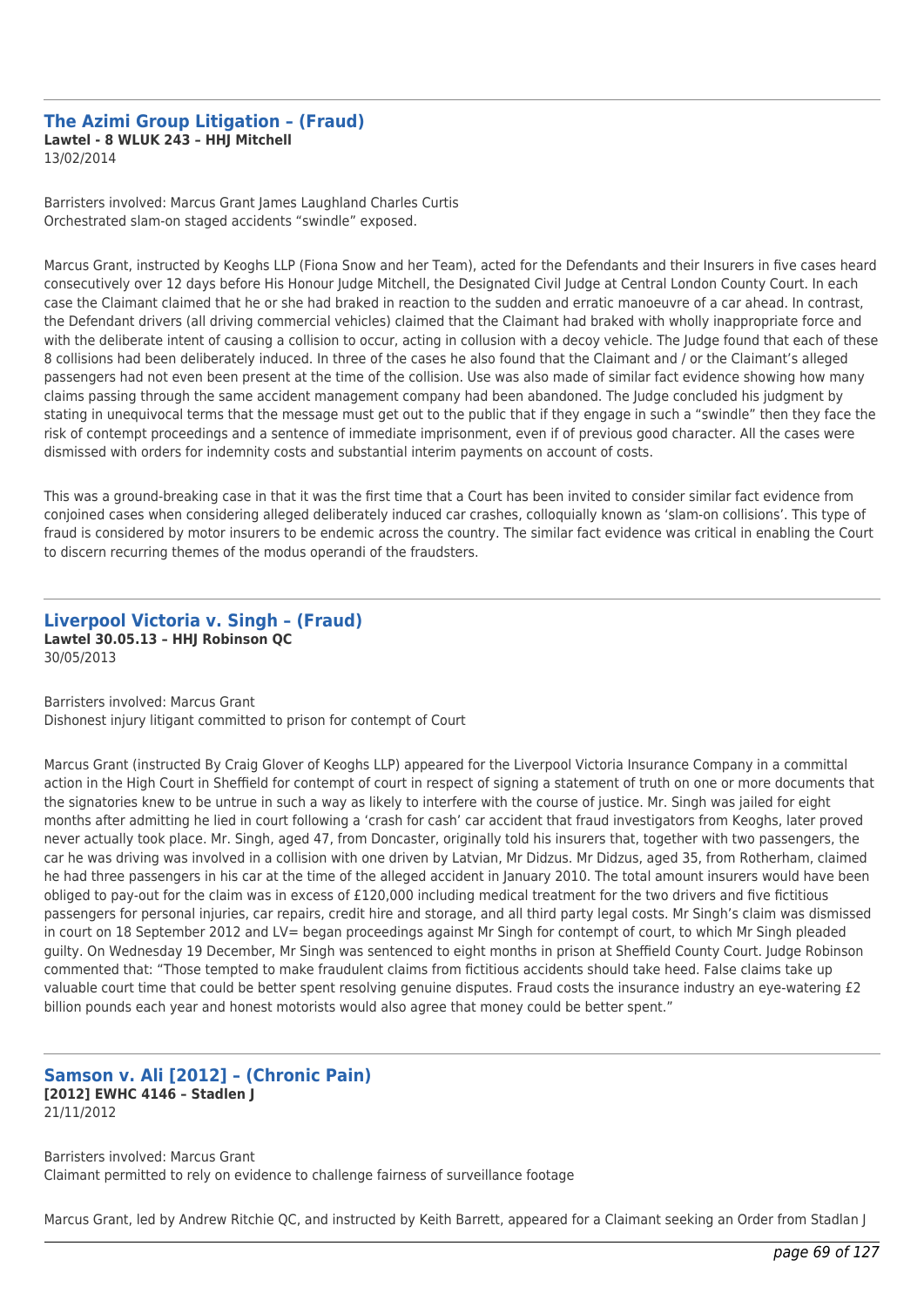to rely on quasi-expert evidence to challenge the fairness of surveillance evidence.. The Defendant's insurers admitted liability and served video evidence purporting to undermine the Claimant's asserted injuries. The Claimant's solicitor obtained expert counter surveillance evidence which analysed the video and asserted that vital video evidence was omitted or withheld and that the video tape was "speeded up" by the Defendant's surveillance operatives. The insurers sought to debar the Claimant from relying on the evidence. Mr Justice Stadlen granted permission to call the evidence at trial.

### **Thomas v. Barker (Unrep) – (Chronic Pain) (Unrep) 01.05.12 – Recorder Hill Smith** 01/05/2012

Barristers involved: Marcus Grant Injured Claimant exonerated of spectacular dishonesty allegation and awarded £169,000 and all his costs after a 10 day trial

Marcus Grant (instructed By Robert Gair of Ashton KCJ) appeared for the Claimant in a hotly contested injury case arising out of a car accident. The Claimant, who complained of multiple injuries, was covertly filmed by the Defendants skiing in Austria and subsequently denied that he had skied when asked by one of the Defendants' medical experts. The Defendants accused him of being dishonest and contended that the Court should reject all but c. £2,500 of his claim on the ground that his dishonesty contaminated all the medical evidence to its core and the claim should fail on the burden of proof. Eight medical experts were called at trial to address the competing and overlapping medical disciplines engaged by the medicine in the case. The Claimant admitted that he lied to the Defendants' medical expert about skiing. The Court found that he had been honest and reliable in his self-report of symptoms since the accident and found that they were attributable to the accident, subject to an 8-year acceleration of low back pain. He was awarded 85% of the bottom line of his Schedule of Loss and 100% of his costs. A 44-page judgment was handed down by Recorder Hill Smith after 10 days of the trial in Cambridge.

### **Mann v. Bahri – (Brain Injury) [2012] Lawtel 02.04.12 HHJ Burke QC** 02/04/2012

Barristers involved: Marcus Grant Young Claimant awarded £259,000 in respect of a subtle brain injury 12 March 2012

Marcus Grant (instructed By Christopher Dickinson of Dickinson LLP) appeared for the Claimant in a hotly contested head injury case arising out of a car accident in March 2003. The Claimant, who was an 18-year-old A' level student at the time of the accident, began the trial as a witness whose credibility was compromised by admitted untruths that he had told. Notwithstanding this, he presented with a cluster of frontal lobe symptoms including disinhibition, poor temper control and aggression, impatience, impulsivity, fatigue, difficulties in concentration, memory and organisation, in sequencing and planning and in multi-tasking, slowness of mind and attention and intolerance for alcohol. Despite there being no radiological or neuro-psychological evidence to validate the presence of such symptoms, the Court was satisfied by reason of the sound methodology of his expert witnesses that he had in fact suffered cerebral injury to the frontal lobe. He was awarded £48,500 in respect of general damages. His main head of claim was for future loss of earning capacity which was quantified on a loss of chance basis using the additional claim model advocated in Langford v Hebran [2001] EWCA Civ 361, [2001] P.I.Q.R. Q13. A 94-page judgment was handed down by HHJ Burke QC after 9 days of evidence.

### **Thompson & Fortis insurance v. Middleton – (Chronic Pain) [2012] EWCA Civ 231** 01/03/2012

Barristers involved: Marcus Grant Court of Appeal upholds a chronic pain judgment for a Claimant of £461,000

Nigel Wilkinson QC and Marcus Grant (instructed by Tom Ranson of Ashton KCJ) appeared for the Claimant resisting an appeal brought by Fortis Insurance and its Insured against an Order of HHJ Reddihough that awarded the Claimant substantial damages following an objectively modest trauma. The Defendants sought to persuade the Court of Appeal that the Judge's findings were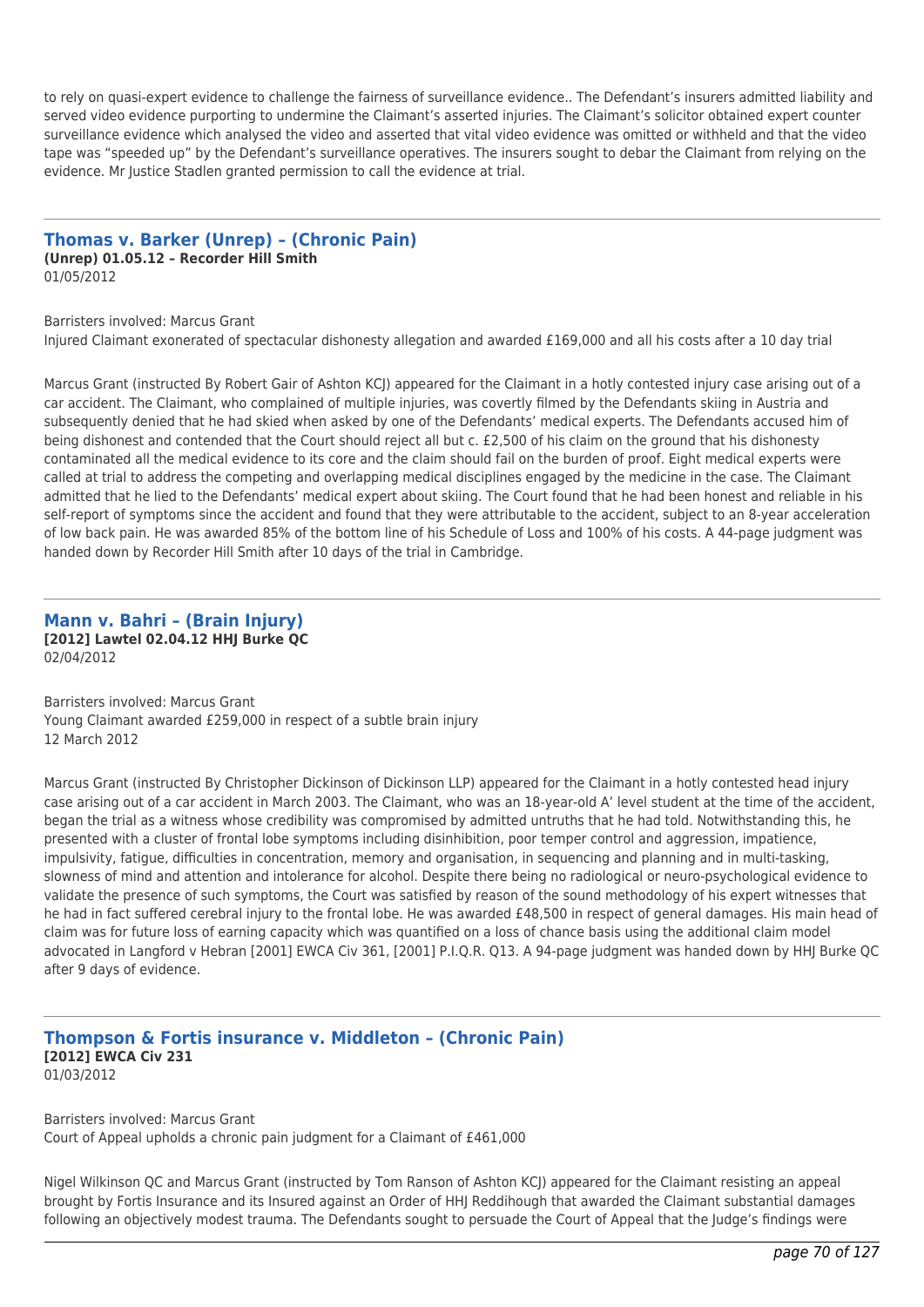perverse; that had he understood the medical evidence properly he would have been compelled to reject the Claimant's case. The Defendants failed in all 17 of their grounds of appeal. A finding was made that the Judge had understood the medical evidence correctly, made clear findings that he was entitled to make, giving full and detailed reasons that left the Defendants in no doubt as to why he had found them. Dame Janet Smith DBE gave the lead judgment with which Rafferty LJ and Mann J concurred.

**Liverpool Victoria v. Bashir & Others – (Fraud) [2012] EWHC 895 (Admin) Sir John Thomas, Silber J** 28/02/2012

Barristers involved: Marcus Grant Dishonest injury litigant committed to prison for contempt of Court

Marcus Grant (instructed By Greg Lloyd of Clyde & Co) appeared for the Liverpool Victoria Insurance Company in a committal action in the Divisional Court for contempt of court in respect of signing a statement of truth on one or more documents that the signatories knew to be untrue in such a way as likely to interfere with the course of justice. This was the first contrive collision claim to come up from the County Court on a committal application. The first four Defendant's gave Queen's Evidence explaining how they had been lured into the fraud, what they were paid, how they were asked to use a crib sheet and gave the Court a detailed insight into the way that such claims are run. Notwithstanding the fact that the Defendants were 'mere foot soldiers' in a wider conspiracy, and despite the fact that the wife was still breast feeding a 4 month old child, the younger two Defendants were imprisoned for 6 weeks; the elder two defendants, both in their 70's and in poor health were given suspended sentences. Thomas LJ and Silber J delivered a judgment explaining the sentence.

### **Nield & Acromas v. Loveday & Loveday – (Fraud) [2011] EWHC 2324 (Admin)** 13/11/2011

Barristers involved: Marcus Grant Dishonest injury litigant committed to prison for contempt of Court

Marcus Grant appeared for the Insurer in the first contested committal action in the Divisional Court for contempt of court in respect of signing a statement of truth on one or more documents that the signatories knew to be untrue in such a way as likely to interfere with the course of justice in a County Court. Mr. Loveday brought an exaggerated claim for damages. The exaggeration was dishonest. His wife supported his dishonest claim. Acromas Insurance proved the dishonesty to the criminal standard of proof against Mr. Loveday in a 2-day contested committal action. Mrs. Loveday admitted the contempt. Mr. Loveday was sentenced to 9 months imprisonment and was taken to Pentonville Prison at the conclusion of the trial. Mrs. Loveday was given a 6 month sentence, suspended for 18 months. Both were ordered to pay Acromas' costs of bringing the committal action. Sir Anthony May and Mr. Justice Keith delivered a detailed judgment that provides guidance for the profession in this emerging area of jurisprudence.

**Lane v. Shah – (Fraud) [2012] ACD 1 (Admin)** 05/10/2011

Barristers involved: Marcus Grant Dishonest injury litigant committed to prison for contempt of Court

Marcus Grant (instructed By Neil Southern of Keoghs LLP) appeared for the Liverpool Victoria Insurance Company and its insured in a committal action in the Divisional Court for contempt of court in respect of signing a statement of truth on one or more documents that the signatories knew to be untrue in such a way as likely to interfere with the course of justice. Mrs. Shah was an accountant who brought an exaggerated claim for damages in excess of £600,000. The exaggeration was dishonest. Her husband and 22-year-old daughter supported her dishonest claim. The Shah family admitted the contempt. Mrs. Shah was sentenced to 6 months imprisonment and her husband and daughter were each sentenced to 3 months in prison. They were also ordered to pay the costs of bringing the committal action. Laws LJ and Simon J delivered a judgment explaining the sentence.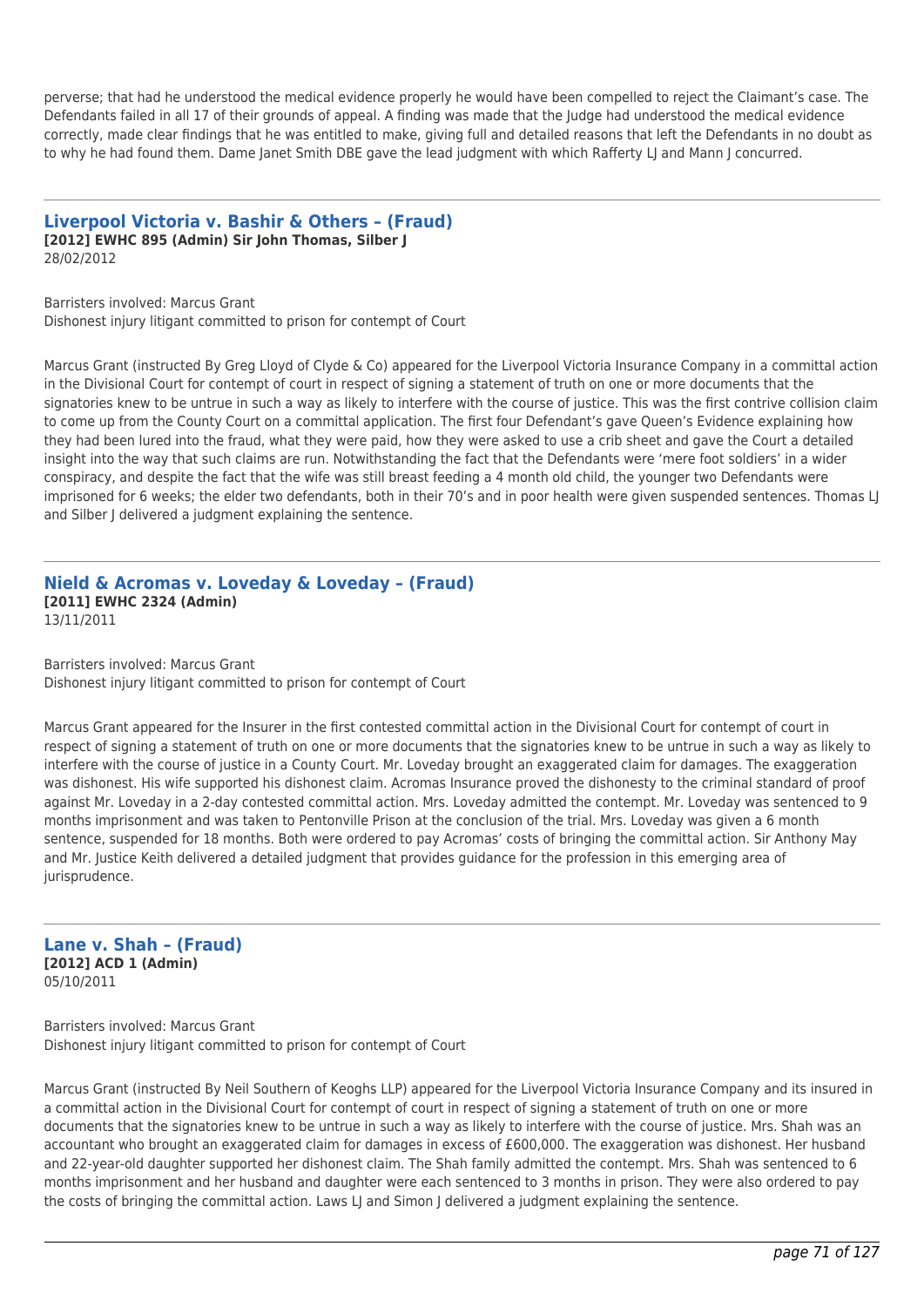#### **South Wales Fire & Rescue v. Smith – (Fraud) [2011] EWHC 1749 (Admin)** 07/07/2011

Barristers involved: Marcus Grant

Dishonest injury litigant receives suspended prison sentence for contempt of Court

Marcus Grant appeared for a Public Body in the first committal action in the Divisional Court for contempt of court in respect of signing a statement of truth on one or more documents that the signatories knew to be untrue in such a way as likely to interfere with the course of justice in a County Court. Mr. Smith failed to disclose that he was working part time as a taxi driver for a period when he was claiming loss of earnings because of injury from the South Wales Fire & Rescue. Moses LJ provided guidance to the profession that normally: "Those who make such false claims if caught should expect to go to prison. There is no other way to underline the gravity of the conduct". In Mr. Smith's case an exception was made because there was a 3-year delay between his contempt and bringing the matter to a final conclusion. Also he admitted his contempt. He was given a 12 month prison sentence, suspended for 2 years.

### **Vaile v. London Borough of Havering – (Brain Injury) [2011] EWCA Civ 246** 01/03/2011

Barristers involved: Andrew Prynne QC Marcus Grant Court of Appeal judgment on breach of duty and causation appeal in assault case

Andrew Prynne QC and Marcus Grant appeared for the Appellant, a special needs teacher assaulted by a 14-year-old pupil on the ASD spectrum. The Respondent, through its headmaster, engaged in a cover-up by fabricating documentary evidence and giving perjured oral evidence in Court, in an attempt to protect itself from criticism that it had not devised and maintained a safe system of work for the Appellant. The Court of Appeal described this conduct as 'reprehensible'. The Court below found that despite the cover-up, the Claimant failed to establish either a breach of duty or causation. The Court of Appeal overturned both findings. It found that on the Judge's own primary factual findings there had been a breach of duty. Furthermore, whilst it was difficult for the Claimant to show precisely what the school should have done to avoid the assault, such difficulty did not automatically mean that her claim should fail. There was sufficient evidence to establish on a balance of probability, that but for the multiple breaches in the Respondent's duty of care to her, she would not have sustained injuries in the assault. Costs of the liability trial were awarded on the indemnity basis.

**Masood v. Kerr & Pal Ker – (Chronic Pain) [2010] EWCA Civ 1347** 02/12/2010

Barristers involved: Marcus Grant Court of Appeal judgment on CFS appeal

Marcus Grant appeared for the Respondents in a CFS claim for c. £295,000 brought by the Appellant following an accident in December 2001. HHJ Knight QC rejected the Appellant's claim at first instance that the car accident had caused the onset of the CFS. Instead he found that the CFS pre-dated the accident which had resulted in a short lived neck injury and a mild exacerbation in the CFS condition. The Appellant appealed and the Court of Appeal dismissed the appeal upholding the judgment below for the reasons given by the Judge.

## **Barnes v. Seabrooke et al – (Fraud) [2010] EWHC 1849 (Admin)** 26/07/2010

Barristers involved: Marcus Grant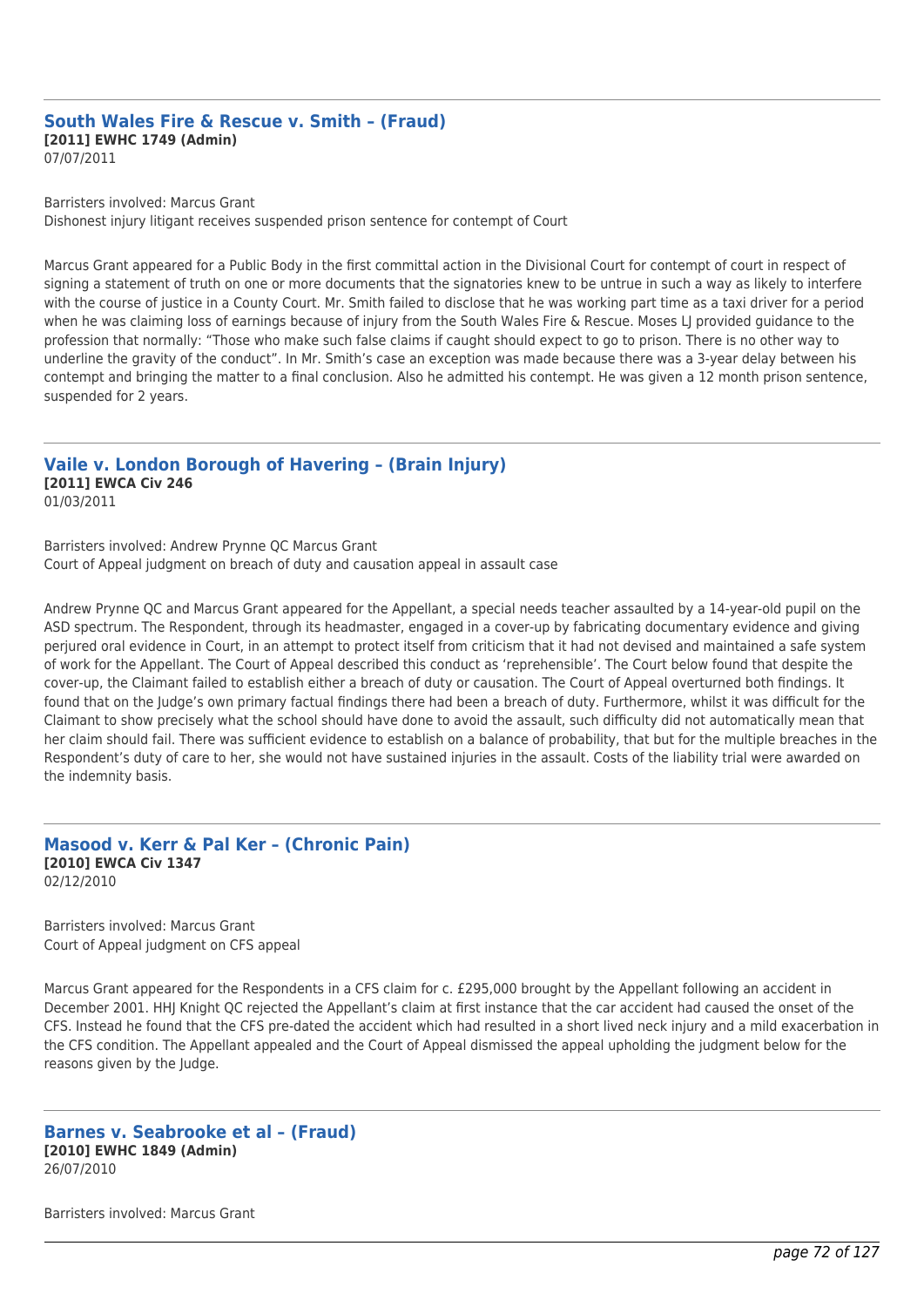Divisional Court Judgment on committal proceedings

Marcus Grant appeared for one of the Applicants seeking guidance from the Divisional Court on the procedural steps and evidential thresholds required to be satisfied by insurers in bringing committal proceedings against dishonest litigants who verify documents with statements of truth knowing that their content is untrue in a material way. This judgment should remove much of the mystique about the quasi civil quasi criminal jurisdiction and provide much needed guidance to the profession.

**Clarke v. Maltby – (Brain Injury) [2010] EWHC Civ 1201 (QB) – Owen J** 23/06/2010

Barristers involved: Marcus Grant Substantial Award of Damages for Claimant with Subtle Brain Injury

Marcus Grant acted for the Claimant who sustained a subtle brain injury in a road traffic acciden in the case Clarke v Maltby (High Court, Owen J). Prior to the accident, the Claimant was a solicitor in private practice specialising in banking related transactions. The central issue before the Court was the extent to which the brain injury had affected her capacity to function as a solicitor specialising in this practice area. The Claimant contended that she suffered a range of problems including mental fatigue, cognitive dysfunction, disinhibition, temper, impaired memory and concentration symptoms and compromised and inappropriate speech and word finding. The Defendant contended that the extent of the Claimant's symptoms was exaggerated. Mr. Justice Owen found that the Claimant's continuing symptoms were obvious and genuine and the evidence compelled the conclusion that the Claimant would not be able to sustain the required performance as a solicitor undertaking transactional work. The Claimant was awarded damages in excess of £950,000, including over £750,000 for future loss of earnings.

# **Williams v. Jervis – (Brain Injury) [2008] EWHC Civ 2346 (QB) – Evans J** 08/10/2008

#### Barristers involved: Marcus Grant

What appeared to be a minor impact in a road traffic accident had been sufficient to cause the claimant subtle brain injuries resulting in impaired cognitive function. The evidence of the defendant's expert witness that she had exaggerated her symptoms was discredited and the claimant's evidence about the nature and extent of her symptoms was accepted.

# **Publications**

#### **TGC Clinical Negligence Newsletter – Second Issue** 16/11/2021

Authors: Lionel Stride Marcus Grant Ellen Robertson James Arney QC James Laughland Robert Riddell Nicholas Dobbs Rochelle Powell Anthony Johnson James Yapp Please see link below to the latest edition of the TGC Clinical Negligence Newsletter. You can view the publication on our website [http://tgchambers.com](https://tgchambers.com/wp-content/uploads/2021/11/TGC073_Clin_Neg_Newsletter_Issue2_v3.pdf)

# **Cloud Recording – TGC Webinar – Guidance on the recording of medico-legal appointments is now available**

28/05/2020

## Authors: Marcus Grant

In the recent case of Macdonald (By His Litigation Friend, Lindsay Macdonald) v Burton Martin Spencer J acknowledged that there was a need to record expert appointments in some higher value cases to protect litigants (mainly claimants) against experts who are 'incompetent or worse'. This case followed on from the decision in Mustard v Flower, Marcus Grant acted in both cases on behalf of the Claimant. The cloud recording is now available. Topic: TGC Webinar - Guidance on the recording of medico-legal appointments. Date: May 28, 2020 03:52 PM London Viewers can share the recording using the link below and the following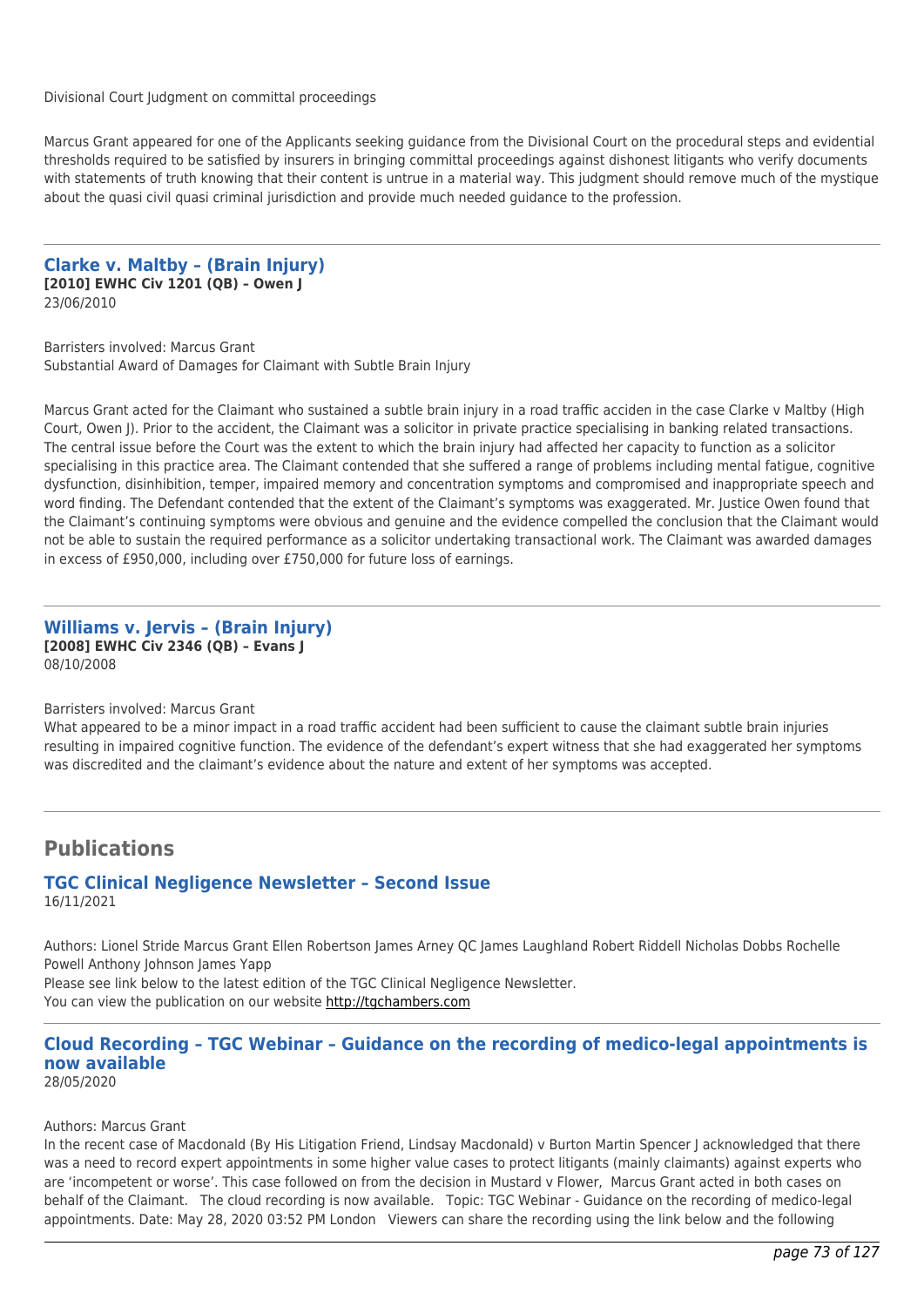# **TGC Fraud Newsletter Issue VII – February 2018** 21/02/2018

Authors: James Laughland James Henry Marcus Grant Tim Sharpe Ellen Robertson George Davies Please see link below for Issue 7 of TGC Fraud Update, a publication we have set up with the stated aim of facilitating the sharing of information about decided claims involving issues of road traffic fraud and related matters. You can view the publication on our website [http://tgchambers.com](https://tgchambers.com/wp-content/uploads/2018/02/TGC032_Newsletter_Fraud_issue7_v2.pdf)

# **TGC Fraud Update v3 – June 2016**

22/06/2016

Authors: Marcus Grant George Davies Tim Sharpe Anthony Johnson David R. White James Henry Anthony Lenanton Piers Taylor Matthew Waszak

Stemming the tide of the fraud. Please see link below for the third edition of TGC Fraud Update, a publication we have set up with the stated aim of facilitating the sharing of information about decided claims involving issues of road traffic fraud and related matters.

You can view the publication on our website [http://tgchambers.com](https://tgchambers.com/wp-content/uploads/2016/06/TGC016_Newsletter_v3-3.pdf)

# **TGC Fraud Update February 2016**

03/02/2016

Authors: Charles Curtis Marcus Grant Edward Hutchin George Davies Tim Sharpe Anthony Johnson James Henry Richard Boyle Matthew Waszak

Facing up to the challenge of fraud rings. Please see link below for the second edition of TGC Fraud Update, a publication which was set up with the stated aim of facilitating the sharing of information about decided claims involving issues of road traffic fraud and related matters. Thank you also for all of the kind words and helpful feedback received about the inaugural edition. You can view the publication on our website [http://tgchambers.com](https://tgchambers.com/wp-content/uploads/2016/03/TGC-Fraud-Update-Feb-2016.pdf)

# **TGC Fraud Update** 09/10/2015

Authors: Marcus Grant Alex Glassbrook Tim Sharpe Anthony Johnson James Henry Emily Wilsdon Welcome to the inaugural edition of TGC Fraud Update, a new publication from the fraud team at Temple Garden Chambers containing a number of articles on legal matters relevant to insurance fraud practitioners and a digest of recent noteworthy cases in which Members of Chambers have been involved.

You can view the publication on our website [http://tgchambers.com](https://tgchambers.com/wp-content/uploads/2016/12/TGC-Fraud-Update-October-2015.pdf)

# **News**

# **TGC Clinical Negligence Newsletter – Issue 3, May 2022.** 03/05/2022

Barristers involved: Lionel Stride Dominic Adamson QC James Arney QC James Laughland Marcus Grant Emma-Jane Hobbs Anthony Johnson Richard Boyle James Yapp Rochelle Powell

The last six months have seen a steady stream of important decisions with direct or indirect implications for medical negligence practitioners. There has been some disappointment at the initial outcome in the conjoined appeals in Paul & Ors (see below), where the Court of Appeal held that it was bound by earlier precedent in setting an arbitrary limit of 'proximity' in secondary victim claims; but the excitement of anticipation that the matter will now be reconsidered by the Supreme Court, who have effectively been invited (by the presiding judges) to re-clarify the law in this area. This is a long-awaited development that will have wideranging implications in clinical negligence cases, particularly where there has been negligent misdiagnosis, because there is inevitably significant delay between the act of negligence and any resulting traumatic event that might be witnessed by a close relative and trigger psychiatric injury.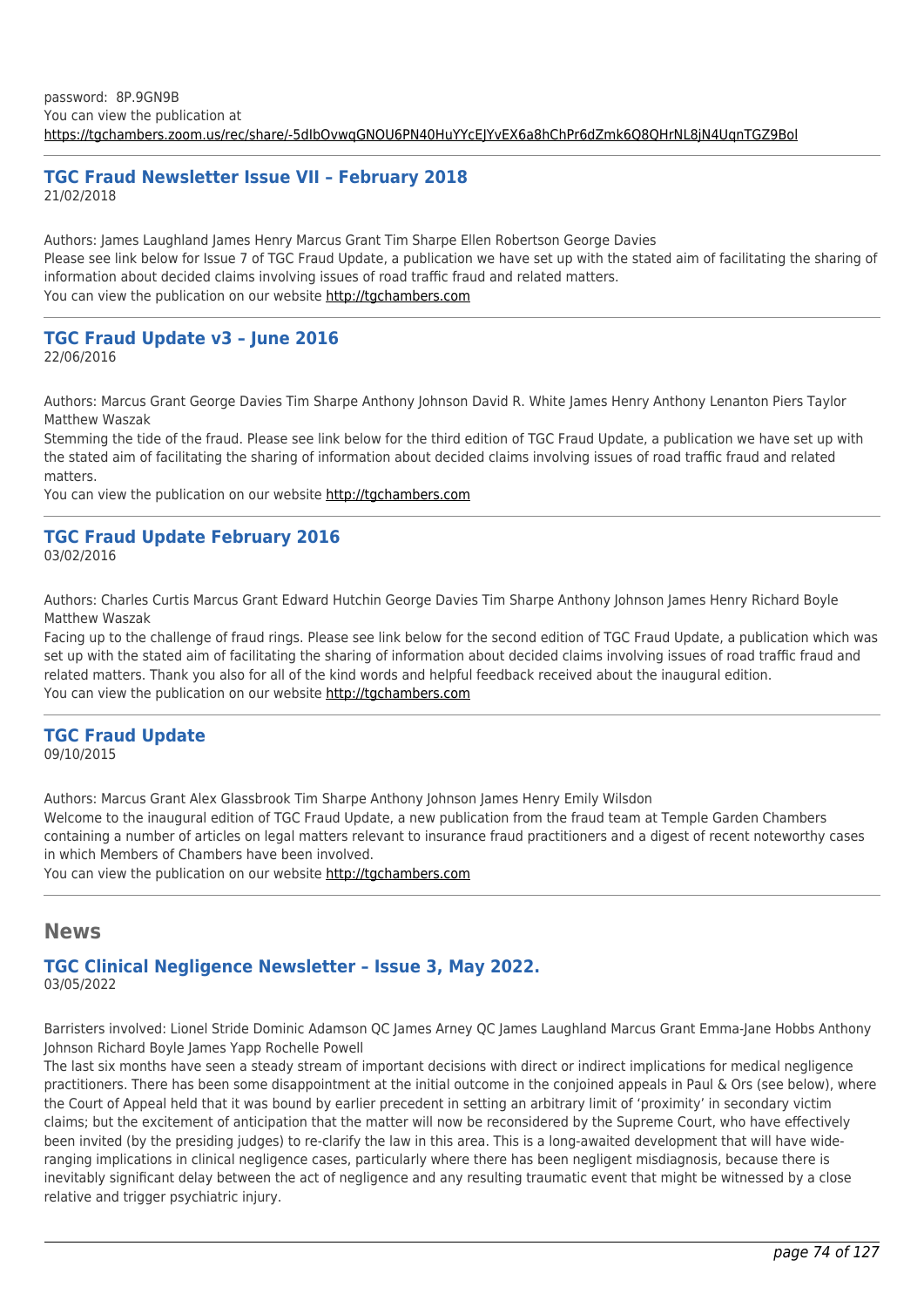More widely, practitioners will be aware of the Ockenden Report and the consultation on extending the Fixed Costs Regime to clinical negligence cases valued up to at least £25,000, as well as preliminary moves towards stricter enforcement of ADR. This edition therefore includes an opinion piece from Peter Freeman, an expert on Early Neutral Evaluation (ENE), who strongly advocates for this type of ADR but on a voluntary rather than compulsory basis. It is notable that ENE can now be ordered by the Court under CPR 3.1(2)(m) and it can be anticipated that, where parties refuse to engage in other forms of ADR, such an order will increasingly be sought. This is likely to result in more streamlined and effective justice than further extension of the fixed costs regime that would inevitably limit access to justice in complex but important cases of limited financial value; classic examples would be those involving the deaths of minors. ENE would also be a far better and fairer solution to reducing litigation costs than the new drive to introduce some form of 'no fault scheme' (as now advocated by the House of Commons' Health and Social Care Committee). There is no doubt that battles lie ahead on this issue.

These are just some of the matters that are considered in this edition. To help you navigate the contents with greater ease, here is a more detailed overview of what you can expect: –

# **Breach of Duty & Causation**

• To kick us off, I will be discussing the Court of Appeal's determination of the combined appeals in Paul v The Royal Wolverhampton NHS Trust, Polmear v Royal Cornwall Hospital NHS Trust and Purchase v Ahmed [2022] EWCA Civ 12, which grapple with the thorny issue of secondary victim claims for psychiatric harm (specifically the requirement of 'proximity').

• [Dominic Adamson Q.C.](https://tgchambers.com/member-profile/dominic-adamson/) and Rochelle Powell dissect the tragic case of Traylor & Anor v Kent and Medway NHS Social Care Partnership Trust [2022] EWHC 260 (QB) which concerned the overlap of civil litigation and convention rights (as well as the defence of illegality).

• [Emma-Jane Hobbs](https://tgchambers.com/member-profile/emma-jane-hobbs/) analyses Toombes v Mitchell [2021] EWHC 3234 (QB) which touches on the vexed principle of 'wrongful birth' in the context of pre-conception advice.

• [James Arney Q.C.](https://tgchambers.com/member-profile/james-arney/) analyses Thorley v Sandwell & Est Birmingham NHS Trust [2021] EWHC 2604 in which the High Court invited an "authoritative review" of the principles governing 'material contribution' as it relates to causation in clinical negligence cases.

# **Evidence**

• [Anthony Johnson](https://tgchambers.com/member-profile/anthony-johnson/) breaks the duck of the Newsletter's new section specifically on evidentiary issues with analysis of Watson v Lancashire Teaching Hospitals NHS Foundation Trust [2022] EWHC 148 (QB).

• [James Laughland c](https://tgchambers.com/member-profile/james-laughland/)onsiders Dalchow v St George's University NHS Foundation Trust [2022] EWHC 100 (QB), which underscores the importance of proving factual causation as an element of establishing liability in medical cases.

• [James Yapp,](https://tgchambers.com/member-profile/james-yapp/) analyses HTR v Nottingham University Hospitals NHS Trust [2021] EWHC 3228 (QB) in which the trial judge had to assess the accuracy of a witness' recollection and the utility of (neutral) entries in medical records.

• [Marcus Grant c](https://tgchambers.com/member-profile/marcus-grant/)onsiders Radia v. Marks [2022] EWHC 145 (QB), a professional liability case pertaining to the scope of liability for expert witnesses.

## **Procedure**

• Turning to procedural issues, Philip Matthews highlights the updated clinical negligence standard directions. • Richard Boyle explores the interplay between capacity and limitation via the case of Aderounmu v Colvin [2021] EWHC 2293 (QB).

• As to costs issues specifically, [Anthony Johnson](https://tgchambers.com/member-profile/anthony-johnson/) analyses Gibbs v King's College NHS Foundation Trust [2021] EWHC B24 (Costs), which related to remission of court fees and failure to mitigate.

• Philip Matthews summarises the Practice Note by the Senior Costs judge which sets out some helpful practical guidance on the approval of costs settlements, assessments under CPR 46.4(2) and deductions from damages, as it relates to children and protected parties.

• Finally in this section, I consider Ho v Adelekun [2021] UKSC 43 in which the central question before the Supreme Court was: in claims to which Qualified One Way Cost Shifting ('QOCS') applies, is it permissible to order set-off of a defendant's costs against a claimant's? Alternative Dispute Resolution

• [Peter Freeman](https://tgchambers.com/member-profile/peter-freeman/) makes a guest appearance to consider recent developments away from the Courtroom, which will affect the way claims are resolved in future. In particular, he considers the Ockenden Report and the Fixed Costs Regime for Clinical Negligence, as well as arguing for a greater emphasis on voluntary Early Neutral Evaluation.

## **Rehabilitation**

• To conclude, Philip Matthews and I set out the new NICE guidelines on 'Rehabilitation After Traumatic Injury', which provide a set of useful recommendations for best practice.

We very much hope you enjoy this publication, and welcome any feedback.

## [Lionel Stride](https://tgchambers.com/member-profile/lionel-stride/)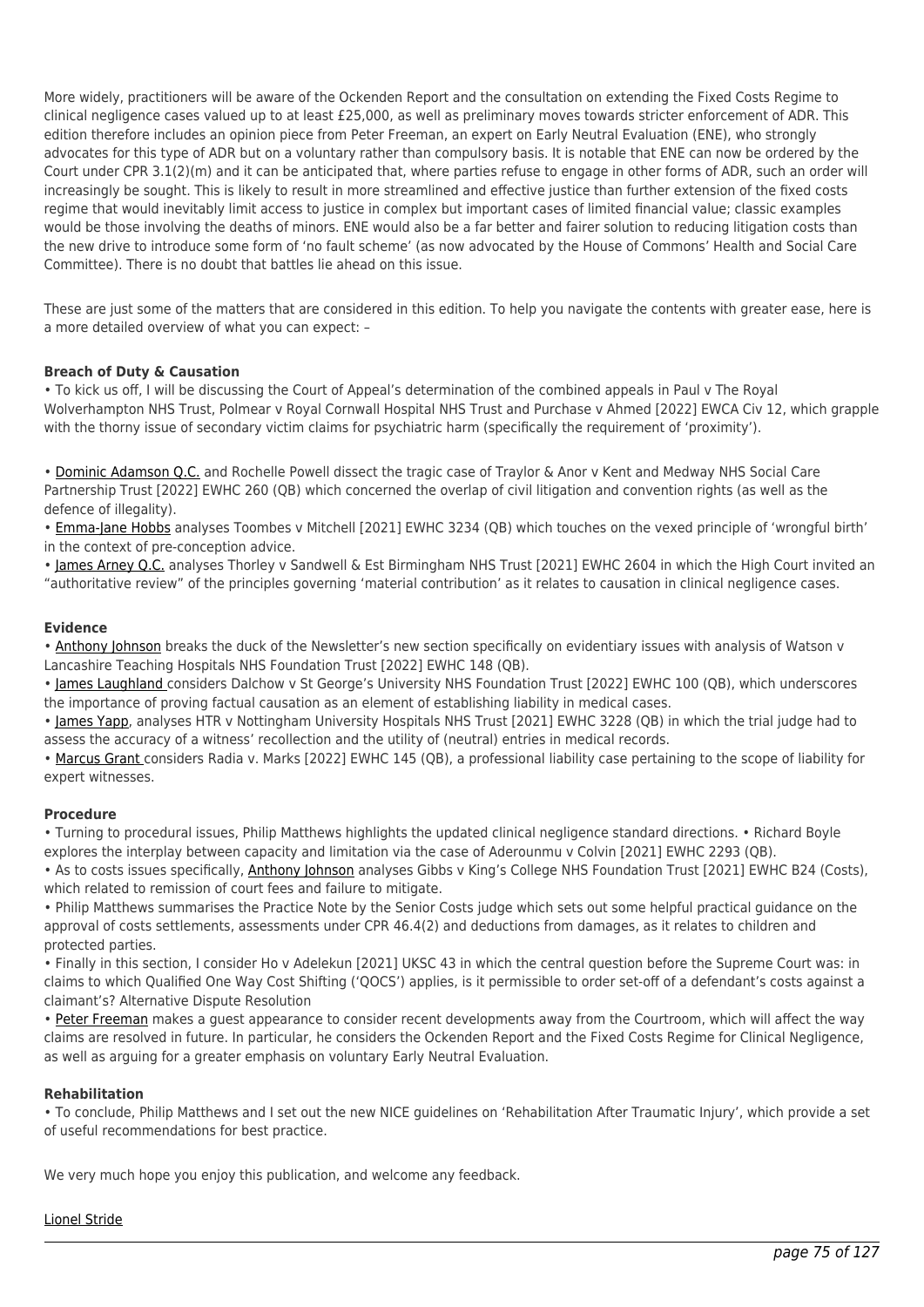You can view the publication on our website [http://tgchambers.com](https://tgchambers.com/wp-content/uploads/2022/05/TGC_Clin_Neg_Newsletter_Issue3_v3b.pdf)

## **£1m settlement for a 30-year-old steel worker supervisor who developed chronic neuropathic pain in his right foot following a workplace accident** 27/04/2022

#### Barristers involved: Marcus Grant

This 30-year-old steel supervisor sustained fractures to his right second metatarsal and cuboid bones following a crush injury in the workplace. The fractures were treated conservatively. He developed a burning pain across the dorsum and ball of the foot. That pain became entrenched and chronic long after the fractures united. In the acute and subacute post-accident periods, he developed psychological symptoms satisfying the diagnostic threshold of an adjustment disorder, which remitted to sub-clinical levels by the second anniversary of the accident. He was left with enduring pain of variable intensity that limited his ability to place weight through the ball of the foot for prolonged periods. On his case, the prognosis for further significant recovery past the fifth anniversary of the accident was poor. It left him unsuited to moderately heavy physically demanding manual work in which he thrived before the accident. The bulk of his claim comprised his past and future reduced earning capacity. The defendant contended that he was less disabled in the labour market than he presented, relying on covert surveillance evidence in support of that contention; further, it suggested that his future prognosis was more optimistic than he claimed and disputed his 'but for' career potential by serving statements from colleagues making unkind observations about his competence in the workplace before the accident. The claimant responded by adopting the covert surveillance, which he contended corroborated his case. He submitted rebuttal witness evidence to contradict the evidence from the defendant's witnesses

that he was an unsatisfactory employee before the accident. The case settled for the above sum following a joint settlement meeting six months before trial.

# **£1m settlement for a 30-year-old kitchen manager who developed chronic pain following a road accident who was met with a fundamental dishonesty defence** 23/03/2022

#### Barristers involved: Marcus Grant

This 30-year-old kitchen manager working in the hospitality sector sustained an L3 burst fracture, PTSD, soft tissue injury to his right shoulder and right knee and a mild traumatic brain injury in a high energy road accident.

He presented with ongoing mechanical low back pain at the site of the L3 fracture, made worse with prolonged standing, loading of his spine and prolonged periods of time on his feet.

He had a low average premorbid IQ and was left with an array of subjective cognitive symptoms characterised by heightened distractibility, impaired concentration, impoverished working memory and heightened mental fatigue, exacerbated by any activity requiring prolonged periods of concentration.

Over the 5 ½ year period after the accident he managed to return to a reasonable level of physical function that included an ability to jog for short periods and return to noncontact football for up to 30 minutes a couple of times a week.

He continued to require a lot of support from within the family and struggled with independent living.

He provided 3–4 hours per day, three days a week of assistance to his brother's sandwich delivery business, delivering sandwiches, as part of his vocational rehabilitation.

He presented a claim on the basis that he needed further support from outside the family to recover greater independence and that he would be left with a reduced earning capacity for the rest of his life.

The defendant contended that he had made a good recovery from his injuries and that he was fit enough to return to full-time work in the hospitality sector, provided that he avoided heavy lifting.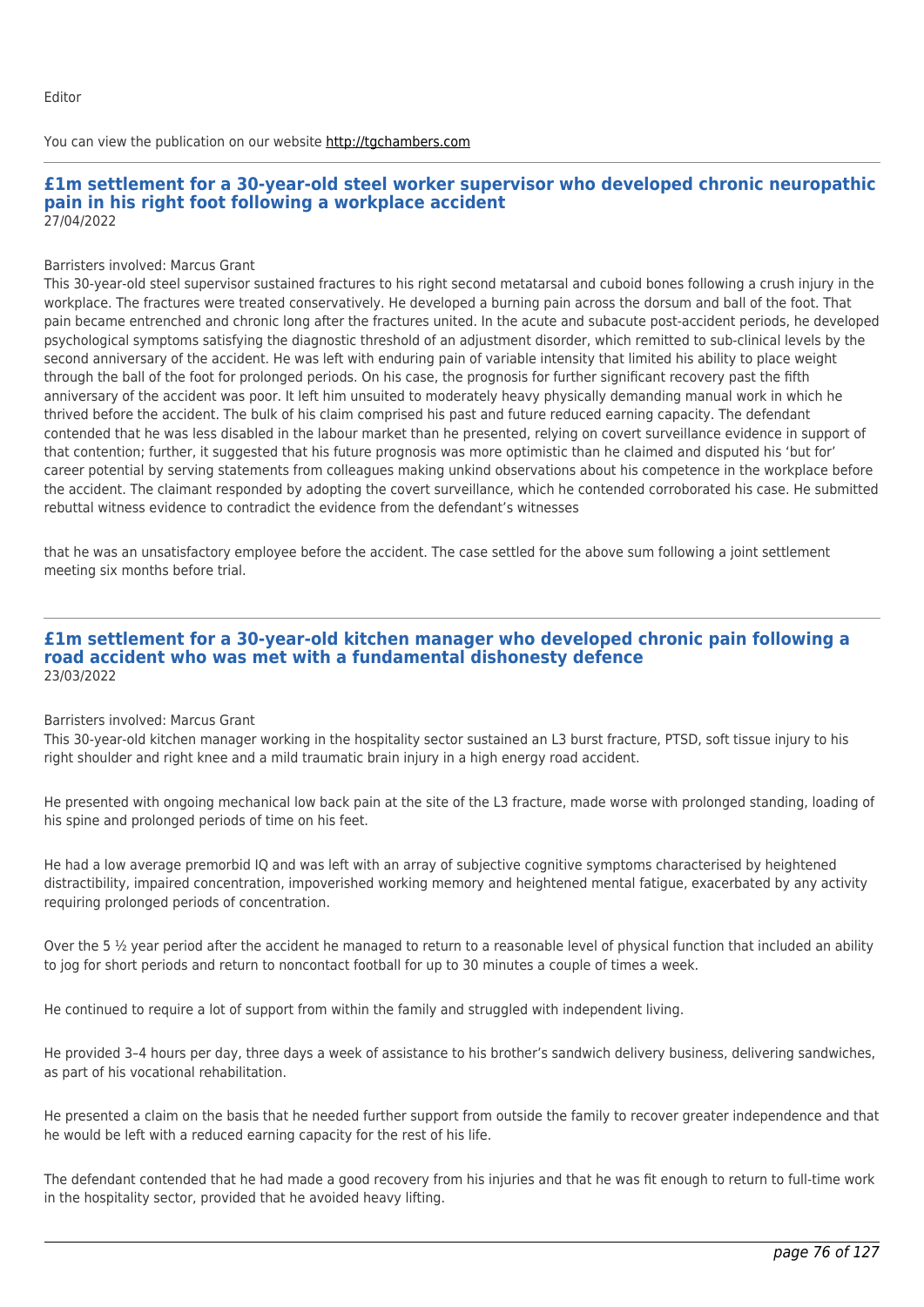It denied that he had sustained any significant traumatic brain injury and contended that any enduring subjective symptoms of chronic pain were maintained by litigation and would not persist in to the long-term future. It contended that he had been overprovided with rehabilitation, which had fostered a misplaced sense of dependency.

After the fifth anniversary of the accident, the defendant served surveillance evidence backed up with allegations of fundamental dishonesty, asserting conscious dishonest under-reporting of function to the medical experts.

That allegation was met with a reply denying fundamental dishonesty, asserting that it should never have been pleaded and seeking indemnity costs at trial.

The case is settled at a JSM seven weeks before trial.

## **£4.4m settlement for a businessman who developed functional neurological disorder and chronic pain following a running down accident** 21/03/2022

#### Barristers involved: Marcus Grant

A 38-year-old businessman was run over at low speed by a reversing articulated lorry in what was an objectively horrifying accident.

He sustained a mild brachial plexus injury to his dominant arm, audiovestibular injury to his left saccule and utricle triggering a migraine variant balance disorder and phonophobia, PTSD, a major depressive episode of moderate to severe intensity, chronic widespread primary pain and a probable mild / possible symptomatic brain injury overtaken by a functional neurological disorder ["FND"].

The symptoms proved resistant to treatment, including 22 weeks as an inpatient at a facility specialising in psychiatric injury. At the 6th anniversary he presented with debilitating symptoms and was in receipt of a state funded 24/7 care regime.

He failed all PVTs and SVTs administered to him by the parties' neuropsychological experts (one test out of seven was below chance level) and was taking a combination of powerful anti-psychotics and neuropathic pain agents with opiate properties.

C contended that PVT / SVT failure was expected as part of the FND presentation.

Whilst the defendant harboured some concerns about his credibility, the principal issues between the parties at the 6th anniversary of the accident concerned the adequacy of historic treatment / rehabilitation and his prognosis.

D adopted a position that historic treatment lacked coordination, had been too focussed on brain injury and fostered a misplaced sense of dependency by C on others.

C rejected these propositions and observed that D had failed to disclose any lay witness or surveillance evidence to contradict the factual precision of C's stated case.

The case settled through negotiation at a level where both parties respected the merits of the other's case.

# **£3.9m settlement for a university student who sustained a brain injury in a road accident** 16/02/2022

#### Barristers involved: Marcus Grant

A then 19-year-old undergraduate sustained a severe traumatic brain injury in a road accident. He was left with mild dysexecutive symptoms, some cognitive weakness and significantly reduced mental stamina. He received excellent rehabilitation including a trial of independent living that was frustrated by the lockdowns.

He was left with a modest theoretical residual earning capacity premised on the need to secure part time non-stressful work with a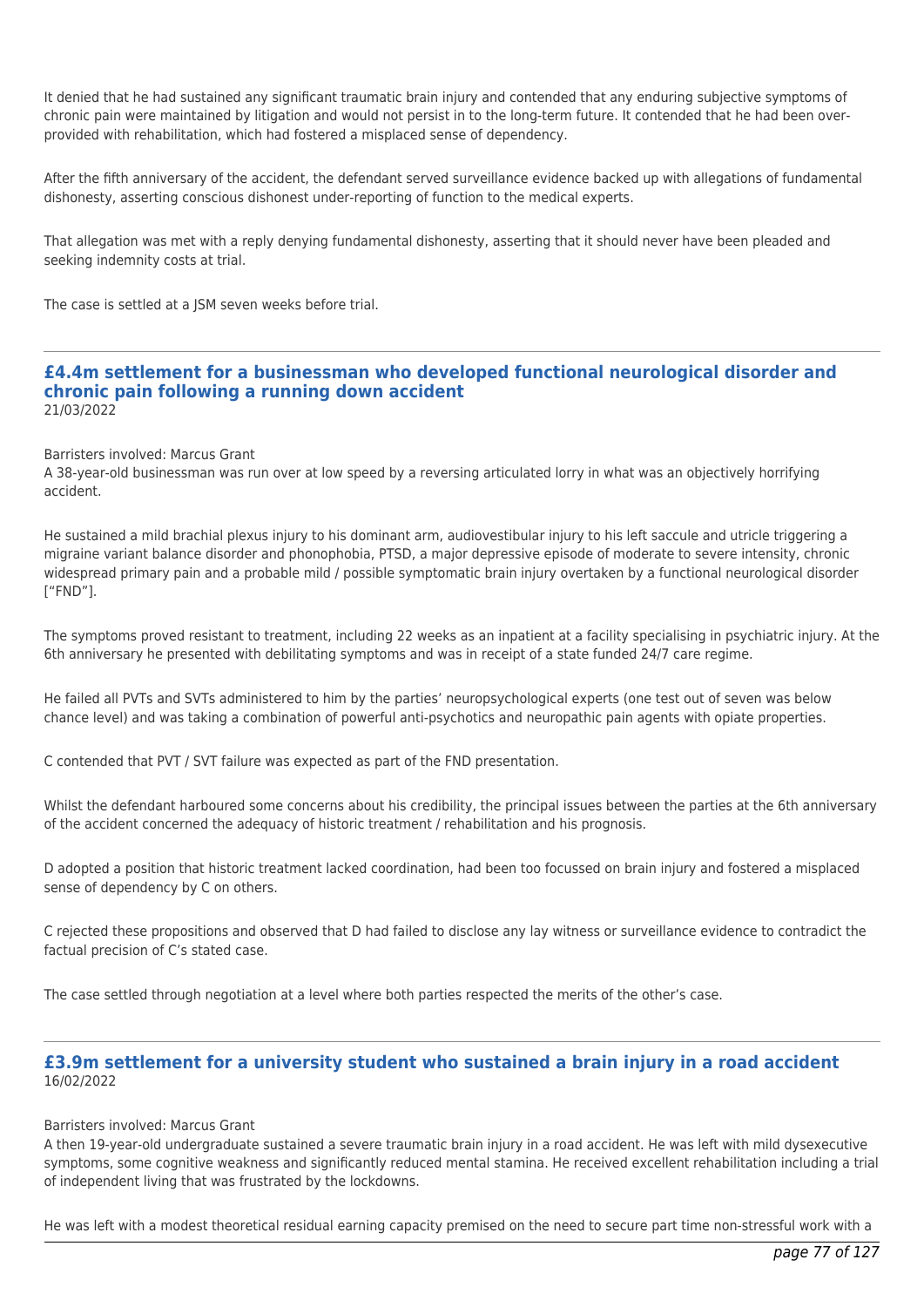diversity-aware employer prepared to make adjustments to accommodate his enduring difficulties.

He required a light touch case management and support worker regime to provide him with additional prompting and safeguarding in times of stress and to ensure that he maintained sustainable goals and structured activities to provide for a reasonable quality of life. He was destined to have to accommodate loneliness associated with being less able to sustain lasting supportive relationships.

The settlement reflected his aspirations to follow a career that would have paid above average postgraduate earnings, had he succeeded. That career model was discounted to reflect the loss of chance.

The case settled through a structured negotiation with each side respectful of the other's position.

# **QBD judgment for £1.67 million in favour of a mild traumatic brain injury Claimant faced with a fundamental dishonesty defence following a rear-end shunting road accident** 20/01/2022

#### Barristers involved: Marcus Grant

Marcus Grant, instructed by Patricia Ling and Lucy Walpole of Garden House Solicitors, represented a 34-year-old Claimant ["C"], Natasha Palmer who suffered an enduring cluster of physical, cognitive, behavioural and psychological symptoms following a rearend shunting accident on the M25. She brought a seven-figure compensation claim.

She was met with a defence alleging that she was fundamentally dishonest because she had dishonestly exaggerated her postaccident difficulties and had dishonestly under-reported her pre-accident vulnerability. The Second Defendant's ["D"] valuation of the claim was £5,407.

On her case, she sustained a whiplash injury, mild traumatic brain injury ["mTBI"] with associated post-traumatic migraine, subtle audiovestibular ["AV"] injury and secondary psychological sequelae sufficient to derail a promising career in marketing.

D accepted only that she had sustained a short-lived whiplash injury and that some psychiatric injury had resulted that aggravated a pre-accident relevant psychological history but denied that she had sustained any organic brain injury and denied that any of her enduring difficulties were attributable to the accident.

C's focus after the accident was on her physical injuries, principally a whiplash injury to her neck and low back and also soft tissue injuries to her left knee. She was also troubled by headaches that she understood to be a consequence of a 'concussion', diagnosed in hospital on the day after the accident, which she was reassured would settle over time.

She returned to work within 10 days of the accident and struggled. She resigned from her job 5 months later and then, 3 months later, took on a part time role as a self-employed consultant in marketing for 9 months before starting a third job, in which she also struggled, and was permitted to work from home for some of the time.

c. 2½ years after the accident her physical and psychological health deteriorated and she sought more medical help, in part through the medico-legal experts instructed by her legal team. A traumatic brain injury was confirmed for the first time by a medico-legal expert on the eve of the third anniversary of the accident; subsequently, she was confirmed to be presenting also with audiovestibular pathology, PTSD, major depression and chronic post-traumatic migraine.

She continued to report significant pain from her injury sites which had become chronic. Pain experts were instructed. She was found to have been asymptomatically hypermobile before the accident, a poor prognostic indicator to recovery from soft tissue injury.

The Claimant's medico-legal team presented a picture of mTBI with overlap injuries from the chronic pain, specifically the posttraumatic migraine, AV pathology and significant enduring neuropsychiatric symptoms, all of which persisted with variable levels of severity at the 7½ year anniversary at the time of the adjourned trial in November 2021.

The Defendant elected not to engage in the Rehabilitation Code. It sought instead to focus its defence on C's pre-accident history of intermittent depressive episodes. 5½ years post-accident, it deployed c. 700 pages of C's social media posts to advance a positive case of fundamental dishonesty, set out in a pleading 18 days before the original trial in the action in March 2020 (adjourned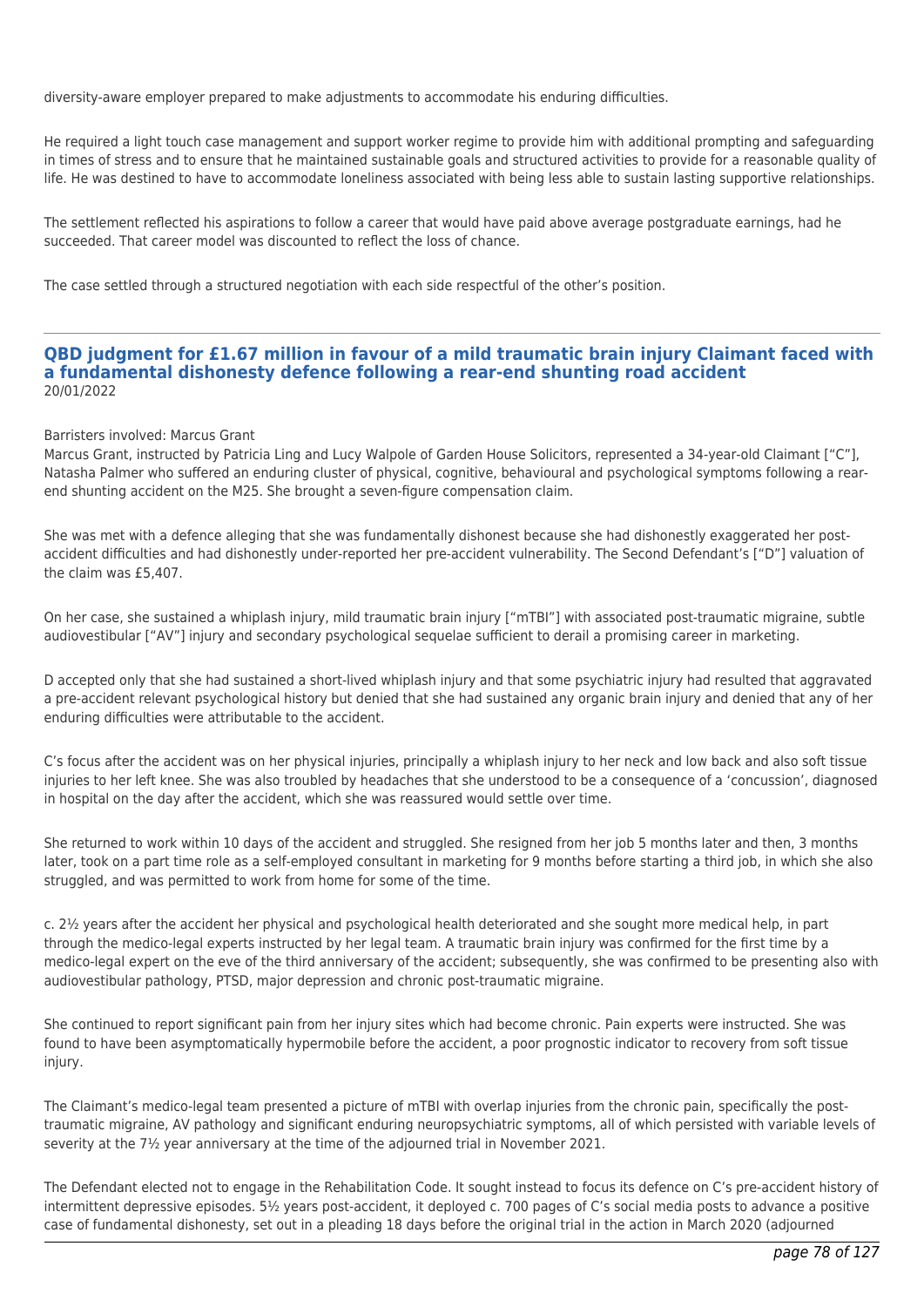because of the first pandemic lockdown), , contending that C's self-report of her variable levels of function to the medico-legal experts belied the impression she chose to portray to the outside world on her open Instagram and Facebook accounts.

Upon service of the fundamental dishonesty pleading, C asked D for its covert surveillance that it had elected not to deploy or rely on. 17 days of covert surveillance were disclosed, which largely corroborated C's subjective account of her activity levels to the experts and was not referred to by D in its closing submissions.

At trial, C's experts laid before the Court their coherent methodologies in reaching their clinical formulations of C's presentation. On the issue of mTBI, C's neurological expert, supported by her neuropsychiatric and neuropsychological experts, explained that the acceleration-deceleration-rotation mechanism of trauma to the brain would have impacted specifically on the midline structures of C's mid brain, specifically the fornix and the corpus callosum, which he identified as a 'cone of vulnerability' to such a trauma.

The Court accepted that such an injury explained the delayed pattern of denser PTA commencing c. 30 minutes after the accident, consistent with a diagnosis of mTBI.

The Court placed particular reliance on the academic paper "Concussion is confusing us all" by Prof Sharp, which explained the importance of a systematic approach to brain injury assessment, discouraged clinicians from trivialising head injury severity by a diagnosis of 'concussion', and confirming that a significant minority of mTBI patients had a poor outcome; that minority generally presented with overlap injuries, as in C's case.

Also, the Court accepted that chronic pain was an accepted consequence and complication of mTBI.

The Court preferred C's experts to D's experts across all disciplines that gave oral evidence. The Court observed: "Many of the issues concerning the Claimant's symptoms and the complicated inter-play between the physical, neurological and psychological consequences of the accident required sophisticated and at times cutting-edge expert evidence."

The Court was critical of two of D's experts. It observed that D's neuropsychological expert's first report was "littered with judgmental and rather scathing comments and that her language went beyond that which was appropriate for an expert to employ and suggested a level of unconscious bias".

The Court was unable to attach any weight to D's pain expert who had departed from his CPR 35 duties to the Court in a number of respects. The Court cited the Court of Appeal decision in Liverpool Victoria v. Zafar [2019] EWCA Civ 392 in stating that the importance of the Practice Direction to CPR 35 and the importance of not departing from CPR 35 duties, either intentionally or recklessly, "cannot be over-emphasised".

The Court rejected D's submissions that quantification of the loss of earnings claim should be by reference to a lump sum Smith v. Manchester / Blamire approach, distinguishing the cases of Billett v Ministry of Defence [2015] EWCA Civ 772 and Murphy v Ministry of Defence [2016] EWHC 03 (QB) on the facts, preferring instead a multiplier-multiplicand approach, following the dicta in Inglis v Ministry of Defence [2019] EWHC 1153.

The Claimant recovered c. £1,679,406 in damages and an additional c. £75,000 pursuant to CPR 36.17(4)(d) and some of her costs to be assessed on an indemnity basis with penalty interest.

A copy of the judgment can be found [here](https://tgchambers.com/wp-content/uploads/2022/01/Palmer-v.-Mantas-and-Liverpool-Victoria-Insurance-2022-EWHC-90-QB.pdf).

You can view the publication at <https://www.lawgazette.co.uk/news/judge-warns-expert-after-claimant-described-as-histrionic/5111233.article>

#### **£1.097m settlement for a 47-year-old Teaching Assistant who developed chronic pain following a slipping accident** 12/01/2022

## Barristers involved: Marcus Grant

Long description A 47-year-old Teaching Assistant sustained soft tissue injury to her right sacroiliac joint in a workplace slipping accident. The soft tissue injury did not progress towards full resolution. Instead, she developed referred neuropathic pain down the right leg which had some intermittent features of CRPS.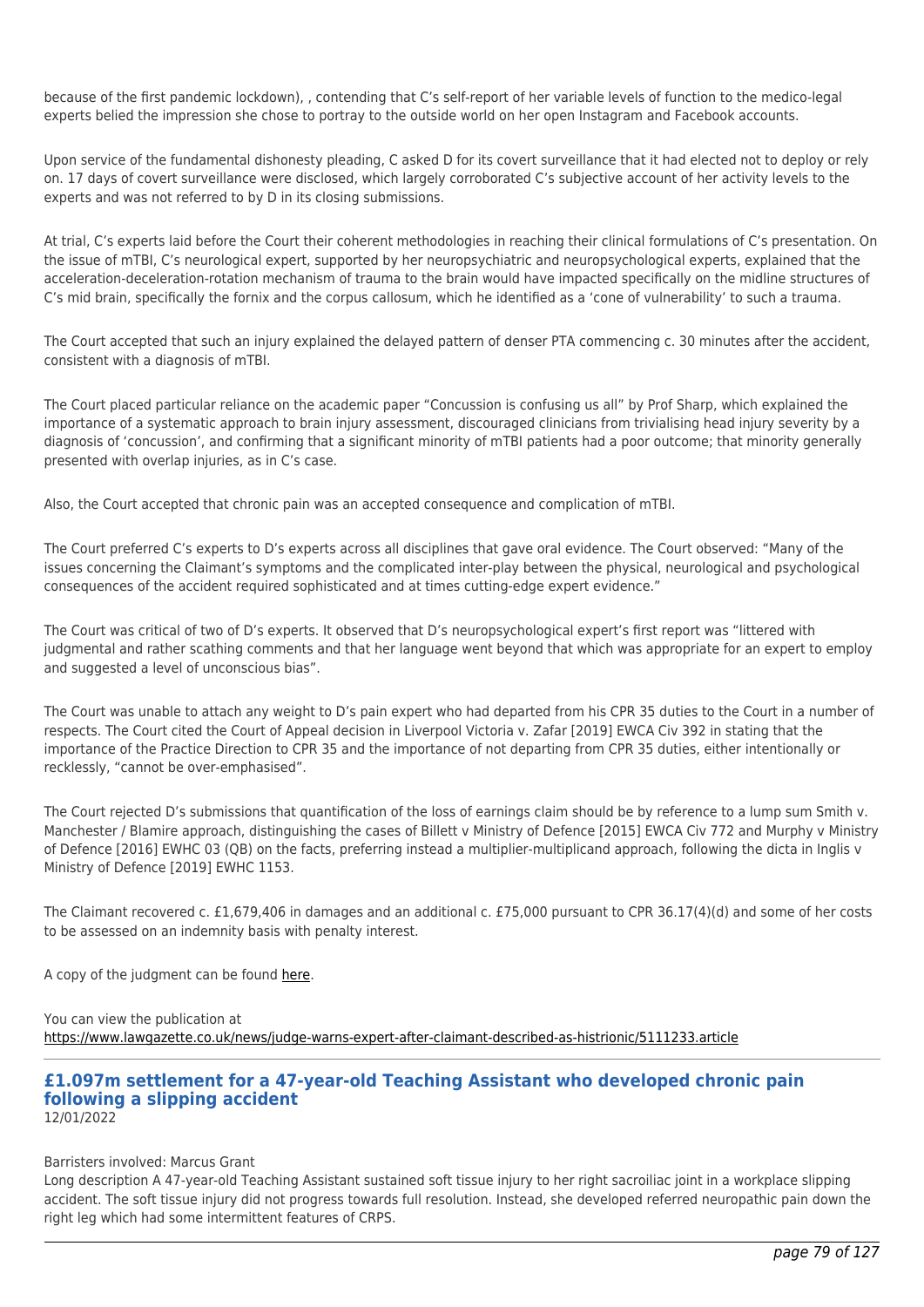Within a few days of the accident, the pain spread to her right upper limb; thereafter she presented with profound neuropathic pain in her right upper and lower limbs. In the early period, some of the treating clinicians diagnosed Type I CRPS without nerve injury. However, over time the visible symptoms of CRPS remitted such that the Budapest criteria were not satisfied. The pain persisted. She suffered a loss of function in the workplace and in her home lives; an adjustment disorder with a prolonged depressive reaction followed. She became profoundly disabled by her pain.

She presented with some prior psychological vulnerability. Roughly 20 years before the accident, she developed some right sided sciatica and coccygeal pain following childbirth which caused her some difficulties for a short period. Femoral neuralgia was diagnosed at the time, and she was noted to have depression.

There were intermittent references to medically unexplained pains, including abdominal and pelvic pains; on one occasion she presented with pain in her right hand with a subjective colour change to the skin. Her work record was good. She was a mother to 4 children and had worked full time throughout most of the previous 20 years.

Her case was that she sustained a traumatically-induced primary chronic pain condition, characterised by neuropathic pain in the right upper and lower limbs that, at times, satisfied the CRPS diagnostic criteria. To the extent that her condition could not be explained in purely organic terms, it was explicable by reference to a diagnosis of somatic symptom disorder with predominant pain.

The litigation was put back to see whether her symptoms would remit with bespoke one-on-one treatment with a chronic pain physiotherapist and a chronic pain psychotherapist. By the eve of the sixth anniversary of the accident, the prognosis was guarded.

On her case, she would never work again and required daily input from a support worker and single level accommodation.

The defendant's response was to suggest that the onset of the chronic symptoms following the six-month anniversary of the accident was a coincidental manifestation of a pre-existing psychological vulnerability, probably a pre-existing somatoform pain disorder. The causal nexus between the slipping accident and the emergence of the chronic symptoms was doubtful. In the alternative her symptoms were maintained by the stress for litigation and would remit swiftly following the conclusion of the litigation.

The parties negotiated against that evidential stand-off. The case settled eight weeks before trial through negotiation, with both parties moving away from their best-case positions.

#### **£920,000 settlement for a 36-year-old police officer who developed chronic pain following a road accident** 12/01/2022

Barristers involved: Marcus Grant

A 36-year-old police officer sustained soft tissue injuries including a left labral tear in a high-energy deceleration car crash.

She required surgery to the labral tear which left her with residual pain. In addition, she suffered post-traumatic stress disorder, depression and some vestibular damage to her right utricular macular that left her with intermittent episodes of migraine-variant balance disorder and visually induced dizziness. She was also left with pain in her neck, low back and left shoulder.

She attempted to return to light adjusted duties with the police but was unable to cope because of pain, and neuro cognitive symptoms. She was retired from the police on the grounds of ill health after the third anniversary of the accident. She was left with restricted mobility, mobilising with a single crutch outdoors. Surveillance evidence was disclosed which usefully illustrated her residual restricted levels of function.

On her case, she had some prior vulnerability to a poor outcome following significant trauma though, on the balance of probability, this would not have manifested in the absence of such trauma. Her prognosis past of the sixth anniversary of the accident was guarded; namely, there was a 40% chance of significant improvement including complete resolution of symptoms and a 60% chance of minimal improvement including the possibility of deterioration post-settlement of her claim.

The defendant considered that she was extremely vulnerable to developing a somatic symptom disorder with predominant pain in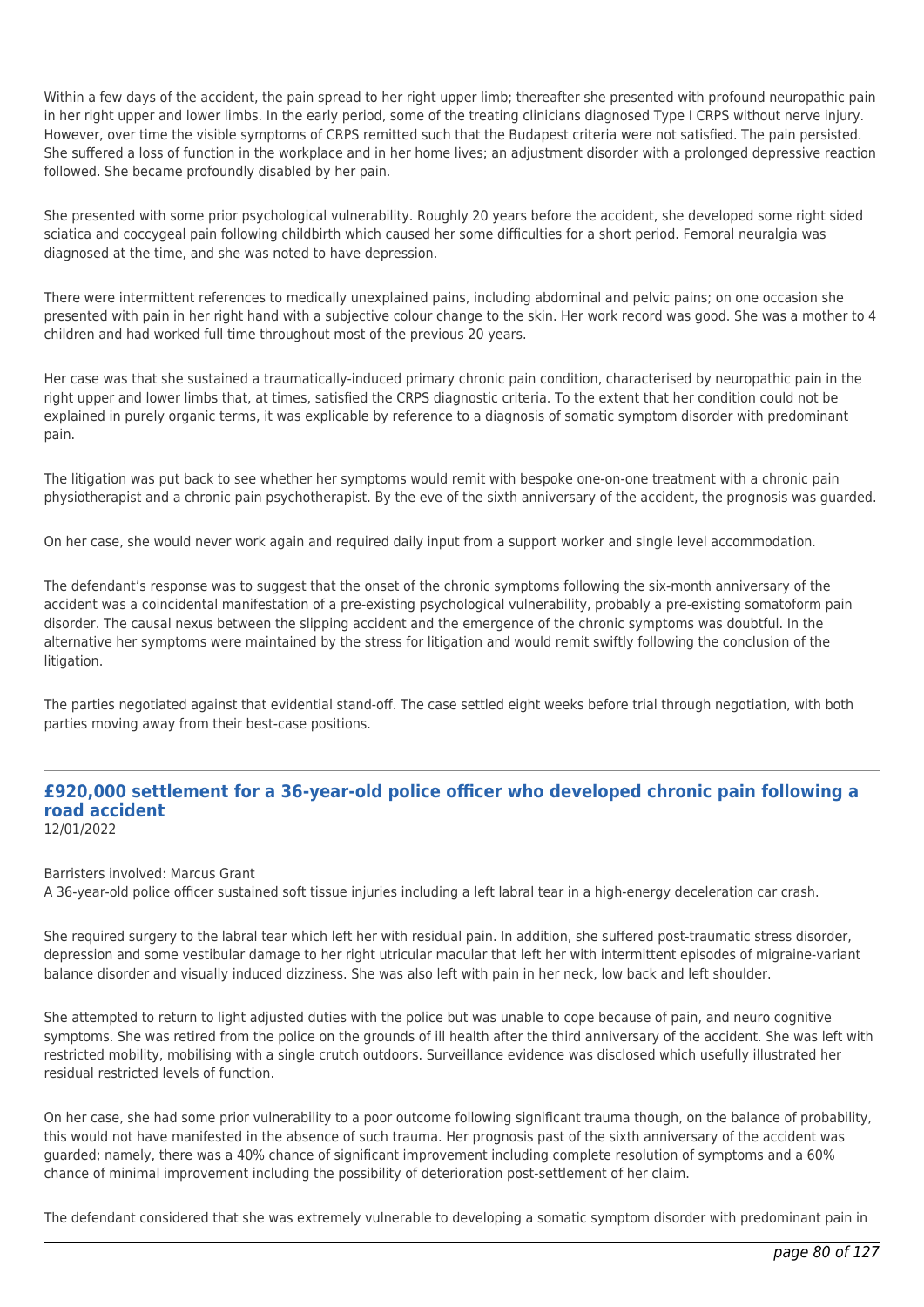the absence of trauma and speculated that some of her pre-accident abdominal pain was psychosomatic.

On C's case this pre-accident history of abdominal pain and pain on intercourse was attributable to microscopic endometriosis and responded well to the implementation of a Mirena coil before the accident.

On the defendant's case her career in the police was likely to have been short lived by reason of her vulnerability, irrespective of the accident. She had become extremely distressed by the litigation process and would like to make a swift and full recovery post settlement.

The parties negotiated against that evidential dichotomy. The case settled 10 weeks before trial through negotiation, with both parties moving away from their best-case positions.

#### **£1.66m gross settlement for a 30-year-old welder who sustained trans-humeral amputation following a motorcycle accident** 14/12/2021

#### Barristers involved: Marcus Grant

Within weeks of the accident, he returned to his welding work with a dominant flail arm. 13 months after the accident he elected to have the flail arm removed via a trans-humeral amputation and he returned to work once more as a one-armed welder. Showing astonishing courage and receiving assistance from his employer who made a series of adjustments to accommodate him as a onearmed welder, he continued to work in that trade over the ensuing 6 years whilst the liability dispute following the accident continued.

The physical ordeal of that struggle to work imposed significant strain on his contralateral upper limb and on his spine.

6 years before the motorcycle accident he sustained bilateral femur fractures and significant fracture injury to his non-dominant wrist which left him with residual symptoms at the time of the motorcycle accident. These pre-existing conditions complicated the analysis of the 'but for case'.

Following resolution of liability and receipt of an interim payment, at the 6th anniversary of the accident, he stepped away from welding and started less well remunerated light sedentary work.

The trans-humeral amputation was too high to accommodate any bionic prostheses.

He enjoyed the support of a loving wife and close family who had provided all the care and support over the preceding 6 years to facilitate his full-time work.

His settlement factored in allowances for risks that his levels of function may deteriorate in older age.

His settlement also reflected his astonishing stoicism in coping with catastrophic injury.

The case settled via a structured negotiation.

# **£607,000 settlement for a 48-year-old Police Officer who sustained mTBI in a RTA.** 07/12/2021

#### Barristers involved: Marcus Grant

Thereafter the Traffic Officer developed a constellation of symptoms commonly seen after a concussive head injury to include migraine headache, dizziness, nausea, blurred vision, sensitivity to light and sound, impaired memory, difficulty sleeping, impaired concentration, reduced ability to multitask and mental fatigue.

He was diagnosed in A&E with a concussion and discharged home with reassurance that he would make a swift recovery. His recovery did not materialise and he became increasingly anxious as he became unable to work. He received neuro rehabilitation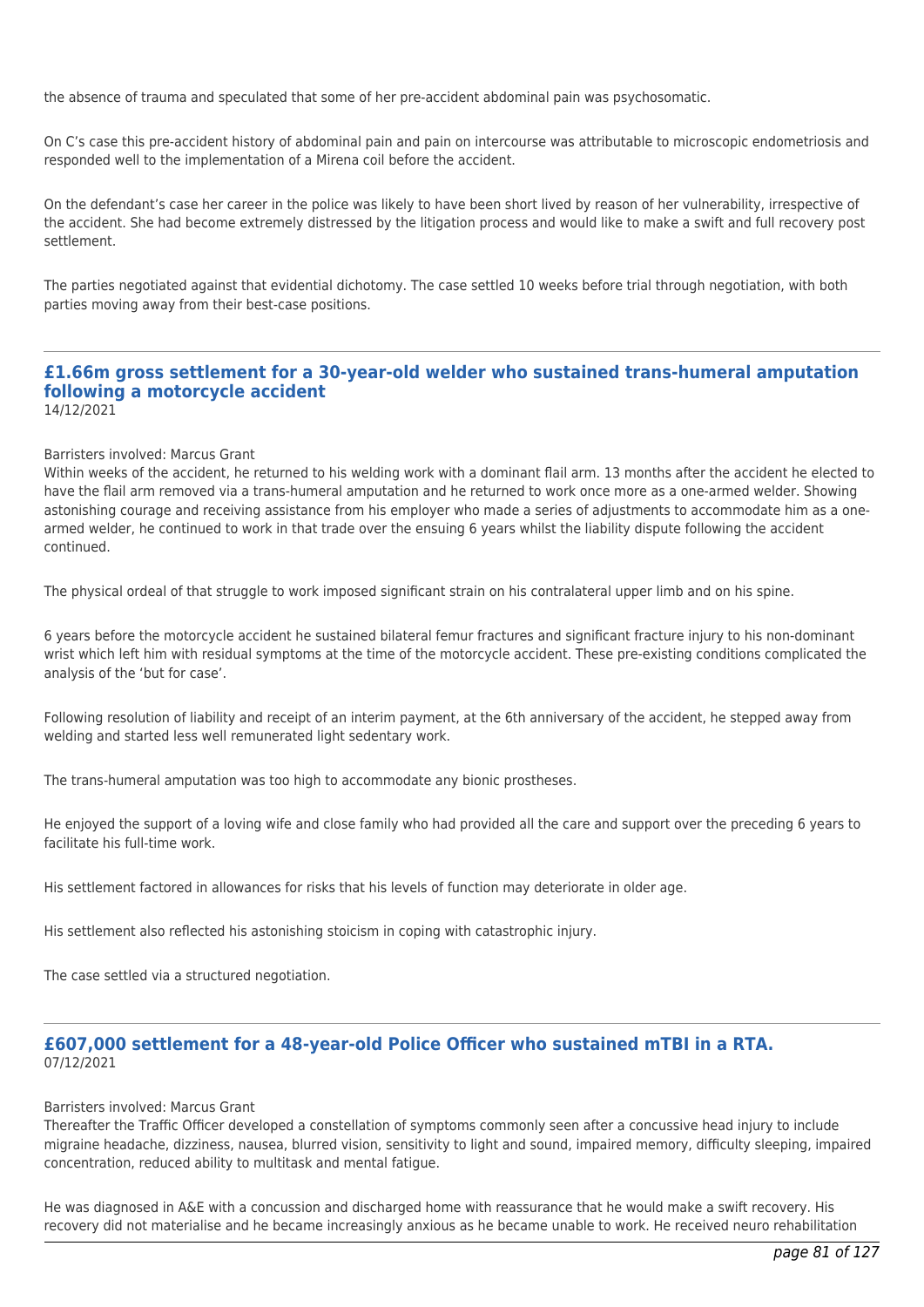which focused on cognitive behavioural techniques and audio vestibular physiotherapy, none of which broke the deadlock of his symptoms.

He was forced to leave the Police Service after 20 years' service on the ground of medical incapability, following which is mood levels dipped further. By the fourth anniversary of the accident he had become a shell of the man he was before the accident. He presented with profound mental fatigue, intrusive migraine headaches, impaired balance and loss of self-confidence. He had become dependent on his wife to prompt him.

He received a rehabilitation package that focused on getting him to engage in activities away from the home. The Covid lockdowns interfered with this rehabilitation.

His case was presented on the basis that he had sustained a mild traumatic brain injury with overlapping neuropsychiatric and audio vestibular injuries and had fallen into the small but significant cohort of mTBI patients who have lasting debilitating symptoms following mild traumatic brain injury.

It was contended on his behalf that he would be unlikely to recover any remunerative and capacity and that he needed a structured rehabilitation package that could be tapered down to a minimal maintenance level over the course of 24 months post settlement.

The defendant instructed a team of experts that was prepared to accept that he had sustained a technical mild traumatic brain injury per the Mayo classification criteria, but which contended that the organic contribution from the brain injury dissipated within a matter of months of the injury. It contended that his chronic presentation was explicable by a misinformed belief as to the seriousness of the brain injury and psychological factors that would resolve once the litigation was settled.

Various quantum arguments were raised about his 'but for' career model and residual earning capacity. The need for any substantive structured ongoing rehabilitation was denied.

The above settlement sum represented a compromise between the Parties' respective positions.

# **TGC Clinical Negligence Newsletter – Second Issue, November 2021** 16/11/2021

Barristers involved: Lionel Stride Marcus Grant Ellen Robertson James Arney QC James Laughland Robert Riddell Nicholas Dobbs Rochelle Powell Anthony Johnson James Yapp

To help you navigate this edition, here is an overview of what you can expect: –

## **Procedure, Limitation & Expert Evidence**

• To kick us off on recent procedural developments, Marcus Grant considers Calderdale & Huddersfield NHS Foundation Trust v Metcalf [2021] EWHC 611 QB in which the Court handed down a six-month prison sentence against a claimant as punishment for contempt of court for signing statements of truth on court documents containing facts that she knew to be untrue.

• Ellen Robertson looks at Wilkins v University Hospital North Midlands NHS Trust [2021] EWHC 2164 (QB), which considers the old chestnuts of 'date of knowledge' for the purposes of limitation and the 'balancing exercise' undertaken by the Court when considering whether to utilise its discretion under section 33 of the Limitation Act 1980

• James Arney Q.C. considers PAL v Davidson [2021] EWHC 1108 (QB), an application by a 13-year-old claimant who had suffered catastrophic injuries for an interim payment of £2 million to enable a suitable property to be purchased for her long-term accommodation needs.

Fourthly – and this is itself a new development for the TGC Clinical Negligence Newsletter – we will take you through a quick-fire review of four key cases in the field.

## **Breach of Duty & Causation**

• Turning to questions of liability, James Laughland first considers the Supreme Court's much awaited judgment in Khan v Meadows [2021] UKSC 21, in which the centrality of the 'scope of duty' principle was affirmed as a determinative factor in medical advice cases.

• I (Lionel Stride) then examine the battery of post-Montgomery case law concerning patients' informed consent to treatment.

• Following on from the above, Robert Riddell analyses Negus (1) Bambridge (2) v Guy's & St Thomas' NHS Foundation Trust [2021] EWHC 643 (QB), which concerns the extent to which a doctor is under a duty to warn a patient before surgery of the material risk which may arise from intra-operative technical decisions.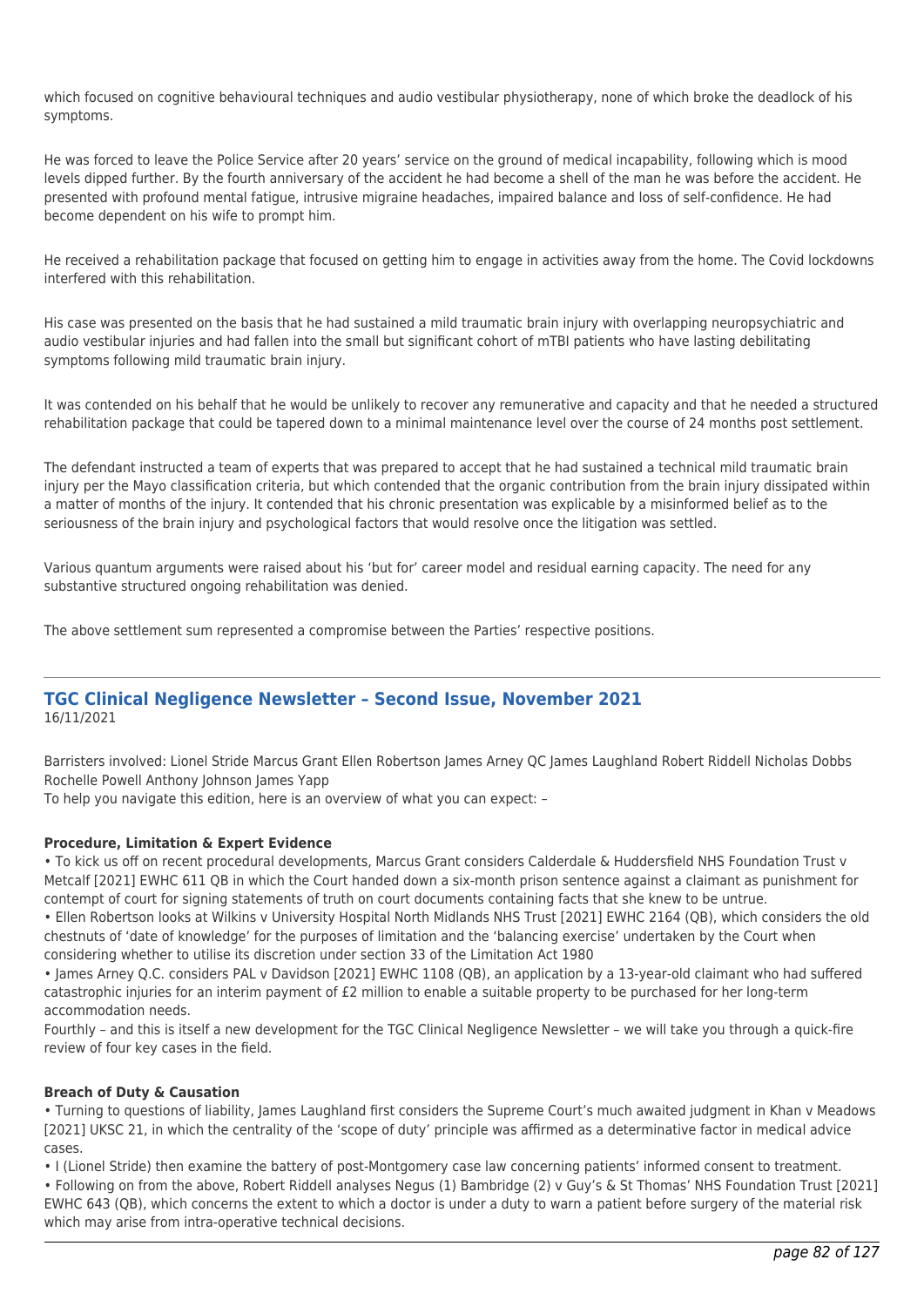• Nicholas Dobbs examines Sheard v Cao Tri Do [2021] EWHC 2166 (QB), which provides an instructive example of the difficulties in clinical negligence claims when resolving conflicts between witness evidence and contemporaneous medical notes.

• James Laughland analyses Davies v Frimley Health NHS Foundation Trust [2021] EWHC 169 (QB) in which the Court considered whether the making of a material contribution to harm was sufficient to establish liability in a clinical negligence claim.

• Rochelle Powell considers Jarman v Brighton and Sussex University Hospitals NHS Trust [2021] EWHC 323(QB), which provides an interesting exposition of the Bolam test in the context of an alleged failure to refer the claimant for an emergency MRI.

• Anthony Johnson considers Brint v. Barking, Havering and Redbridge University Hospitals NHS Trust [2021] EWHC 290 in which the Judge's consideration of the claimant's lack of credibility as a witness did not equate to a finding of fundamental dishonesty for the purposes of CPR 44.16.

• James Arney Q.C. analyses XM v Leicestershire Partnership NHS Trust [2020] EWHC 3102 (QB) in which the Court considered the standard of care to be expected from 'health visitors'; the judgment is a practical application of the principles established in Wilsher and Darnley.

• I (Lionel Stride) then set out a quick-fire summary of some of the other interesting recent clinical negligence cases that did not (quite) make the cut for articles.

## **Calculation of Damages**

• Turning to questions of quantum, Anthon Johnson analyses Reaney v. University Hospital of North Staffordshire NHS Trust [2015] EWCA Civ 1119, which is significant for two reasons: (i) the Court provided guidance on the applicability of the test of causation in a case where a non-negligent injury had been exacerbated by the Defendant's clinical negligence; and (ii) the Master of the Rolls commented obiter on the applicability of the 'material contribution' test in claims of that nature.

• Blowing the final whistle on this edition, James Yapp then considers Owen v Swansea City AFC [2021] EWHC 1539 (QB), in which the Court addressed the question of how to calculate the likely career earnings of a young professional footballer.

We very much hope you enjoy this publication, and welcome any feedback.

You can view the publication on our website [http://tgchambers.com](https://tgchambers.com/wp-content/uploads/2021/11/TGC073_Clin_Neg_Newsletter_Issue2_v3.pdf)

# **Marcus Grant delivered a lecture to 170 APIL delegates on mild traumatic brain injury** 09/11/2021

## Barristers involved: Marcus Grant

The lecture sought to harness some of the themes from the two 2021 QBD mTBI judgments in the cases of Stansfield v. BBC [2021] EWHC 2638 (QB), heard by Mrs Justice Yip and Long v. Elegant Resorts Limited [2021] EWHC 1330(QB) heard by his Honour Judge Pearce QC sitting as a judge of the High Court.

A copy of the lecture is available in [here](https://tgchambers.com/wp-content/uploads/2021/11/Talk-on-Mild-Traumatic-Brain-Injury-Marcus-Grant-09.11.21.pdf).

# **Marcus Grant and Rhys Davies Shortlisted for the 2021 Bar Pro Bono Awards.** 07/10/2021

Barristers involved: Marcus Grant Rhys Davies

The winners will be announced at a drinks reception and ceremony on the 3rd November. A full list of the nominees can be found via the link below.

```
\pmb{\times}
```
You can view the publication at<https://weareadvocate.org.uk/award-nominees.html>

**QBD judgment for £2.42 million, reduced by 33% to £1.6 million for contributory negligence, made by Mrs Justice Yip to BBC TV Presenter, Jem Stansfield in respect of his mTBI / audiovestibular workplace injury claim** 01/10/2021

Barristers involved: Marcus Grant Jonathan Watt-Pringle QC Marcus Grant, instructed by David Marshall of Anthony Gold Solicitors, represented a 50 year old Claimant ["C"], Jem Stansfield suffered a mild traumatic brain and ancillary subtle injuries in a crash test experiment in the course of his employment for the BBC.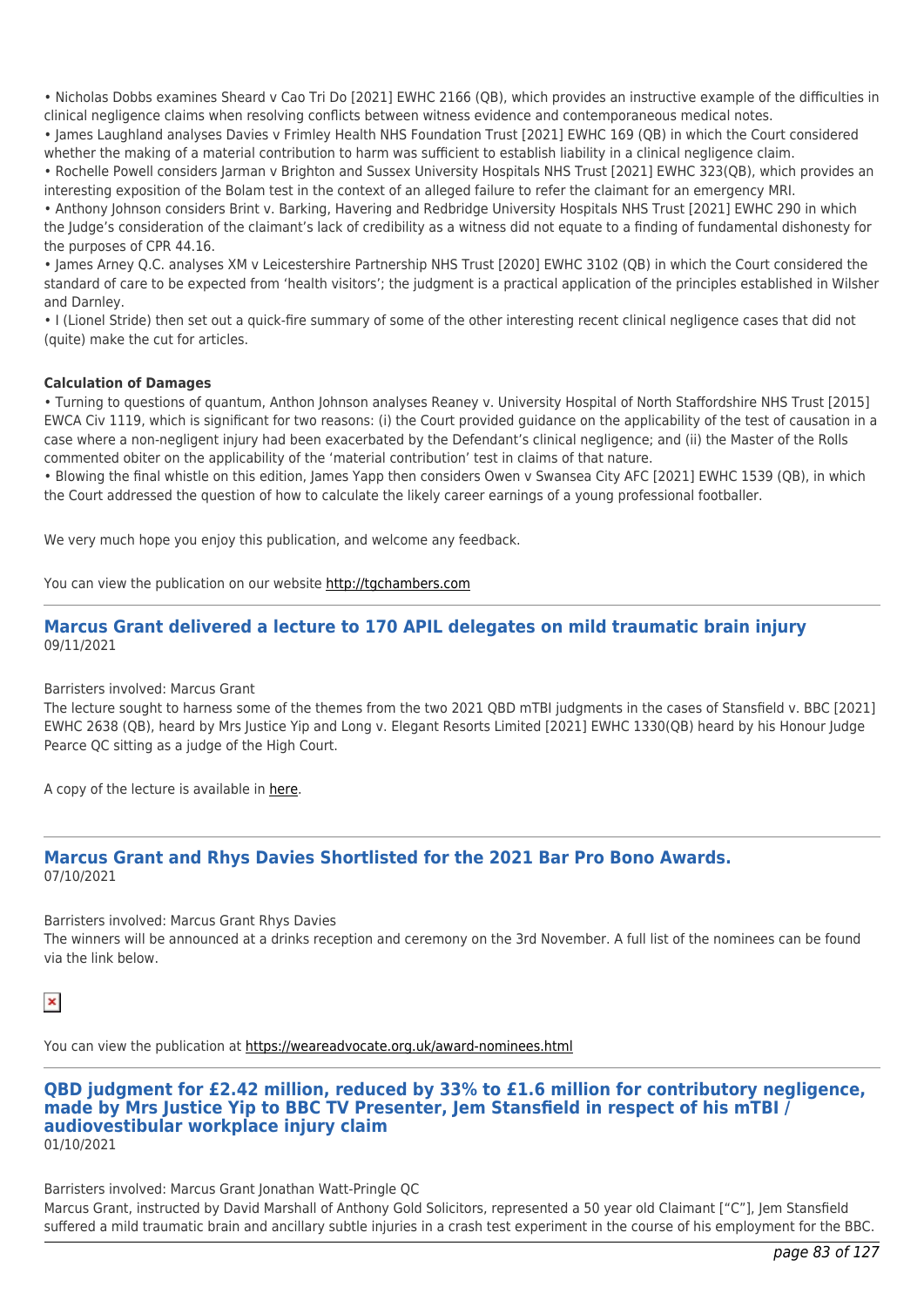The experiment involved C acting as a crash test dummy for the BBC in two forward facing and two rear-ward facing simulated crashes into a metal post at impact speeds of between 8 and 11 mph (which can be viewed on YouTube).

On his case, C sustained a whiplash injury, mild traumatic brain injury ["mTBI"], subtle audiovestibular ["AV"] injury, and secondary psychological sequelae sufficient to derail a promising television career.

The BBC accepted that C suffered a moderate whiplash injury with depressive symptoms but denied that he sustained any brain or AV injuries and put him to proof of his claim, citing the dicta in Pickford v. ICI [1998] 1 WLR 1189 that required a Claimant to prove the medicine underpinning his claim in circumstances where 'the case involves the assessment of complex and disputed medical evidence'.

The case was heard by Mrs Justice Yip DBE over the course of 10 days. The Court found that the interplay between different medical disciplines was complex and that C had suffered injury to his neck, brain and AV system and secondary psychiatric injury in the crash tests. Individually none of these injuries was particularly serious, but their cumulative effect could be. Research and clinical practice demonstrated that each of these injuries can be associated with unexpectedly poor outcomes and that C fell into this patient cohort.

Notwithstanding the absence of any neuroradiological findings of brain injury or clear evidence of post-traumatic amnesia, the Court found that C had nevertheless sustained a mTBI.

The Court considered expert engineering evidence that confirmed that each of the crash tests had exposed C's brain to potentially damaging forces, that repeated impacts over a short period increased the risk of TBI, that there was evidence of cognitive impairment after the crash tests, notwithstanding that he was able to continue performing in front of the camera, there was evidence of short lived anosmia and that he developed more obvious signs of agitation and confusion and uncharacteristic behaviour roughly 6 hours later. Also, there was evidence of strikingly impaired processing speed performance on valid neuropsychological testing.

It was common ground between the neurological experts that some mTBI patients experience ongoing symptoms of brain injury and are subject of great interest in focus.

The Court found that C sustained subtle damage to his left utricle and semi-circular canal (of the inner ear) as a result of the crash tests which was the cause of his early complaints of dizziness and balance problems and of his migraine. This damage was observed following meticulous and reliable neurotological assessment. It found that the tinnitus that presented several weeks after the crash tests was attributable to them. The objectively modest AV damage could not explain the ongoing significant impairment on its own, but was another important piece of the jigsaw to C's complex presentation.

The Court accepted that C developed a significant psychological reaction that was superimposed on his organic injuries that included a major depressive episode and post-traumatic symptoms;, over time, his presentation satisfied a dual diagnosis of Somatic Symptom Disorder lying alongside the enduring whiplash, mTBI and AV injuries.

Four weeks before trial, the Defendant elected not to rely on its neuropsychological or psychiatric evidence. The Court rejected the Defendant's neurological and AV experts' evidence that excluded any mTBI or AV injury attributable to the crash tests.

The Court assessed C's damages at £2.42 million, the bulk of which represented lost earning capacity on a loss of chance analysis. One third of the award was deducted to reflect an agreed 2/3:1/3 liability apportionment agreed between the parties.

The Court expressed its astonishment that anyone though that using a human crash test dummy to simulate a crash test at between 8 and 11 mph could be thought to be a sensible idea.

Jonathan Watt-Pringle QC represented the Defendant, instructed by DAC Beachcroft.

A copy of the judgment can be found below [here.](https://tgchambers.com/wp-content/uploads/2021/10/Final-Judgment-QB-2018-005820-Stansfield-v-British-Broadcasting-Corporation-1.10.2021.pdf)

# **£1.5m settlement for a 52-year-old decorator who developed Functional Neurological**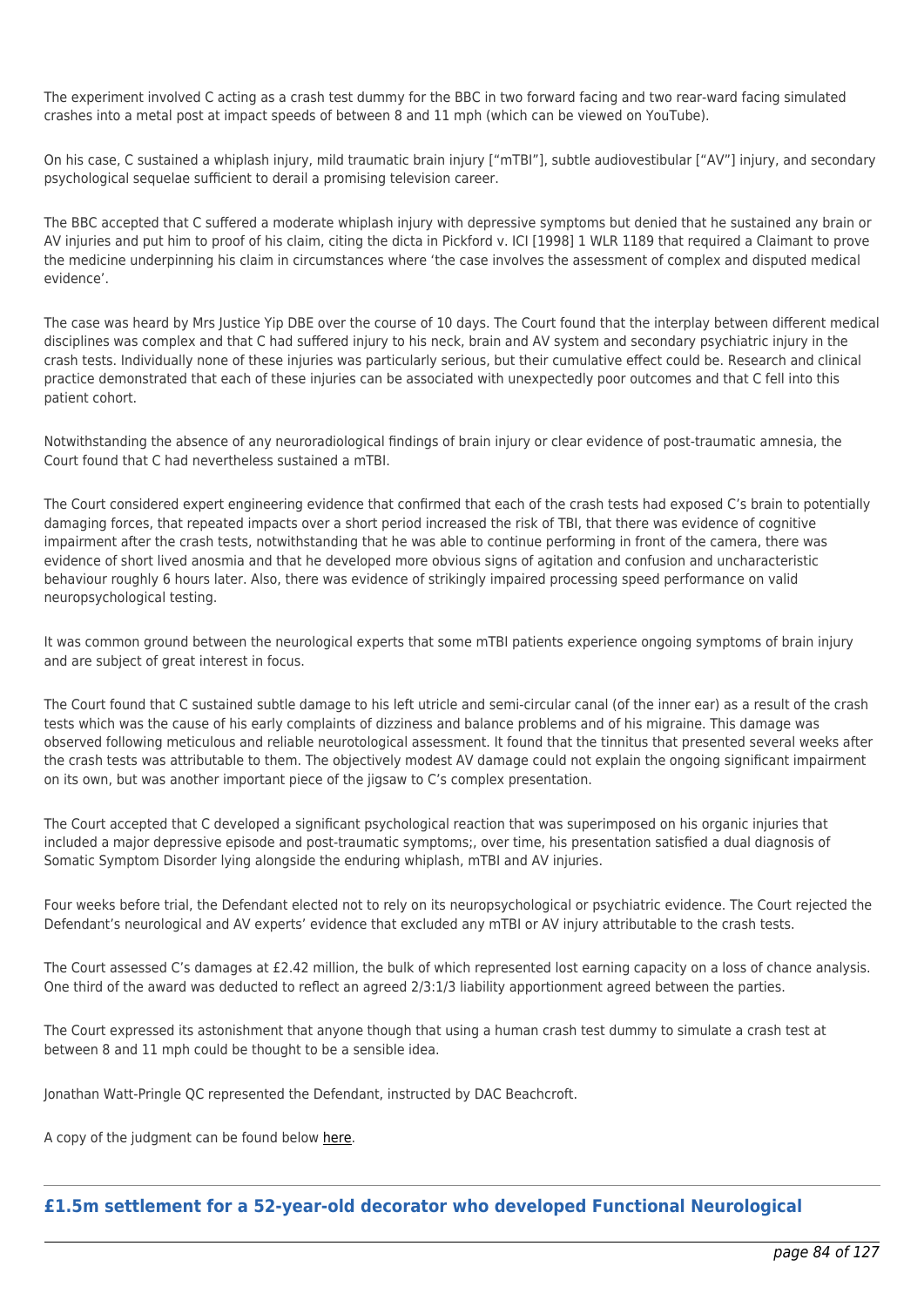## **Disorder 30.09.21** 30/09/2021

#### Barristers involved: Marcus Grant

A then 46-year-old decorator was involved in a low-speed side-impact road accident causing him a whiplash injury. His head struck the side of the driver's door causing him a concussion.

He developed an array of post-concussive symptoms, including profound audiovestibular pathology which, within six weeks, progressed to non-epileptic seizures.

Within four months of the accident he presented with debilitating post-traumatic stress symptoms and became significantly disabled by acute neurological, audio-vestibular, neuro-cognitive and neuropsychiatric symptoms.

The headline diagnosis to explain his presentation was Chronic Mixed Functional Neurological Disorder with non-epileptic attacks and Complex Post-Traumatic Stress Disorder.

He has been the subject of objectively significant physical and emotional abuse in his childhood, though had led a productive and active adult life, raising a family and holding down employment over the intervening c. 30 years up to the time of the accident.

No issue was taken as to the genuineness or severity of his presentation. The dispute between the parties coalesced around the issue of his vulnerability.

The Claimant presented his case by applying a modest percentage discount (a 'Malvicini discount') to the overall value of his claim to reflect a chance that, but for the accident, without any intervening compensable triggering event he may have descended into an equivalent FND that unlocked the repressed traumatic memories from his childhood.

The Defendants adopted an acceleration model, applying a diathesis stress framework for understanding the aetiology of FND, contending that the next significant adverse life event, identified on the facts as a an unrelated medical condition of divarication of the rectus muscles four years post-accident and/or the discovery of a non-functioning pituitary macroadenoma at the sixth anniversary of the accident, would on a balance of probabilities have severed the chain of causation between eth accident and his ongoing FND condition, terminating the claim at that point.

There were different approaches taken to the quantification of the care claim that focused particularly on whether or not the Claimant and his family would accept an expensive external care regime, having chosen to provide the care themselves through to the date of settlement.

The Defendants maintained a sympathetic and supportive approach to the claim, engaging proactively in rehabilitation throughout the six year period between the accident and settlement.

The claim is settled through negotiation with each party respecting the other's alternative view on analysing the causation issues in the case.

# **mTBI Claimant recovers £509,000 and defends a fundamental dishonesty strike out defence in the High Court**

18/05/2021

# Barristers involved: Marcus Grant

On his case, he developed a mild traumatic brain injury ["mTBI"] characterised by a period of post traumatic amnesia ["PTA"] of at least a few minutes by reference to the Mayo classification of brain injury, together with post traumatic migraine, responsible for causing periodic flare-ups in his cluster of physical, cognitive, behavioural and psychological symptoms on physical and mental exertion.

On his case, the symptoms persisted, and within two months provided the kindling for the onset of a Severe Depressive Episode which then became his primary clinical condition and persisted at a severe level for at least two years before remitting partially; he was left with a residuum of his mTBI symptoms, which by that stage were better explained by reference to a Functional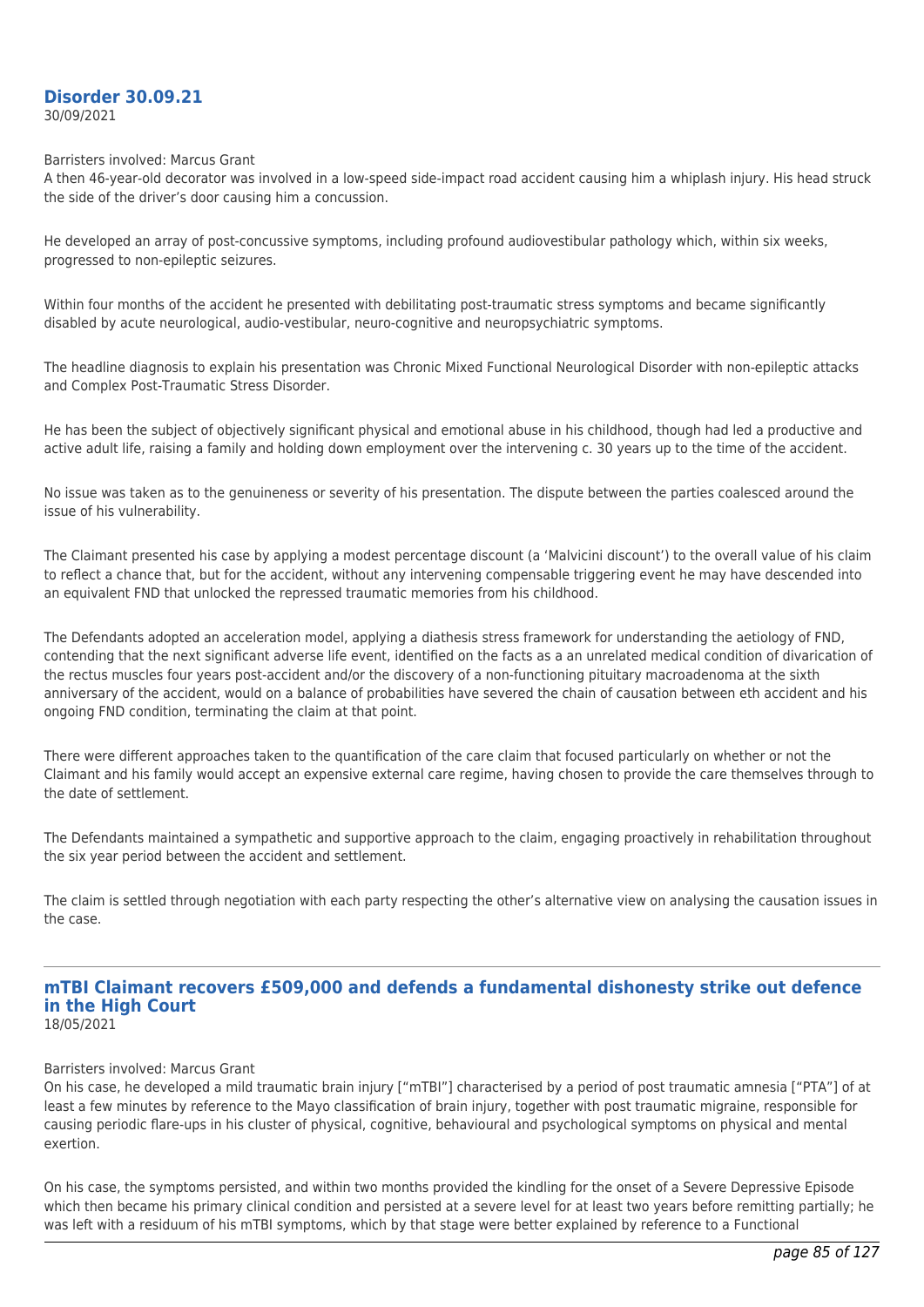Neurological Disorder and a co-existing Somatic Symptom Disorder ["SSD"].

By the date of trial he had recovered a part time earning capacity in a less well remunerated and pressurised job. He conceded a reduction in the top line of his loss of earnings claim to acknowledge a prior vulnerability to chronic pain, having suffered fibromyalgia for several years roughly 8-9 years before the accident, that had left him with low grade chronic pain through to the time of the accident for which he continued to treat with medication and graded exercise.

The Defendant ["D"] denied that there was any brain injury, explaining that his presentation reflected a pre-existing SSD unrelated to the 'mild bump on the head of a kind which people suffer regularly and which has led to no long-term consequences at all' when walking beneath the door lintel that was trivial and incapable of causing a 'Symptomatic Possible TBI' per the Mayo classification, let alone a mTBI.

D contended that the deterioration in his SSD symptoms that progressed into a genuine depressive disorder two months postaccident was stress mediated by the knowledge that he was about to be made redundant, a fact it was said by D he had lied about in the presentation of his claim; this alleged lie, coupled with consistent failure on embedded validity and stand-alone effort tests with both neuropsychological experts' tests and alleged exaggeration in his presentation in various material aspects of the claim formed the basis for D's positive strike out defence of fundamental dishonesty pursuant to Section 57 of the Criminal Justice and Courts Act 2015.

The Court preferred C's case to D's case and C's experts to D's experts wherever there was material disagreement.

Specifically, the Court found that PTA of a few minutes was sufficient to give rise to a mTBI and, importantly that it was possible to suffer PTA without showing any obvious signs of confusion.

Further the Court accepted a concession made by D's neurologist that he had experienced patients with 'pretty innocuous head injuries … sustained in sport who have had enduring symptoms going on for many years' and the Court saw no basis to distinguish sporting injuries from the facts of this case.

Further, the Court found that 'the evidence of the severity of the impact is a relatively poor indicator of the likelihood of a person suffering mTBI'.

The Claimant recovered c. £509,000 in damages and an additional c. £50,000 pursuant to CPR 36.17(4)(d) and some of his costs to be assessed on an indemnity costs.

A copy of the judgment can be found below Long v. Elegant Resorts Limited [2021] EWHC 1330(QB)

You can view the publication on our website [http://tgchambers.com](https://tgchambers.com/wp-content/uploads/2021/05/Final-judgment.docx)

## **Defendant not permitted to plead fundamental dishonesty on a speculative or contingent basis** 12/04/2021

Barristers involved: Marcus Grant

Master Davison handed down a reserved judgment intending to discourage pleas of fundamental dishonesty which are merely speculative or contingent.

The Defendant served an Amended Defence in a head injury claim that pleaded, inter alia, the words:

"The Claimant's accounts of the RTA and its immediate aftermath, and the nature and severity of her symptoms both before and after the accident have varied over time, are unreliable and are in issue. They have been exaggerated (or in the case of her pre-RTA history minimised) either consciously or unconsciously – the Third Defendant cannot say which absent exploring the issues at trial. In the event that the Court finds that the Claimant has consciously exaggerated the nature and/or consequences of her symptoms and losses, the Third Defendant reserves the right to submit that a finding of fundamental dishonesty (and the striking out of the claim pursuant to section 57 Criminal Justice and Courts Act and/or costs sanctions including the disapplication of QOCS) is appropriate".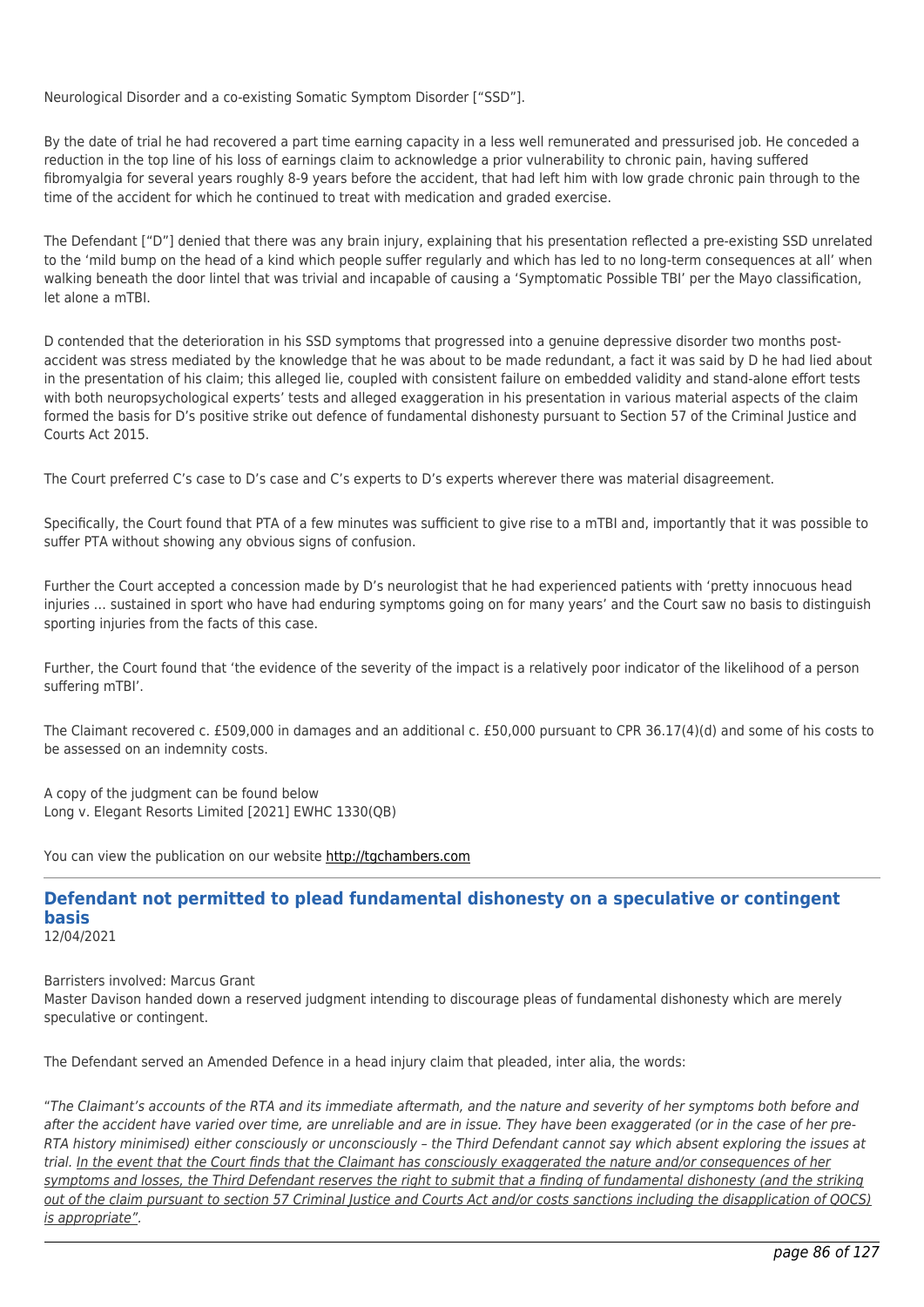The Claimant contended that the Defendant should not be permitted to mention fundamental dishonesty in a pleading when there was no proper evidential basis.

The Court agreed and ruled that permission to include the words underlined would be refused. It found (at §22ii):

'a plea of fundamental dishonesty has no real prospect of success and therefore, even pleaded on a contingent basis, does not satisfy the test for granting permission to amend''.

The Court observed that such a pleading caused the Claimant prejudice because, per §22iii:

'a plea of fundamental dishonesty has to be reported to the claimant's legal expenses insurers and opens up a theoretical possibility of them avoiding the policy ab initio. At the very least that will create an added burden of administration and costs. Furthermore, a finding of fundamental dishonesty has grave implications for the claimant and the proposed amendment, if allowed, would be apt to raise further fears and anxieties for which, at the present time at least, there is no proper basis'.

Providing a reserved judgment that has been reported, the Master explained per §24:

'What I am intending to discourage are pleas of fundamental dishonesty which are merely speculative or contingent'.

A copy of the judgment can be found [here](https://tgchambers.com/wp-content/uploads/2021/04/Judgment-Mustard-v-Flower-Ors_No.-2.pdf).

# **Claimant permitted to increase her cost budget by £96,500 following an application under CPR 3.15A**

26/03/2021

## Barristers involved: Marcus Grant

Master McCloud handed down a reserved judgment in an application made under the new CPR 3.15A which came into force in October 2020 replacing CPR 3.7, affording the Court a discretion to permit a party to vary their costs budget in the event of being satisfied that there has been a significant development.

On the facts in this head injury case, a Court in February 2019 budgeted the following phases of the parties' costs budgets: Issue / Statements of Case, CMC, Disclosure, Witness Statements, Experts and ADR, leaving the phases of PTR, Trial Preparation & Trial to be budgeted at a later date.

For a combination of reasons identified in the judgement, the Master acceded to the Claimant's application that there had been 'significant developments' in the case and permitted her to increase her budget by £96,500 over the six phases already budgeted. The Defendant did not request any equivalent increase to its budget.

In exercising her discretion, the Master considered earlier reported decisions in the cases of: BDW Trading v Lantoom Ltd [2020] EWHC Civ. 2744 (TCC), Al-Najar v The Cumberland Hotel (London) Limited [2018] EWHC Civ. 3532 (QB) & Sharp v Blank and Others [2017] 3390 (Ch.D.).

The Master restated the principle from Al-Najar 'that as a matter of policy the bar for what constitutes a significant development should not be set too high because otherwise parties would always err on the side of caution by making over-generous assessments of what was to be anticipated'.

She confirmed that CPR 3.15A did not change the principle in BDW Trading that 'the thrust of the previous case law under rule 3.7 (the predecessor to that rule) and that once the 'threshold' of a significant development is met the court is entitled to acknowledge that may have knock-on developments to subsequent phases in the case.'

## The judgment can be [seen here.](https://tgchambers.com/wp-content/uploads/2021/03/FINAL-with-EWHC-Thompson-jmt-AS-MG-amended2.pdf)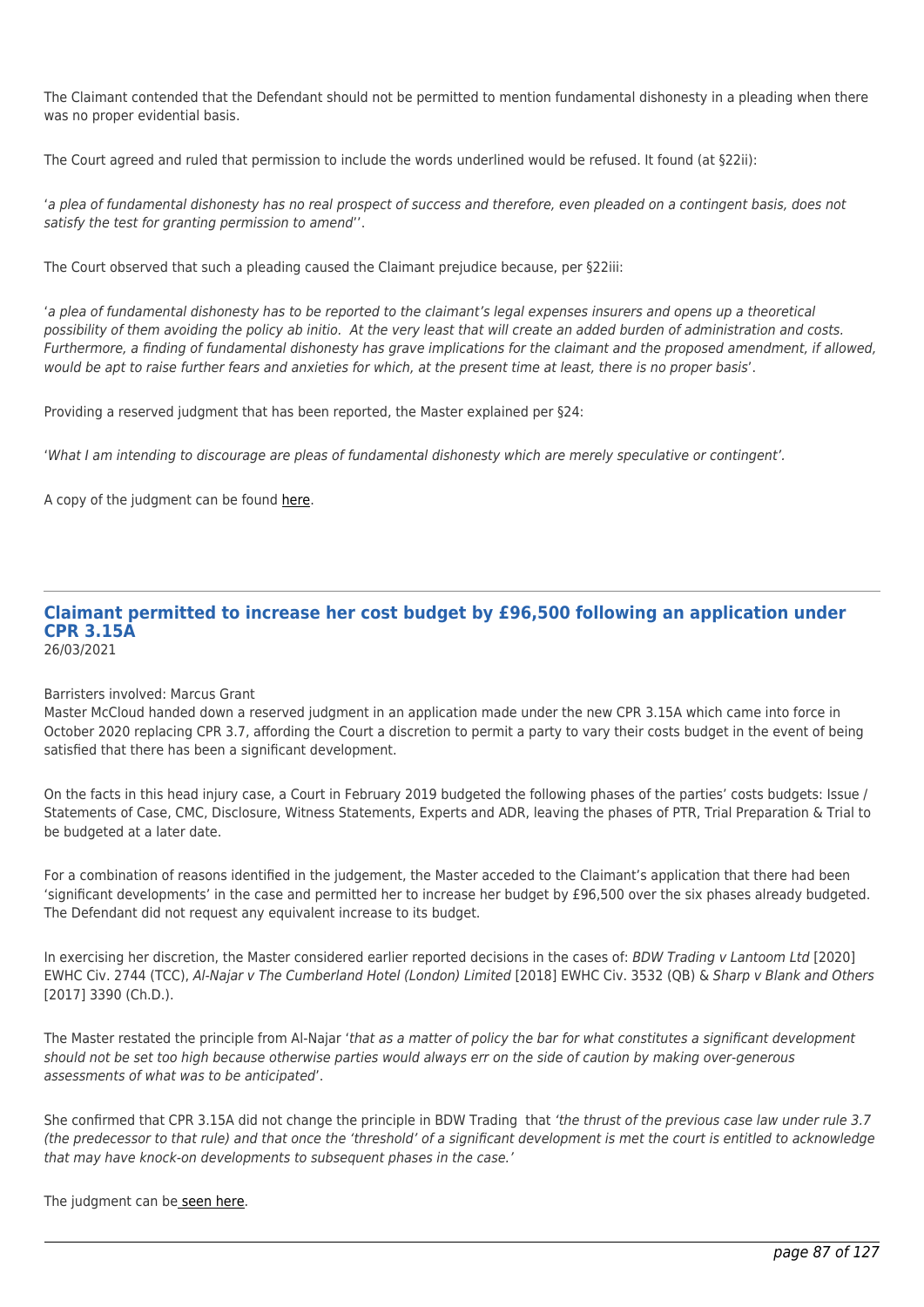# **£1.05m settlement for a 50-year-old doctor who developed chronic pain following a whiplash injury.**

21/01/2021

Barristers involved: Marcus Grant

A then 43-year-old doctor working part time in the pharmaceutical industry and part time as a locum GP sustained a whiplash injury in a moderately severe rear-end shunting road accident.

She developed a well-defined area of pain in her cervical and thoracic spine with symptoms in her right shoulder that did not respond to extensive courses of conservative treatments via physiotherapy, osteopathy and several trigger point injections. On her case, she developed an impingement in the shoulder from the secondary postural sequelae to the whiplash injury.

On her case, she developed a cluster of heightened anxiety and low mood symptoms that just hit the threshold for PTSD for a short period and for an Adjustment Disorder for a longer period.

She has no prior orthopaedic or psychological vulnerability that predisposed her to a poor outcome following trauma.

She persevered with her work; her earnings increased over the 18 month period after the accident. However, slowly she had to make incremental adjustments to her work and home lives to accommodate her pain as her attempts to buffer it weakened over time. She gave up her pharmaceutical work at the third anniversary of the accident and then resumed it on a reduced part time basis from the fifth anniversary.

The Defendant's response was to assert that no symptoms beyond the anniversary of the accident could be attributed to it. Instead, any subjective report of spinal pain was attributable to coincidental symptoms from previously asymptomatic degenerative changes; further, that the shoulder pathology was wholly unrelated.

The Defendant asserted that her presentation contra-indicated a biopsychosocial model of chronic pain because there was no preaccident vulnerability and no diagnoseable psychological response to the accident.

The case settled through negotiation against that evidential matrix.

#### **£12m settlement for a 24-year-old who sustained a severe brain injury in a road accident aged 9** 15/12/2020

Barristers involved: Simon Browne QC Marcus Grant £12m settlement for a 24-year-old who sustained a severe brain injury in a road accident aged 9 approved by Ellenbogen J.

She sustained poly trauma including visible white-matter damage on CT to her frontal and temporal lobes.

Whilst she made a relatively good recovery in terms of her cognitive functioning, neuropsychometric testing revealed some enduring weaknesses.

16 years later at the time of settlement aged 24, she presented with significant difficulties with inhibition, cognitive shifting, emotional control, self-monitoring, initiation, working memory, planning and organising, task monitoring and organising materials. She also presented with functional non-epileptic seizures.

By reason of her very severe executive difficulties including poor regulation, she was unable to lead an independent life.

The critical questions in the quantification of her claim revolved around the extent that the scaffolding of her support regime may be reduced over time in the future, her life expectancy, the likelihood of becoming a mother and the feasibility of her forming a sustainable relationship which may reduce her need for professional care.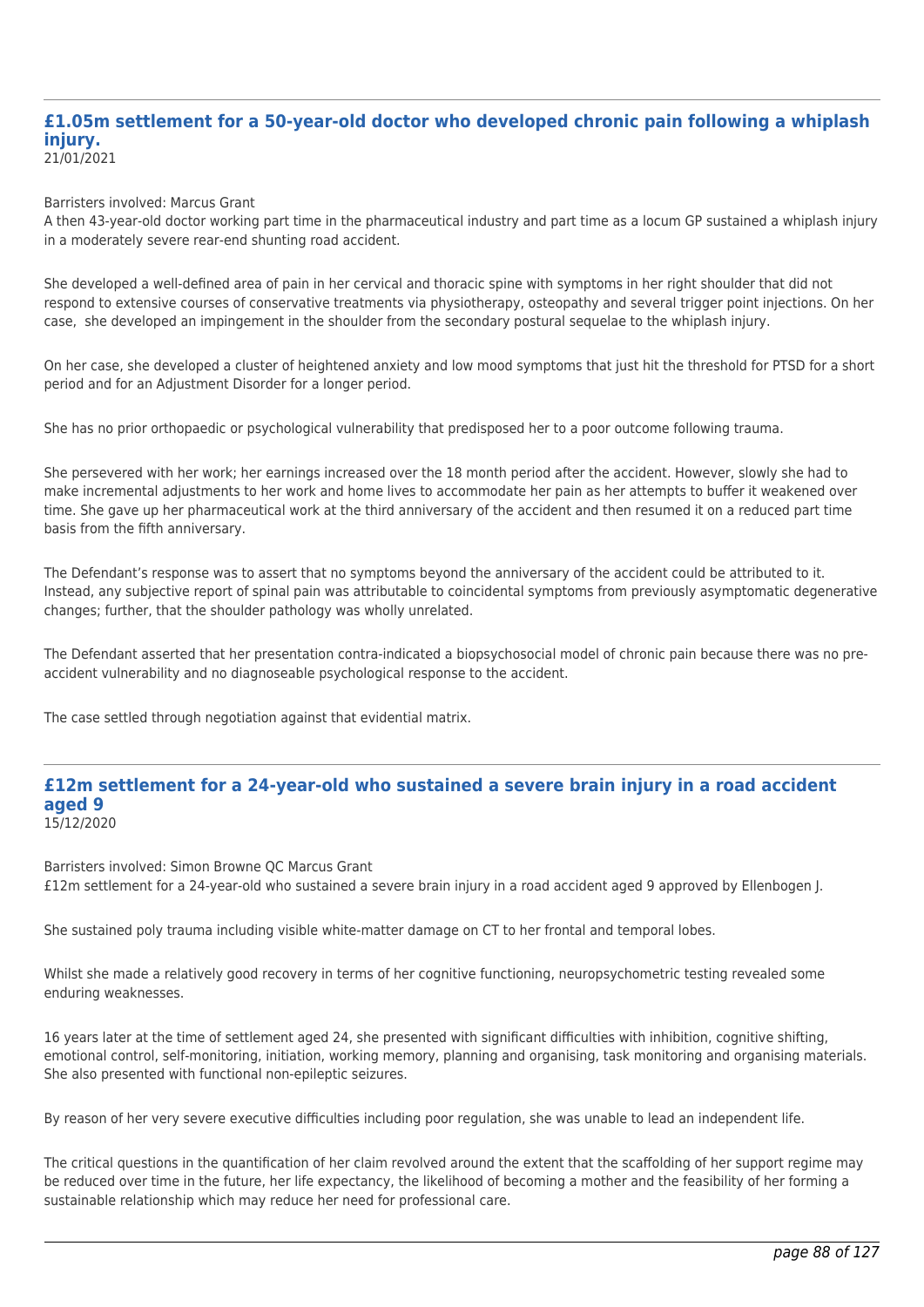# **£550,000 settlement for a 43-year-old unemployed baker who sustained a brain injury in an unusual running down accident**

19/11/2020

## Barristers involved: Marcus Grant

C became involved in an altercation during the hours of darkness in a poorly lit area with his wife and lover with them locked inside a car and him hitting the window with his fists.

D started the car and drove off dragging C whose hand became wedged in the nearside door handle by the forward momentum of the vehicle. He was dragged over a distance of 300 m and deposited on the main road when the vehicle drove over him causing serious injury.

Liability was disputed vigorously, D claiming that he was unaware of C's presence alongside his car until after he was deposited on the main road.

C sustained poly trauma including a traumatic brain injury and, for a time during the litigation, lacked capacity to litigate or manage his financial affairs. His health improved to the point where he recovered capacity by the time the claim was finally settled through negotiation, without admission of primary liability by D.

# **£1.2m settlement for a 61-year-old hotelier who sustained a head injury in a road accident** 11/11/2020

# Barristers involved: Marcus Grant

The Claimant was involved in a high speed rear end shunting accident when his motorcycle was struck from behind. He sustained a number of bony injuries and a suspected head injury.

As is common in such cases, his physical injuries predominated the acute and subacute recovery phases. However, it was the consequences of the head injury that became most debilitating in preventing him from returning to running his restaurant and hotel businesses as he would have liked.

He presented with a classic cluster of physical, vestibular, neuro cognitive, behavioural and psychological symptoms. The most disabling of these were his compliance mental fatigue, his disinhibited temper and his inability to read social cues.

On the basis of his experts' evidence, the diagnoses underpinning this enduring cluster of symptoms were technically 'moderate/severe' diffuse axonal injury by reference to the MAYO classification, concussion of the vestibular system, post-traumatic migraine and a mild neurocognitive disorder with behavioural disturbance due to traumatic brain injury (DSM V 331.83).

His standard MRI scans were 'normal. However, a DTI MRI scan at the 4th anniversary of the accident identified two areas of micro hemorrhage indicative of traumatic diffuse axonal injury within corpus callosum.

The Defendant's expert team dismissed any suggestion of traumatic brain injury, even in the face of the DTI scan, which they dismissed on the grounds of being a research tool, incapable of dating any artefacts, which in any event were more likely attributable to the claimant's pre-accident medical history of having suffered falls as an amateur jockey.

The Defendant attached weight to his failure on symptom validity and effort testing to insinuate that there was an element of psychological overlay in his presentation which may or may not have been volitional.

The Defendant contended that his hotel and restaurant business would likely have failed in any event by reason of the Covid pandemic.

The claim was compromised part way between the parties' respective best cases through a structured negotiation.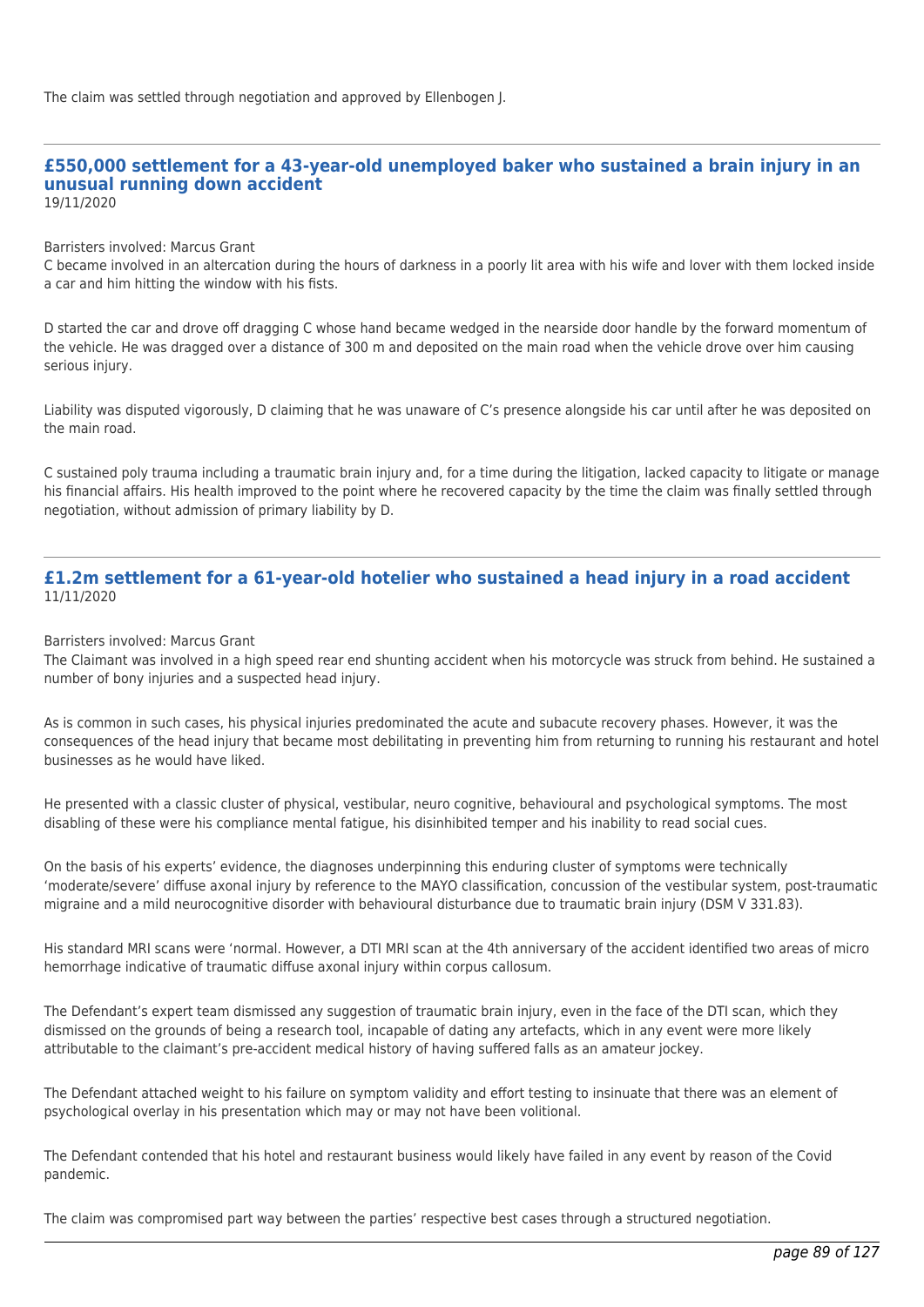## **£4.48m gross of contributory negligence settlement for a 18-year-old who sustained a severe brain injury in a running down accident aged 11 approved by Lambert J** 28/10/2020

Barristers involved: Marcus Grant

C sustained a significant traumatic brain injury in a running down accident.

He went on to develop a moderate to severe dysexecutive syndrome presenting as a cluster of neuro behavioural difficulties including lack of empathy, poor insight, impulsivity, poor judgement, anger, irritability, obsessive compulsive behaviours, disinhibition and aggression.

The issues underpinning the settlement revolved around his need for support. Assessment of those needs were covered by the fact that he had pre-accident behavioural issues against the backdrop of some psychosocial disadvantages; further there was a question as to the extent that he would accept an expensive support worker regime, and the extent to which he had capacity to moderate his behavioural issues in the future.

Liability was compromised at an earlier stage in the case with the 60:40 split in C's favour. The insurer made an early settlement offer shortly after C reached his majority, which subsequently was accepted and approved by the court.

## **£756,000 settlement for a 42-year-old ground worker who sustained injuries to his foot and back and tinnitus in a road accident** 04/09/2020

#### Barristers involved: Marcus Grant

A 42-year-old ground worker recovered £756,000 in a negotiated settlement in respect of injuries to his foot and back and tinnitus sustained when the van he was driving was struck by an oncoming vehicle causing it to overturn. In addition, he sustained a mild traumatic brain injury and a major depressive disorder from which he made a good recovery by the 3rd anniversary of the accident.

He was unable to return to his physically demanding trade and his modest academic qualifications and dyslexia made it more difficult for him to return to remunerative employment. He worked hard with the Defendant's insurer's vocational rehabilitation consultant to try to return to the labour market; the evidence those attempts to find work generated of overt disability discrimination by prospective employers was arresting.

The issues between the parties revolved principally around the loss of earnings claim. The Defendant contended for a lower multiplicand and multiplier for the 'but for' scenario than the Claimant on the basis that he would likely have slowed down with age and retired from groundwork before his statutory retirement age. The Defendant also contended for a higher residual earning capacity and contended that the Ogden 8 Table B discount threw up an unrealistically low notional residual earning capacity.

Both parties moved away from their best case positions to achieve settlement through negotiation.

#### **£550,000 settlement for a 40-year-old electrician who sustained a severe leg injury in a bicycle accident** 30/07/2020

Barristers involved: Marcus Grant A 40-year-old electrician recovered £550,000 in a negotiated settlement in respect of a leg injury sustained in a bicycle accident.

He sustained an 'open (compound) fracture dislocation of his left tibia and fibula with neurovascular compromise to the foot, a PTA kink inside the ankle joint, damage to the peroneal tendon, a Weber C fracture of the ankle and extensive degloving injuries over the left thigh and calf.'

He endured a long and painful period of rehabilitation following which, after the third anniversary of the accident, he managed to find full time lighter employment in South Wales where he lived.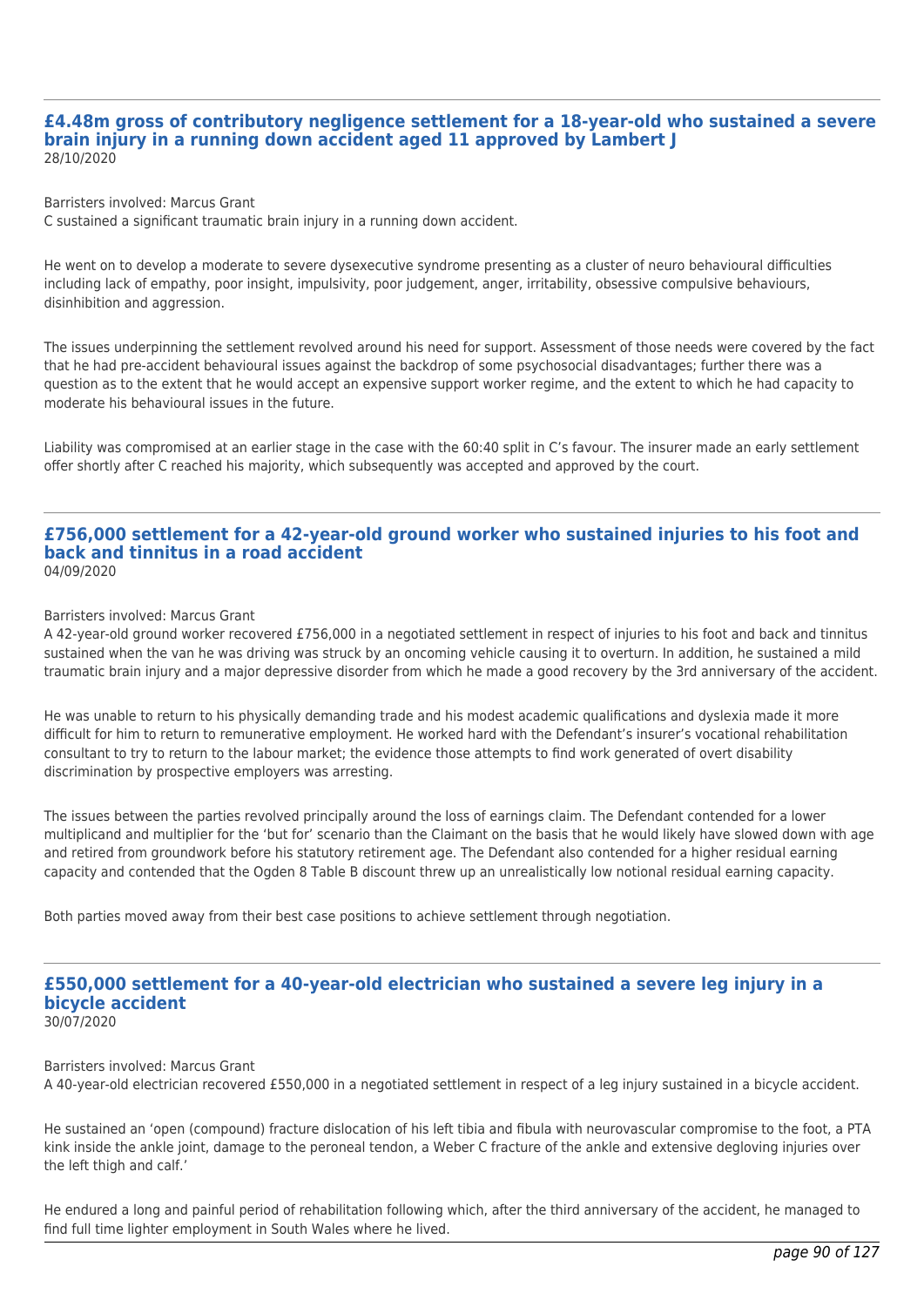The central issue between the parties concerned his notional earning capacity in the absence of the accident, because there were gaps in his work record for benign reasons (recovery from an earlier surgery and taking a year out to care for an elderly relative); also his residual earning capacity was nt agreed with the Defendant suggesting that he was not 'disabled' within the meaning of Ogden 8.

The settlement represented a compromise between the parties' respective best cases.

#### **£2m settlement for a 48-year-old carpenter who sustained a severe leg injury leading to a delayed amputation in a workplace accident** 27/07/2020

Barristers involved: Marcus Grant

A 48-year-old carpenter recovered £2m in a negotiated settlement in respect of a leg injury sustained in a workplace accident when he fell from a ladder and sustained a 'Hawkins Type 2 talar neck fracture'.

The fracture did not unite and caused significant pain exacerbated by weight gain and immobility.

A decision was taken at the 4th anniversary to undergo an elective transtibial amputation and to proceed in life with prosthetics and aids and equipment to enhance his independence as an amputee.

The settlement sum reflected that he was unlikely to recover any significant earning capacity by reason of his skillset, enduring obesity problems and his age.

The focus of the dispute between the parties' respective valuations was on his professed need for single level, wheelchaircompatible accommodation at some point in the future and the immediate need for a battery operated hydraulic prosthesis to be replaced at intervals together with back up and waterproof prostheses.

The settlement represented a compromise between the parties' respective best cases.

# **£350,000 settlement for a 60-year-old engineer who sustained a whiplash injury and a head injury that triggered epilepsy two years later** 09/06/2020

Barristers involved: Marcus Grant

The Claimant was involved in a high speed rear end shunting accident. He developed a whiplash injury and on his case and moderate/severe TBI comprising microscopic diffuse axonal injury.

He reported a cluster of physical, vestibular, cognitive, behavioural and psychological symptoms commonly associated with a concussive head injury.

His GCS was normal, there was no recorded loss of consciousness and repeatedly normal CT and 3T MRI scans of his brain. Retrospective PTA assessment using the Rivermead protocol revealed surprising gaps in his memory of events over the 72 hour period after the accident.

Roughly 3 months after the accident he developed déjà vu episodes that were the precursor to his first grand mal epileptic seizure 25 months post-accident. Two further grand mal seizures followed and he was treated with powerful anti-epileptic medication which exacerbated his cognitive fatigue.

He continued to work full time over the 5 year period after the accident and the claim comprised his future reduced earning capacity, his past additional costs associated with a 1,000 day driving ban and future costs associated with a heightened chance of needed dementia care in later life.

The Defendant did not accept that there was any TBI. It contended that there was no association between a whiplash mechanism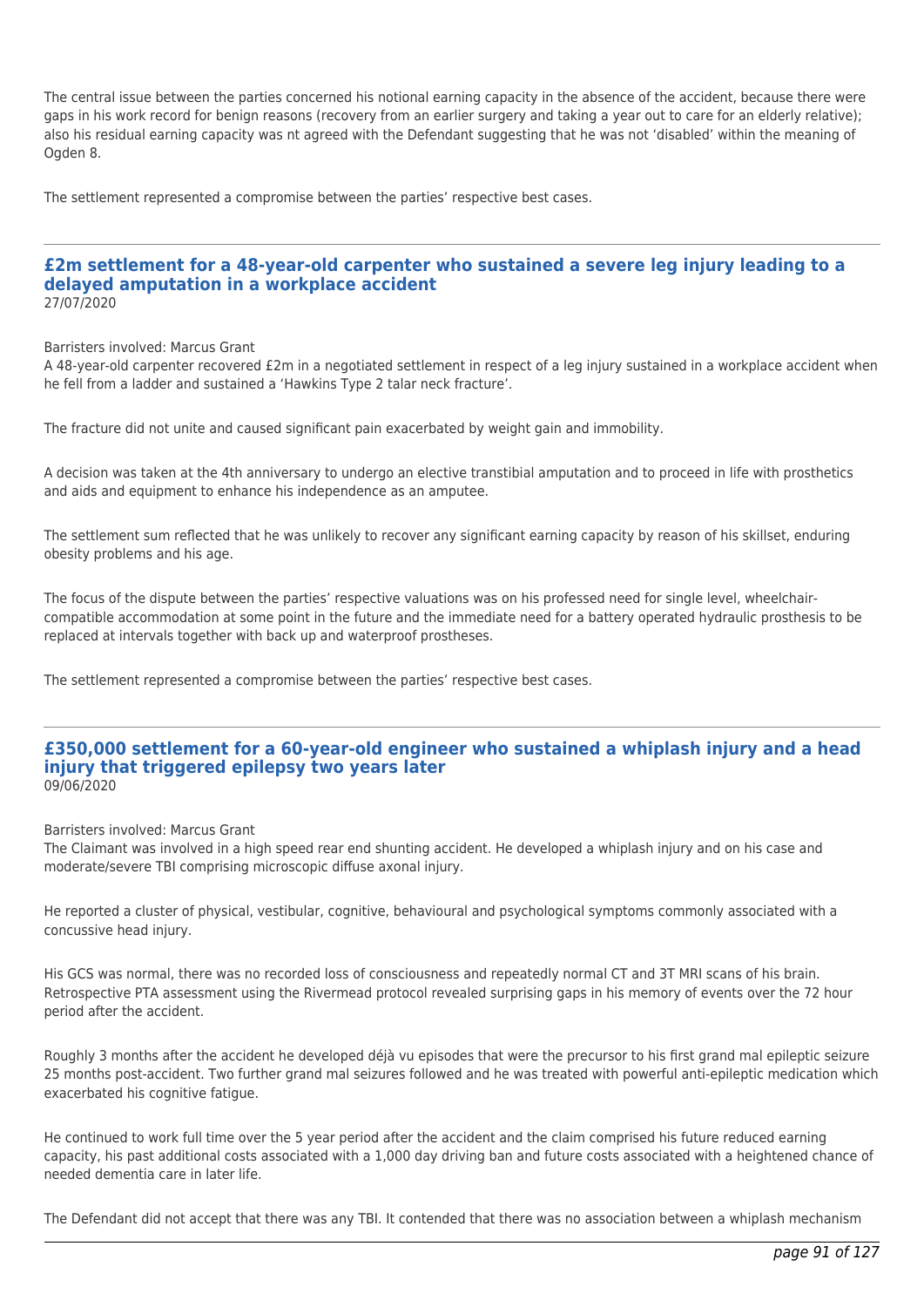and TBI. She contended that diagnosing a TBI purely by reference to a rPTA assessment was unsafe. She advanced a differential diagnosis of Functional Cognitive Disorder, notwithstanding no pre-accident history of psychological vulnerability, and notwithstanding the fact that C had battled on working full time with his symptoms.

The Defendant contended that the epilepsy was probably cryptogenic (i.e.: constitutional and coincidental) and the claim for a heightened risk of dementia care was not countenanced.

The claim was compromised part way between the parties' respective best cases through a structured negotiation.

#### **£750,000 settlement for a 57-year-old dry liner who sustained a brain injury in a work place accident** 08/06/2020

Barristers involved: Marcus Grant

The Claimant sustained a traumatic brain injury and orthopaedic injuries that left him with an enduring cluster of physical, vestibular, cognitive, behavioural and psychological symptoms.

His case was presented on the basis that the most debilitating feature of his enduring symptoms was a dysexecutive syndrome that made him unable to think laterally or cope well with stress or change, necessitating a degree of supervision and light touch prompting.

It was asserted that he would not be able to return to any remunerative employment, and that the level of dependence on his wife was unsustainable going forward and needed to be replaced by a case manager and a light touch support worker regime. Further, it was contended that he was at a heightened risk of dementing which would necessitate a more expensive care regime if the risk eventuated.

The Defendant accepted the technical severity of the brain injury but felt that his recovery was such that he ought to be capable of some remunerative employment following a short burst of case management and rehabilitation, but that there was no long term need for external care and that any claim for a heightened chance of dementia-induced future care was too remote and/or speculative.

A further issue in the case was whether it was acceptable for the Claimant to instruct a forensic account to reconstruct his preaccident earning capacity from bank statements in the absence of satisfactory accounting records.

The claim was compromised part way between the parties' respective best cases through a structured negotiation.

## **£703,000 settlement for a 38-year-old personal shopper who sustained a lower leg injury in a running down accident evolving into a centrally-sensitised chronic pain condition.** 23/05/2020

#### Barristers involved: Marcus Grant

The Claimant was involved in a running down accident causing a significant fibula fracture, ankle dislocation and a compartment syndrome. He had a poor outcome to surgery and was left with an antalgic gait exacerbated by a 20° equinus deformity. He developed symptoms of chronic pain in the leg and some psychological symptoms. His weight increased by 5–6 stone and his mobility was compromised leaving him with compromised stamina for activities of daily living including work and raising his children.

He brought a claim for lost earning capacity, the need for ongoing loss of services, a modicum of personal care and for facilitating single level accommodation.

The Defendant contested the extent of the alleged earning capacity, contending that he would not have earned as much as he claimed in the absence of the accident and that he was capable of earning more than he conceded going forward. It was asserted that he did not need any ongoing care and that he did not need single storey accommodation.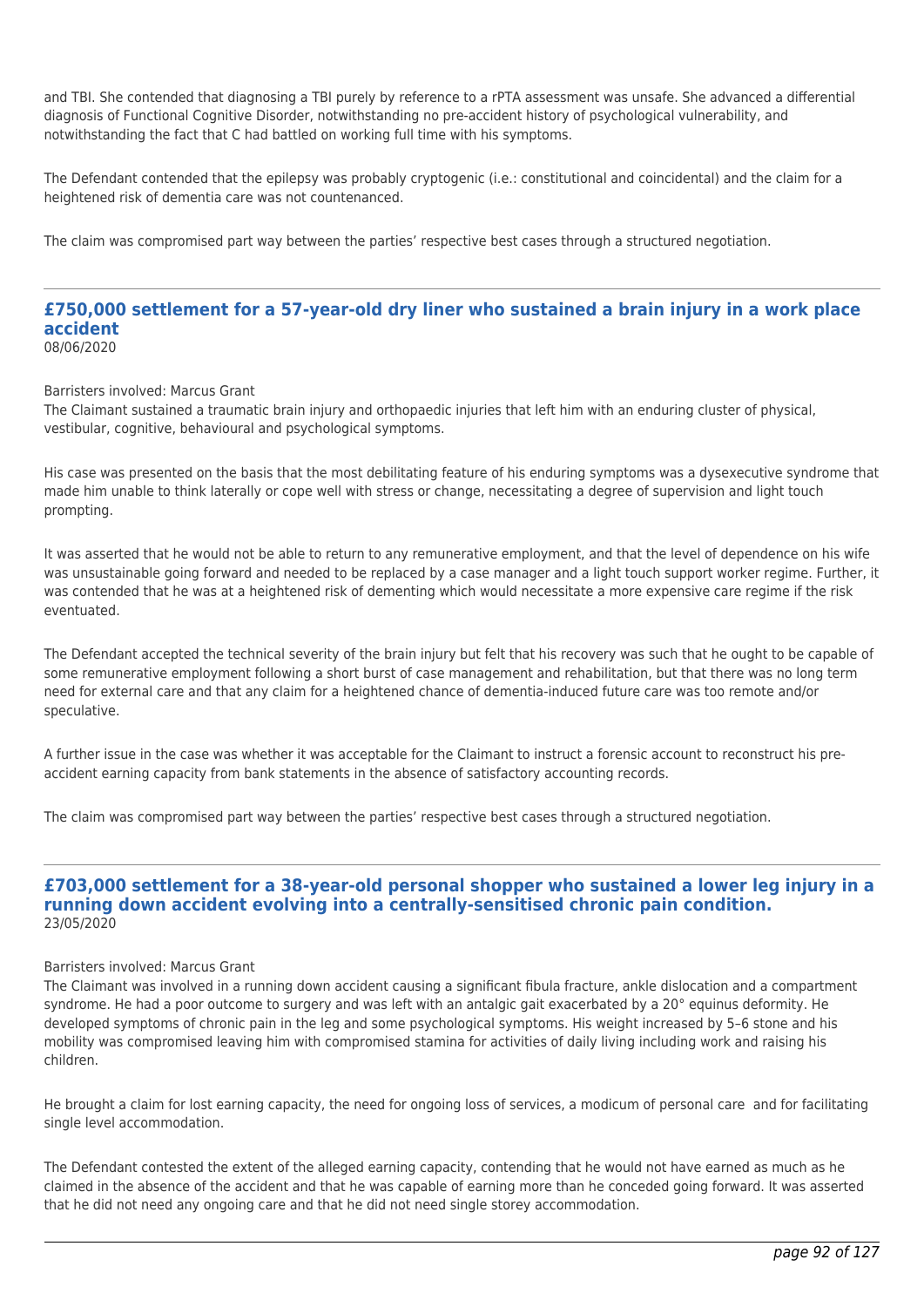The claim was compromised part way between the parties' respective best cases through a structured negotiation.

# **£4.83m settlement for a 32-year-old charity worker who sustained severe leg injuries in a train accident**

18/03/2020

#### Barristers involved: Marcus Grant

A 32-year-old charity worker recovered £4.83m in a negotiated settlement in respect of devastating leg injuries sustained in a train accident.

She was dragged along a train platform by a moving train after her rucksack became caught in the train's closing doors, and pulled out of the station without the driver realising what was happening. She suffered devastating leg injuries and secondary psychiatric injury. A failed tendon transfer left her with weakness in one of her shoulders.

One leg was amputated shortly after the accident and she battled to save the other leg over the five-year period after the accident. She elected to have that leg amputated shortly after the date of settlement.

The case was novel in that it addressed the viability of having the more expensive Empower prosthetics for a double amputee for the first time.

The case raised the usual arguments in amputation cases as to the need for motorized prostheses, and the reasonableness in expecting tortfeasors to fund them, given that they are significantly more expensive than non-motorised prostheses.

Questions arose with regard to life expectancy, need for bespoke accommodation, child care costs and an appropriate career model in the absence of the accident.

## **Judicial ruling on recording of expert appointments in injury claims** 13/03/2020

#### Barristers involved: Marcus Grant

Martin Spencer J acknowledged that there was a need to record expert appointments in some higher value cases to protect litigants (mainly claimants) against experts who are 'incompetent or worse'. This case followed on from the decision in Mustard y Flower.

## **What are the practical implications of this case?**

The practical implications of this case is that claimants will be permitted going forwards subject to the circumstances of the case, to record defendant medico-legal appointments (with the exception of the neuropsychometric testing element of neuropsychological appointments which requires additional safeguards), provided that they have first recorded their own experts of like discipline. They must disclose a copy of that recording with their experts' evidence, as part of their experts' evidence.

#### **What was the background?**

The claim arose out of an accident in 2016. The claimant sustained serious injuries including a traumatic brain injury which has led to neuropsychological deficits. The injuries were serious and the consequences are, to some extent or other, permanent.

In April 2019, the claimant was examined by a Dr Sembi. The defendant proposes to instruct a Professor Kemp to examine the claimant and carry out neuropsychological testing on him for the purpose of producing a report in answer to that of Dr Sembi.

In August 2019, the claimant's solicitor wrote to the defendant's solicitors explaining that the claimant/his mother had been advised to record his consultations with the defendant's medical experts as an aide memoire and to protect him against errors.

An order was sought allowing the claimant to record the examination by Professor Kemp and the neuropsychological testing which was strongly resisted by the defendant.

## **What did the court decide?**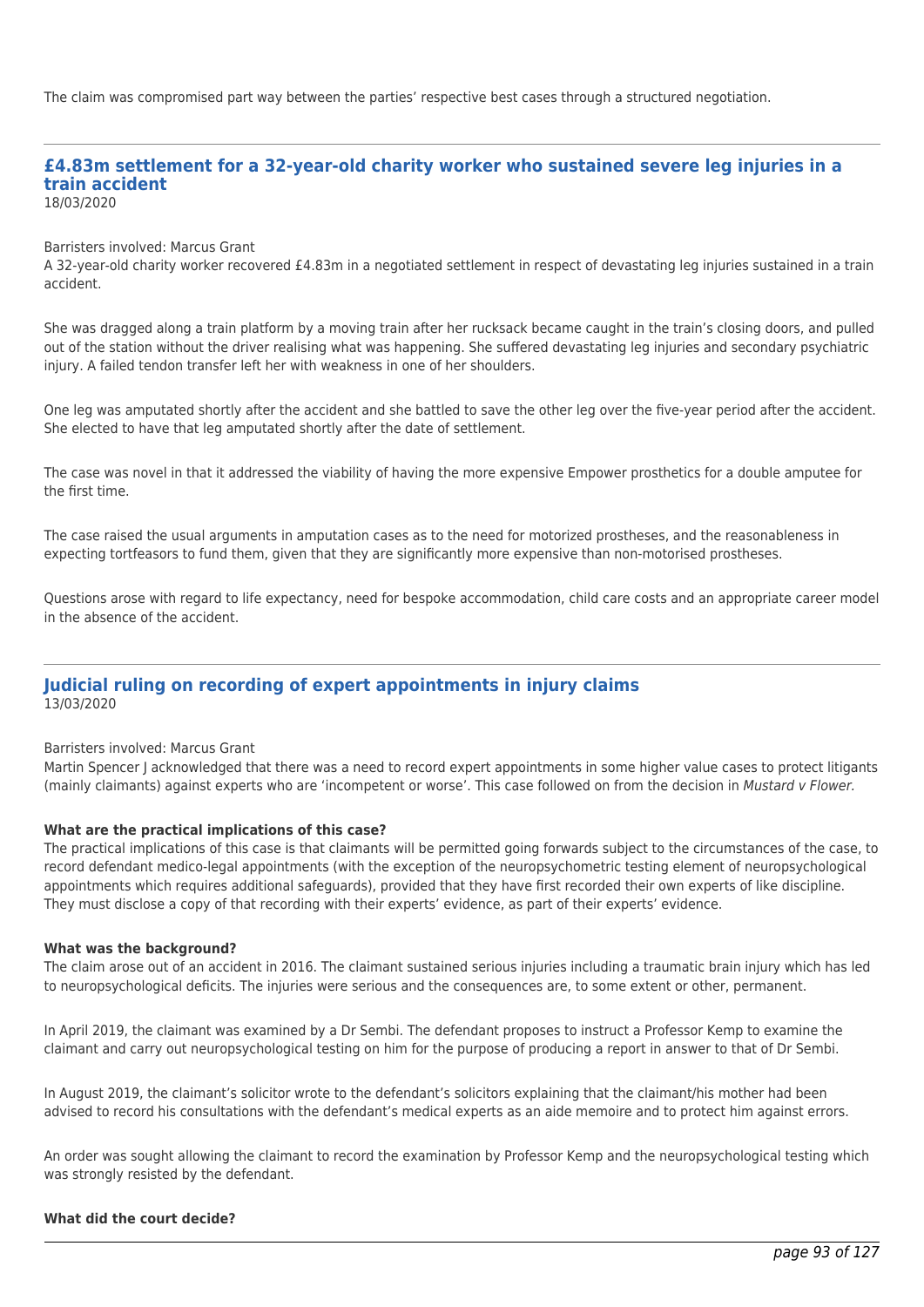The court acknowledged that a recording of a medicolegal appointment was the best evidence as to what was, or was not said by both a claimant and an expert. The court observed that what went on at a medicolegal appointment was frequently a point of dispute between the parties. The court acknowledged that recordings obtained historically by claimants both covertly and overtly had shown a lack of competence on the part of experts that could have resulted in injustice without the recording.

However, the court was quick to emphasise that poor methodology on the part of an expert was not restricted to defendants' experts, and that if recording evidence is to be admitted into evidence, there needed to be a level playing field and transparency in which defendants should be able to review what was said during the claimants' expert appointments too.

The fact that an appointment was being openly recorded would likely eliminate much of the mischief underpinning the desire to record, in that the questioning would likely be fair, methodology sound etc. It was observed that in the vast majority of cases, the recordings would not need to be listened to because the 'vast majority of experts instructed are competent and honest'.

On the thorny question of recording neuropsychometric testing, which involves use of proprietary testing material that would lose its value if it fell into the public domain, the court found that additional safeguards would need to be implemented to avoid that happening. The court was informed that the British Psychological Society's Division of Neuropsychologists was contemplating instituting a blanket prohibition of recording of medicolegal neuropsychometric testing. The court ruled that such a blanket prohibition would be 'disappointing' given that recordings had revealed a 'lack of competence of certain experts instructed in this field'.

Finally, the court indicted that it was reluctant to provide any 'ex cathedra guidelines or instructions' given that it was aware that the joint working party of APIL and FOIL was working through these issues to come up with a solution which satisfies the interests of justice from the point of view of both claimants and defendants.

## **£2.145m settlement for a 32-year-old hotel manager who developed chronic pain in his left arm following a whiplash injury.** 24/02/2020

# Barristers involved: Marcus Grant

A then 27-year-old hotel manager sustained a whiplash injury in a road accident in which his vehicle was hit from the front imposing violent deceleration forces to his spine. He stretched out his left arm across his front seat passenger during the accident, which was not sufficient to activate his car's airbags or prevent the car being driven c. 1 hour home.

Over the ensuing hours and days he developed acute neck pain with referred symptoms down the arm; x-ray, MRI and nerve conduction studies over the following weeks were all normal. The pain persisted and over the ensuing c. 5 + years he presented at intervals with symptoms of CRPS and lost much of the use of the arm.

It was his case that he sustained a mild stretching traction injury to the brachial plexus sufficient to generate chronic pain in a narrowly confined distribution, insufficient to leave any diagnostic footprint on scanning.

Subsequently he developed moderately severe clinical depression as a consequence of the enforced lifestyle changes. These included having to abandon his career and his aspirations to study for an MBA and thereafter continue his career in the US.

He had undergone all appropriate treatments for his condition and the prognosis for any significant recovery 5+ years later was gloomy.

The Defendant's expert team was skeptical that there was any underlying organic pathology to explain the presentation, in large part because there was a two day delay in the documented report of any brachial plexus symptoms, which the Defendant averred would have been experienced immediately.

The Defendant disavowed the diagnosis of CRPS, attributing any physical manifestations associated with that diagnosis to disuse of the limb.

Having invested huge sums in surveillance evidence of the Claimant over 22 days across the course of three years in the UK, US and Greece, the Defendant advanced a differential diagnosis of Somatic Symptom Disorder to explain the Claimant's presentation,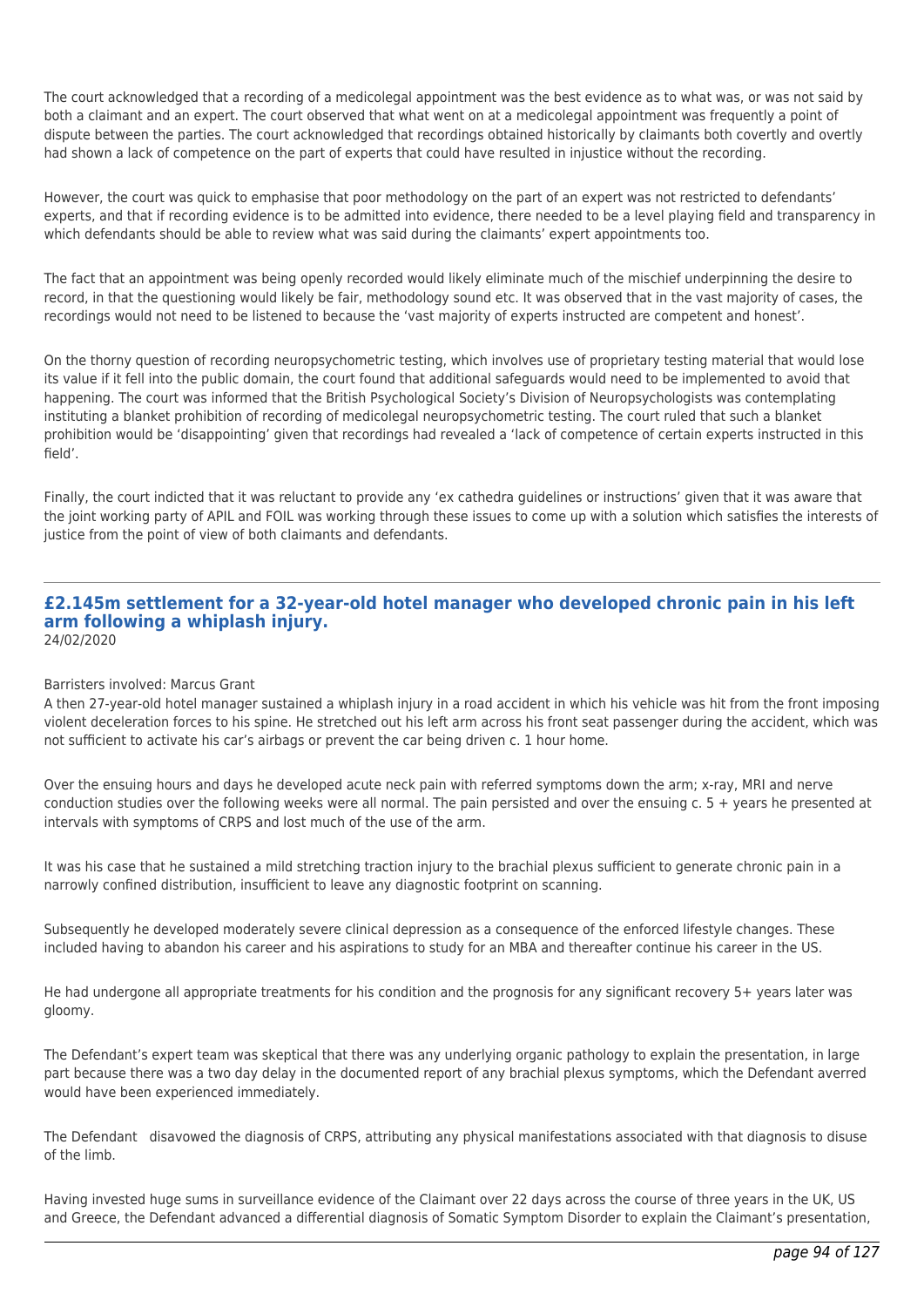averring that the litigation was a principal maintaining factor and that the prognosis post-litigation was optimistic. The Defendant also suggested an element of exaggeration, though was unsure whether it was conscious or unconscious.

The Defendant requested permission to rely on expert neurological evidence to supplement his shoulder expert.

The Claimant's neurological expert was able to demonstrate that a delayed onset of brachial plexus symptoms in cases where there was a stretching of the brachial plexus was common, with the mean time of onset being 6 days post-trauma in a prospective controlled 2001 study of 121 patients. The Claimant's neurological presentation past the 5th anniversary of the trauma fitted with the diagnosis provided by his medico-legal peripheral nerve surgeon.

The case settled through negotiation against that evidential matrix.

#### **£1.146m settlement for a 41-year-old Warehouse worker who suffered a brachial plexus injury in a motorcycle accident** 06/02/2020

Barristers involved: Marcus Grant

He underwent two surgeries to effect a tendon transfer in an attempt to recover some of the lost movement in the arm; the surgeries failed and resulted in him developing acute abdominal infections which left him in a critical state for over 12 months.

The case was rendered more difficult to value because of a congenital immunodeficiency disorder that had implications to his life expectancy, and to his ability to his ability to have worked through to retirement age in the absence of the accident. Also he was a brain injury survivor having sustained a very severe TBI 20 years earlier.

He intimated a claim for MyoPro orthoses from the US to provide greater function to his flail arm, which was a novel head of claim in the UK.

In addition the Defendants maintained allegations of contributory negligence.

The case settled through negotiation against that evidential matrix.

#### **£1.165m settlement for a 43-year-old social worker who developed fibromyalgia following two road accidents** 22/01/2020

# Barristers involved: Marcus Grant

She sustained soft tissue injury to her spine (a 'whiplash associated disorder') following the first accident, a rear end shunt, which also caused her a loss of restorative sleep. Over the ensuing 6-8 weeks the nature of the pain became more widespread and diffuse and was accompanied by a flu-like malaise and headaches. She was unable to continue her work and her mood became depressed. By the 6th month anniversary her GP began to suspect fibromyalgia and referred her to a rheumatologist.

Before she saw the rheumatologist the second accident happened. It was objectively more serious and more frightening than the first. It caused a significant flare in her centrally sensitized chronic pain symptoms and PTSD. Her already fitful sleep patterns became further fragmented and she descended into a deep depression and became sufficiently dysfunctional that she was forced to abandon any attempt at work and required assistance from Social Services to run her domestic activities, to include caring for her children.

She underwent an array of bespoke treatments for fibromyalgia and depression and PTSD but was left past the 6th anniversary with enduring disabling symptoms. She brought a claim for compensation for the consequences of post-traumatic fibromyalgia.

The defendants (represented by the same legal team) instructed a team of experts who disavowed the diagnoses of fibromyalgia and/or post traumatic fibromyalgia and suggested that her presentation was a product of probable prior psychological vulnerability, a somatic symptom disorder and exaggeration, either conscious or subconscious. The defendants asserted that domestic or personal care with aids and appliances were contra-indicated and would merely reinforce a sense of disability that was entirely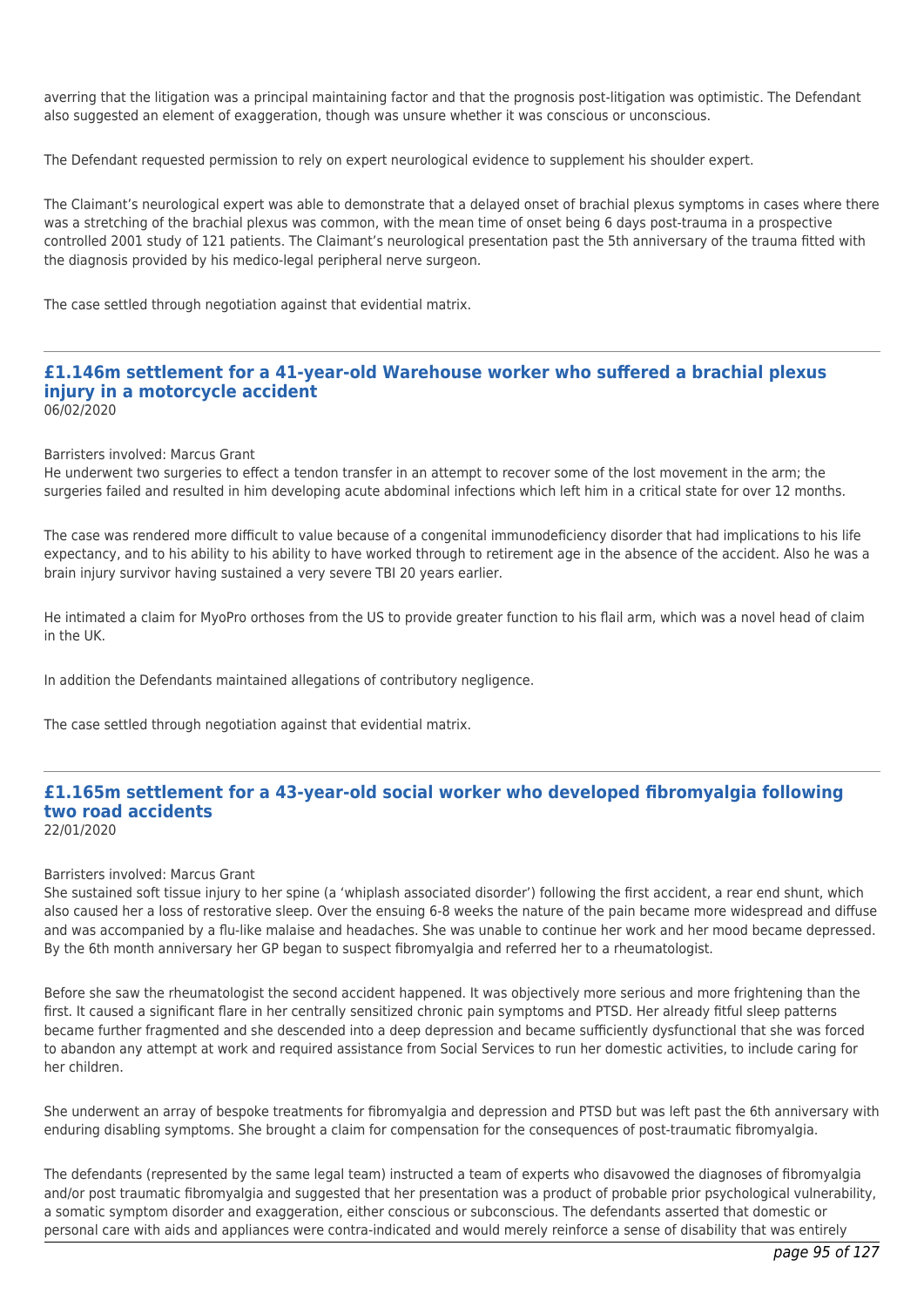psychological. They anticipated a swift and full recovery post litigation with the assistance of an individualized programme of psychiatric and psychological intervention and that she would likely make a full recovery within 2 years.

The case settled through negotiation against that evidential matrix.

#### **£700,000 settlement for a 51-year-old man who sustained a brain injury in a bicycle accident approved by Master Cook** 14/11/2019

Barristers involved: Marcus Grant

It took the Claimant 4 years to secure a liability compromise 99% in his favour before any rehabilitation could commence.

He was left with acute fatigue and a reduced ability to cope with hassle and reduced motivation and heightened anger. He was unable to return to his career, but his loss of earnings was militated by a generous PHI policy paying 75% of his salary at the time of the accident.

The battleground between the parties was whether so many years post-accident he needed, or would accept a comprehensive support package comprising a head injury trained case manager and some support worker involvement for the rest of his working life.

A further issue between the Parties was whether there was a heightened dementia risk in old age and, if so, whether it should be quantified now on a chance basis rather then tied up on a provisional damages award.

It was agreed that he had borderline capacity with the presumption of capacity provided under the mental Capacity Act 2015 preserved.

The parties negotiated a compromise of these issues with a lump sum award of £700,000.

The Defendant asked for the settlement to be approved by a Master by reference to the Court's inherent jurisdiction under s. 19(1) of the Senior Courts Act 1981, applying the principle established by Teare J in Coles v. Perfect [2013] EWHC 1955, notwithstanding the fact that the presumption of capacity was not displaced.

Master Cook acceded to that request and approved the settlement.

#### **£4m settlement for a 35-year-old man who sustained a dysexecutive syndrome in a road accident** 06/11/2019

Barristers involved: Marcus Grant

The Claimant sustained multiple injuries. Most of which progressed to full, or nearly full resolution with the exception of a dysexecutive syndrome pursuant to frontal lobe damage. Whilst his neuropsychological test scores were more or less normal, he presented with symptoms of a personality change.

He appeared to be relatively intact and functioned well in predictable and consistent environments which placed low demands upon him. However, as soon as any situation became more demanding or less predictable, or he was required to think on his feet, even in relatively mundane tasks, his dependence and inability to function independently became apparent. His lack of insight and judgement, anger, irritability, depressive, anxious and other symptomatology, hypersexuality, disinhibition and apathy underscoring his dysexecutive syndrome necessitated an ongoing support in his life.

The cost of that support would be significantly higher if his marriage were to fail.

The issues between the Parties were his employment prospects in life before the accident, the stability of his marriage, the level of support that he needed or would accept, whether he needed larger accommodation to meet his needs, his life expectancy and his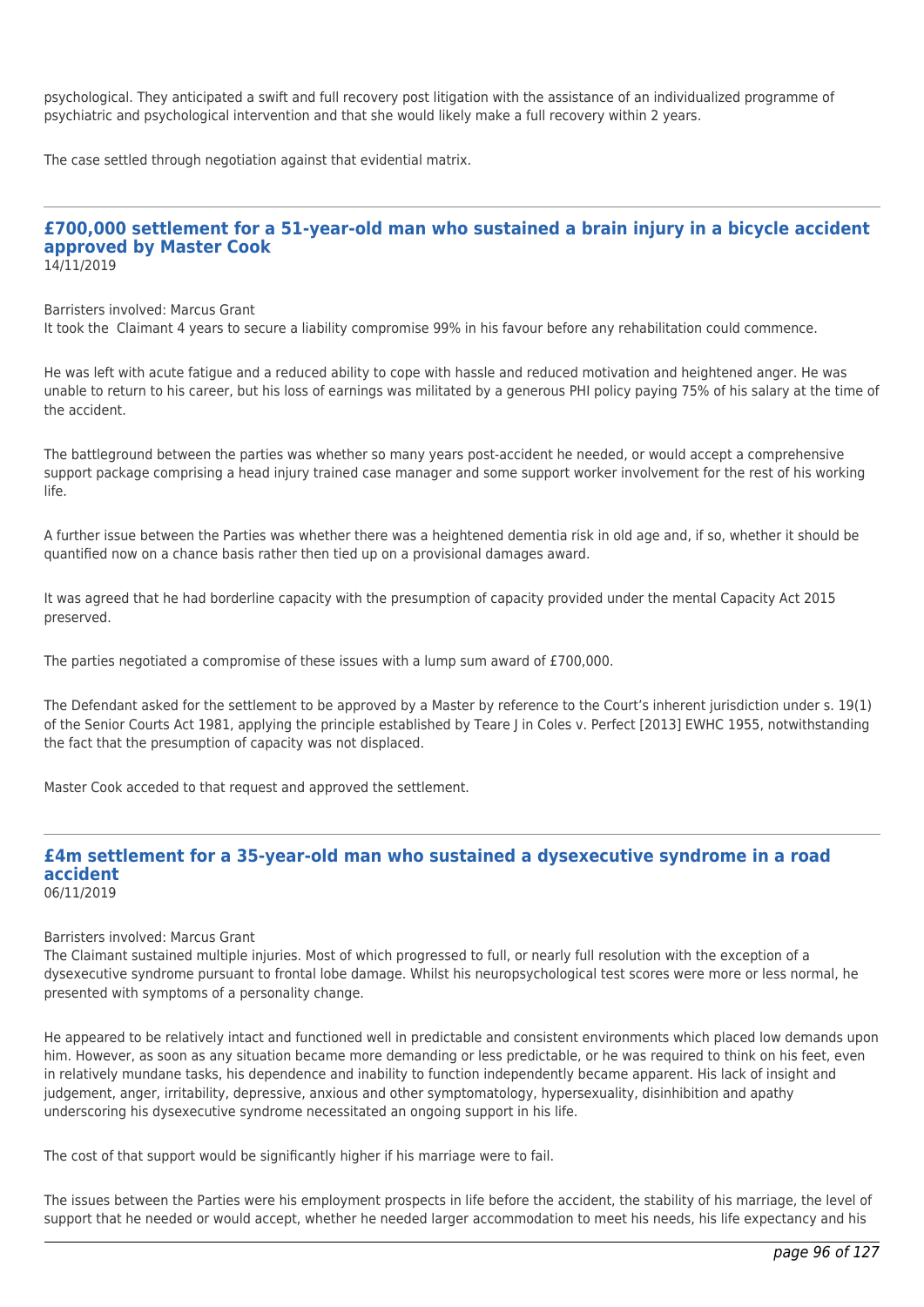increased risk of dementia.

The case settled three months before trial through negotiation against that evidential matrix.

# **Judicial ruling on admissibility of covert recordings in injury claims** 11/10/2019

Barristers involved: Marcus Grant

Master Davison handed down a detailed judgment on the admissibility of covert recordings, including recording of neuropsychological testing in a head injury case.

The Claimant recorded her appointments with all six of the Defendant's experts, four overtly and two covertly. She was asked to stop the recording of the neuropsychological appointment part way through the neuropsychological testing, attempted to do so but, in fact, failed to do so.

The Claimant's neuropsychologist reviewed the recording of the Defendant's neuropsychological appointment and observed significant deviations from correct procedure and was critical of her technique and methodology. The Defendant's neuropsychologist relied in part on her test scores in reaching her formulation that characterised the Claimant in terms that stopped just short of an allegation of outright dishonesty.

The Defendant accepted that all six recordings were relevant and probative to issues in the case in that they raised legitimate questions of the experts, but nevertheless asked the Court to refuse the Claimant permission to rely on them because they were illegal because they breached the GDPR and the DPA 2018, because they were unfair as the Claimant had not recorded her own experts and because they were discourteous to the experts. One expert reported that she felt "professionally violated, distressed, angry and disillusioned" by the recording.

The Court rejected the Defendant's submissions, finding that the recordings were not unlawful, that they did not breach the GDPR or the DPA 2018 and that the Overriding Objective clearly favoured admitting the recordings into evidence, subject to providing safeguards that the recording of the proprietary test materials of the neuropsychological testing did not enter the public domain.

The Court found that the Claimant's motives for wanting to record the Defendants' appointments were "in the context of adversarial litigation, understandable" and found that " Whilst her actions lacked courtesy and transparency, covert recording had become a fact of professional life".

The Court picked up on, and commended to the legal profession, a suggestion from Claimant's Counsel in submissions:

"the sooner that there can be some kind of protocol agreed between the Association of Personal Injury Lawyers and the Forum of Insurance Lawyers which governs the recording of medico-legal examinations the better. It is the interests of all sides that examinations are recorded because from time to time significant disputes arise as to what occurred"

The Court was critical of a series of Part 35 Questions asked of the Defendant's experts on the grounds that they were disproportionate and overwhelmingly not for the purposes of clarification and amounted to cross-examination.

A copy of the judgment can be found [here](http://tgchambers.com/wp-content/uploads/2019/10/Mustard-v-Flower-Ors-Master-Davisons-approved-judgment-11.10.19.docx).

# **Marcus Grant spoke at the Peterhouse Medico-legal Conference 2019** 27/09/2019

Barristers involved: Marcus Grant

Marcus was invited to present on the subject of the use of covert recordings of medico-legal appointments in injury and clinical negligence litigation.

The use of covert recording is widespread in family law and also prevalent in employment and commercial law cases. It has proved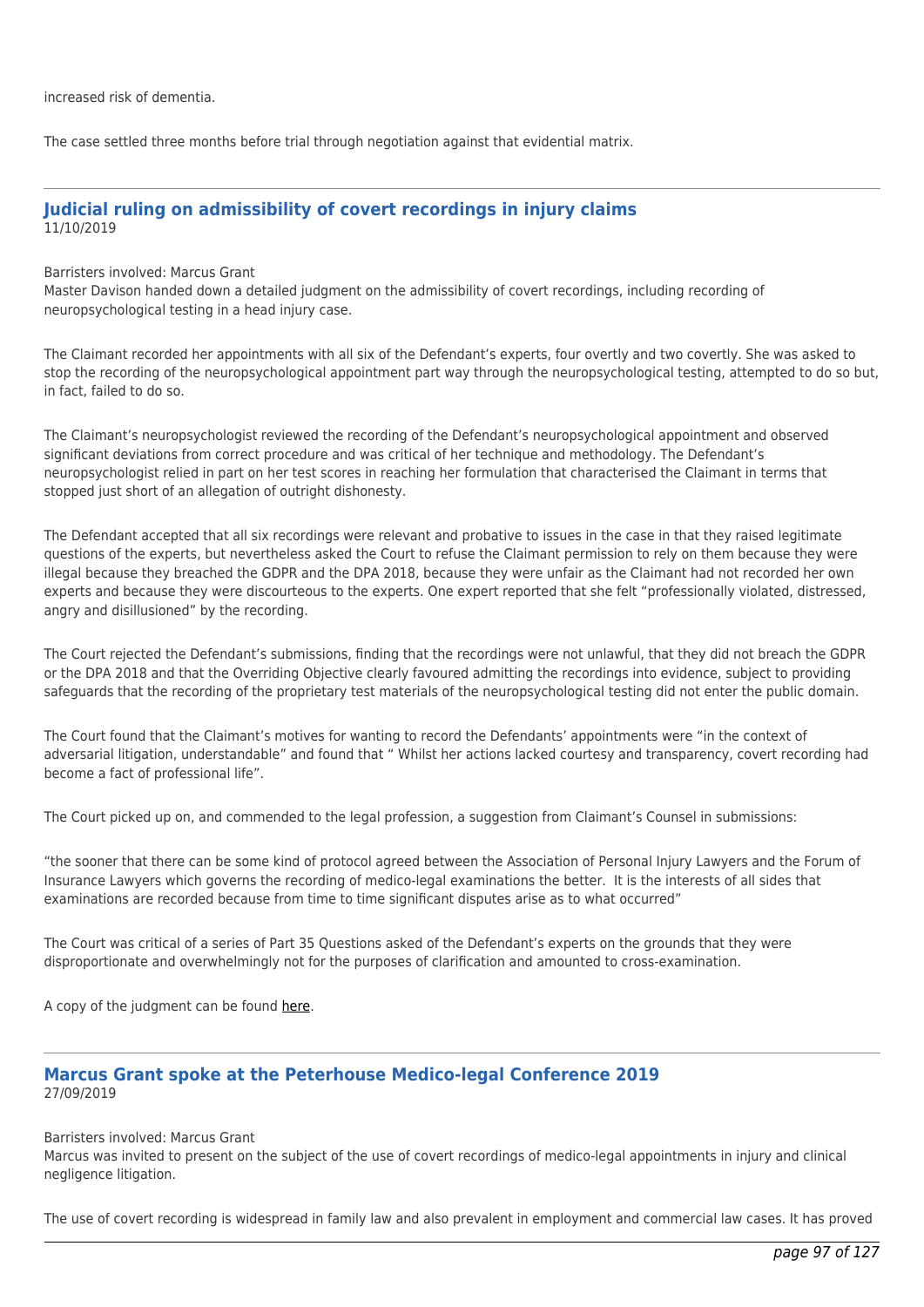in the past to be decisive in the outcome of injury litigation in resolving misunderstandings between patients and experts, exposing variations in experts' methodologies often resulting in different conclusions, and occasionally exposing poor practice that has been critical to the outcome of the cases.

In a world where claimants are placed under increasing scrutiny by insurers with covert surveillance, either carried out by operatives of by static cameras strategically placed, and subjected to the intrusion of having their social media footprint monitored by insurers, and where allegations of fundamental dishonesty have tilted the playing field heavily in defendants' favour in litigation, often recordings of exchanges between claimants and defendant-instructed medical experts represent a last line of defence for claimants who feel their words have been misrepresented or misinterpreted.

Marcus' presentation considered the implications of the GDPR, now codified within the Data Protection Act 2018, and considered the special considerations that need to attach to any recording of neuropsychological testing to ensure that safeguards are put in place to preserve the proprietary material of the test wording.

The talk generated lively debate at the conference amongst the delegates who were roughly 50% lawyers and 50% medical experts.

At the end of the segment, roughly 50% of the doctors voted in favour of recording of medico-legal appointments and a strong majority of the lawyers voted in favour of it.

The proposal from the speaker was that APIL, FOIL and PIBA should participate in a protocol where in all cases involving damages in excess of £200,000, overt records of each appointment, both claimant and defendant (but excluding neuropsychological testing) should be served with each report. The very existence of such a recording would eliminate most of the poor practice underpinning the trust issues that currently characterise this area of law.

Marcus' talk can be accessed [here](http://tgchambers.com/wp-content/uploads/2019/09/Marcus-Grant-Use-of-recordings-of-medical-appointments-in-injury-litigation-24.09.19.pdf).

#### **£1.46m gross settlement for a 46-year-old professional driver who sustained a concussive head injury in a bicycle accident** 04/07/2019

# Barristers involved: Marcus Grant

His bicycle was struck from behind by a car travelling in excess of 50 mph causing him to be thrown into an embankment, rendering him unconscious for c. 15 minutes and leaving him with a reduced GCS of 13/15 for the first 45 minutes after the accident.

He was left with a syndrome of physical, cognitive and behavioural symptoms that his expert team attributed to microscopic diffuse axonal injury to the white matter pathways within the brain, leaving him, inter alia, with a damaged judgment centre and acute cognitive fatigue. Also he sustained damage to his balance apparatus leaving him with enduring impaired balance and intermittent vestibular migraines. He also suffered mild PTSD and depressive symptoms, all of which remitted with in vivo exposure therapy and CBT.

His case was advanced on the basis that he would never work again and that he would need light touch case management and some support worker assistance to cope with independent living. He lived with his retired parents since the accident.

The Defendant's experts were more cautious about a diagnosis of diffuse axonal injury in the absence of macroscopic corroboration on MRI and rejected any suggestion of brain injury. They considered that his enduring subjective cluster of symptoms was attributable in part to pre-morbid vulnerability and personality traits and in part were being maintained by psychological factors, and that any damage to his vestibular system was amenable to treatment, such that with the litigation behind him he would be able to live independently with external support and may even achieve some residual earning capacity.

The case settled through negotiation against that evidential matrix.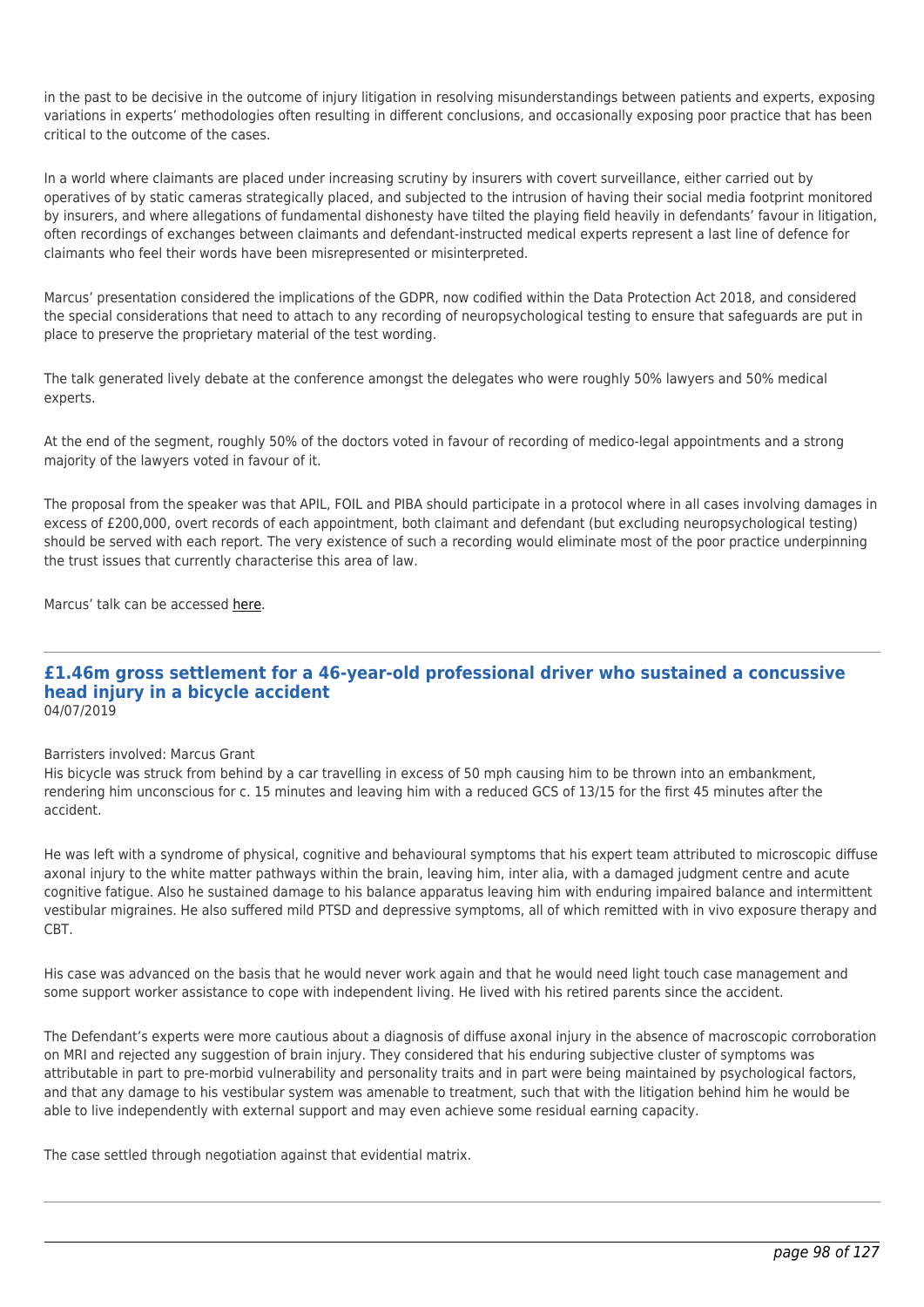#### **£700,00 net settlement for a 48-year-old University Lecturer who sustained a concussive head injury in a bicycle accident** 28/06/2019

#### Barristers involved: Marcus Grant

He fell from his bicycle at a speed of  $< 10$  mph when a car pulled across his path. He landed on his back with the back of his head also striking the road. He was concussed but suffered no loss of consciousness and his GCS remained normal throughout and head scans were normal. However, there was evidence of PTA consistent with a mTBI on the basis of his experts' evidence. He developed anxiety triggers fulfilling the diagnostic criteria of PTSD. Also, he sustained a thoracic compression fracture that was not a source of disability beyond the sub-acute phase of his recovery.

This apparently mild TBI had a marked effect on his ability to operate at a high intellectual level over sustained periods as a university lecturer and researcher. This was illustrated by the pattern of his neuropsychological test scores that indicated that he was operating in the 'high average' or 'superior' domains across all indices save for processing speed which was c. 40 points below his full scale IQ.

He struggled on in academia, attempting to buffer the physical, cognitive, behavioural and psychological changes brought about by the concussive head injury for a period of c. 3½ years before going off work and being forced out of his profession.

The Claimant's experts explained this presentation as the neuro-psychiatric complications that sometimes accompany a small minority of mTBI patients throughout the chronic phase of their recovery leaving them with lasting disability. The mTBI in question was microscopic diffuse axonal injury.

The Defendant's experts observed that the pattern of dysfunction, i.e. symptoms deteriorating over time, contraindicated any significant organic brain injury and considered the presentation was entirely psychologically mediated and contributed to significantly by stressors unrelated to the consequences of the accident.

The case settled at the above level 4 weeks before trial through negotiation.

## **£700,000 settlement for a 42-year-old railway worker who sustained a mild traumatic brain injury and neuropsychiatric sequelae in a workplace accident** 29/03/2019

## Barristers involved: Marcus Grant

A 42-year-old railway worker recovered £700,000 in a negotiated settlement in respect of a concussive head injury which led to neuropsychiatric complications. The mechanism of injury was being struck in the face by a falling scaffolding pole resulting in orbital fractures and PTSD.

One of those complications was alcohol dependency, a problem that manifested and progressed after the insurer's withdrawal from the rehab code left him homeless and living rough.

Further complications thrown up by the facts of the case included a prior peripatetic work history, a previous injury claim for chronic pain and PTSD in an earlier workplace accident and volatile contact proceedings with an ex-partner that pre-dated the accident. He also had a caution for being in possession of a controlled substance in the year of his accident.

His case was predicated on the basis that there was a neurological substrate to the enduring neuropsychiatric presentation, which provided for a gloomy prognosis past the 6th anniversary of the accident.

The Defendant's case was at variance to this, asserting that the accident had not changed the trajectory of his life materially; he was destined to become dysfunctional in the workplace and to have a chaotic private life and he always had a tendency to alcohol dependency.

The £700,000 settlement reflected a compromise between the Parties' respective positions.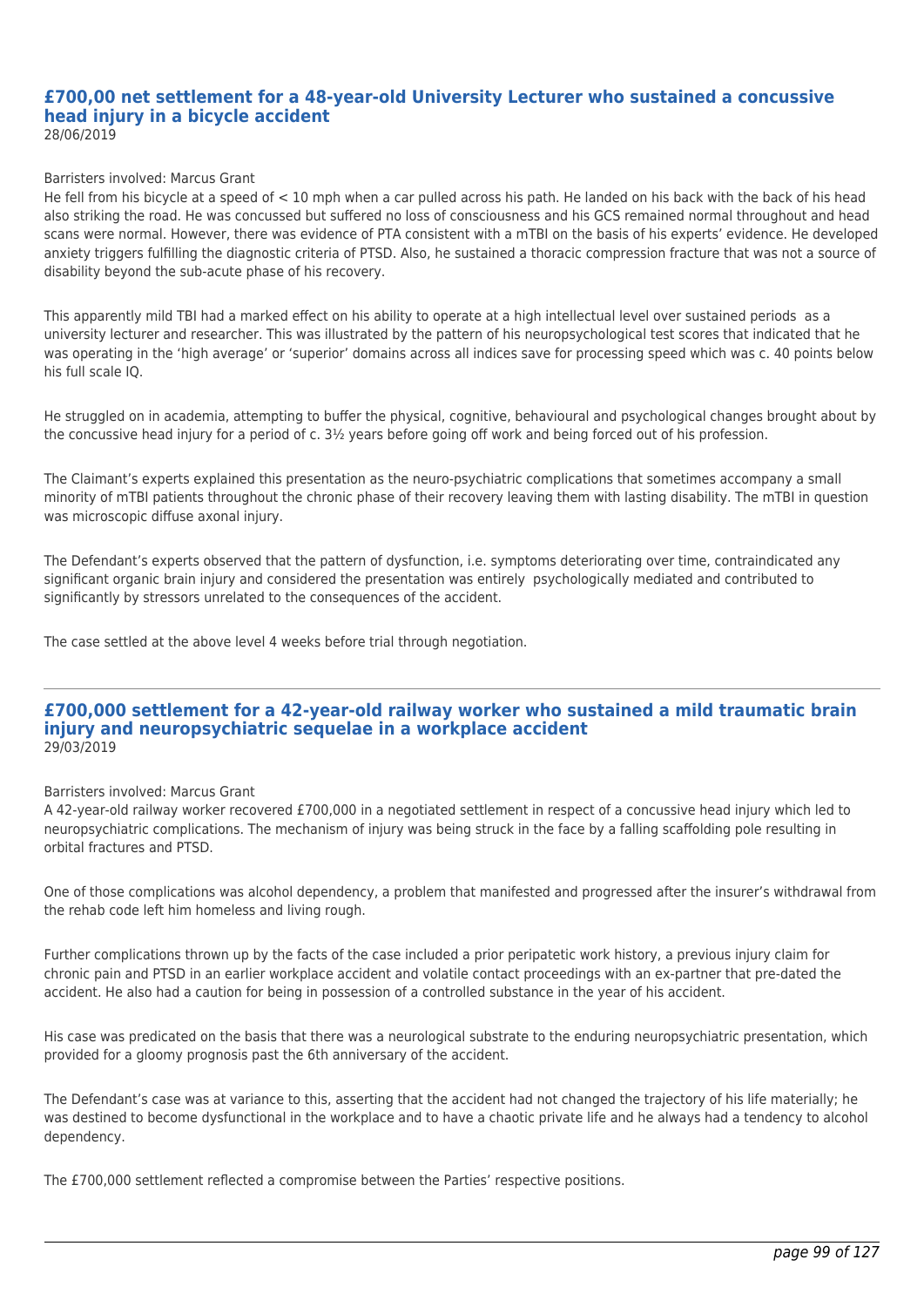# **Three members of TGC invited to speak at the PIBA Conference** 25/03/2019

Barristers involved: Marcus Grant Emma Northey Elizabeth Gallagher

Three members of Chambers were invited by the Personal Injury Bar Association [PIBA] management committee to speak to c. 250 of their peers at the annual conference at St Catherine's College, Oxford.

Marcus Grant spoke about the impact of Section 69 of the Enterprise & Regulatory Reform Act 2013 on litigating employer's liability accident at work claims 5½ years since it came into force, following on from the High Court case of Cockerell v. CXK Limited & Artwise Community Partnership [2018] EWHC 1155 in which he appeared – see link below.

Emma Northey spoke on the law surrounding driverless vehicles delivering a presentation entitled: "Thoughts on the direction of travel for common law Civil Liability and statutory Product Liability in an increasingly automated world".

Elizabeth Gallagher spoke alongside Theo Huckle QC and Denise Owen on Wellbeing at the Bar.

You can view the publication on our website [http://tgchambers.com](https://tgchambers.com/wp-content/uploads/2019/03/MGs-PIBA-2019-Talk_FINAL.pdf)

# **Martin Spencer J approves a £1.84 m settlement for a 45-year-old man who suffered a ceiling collapse on his head**

05/03/2019

Barristers involved: Simon Browne QC Marcus Grant

C was aged 39 at the time of the accident. He was the principal breadwinner for his family. He had a pre-accident history of psychological vulnerability and a period of alcohol dependency a few years before the accident.

After the accident he developed a cluster of symptoms that included impaired memory, heightened fatigue and irritability and impaired balance coupled with headaches and tinnitus. He attempted to continue working for roughly a year after the accident in a demanding job. From the anniversary of the accident his condition deteriorated as he became increasingly isolated from the world around him. He gained weight, developed tics and a speech and movement disorder and his ability to mobilise was significantly compromised by impaired balance and obesity.

A prolonged period of in-patient treatment in a head injury unit failed to break the deadlock in his symptoms. The principal diagnoses to explain his presentation were functional neurological disorder compounded by the consequences of a concussive head injury, probably including an element of DAI and damage to his peripheral vestibular system.

On his case, the prognosis was very guarded and he needed support from a case manager and a support worker and lacked capacity to litigate.

The Defendant was suspicious of C's presentation throughout and found it hard to attribute his florid presentation to the objectively modest blow to his head. It attributed his presentation in part to prior vulnerability and questioned whether there was a volitional element to his presentation; whatever, the precise aetiology of his cluster of symptoms, the Defendant was optimistic that there was a good chance of a full recovery with treatment outside the constraints imposed by the litigation. The Defendant did not accept that the presumption of capacity was displaced.

The settlement reflected a compromise between the Parties' respective positions.

## **£3.1m settlement for a 24-year-old lady who sustained a brachial plexus injury and a concussive head injury in a car crash** 01/03/2019

Barristers involved: Marcus Grant

A 24-year-old lady recovered £3.1m in a negotiated settlement in respect of a brachial plexus injury and a concussive head injury sustained in a car crash.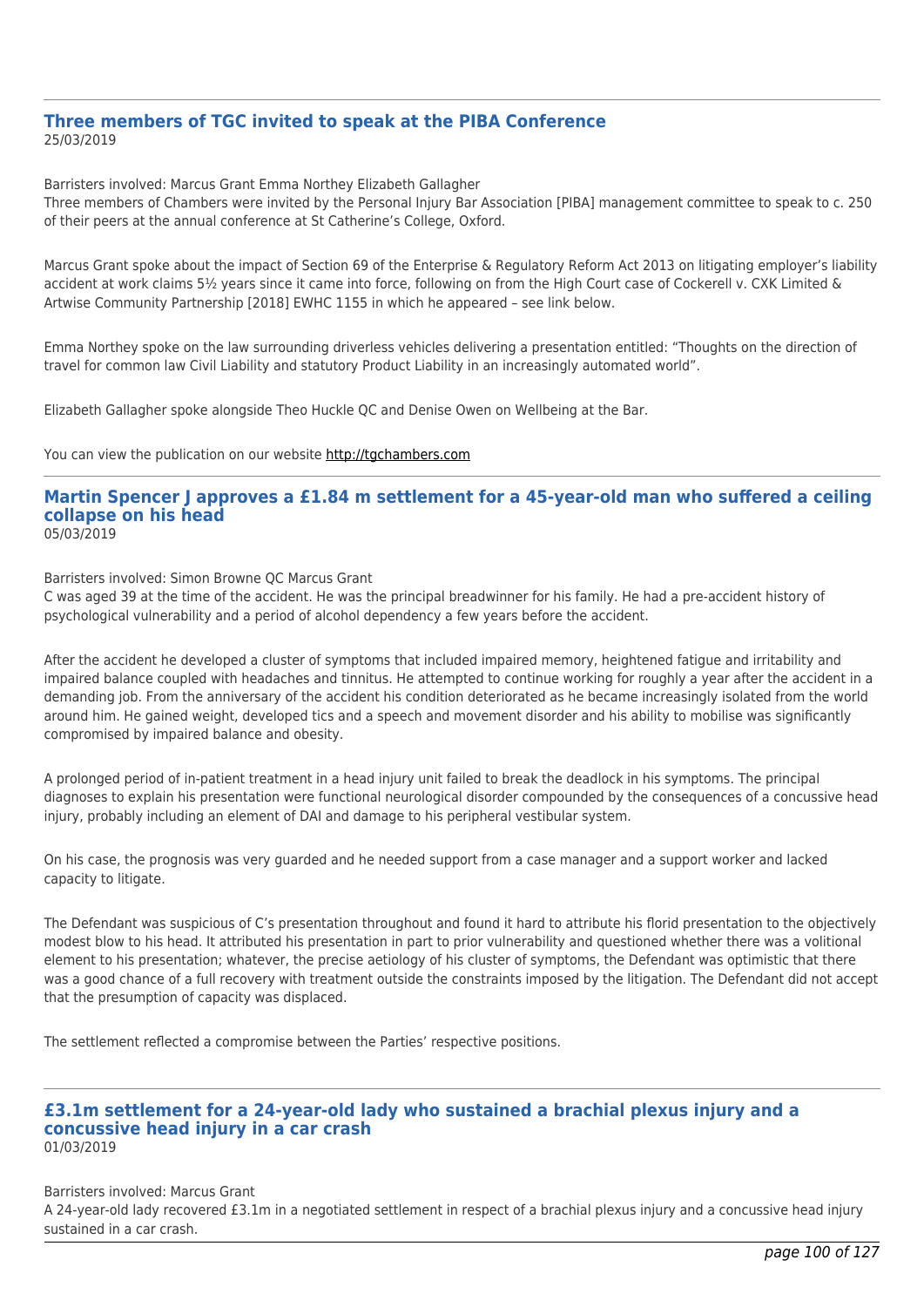She was the front seat passenger in a head on car crash at the age of 18. Four years earlier she sustained a severe brain injury in a riding accident that left her with a residuum of cognitive symptoms and a mild left sided hemiparesis.

On her case, she sustained a brachial plexus injury and a further brain injury, that was at least 'mild', and possibly 'moderately severe' in terms of technical severity, but which had a disproportionate impact on her mental stamina and cognitive and executive functioning because of the cumulative effect of successive head injuries. Her problems were compounded by the significant deficits from the brachial plexus injury. The bulk of her claim arose from her care needs and lost earning capacity.

The Defendant did not accept that she had sustained any significant brain injury and sought to attribute the bulk of her subjective report of compromised cognitive function and reduced mental stamina to the consequences of the earlier riding accident. It sought to argue that she did not need extensive support from a support worker or from a nanny in due course and that there was no need for enduring case management.

The £3.1m settlement reflected a compromise between the Parties' respective positions.

#### **Dingemans J approves a £4.68m settlement for a 26-year-old motorcycle head injury crash victim – 16.11.2018** 03/12/2018

Barristers involved: Marcus Grant

Dingemans J approved a £4.68m settlement for a 26-year-old motorcycle head injury crash victim who was left with enduring behavioural symptoms when he was aged 20. Marcus Grant represented the Claimant.

The Claimant was an apprentice vehicle diagnostician when he had the accident. On his case, the legacy of his technically 'severe' TBI was a dysexecutive syndrome that affected his judgment centre. His neuropsychological test scores were unremarkable; however, six years later, after the benefit of neurological rehabilitation, he was unable to hold down remunerative employment by reason of his dysexecutive presentation. He needed support from a Case Manager and Support Workers to supplement the gratuitous assistance he received from his wife and mother. On his case, his dysexecutive syndrome displaced the presumption of capacity to litigate and manage his financial affairs. Further, on his case, there was no scope for further improvement and he faced a heightened risk of dementia and marriage breakdown.

The Defendant challenged whether he had a dysexecutive syndrome at all, suggesting that his behavioural issues were mediated largely by pre-existing personality traits and post-accident psycho-social stressors overlaying a brain injury from which he had made a good recovery. The Defendant contended that he was capable of learning strategies from his support workers to cope with much greater independence in life, even to the point of possibly managing some low-grade part time remunerative employment. The heightened risk of dementia and marriage failure were denied. It was contended that the presumption of capacity was not displaced.

The settlement reflected a compromise between the Parties' respective positions.

#### **50-year-old sales manager recovered £1m in respect of losses flowing from chronic pain and PTSD sustained in a road accident** 22/11/2018

Barristers involved: Marcus Grant

She was left with chronic pain and sub-clinical psychological symptoms that compromised her physical stamina for full time work and for maintaining her substantial house and garden. Her partner died in the accident.

After several years of rehabilitation for the acute effects of her injuries, she found herself part time work, and asserted that her enduring symptoms prevented her from returning to her pre-accident levels of function at home and in the work place.

The Defendant challenged to the top line of her loss of earnings claim, as to how much and how long she would have earned her pre-accident salary in the absence of the accident; also, he challenged the modest level of her residual earning capacity, contending that she could earn more. A late application by the Defendant 4 months before trial to adduce employment evidence to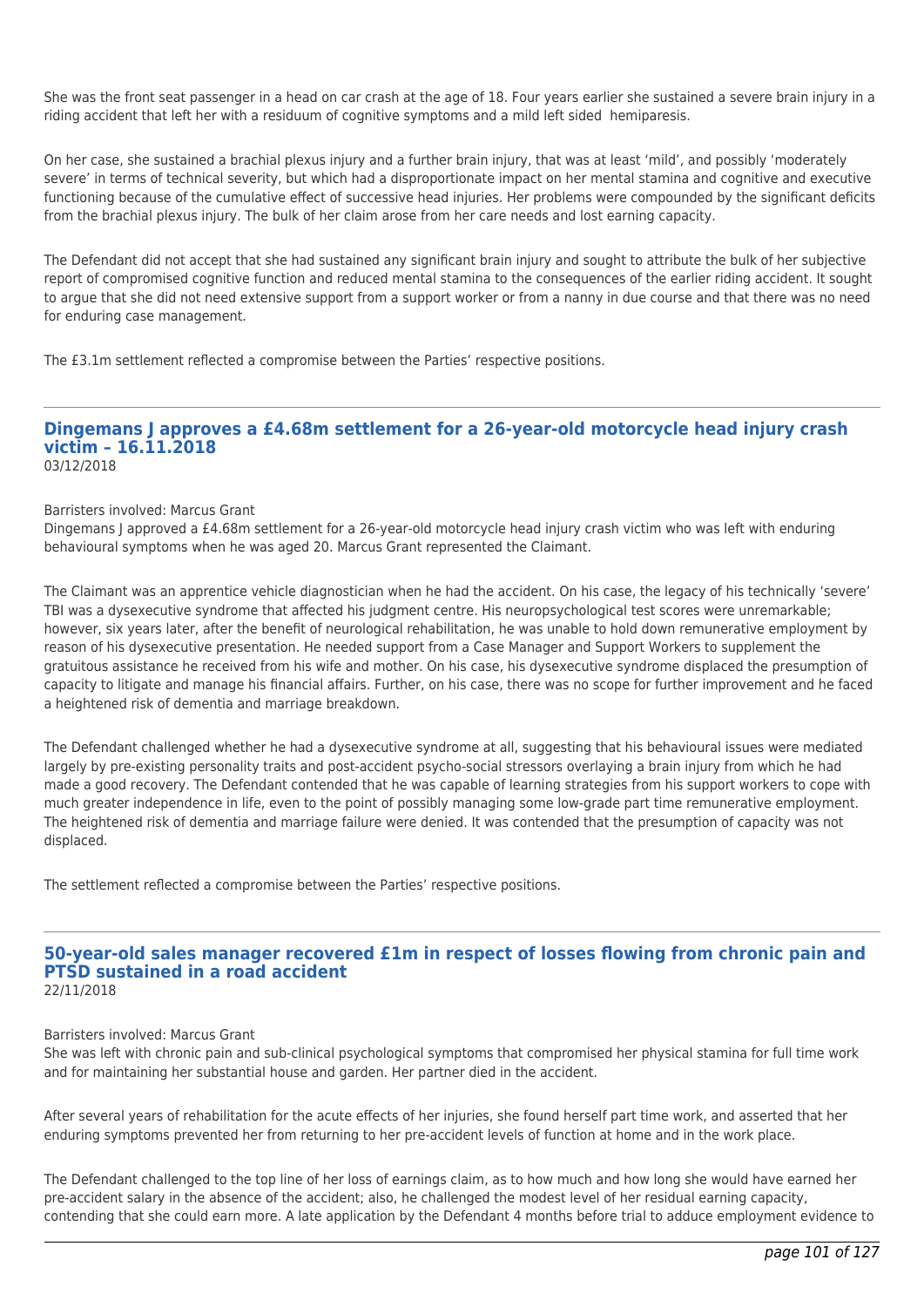bolster that assertion was dismissed.

The case settled through negotiation 7 weeks before trial part way between the Parties' best positions.

#### **47-year-old senior manager recovered £675,000 in respect of a soft tissue neck injury sustained in a road accident** 21/11/2018

#### Barristers involved: Marcus Grant

She was left with a narrowly defined area of chronic pain over the left side of her neck that became progressively more intrusive following prolonged periods of sitting at a work station in an office environment. She found that she needed to lie down to take the weight of her head off her shoulders every few hours to relieve the build-up of pain. These symptoms of chronic pain proved to be resistant to several courses of different chronic pain treatments, and she was left to manage the symptoms with pacing strategies that involved having short periods of rest lying down throughout each working day.

She felt unable to cope with her demanding office role and instead set up in business as a personal trainer instructing clients with injuries or vulnerabilities. In that role she was able to control her postural and physical activity levels and able to lie down and rest when required.

The agreed medical evidence was that she probably could cope once more in a full time office role, provided that she could find a sympathetic employer prepared to make some adjustments. She would be unlikely to operate at her pre-accident level of responsibility or earnings.

She presented her claim on the basis that it was reasonable for her to have made her career choice to move from better paid office work to less well paid personal training work providing her with certainty and control over her coping strategies for the enduring symptoms.

The Defendant contended that her decision to work as a personal trainer was a lifestyle choice and not attributable to the accident and challenged both the top and bottom lines of her loss of earning capacity claims.

The case settled through negotiation shortly before trial part way between the Parties' best positions.

## **44-year-old café proprietor recovered £250,000 in respect of a mild traumatic brain injury and chronic pain sustained in a road accident** 16/11/2018

#### Barristers involved: Marcus Grant

He was left with a syndrome of physical, cognitive, behavioural and psychological symptoms that restricted his stamina for functioning effectively in the workplace and in the home. He presented with several seizures treated by the NHS with anticonvulsants but probably non-epileptic in origin and psychiatrically mediated. He continued to complain of intrusive neuropathic pain that was treated with powerful opiates (Morphine Sulphate initially followed by Oxycodone). The side effects of the addictive medication soon became the principal maintaining factor to his enduring symptoms. He developed an addiction to the Oxycodone, the side effects from which included acute fatigue that so compromised his cognitive function and stamina in the café he ran with his wife.

He had no track record of deriving any income from the café business over several years before the accident and had difficulty demonstrating an obvious loss of earning capacity by reason of his injuries.

He required multidisciplinary treatment and the consensus amongst the medical experts was that his prognosis with optimum treatment was optimistic, provided he could be weaned off the Oxycodone, and that he ought to be fit enough to return to full time manual work if he so chose within 12 months of settlement.

The settlement reflected the fact that the prognosis, whilst broadly optimistic, was far from certain and that there was a complex interplay between the enduring MTBI symptoms and the chronic neuropathic pain, each representing a poor prognostic indicator to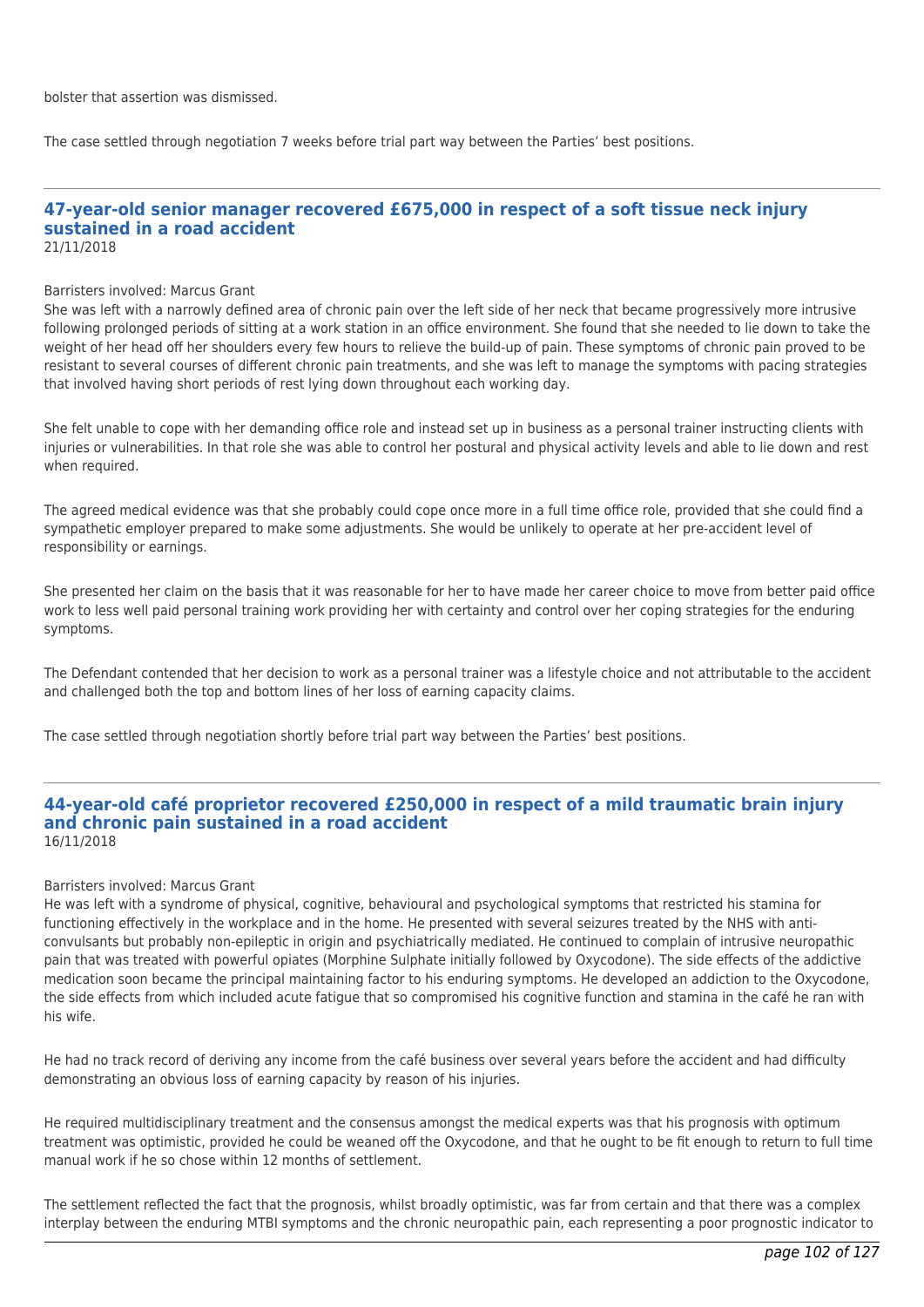#### **31-year-old highway worker recovered £643,000 in respect of a brachial plexus injury and head injury sustained in a motorcycle accident where liability was contested** 24/08/2018

Barristers involved: Marcus Grant

It was common ground that C was riding his motorcycle too fast through a residential street in Ipswich, subject to a 30 mph speed limit, when D, travelling in a car in the opposite direction, turned right across his path. It was common ground that D did not see the motorcycle before impact.

Reconstruction experts were not agreed on C's speed prior to braking. C's expert estimated it to have been c. 45-50 mph; D's expert's estimate was in excess of 65 mph.

Recent case law in June 2018 from the QBD in Macpherson v. Smith [2018] EWHC Civ 1433 suggested that the range of contributory negligence against C was likely to be between 50% and 75% depending upon which reconstruction expert's evidence was preferred.

The case settled through negotiation part way between the Parties' best positions.

#### **61-year-old construction worker recovered £495,000 in respect of a head injury sustained in a workplace accident** 08/08/2018

# Barristers involved: Marcus Grant

His case was that he had developed a disabling syndrome of physical (including vestibular), neuro-cognitive, neuro-behavioural and psychological symptoms attributable to the original accident, that he was permanently unfit for work and needed a burst of case management and support worker assistance and some light touch case management thereafter, together with a heightened risk of dementia and a reduced life expectancy.

C's case was not accepted by the D who considered the severity of any head injury to be minimal, notwithstanding the confirmed epilepsy, and that any enduring symptoms (to the extent that their self- report was reliable) were largely psychologically mediated and would resolve swiftly following the conclusion of the litigation and receipt of some CBT such as to enable C to return to some level of remunerative employment. D placed considerable emphasis on failure of effort testing with its neuropsychological expert which was evidence of a measure of conscious exaggeration. It denied any need for case management, support workers or heightened dementia risk.

The case settled through negotiation part way between the Parties' best positions.

#### **A 34-year-old English teacher working in China recovered £535,000 in respect of a head injury sustained in a road accident** 25/07/2018

#### Barristers involved: Marcus Grant

Notwithstanding his injuries, four years after the accident he studied an MBA in London. His case was that the enduring syndrome of symptoms compromised his mental stamina for full time employment, or employment involving significant responsibility and exercise of judgment.

The Defendant considered that C had made a good recovery from the effects of his head injury, as evidenced by his ability to study for an MBA and observed that there was little objective evidence of any of the enduring symptoms of which he complained and the trajectory of his presumed earnings in the accident was far from clear given his peripatetic pre-accident pattern of earnings.

The case settled through negotiation part way between the Parties' best positions.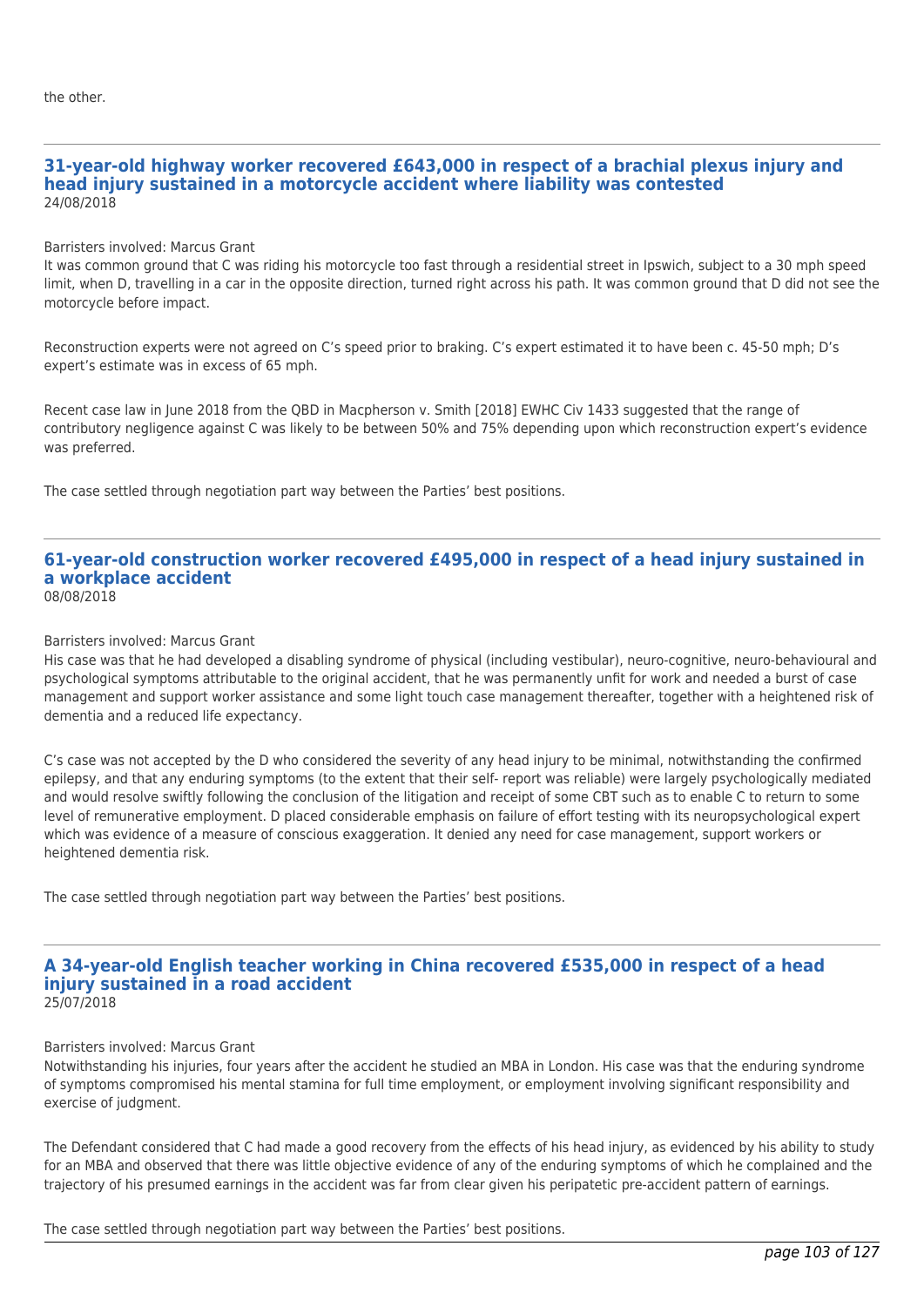#### **50-year-old factory worker recovered £375,000 in respect of a head injury sustained in a workplace accident** 23/07/2018

#### Barristers involved: Marcus Grant

He was unusually vulnerable to the cumulative effects of head injury having sustained a serious brain injury as a child and a further significant head injury as a young adult. He was left with some enduring cognitive deficits from these head injuries which limited the type of work he could do before the index accident.

The accident objectively was an innocuous incident but triggered a disabling syndrome of physical (including vestibular), neurocognitive, neuro-behavioural and psychological symptoms that precluded him from being able to work beyond the 20th month anniversary of the accident (he struggled on in his work until that point and was then made redundant for reasons unrelated to the head injury). He needed external assistance from a case manager and a measure of light touch support worker involvement. Whilst he was vulnerable to the cumulative effects of head injury, his case was that he was functioning well before the accident and it was responsible for the syndrome of symptoms that followed.

D denied liability. It also denied any significant head injury beyond a mild concussion and rejected the suggestion that the accident was the trigger for a deterioration in his presentation. The fact that he was able to continue working for 20 months contraindicated any significant injury and the presentation was largely explicable by psychological processes in relation to stressors unrelated to the accident.

The case settled through negotiation part way between the Parties' best positions.

#### **A 51-year-old unemployed lady recovered £1.7m in respect of a leg injury sustained in a road accident** 18/07/2018

# Barristers involved: Marcus Grant

She lived in a Grade 2 listed house that was unsuited for her mobility needs and could not be altered to accommodate them easily. The bulk of her claim comprised claims for care and equipment and alternative accommodation. She brought her accommodation claim relying on the principles in George v. Pinnock.

The claim was defended on the basis that further recovery was likely that would eliminate much of the claimed care, equipment and accommodation claims.

The case settled through negotiation part way between the Parties' best positions.

#### **A 41-year-old nurse recovered £672,000 in respect of a centrally sensitized chronic pain condition that developed following a low speed rear end shunting road accident causing soft tissue injury** 13/07/2018

#### Barristers involved: Marcus Grant

It was common ground between the Parties that any orthopaedic soft tissue injury sustained in the accident was short lived and that her presentation was maintained solely by psychological factors.

The critical issues in the case were related to causation and quantification, principally her vulnerability to developing an equivalent condition in the absence of a compensable adverse life event, prognosis and need for a care regime.

On the face of her clinical history C did not appear to be unduly vulnerable psychologically to life's adverse events. However, she had suffered a catastrophic response following the accident and, 5 years later, was mobilising over short distances with crutches or in a wheelchair.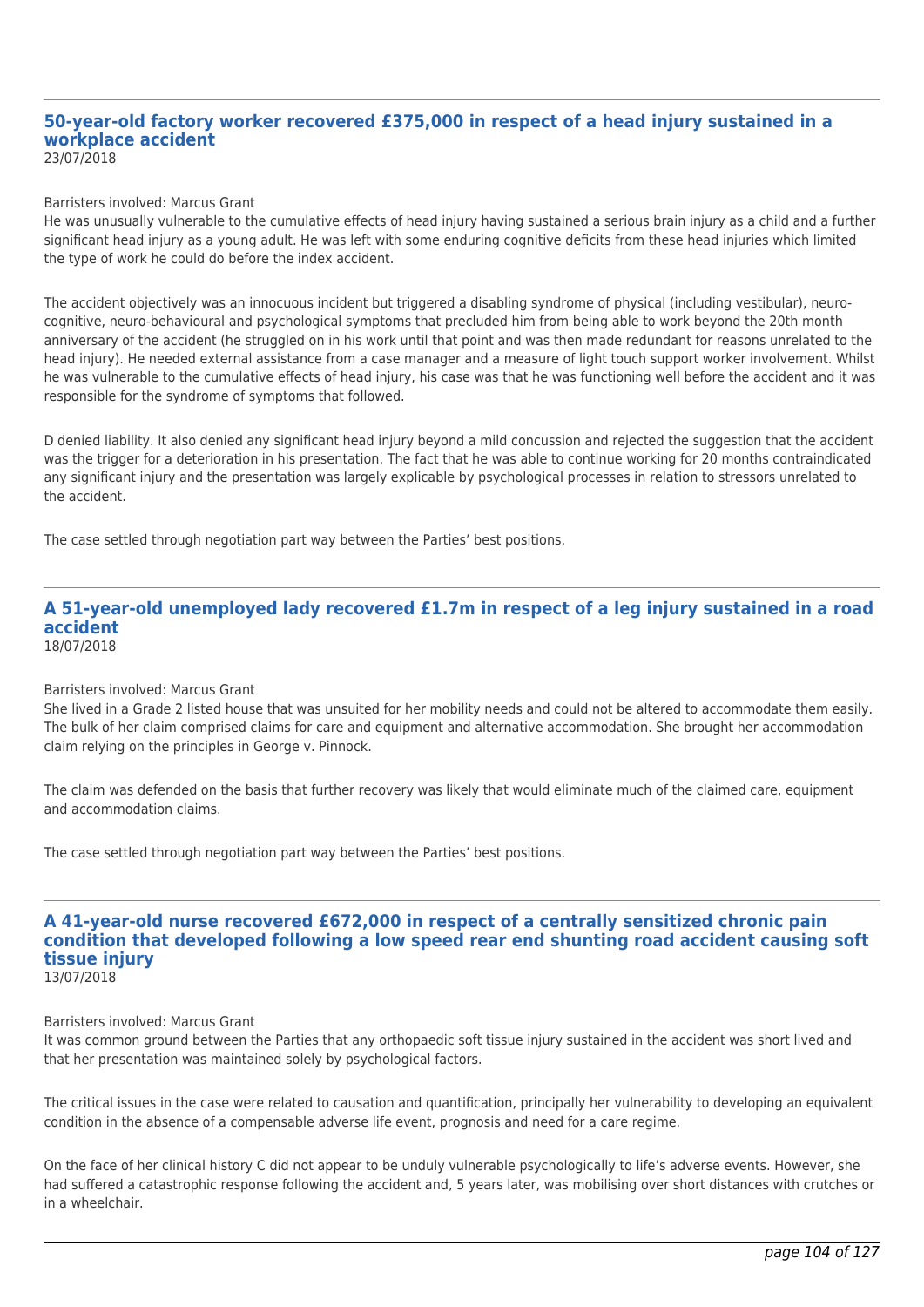C's experts were gloomy about her prognosis; D's experts were optimistic about her prognosis, contending that the litigation was a significant impediment to her recovery; further, D asserted that a significant care regime was contraindicated by the condition.

The case settled through negotiation part way between the Parties' best positions.

## **A 59-year-old self-employed taxi driver recovered £500,000 in respect of an ankle injury that progressed into CRPS following a tripping accident** 11/07/2018

#### Barristers involved: Marcus Grant

She received optimum treatment for the CRPS which did not allay her symptoms. She developed significant body dysmorphia and was unable to work and needed some assistance at home; also, her two storey home was unsuitable for her compromised mobility needs. An accommodation claim was brought relying on George v. Pinnock.

The case was defended on the basis that she had made a good recovery by about the 2nd anniversary of the accident when she was initially discharged from the specialised CRPS team at the RNOH and that her presentation to D's experts thereafter was contaminated by conscious exaggeration.

The case settled through negotiation part way between the Parties' best positions.

# **A 55-year-old benefits assistant recovered £400,000 net of CRU and interims in respect of a centrally sensitized chronic pain condition (diagnosed as 'fibromyalgia') that developed following a rear end shunting road accident causing soft tissue injury** 07/07/2018

#### Barristers involved: Marcus Grant

On her case the chronic widespread pain emerged over the course of 6 months following the road accident, the mechanism being pain-induced sleep disturbance.

The enduring symptoms at the 4th anniversary of the accident were sufficient to prevent her from working and in need of some care and assistance at home, which had been provided by her husband.

The claim was defended on the basis that the mechanism of the chronic widespread pain was rejected, and that the symptoms were probably a manifestation of psychological vulnerability that pre-dated the accident; further, that the litigation had sought to maintain the intensity of the symptoms that would likely recede with appropriate psychologically based treatment and that the provision of care was contraindicated by the condition which required her to keep active and to be self-caring.

The case settled through negotiation part way between the Parties' best positions.

**A claimant teacher failed to discharge the burden of proof that the syndrome of enduring symptoms she reported to the medico-legal experts was attributable to diffuse axonal brain injury caused in a rear end shunting accident and fails to recover damages for her lost career in teaching** 06/07/2018

#### Barristers involved: Marcus Grant

The defence asserted that this diagnosis was improbable, pointing to the fact that no subjective cognitive, behavioural or psychological complaints were recorded in the A&E notes when assessed for a whiplash injury 2 hours after the accident, an occupational health doctor's assessment for possible stress at work c. 6 weeks post-accident, a medico-legal GP's assessment c. 6 months post-accident or a physiotherapist's assessment for treatment of the effects of her whiplash injury c. 12 months postaccident.

Whilst accepting that there was no psychological explanation for the enduring syndrome of symptoms and no non-DAI neurological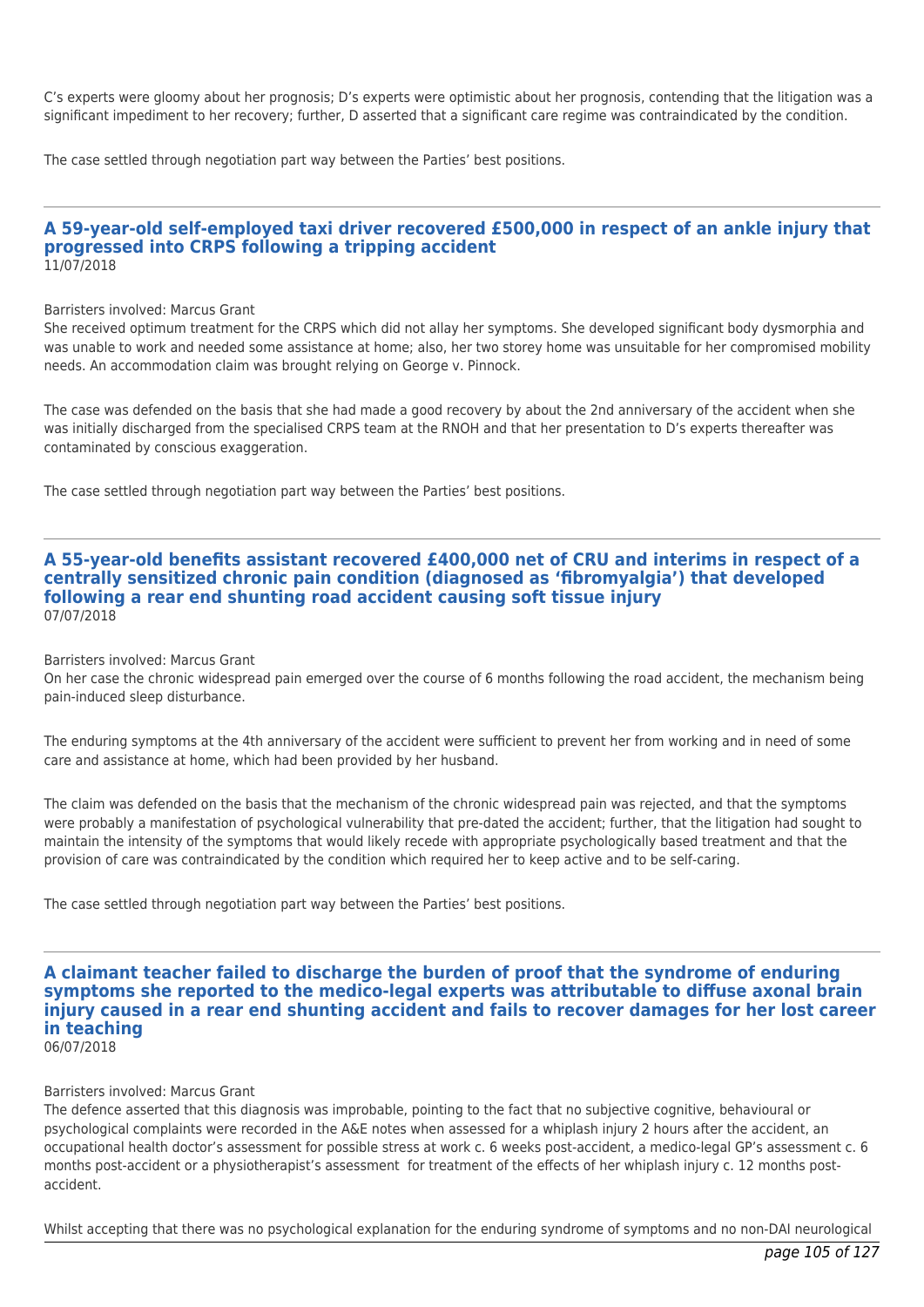explanation, the defendant through her experts did not proffer any alternative clinical or non-clinical explanations for the reported syndrome of symptoms. The Defendant's experts accepted that the reported syndrome of symptoms was consistent with DAI, but was unlikely to be DAI attributable to the index accident because of the absence of cogent contemporaneous recording of the symptoms.

Whilst the Court (HHJ Saggerson sitting as a Judge of the High Court) found C unreliable as a witness with regard to aspects of her recollection regarding the nature and effect of the impact of the syndrome of reported symptoms in the early post-accident period, it found that she was not dishonest and that her report and presentation of symptoms was not coloured by malingering or conscious exaggeration.

The Court accepted that in addition to sustaining a significant whiplash injury that left C with permanent nuisance-level symptoms, she sustained some psychological injuries in the form of sub-clinical PTSD and OCD which were successfully treated by the 3rd anniversary of the accident.

It found that she had failed to discharge the burden of proving her claim of diffuse axonal injury, following the dicta in Pickford v. ICI [1998] 1 WLW 1189 and Newman v. Laver [2006] EWCA Civ 1135 in resolving an injury claim on the basis of burden of proof, without making any finding as to the probable explanation of C's presentation of enduring symptoms.

C's damages were assessed in the sum of £41,250.

Permission to appeal the Order has been sought from the Court of Appeal.

## **A 54-year-old ex-head teacher settled his stress at work claim for a six-figure sum on the eve of trial, 6 years after his employment was terminated** 01/06/2018

## Barristers involved: Marcus Grant

On his case he had been exposed to an unsatisfactory system of work that required him to assume a disproportionate workload in a failing comprehensive school without sufficient support from his LEA, that resulted in him developing psychological illness that elevated the risk of cardiac arrest, a risk that eventuated some 3½ years after his employment as a head teacher was terminated.

The claim was defended on the basis that there was no breach of any duty of care, and insufficient knowledge that the system of work was hazardous to his health, and that irrespective of any alleged breach of duty, it was not causative of his ill health which was probably attributable to unrelated lifestyle factors.

The case settled on the eve of trial between the Parties' best positions.

# **A widow was awarded £101,514 on behalf of the estate of her late husband who was killed in a running down accident**

23/05/2018

## Barristers involved: Marcus Grant

At the time of the accident C was in the process of divorcing her husband for infidelity after being a couple for > 27 years and married for 10 years; they were living apart and she had already obtained a decree nisi.

The two principal issues at trial were whether or not the deceased was guilty of any contributory negligence and whether C could establish a real (as opposed to a fanciful) chance of a dependency based on the marriage being salvageable in the absence of the accident. The central point of evidence with regard to the latter was whether, once C had received advice about the financial ramifications of proceeding to a decree absolute, a decision that would have left her financially unsupported by her husband after the age of 52 (her youngest child's 18th birthday and 5 years post-accident) C would have reconsidered her decision to divorce and elected to remain in the marriage (her late husband wanted to save the marriage).

After a two-day trial, C won the first issue (no finding of contributory fault was made) but lost the second issue (the Court finding that the chance of the marriage being saved was fanciful (Davies v. Taylor [974] AC 207 followed).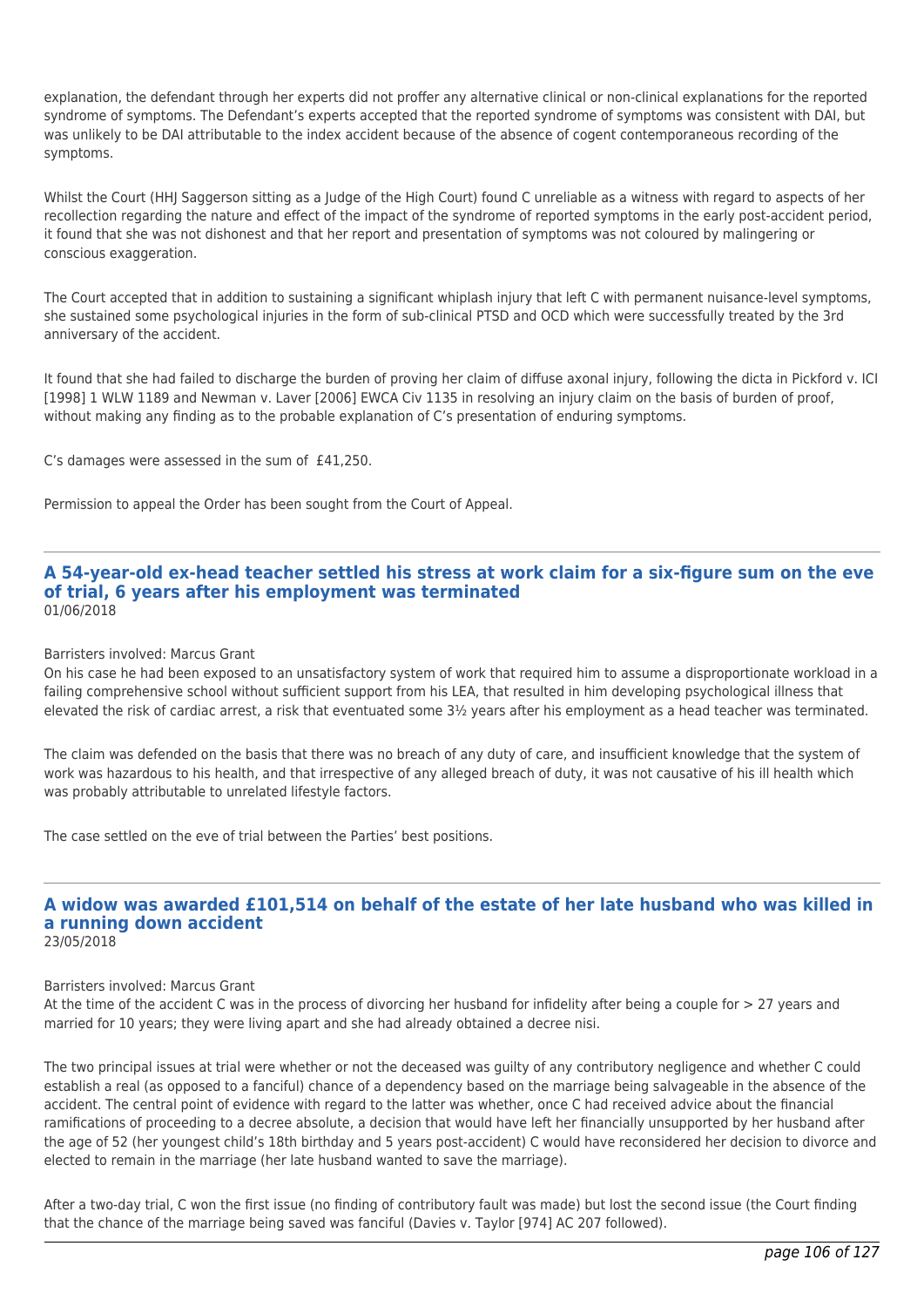#### **A claimant who developed CRPS following a tripping accident in the course of her employment failed to establish a claim against her employer or against the occupier of the premises where she sustained injury** 17/05/2018

Barristers involved: Marcus Grant

C failed to see a steep step in a Victorian-era constructed community centre, tripped and fell sustaining an ankle injury which developed into debilitating CRPS.

She was employed by D1 as a Career's Adviser and instructed to attend D2's premises to provide a lecture. Upon her arrival at the premises for the first time, C walked through an open doorway into kitchen area without realising that there was a step down the other side of the doorway. She tripped and fell.

D1 failed to risk assess the building before the accident. D2's risk assessment provided three control measures for the risk posed by the step: (1) black and yellow hazard warning tape across the width of the lip of the step; (2) an instruction to all users that the door should be kept closed at all times; & (3) a prominent warning sign of the existence of the step on the door.

At the time of the accident one of D1's servants or agents allowed the door to be propped open, having not been instructed by D2 that this should not happen, thereby depriving C of the benefit of control measures (2) and (3) above.

The Court (Rowena Collins-Rice sitting as a Judge of the High Court) found that the existence of control measure (1) the hazard warning tape was, on the facts of the case, sufficient to discharge any common law duty of care owed by the employer, D1 to C (Section 69 of the Enterprise and regulatory Reform Act having deprived C of any statutory causes of action against her employer) and equally sufficient to discharge D2's statutory duty of care to take reasonable steps to safeguard visitors under Section 2 of the Occupiers Liability Act 1957.

#### **Statutory appeal against a Regulatory Authority's decision to strike a psychologist off the HCPC register is dismissed** 10/05/2018

## Barristers involved: Marcus Grant

Marcus Grant, instructed by Christopher Dickinson of Dickinson Solicitors Limited, appeared for the Appellant psychologist in appealing a decision of a Panel representing his regulatory body, the HCPC, in erasing him from the register.

The central point of the statutory appeal was whether the regulatory body had sufficiently pleaded the allegation of dishonesty that was ultimately found against the Appellant, whether the allegation had been properly put to him during the commuted time that he gave evidence, and whether it was open to the Panel to make the finding against him in circumstances where he became unable to complete his oral evidence or participate fully in his defence of the allegations by reason of his failing health.

The Court (Ouseley J) dismissed the appeal finding that whilst the allegation of dishonesty could and should have been pleaded, and put to the appellant more clearly, standing back and considering the quality of representation that the appellant had before the Panel below, he had sufficient opportunity to understand and respond to the dishonesty allegations that ultimately were found against him and, on balance, there were insufficient grounds for the appeal court to interfere with the Panel's exercise of discretion.

#### **Trainee doctor recovers £644,000 in damages in respect of moderately severe post-traumatic fibromyalgia following a car accident** 01/05/2018

#### Barristers involved: Marcus Grant

His claim was presented on the basis that he had lost the chance of a more lucrative career in medicine as a consequence of the condition, for which the prognosis of significant further recovery was poor.

The Defendant admitted the soft tissue injury but nothing more. She asserted that the widespread pain condition, diagnosed as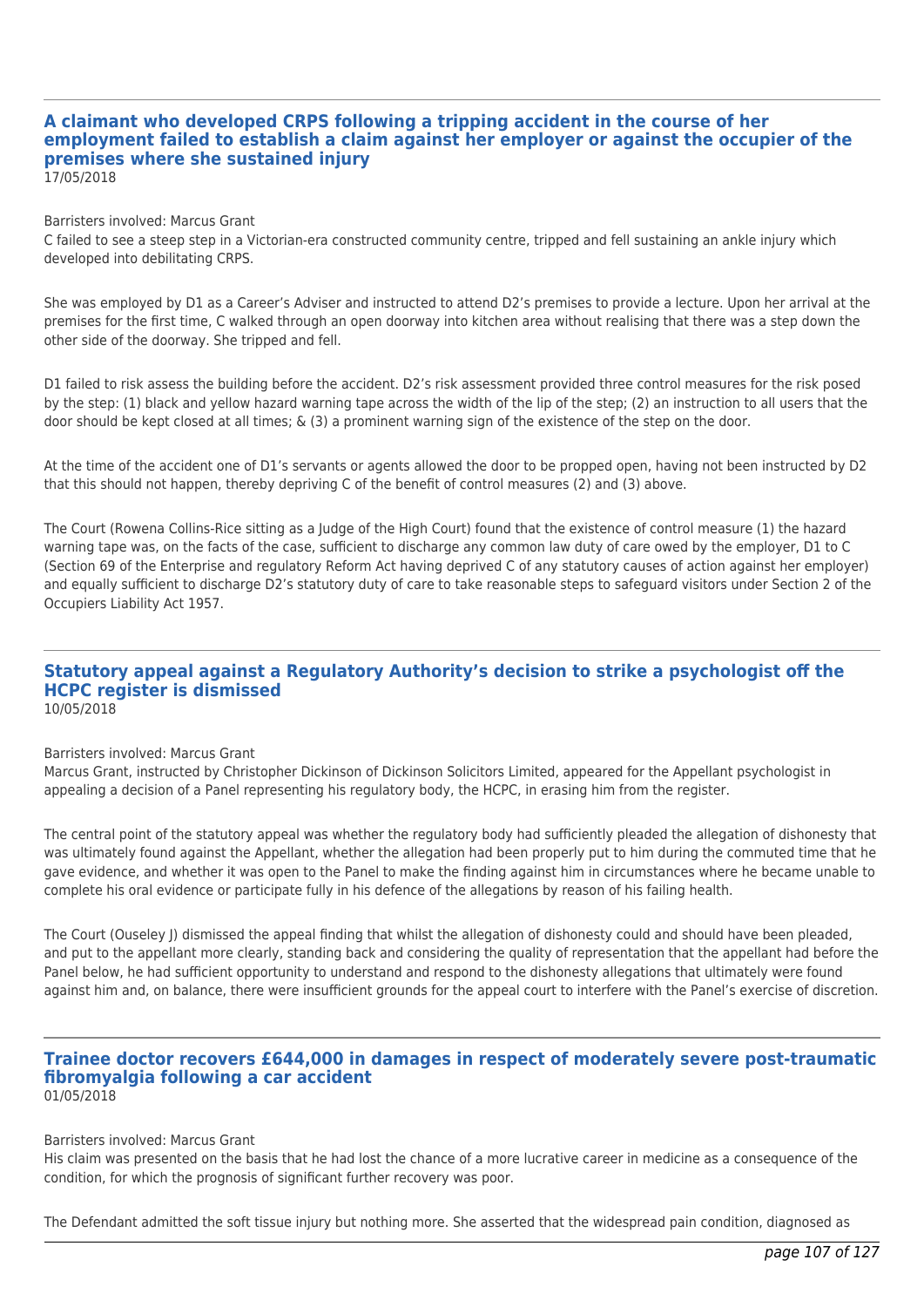fibromyalgia, emerged too long after the car accident to establish a causal nexus and identified an array of alternative stressors in the Claimant's life that were more likely triggers. Furthermore, she contended that his prognosis was more optimistic and questioned the efficacy of his proposed career model.

The case settled through negotiation part way between the Parties' best positions.

# **Property developer recovers £300,000 in damages following a crush injury to his hand** 30/04/2018

#### Barristers involved: Marcus Grant

The manufacturer had designed the roll bar to be held in place by a lynch pin held in place with an 'R clip'. Over the years these had been lost and were replaced by the hire company with nuts and bolts. The vibration of the use of the excavator had caused the nuts to work their way loose and the bolts to fall out, such that the roll bar was only held in place by gravity, until the Claimant placed his hand on it.

A claim was brought solely in negligence against the hire company. Liability was denied. The damages claim was complicated because it involved a forensic accounting review of the impact of the injury on his ability to optimize the profitability of maintaining his property portfolio.

The case settled through negotiation.

# **52-year-old pilot recovers £610,000 in damages following a whiplash injury** 24/04/2018

#### Barristers involved: Marcus Grant

He was unable to work for 14 months after the accident and then returned to flying. He continued to fly a full roster for the ensuing c. 4 years complaining of a narrowly defined band of thoracic pain, exacerbated by adopting certain fixed postures, including sitting with his arms in front of him when holding a joystick in a commercial aircraft. Also, he suffered headaches in the acute postaccident period which returned at the 5th anniversary of the accident. His ability to tolerate this pain reduced with the passage of time to the point where he requested part time flying hours, was prescribed pain killing medication and had his licence to fly temporarily suspended by the CAA.

There were multiple issues in the case including the diagnosis and aetiology of his subjective complaints of pain, whether they were objectively sufficiently intrusive to warrant any reduction in his flying hours, whether he had failed to mitigate his loss by seeking part time hours, the prognosis, his likely career path as a pilot and his credibility.

The case settled through negotiation.

# **Judgment on liability for Claimant Police Officer in a road traffic accident injury claim** 06/04/2018

#### Barristers involved: Marcus Grant

At the time she was attending to a call to search for a missing person and was speaking to some pedestrians standing on a driveway on the opposite side of the road to which she was originally driving. She parked up on the wrong side of the road, switched off the BMW's head and side lights and switched on its white roof 'take down lights'.

The Defendant denied liability, stating that the take down lights were confusing in that they appeared to approaching drivers as though they were head lights of an oncoming vehicle in the far distance. He stated that he only realised very late that they were in fact lights on a stationary vehicle parked on the wrong side of the road. He braked late but could not avoid the collision.

The Master found the Defendant was negligent because he had the stationary BMW's take down lights in his vision for approximately eight seconds before impact and that he was negligent in failing to heed that the lit object ahead was stationary and on his side of the road.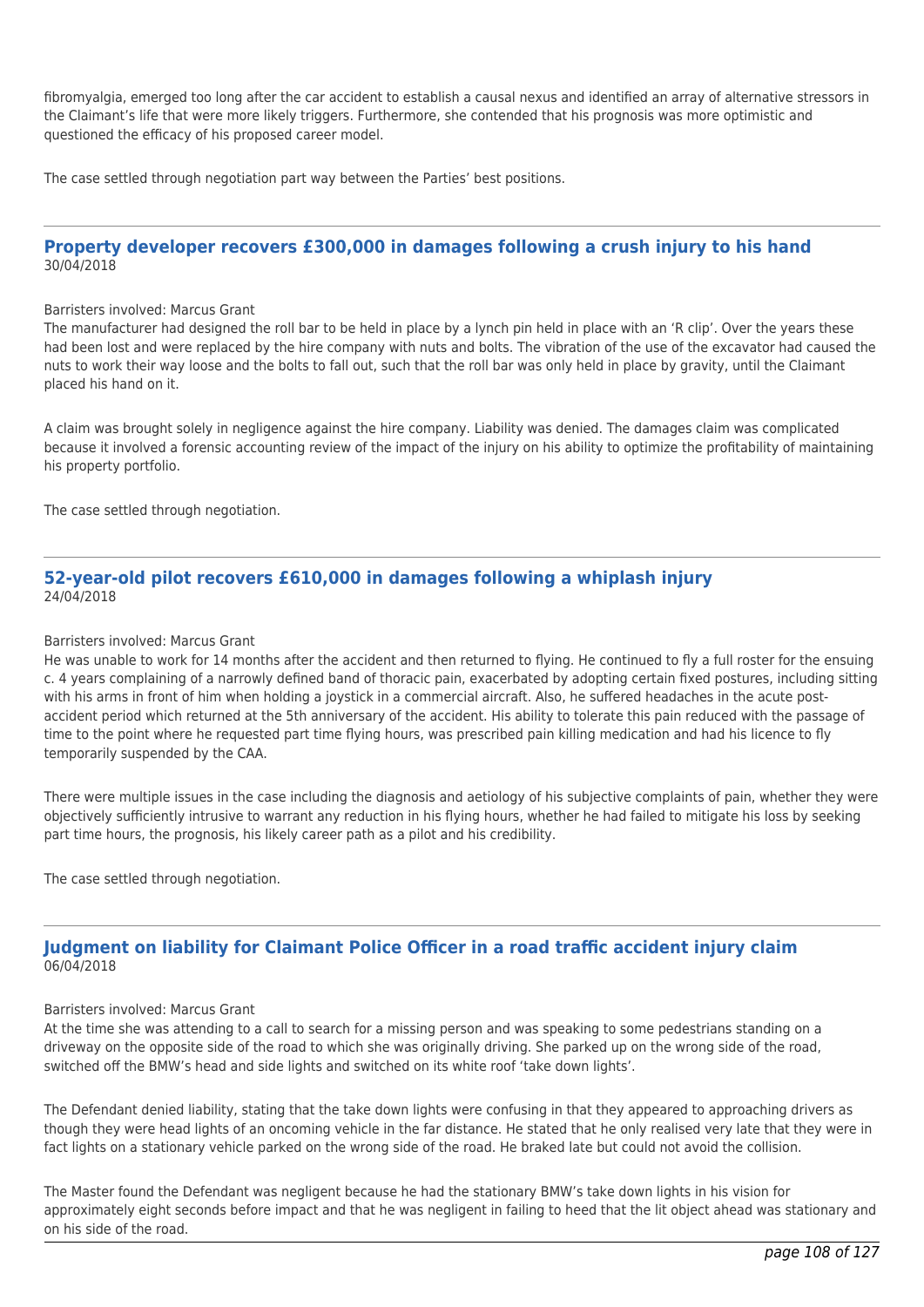Liability was apportioned 70% : 30% in the Claimant's favour. She was criticised for not making the BMW more visible to approaching motorists, by way of a combination of her head, side or hazard lights.

## **Mr Justice Martin Spencer approves £1.35m lump sum settlement in a brain injury case – 29.03.18**

29/03/2018

### Barristers involved: Marcus Grant

Marcus Grant instructed by Amina Ali of Barings Solicitors, represented a 27 year old pedestrian who sustained a severe brain injury in a running down accident when he walked into the path of a car at night whilst intoxicated. It took 5 years to secure a 50:50 liability apportionment whereupon funding was made available to attempt to provide neuro-rehabilitation to treat the symptoms of a significant dysexecutive syndrome. The brain injury left his neuro-psychological executive functioning intact; however, his judgment centre was affected rendering him prone to making impulsive, erratic and often self-destructive decisions. He was of low pre-morbid intelligence with a forensic history which made the assessment of the 'but for' part of his claim difficult. Further he rejected much of the neurorehabilitation and follow-up support given to him and developed an alcohol and illicit drug dependency. An issue in the case was whether he would be overcompensated if he recovered damages for a support structure that he subsequently rejected. A global lump sum settlement was reached at £2.7m, reduced to £1.35m to reflect the liability apportionment.

### **90 year old lady recovers £298,000 gross of contributory negligence for a shoulder injury in a running down accident** 28/03/2018

#### Barristers involved: Marcus Grant

The Claimant was an 86-year-old widow living alone when she sustained a comminuted fracture to left proximal humerus that required fixing with a plate. She was left with a substandard shoulder but was fiercely independent and rejected any significant external care package. At the age of 89 the plate snapped and she needed to undergo shoulder replacement surgery which was successful in reducing the pain but left her with an effectively useless non-dominant upper limb and increased the risk of falling. She continued to resist the imposition of an expensive care package but did accept light touch support. The settlement reflected the heightened risk that she would need a significantly enhanced private care regime in the future. A 20% reduction in her damages was agreed to reflect an apportionment of liability between the Parties.

The case was settled through negotiation at a point between the Parties' respective best case scenarios.

### **32 year old healthcare manager recovers £950,000 for the consequences of a mild traumatic brain injury following a moped accident** 28/02/2018

### Barristers involved: Marcus Grant

The Claimant was 27 at the time of the accident. He sustained fractures to his right arm and leg in the accident together with PTSD, depression, vestibular dysfunction and concussion. He made a reasonable recovery from the orthopaedic injuries but was left with a cluster of physical, cognitive, behavioural and psychological symptoms that rendered him unable to hold down sustained employment, despite trying, and unable to hold down a sustainable relationship. He received a lot of support from his family.  $4\frac{1}{2}$ years after the accident this cluster of symptoms was attributed to a probable mild diffuse axonal injury, a diagnosis resisted fiercely by the Defendant's experts and some of his own experts, especially in the face of normal neuro imaging. However, the Defendant was not prepared to accuse him of fabricating or consciously exaggerating the symptoms which left the diagnosis/formulation of MTBI with lasting disabling symptoms as the most compelling explanation for his enduring dysfunction.

The case was settled through negotiation following a second JSM at a point between the Parties' respective best case scenarios.

#### **TGC Fraud Update Issue VII – February 2018** 21/02/2018

Barristers involved: James Laughland James Henry Marcus Grant Tim Sharpe Ellen Robertson George Davies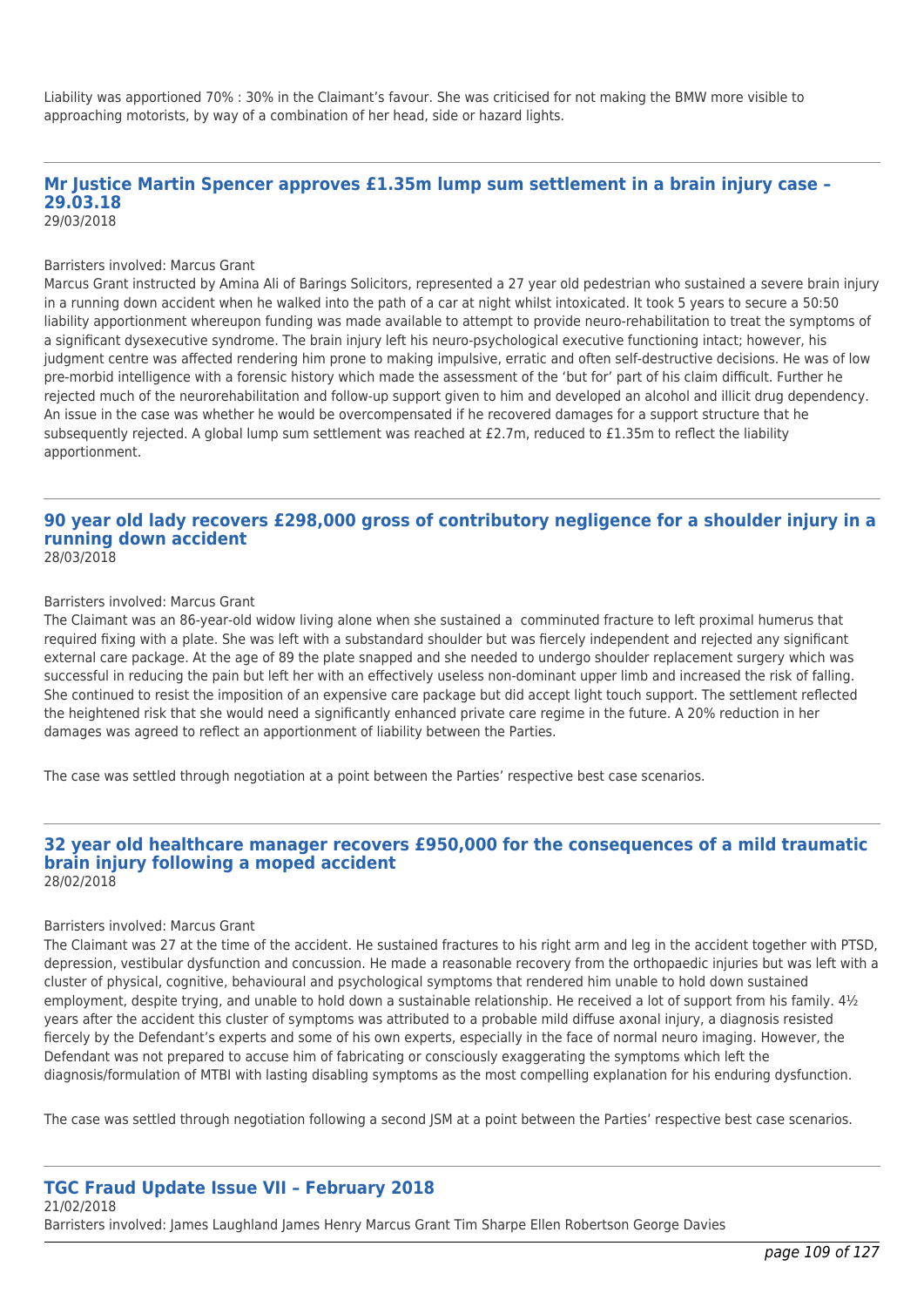Please see link below for Issue VII of the TGC Fraud newsletter.

You can view the publication on our website [http://tgchambers.com](https://tgchambers.com/wp-content/uploads/2018/02/TGC032_Newsletter_Fraud_issue7_v2.pdf)

### **Teare J finds Mr Gentry guilty of deceit and contempt of Court and sentences him to 9 months' imprisonment, suspended for 2 years** 19/01/2018

### Barristers involved: Marcus Grant

Mr Gentry claimed that his Range Rover was written off in a road accident with UKI's insured, Mr Miller. UKI admitted liability on Mr Miller's behalf, made an interim payment of £14,000 for the pre-accident value of Mr Gentry's Range Rover. Mr Gentry, represented by Armstrong's Solicitors, issued and served proceedings on Mr Miller for general damages and £56,540 worth of credit hire charges, and secured a default judgment, which he sought to enforce against UKI.

Late in the day, UKI discovered that Mr Gentry and Mr Miller were known to each other, and applied 2 months late to set aside the default judgment. A District Judge allowed the application. Mr Gentry appealed to a Circuit Judge who dismissed his appeal. Mr Gentry appealed again to the Court of Appeal and won [2016] EWCA Civ 141, obtaining an order that UKI be bound by the default judgment and pay the costs of the action. On application by UKI, that Order was stayed pending the outcome of tort of deceit proceedings that were then issued and served.

The deceit action commenced in March 2016, asserting that the alleged accident was staged and the entire claim was predicated on a deceit. Also, UKI alleged contempt of Court against Mr Gentry pursuant to CPR 32.14 and 81.17(1)(a). Mr Gentry admitted the contempt on the limited basis that he lied about not knowing Mr Miller before the accident; however, he contested the deceit claim alleging that there was a genuine accident caused by Mr Miller's negligence. After a two-day trial on the deceit claim, Teare J found that the deceit proved to the requisite standard of proof, and found that the alleged accident was staged, and that Mr Gentry had conspired with two others to deceive UKI.

Teare J set aside all the costs orders in Mr Gentry's favour made by the Court of Appeal, ordering him to repay the sums paid to him by UKI and to pay UKI's costs of the earlier proceedings and of the tort of deceit and committal actions on an indemnity basis. He sentenced Mr Gentry to 9 months' imprisonment, which he suspended for 2 years on condition that he repay £1,250 pm towards the sums owed to UKI. Teare J relied on the early admission of the contempt, and on Mr Gentry's previous good character and the specific hardship that would be experienced by people around him if he were to be imprisoned, in deciding to suspend the sentence on terms.

Follow the link below for a full copy of the judgment on Lawtel.

You can view the publication at<http://tgchambers.com/wp-content/uploads/2018/01/Gentry-Judgment.pdf>

### **Marcus Grant shortlisted as The Legal 500 Personal Injury & Clinical Negligence Junior of the Year 2018** 24/11/2017

### Barristers involved: Marcus Grant

TGC are delighted to announce that [Marcus Grant](http://tgchambers.com/member-profile/marcus-grant/) has been shortlisted as The Legal 500 Personal Injury & Clinical Negligence Junior of the Year 2018. The winners in all categories will be announced next week.

## **Dispensing Optician recovers £320,000 for a suspected mild Traumatic Brain Injury** 03/11/2017

Barristers involved: Marcus Grant

Dispensing Optician recovers £320,000 for a suspected mild Traumatic Brain Injury. Marcus Grant, instructed by Tom Ranson of Ashton's Legal, represented the Claimant.

Following a moderately severe rear-end shunting accident on the M1, this (then) 33-year-old Dispensing Optician sustained a whiplash injury and presented with symptoms of headaches, reduced memory and concentration, heightened mental fatigue, OCD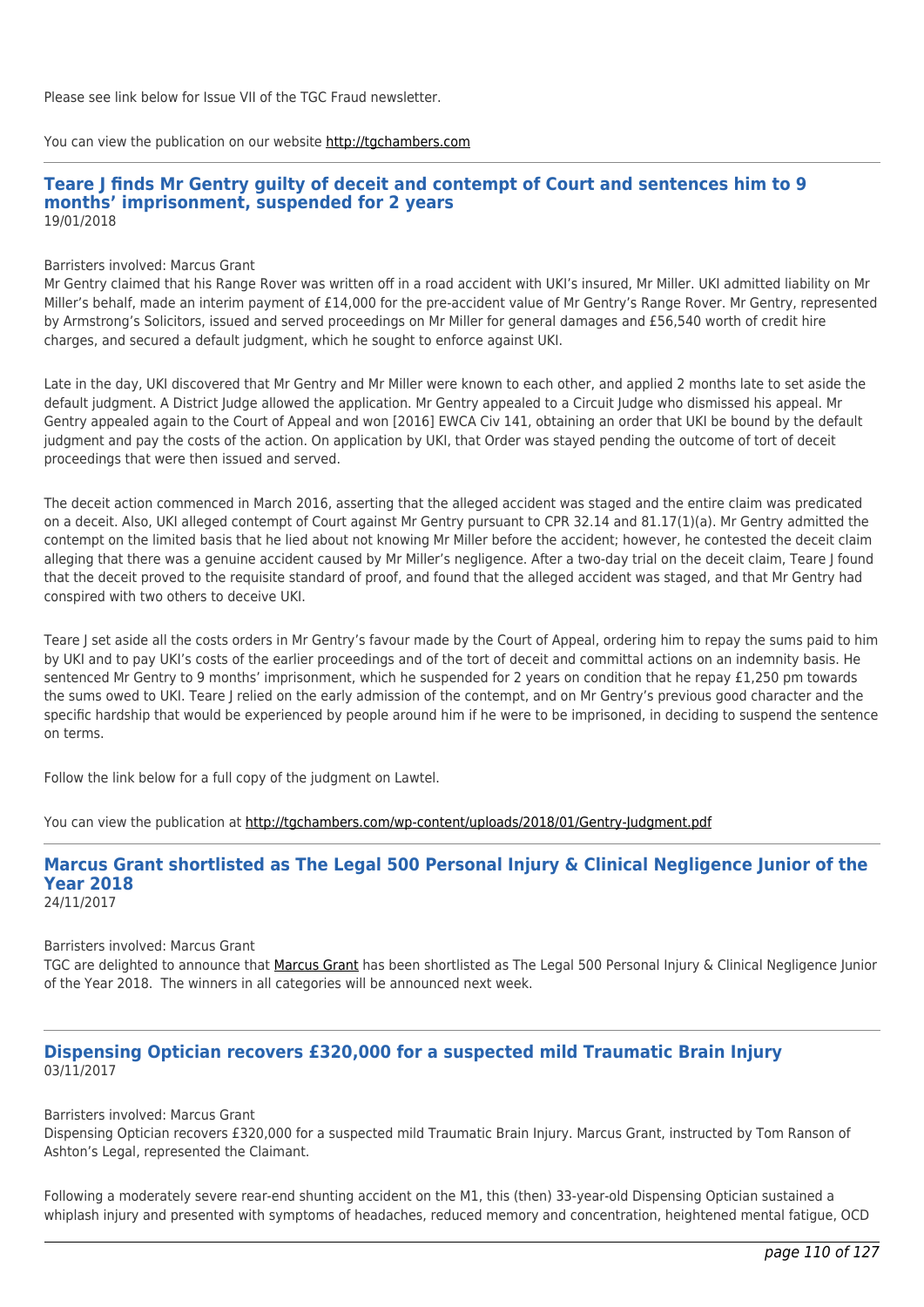character traits, reduced tolerance, impaired decision making and symptoms of post traumatic stress disorder.

Clinical assessment by his experts confirmed post traumatic amnesia (PTA) of between 15 and 30 minutes only, a normal GCS, no loss of consciousness, a normal MRI of the brain and no retrograde amnesia. He underwent a course of CBT and his PTSD symptoms remitted to a sub-clinical level. The enduring cluster of cognitive and behavioural symptoms remained. Despite them, he continued working full time as a Dispensing Optician over the 5.5 years between the accident and settlement. On his case, this was only possible because of adjustments made by his employer in the workplace. Neurospychological testing by his expert revealed a subtle pattern of deficits in delayed working memory and processing speed tasks, against a backdrop of a pre-morbid superior intellect, that was consistent with a diagnosis of Diffuse Axonal Injury following on from mild Traumatic Brain Injury (mTBI).

The Defendant's experts accepted that the Claimant was a reliable informant but attributed his subjective cognitive and behavioural symptoms to a combination of pre-existing psychological vulnerability, post-accident anxiety attributable to the sub clinical PTSD and the stress of the litigation; Its experts contended that the residual symptoms that would settle post-litigation with CBT, leaving him at no disadvantage on the labour market. The experts in their reports and joint statements analysed the emerging literature on the incidence of chronic disabling symptoms amongst the enormous cohort of mTBI patients throughout the population, literature dating between 1943 and October 2017.

The case was settled through negotiation at a point between the Parties' respective best case scenarios.

### **PA and Personal Trainer recovers £1.5 m for severe post traumatic fibromyalgia / somatic symptom disorder** 25/10/2017

Barristers involved: Marcus Grant

PA and Personal Trainer recovers £1.5 m for severe post traumatic fibromyalgia / somatic symptom disorder. Marcus Grant, instructed by Alex Cohen of Brian Barr Solicitors, represented the Claimant.

Following a modest rear-end shunting road accident, an otherwise fit and healthy PA and part time fitness trainer sustained a whiplash associated disorder that interfered with her ability to work normally and resulted in her being unable to achieve restorative sleep. Being unable to work effectively caused her anxiety. Over the course of c. 4-6 months after the accident her whiplash symptoms transformed into a more widespread diffuse aching throughout her body coupled with headaches, mental fatigue and impaired cognitive function. Seven months after the accident a rheumatologist diagnosed fibromyalgia although features of her presentation did not fit comfortably within the diagnosis. Over the ensuing five years her health deteriorated, and despite having access to a bespoke residential pain management course, her function declined to the point where she became largely wheelchair dependent and acquired significant care and housing needs.

On her case her presentation was explained by post-traumatic fibromyalgia; the nexus between the trauma and the subsequent fibromyalgia was not simply a temporal one, but one involving a mechanism of trauma-induced non-restorative sleep, specifically an inability to achieved Rapid Eye movement (REM ) sleep. On her case, she did not present with any other self standing psychiatric disorder to explain part or all of her symptoms. The prognosis was poor and she would require substantial care and assistance for the rest of her life.

The Defendant's experts considered that her presentation on physical examination of exquisite pain that made it impossible to conduct a structured assessment for fibromyalgia was more suggestive of a psychiatrically-mediated disorder rather than posttraumatic fibromyalgia, and considered that somatic symptom disorder best encapsulated that presentation. They considered that she presented with perfectionist and driven character traits before the accident that rendered her vulnerable to descending into an equivalent psychiatrically-mediated chronic widespread pain state in the absence of trauma, or within a short period of her 38th birthday (her age at the time of the car accident). Furthermore, they contended that because the predominant explanation for her presentation was psychiatrically mediated, rather than organically mediated, the prognosis for substantial, though incomplete recovery was good; the treatment modality of choice was CBT, coupled with a functional restoration programme.

The case settled on day 6 of a trial in the Queen's Bench Division at a point between the Parties' respective best case scenarios.

### **Barrista Trainer recovers £2.2m for head and spinal injuries** 13/10/2017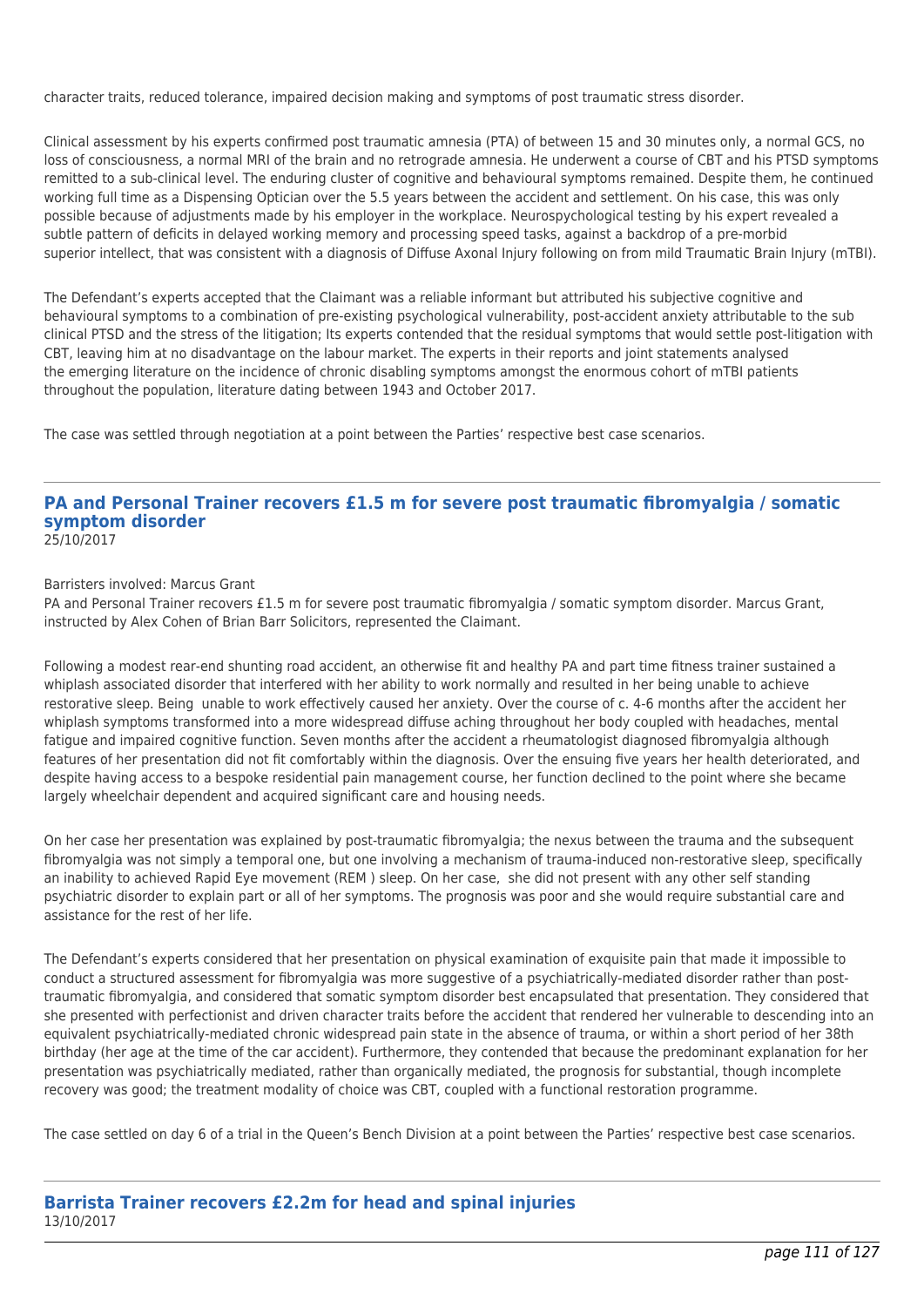### Barristers involved: Marcus Grant

28 year old Barrista Trainer recovered £2.2m after sustaining a multiple injuries in a car that overturned and struck a tree. Marcus Grant, instructed by Peregrine Redgrave of Stewarts LLP, represented the Claimant.

On her case the Claimant sustained an unstable T12 fracture that had partially united resulting in a kyphosis, a closed head injury causing significantly debilitating diffuse axonal injury at a microscopic level, injury to her vestibular apparatus causing vestibular migraine and significant neuropsychiatric sequelae. These injuries overlay a pre-accident psychological vulnerability and hypothyroidism and obesity. On her case, she wouldn't be able to work again and needed case management and support worker supervision into the long term future.

The Defendant contended that the head injury caused no more than mild traumatic brain injury and that any enduring subjective neurocognitive sequelae were psychologically mediated and capable of further improvement. The spinal fracture was stable and any kyphosis at the fracture site was minimal and unlikely to be a significant source of enduring disability. Any future need for care and support was more likely to be a reflection of significant pre-accident life challenges surrounding her significant psychiatric vulnerability and issues surrounding her hypothyroidism and obesity. In any event, she would not accept the sort of support package recommended by her experts.

The claim settled through negotiation at a point between the Parties' respective best case scenarios.

### **Police Sergeant recovers £1.65m for a brachial plexus injury** 13/10/2017

### Barristers involved: Marcus Grant

36 year old Police Sergeant recovered £1.65m after sustaining a brachial plexus injury when her hand became caught in the door handle of a car being driven by a thief who was attempting to evade arrest. Marcus Grant, instructed by Tracey Benson of Slater & Gordon, represented the Claimant.

On her case the Claimant sustained a traction injury to the left brachial plexus and went onto develop a generalised plexopathy. Surgery aggravated her pain and she was left with chronic neuropathic pain in the left upper limb that brought about her medical retirement from the Police and in need of ongoing support. She had been on the Police High Potential Development Scheme and brought a claim for the loss of chance of a career up to the rank Assistant Chief Constable.

The Defendant admitted liability and the fact that she had sustained a brachial plexus injury that brought about an early medical retirement. The Defendant was more upbeat about her future, contending that any residual pain was psychologically mediated and capable of resolution with further psychological treatment after the conclusion of the litigation. The Defendant was more cautious in assessing her promotion prospects.

The claim settled through negotiation at a point between the Parties' respective best case scenarios.

# **Builder recovers £1.16m for a head injury sustained in a fall**

13/10/2017

### Barristers involved: Marcus Grant

54 year old builder recovered £1.16m gross of 10% contributory negligence, after sustaining a head injury when he stumbled and fell on a defective brick on a set of steps leading to his rental property. Marcus Grant, instructed by Christopher Dickinson of Dickinson Solicitors represented the Claimant.

On his case he sustained a closed brain injury comprising diffuse axonal injury at a microscopic level and PTSD, as a consequence of which he was unable to run his building business effectively, despite still working at a reduced level through to the date of trial. He presented with a cluster of physical, cognitive, behavioural and psychological symptoms that were consistent with a frontal lobe dysexecutive syndrome. In addition to being unable to work effectively, he separated from his wife, on his case on account of the consequences of his dysexecutive syndrome and needed supervision from a case manager and support worker into the future.

The Defendant viewed the case differently. In the absence of any identifiable damage on CT, no contemporaneous clinical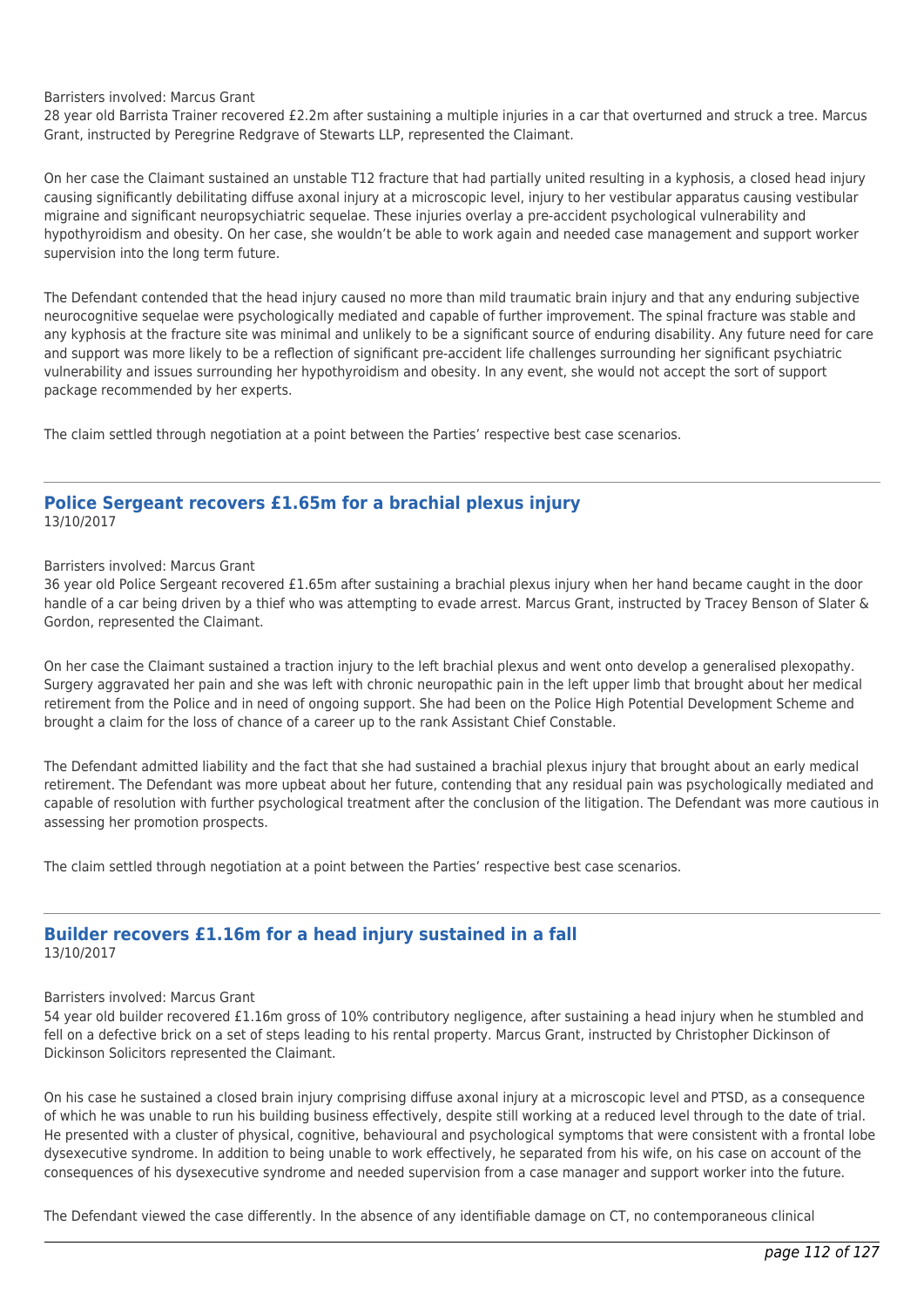observations of post traumatic amnesia or reduced Glasgow coma score, the Defendant contended that he probably did not sustain DAI or PTSD and that any perceived change in his character was a consequence of pre-existing personality traits and psychological vulnerability coupled with being advised incorrectly that he had suffered significant traumatic brain injury. The claim settled through negotiation on the eve of trial in the QBD.

### **24 year old Factory Worker recovers £600,000 for the consequences of a compression fracture to the T12/L1 vertebrae** 13/09/2017

#### Barristers involved: Marcus Grant

24 year old Factory Worker recovered £600,000 for the consequences of a compression fracture to the T12/L1 vertebrae. Marcus Grant (instructed by Daniel Denton of Slater & Gordon) appeared for the Claimant.

In December 2013 the Claimant, then a 20 year old factory worker, sustained a compression fracture to the T12/L1 vertebrae when a stack of glass toppled over onto him. The fracture united leaving a 19° kyphosis. The normal expectation would be that such a patient would make a good functional recovery from such an injury. The Claimant developed chronic neuropathic and mechanical pain around the injury site that prevented him from coping with moderately physically demanding day to day activities, including manual work. On his case, the prospects for significant further functional recovery were modest. The Defendant's initial response through orthopaedic and psychiatric evidence was to assert that there was no organic or psychologically-mediated explanation for his presentation and that the likely explanation was a degree of conscious elaboration. After pain management experts became involved, more attention was paid to the bio-psychosocial model of chronic pain. The Claimant spent an interim payment on a 3 week domicillary pain management programme that made no material difference to his symptoms. His experts concluded that the residual symptoms were likely to be permanent, and that he needed to fashion a life for himself that could accommodate them. The Defendant's pain expert considered that a 12 month course of CBT post-settlement of litigation would bring about a substantial, though incomplete recovery, sufficient for him to resume independence in his work and home lives, subject to the restriction of having to avoid heavy manual activities.

The settlement, achieved through negotiation, reflected a compromise between the Parties' respective positions.

### **38 year old former Police Officer recovered £492,000 for the consequences of an ankle injury and PTSD, sustained in a running down accident** 05/09/2017

#### Barristers involved: Marcus Grant

38 year old former Police Officer recovered £492,000 for the consequences of an ankle injury and PTSD, sustained in a running down accident. Marcus Grant (instructed by Phillip Cohen of Brain Barr Solicitors) appeared for the Claimant.

In March 2014 the Claimant, then a 35 year old Traffic Officer employed by Lancashire Constabulary, sustained a ligament injury to his right ankle and PTSD when forced to jump out of the way when the Defendant failed to stop after the Claimant attempted to waive him down. The ligament injury left him unable to run, despite two surgeries. The PTSD was moderately severe until about the 3rd anniversary of the accident, and required a 9 week in-patient stay before it was treated out to sub-clinical levels. His contract of service was terminated by the Lancashire Constabulary, by reason of the combination of his injuries and their residual symptoms. He made a good recovery from the PTSD, though was liable to relapse and recovered a good level of function in the ankle, though needed to avoid heavy physical activity and prolonged periods of being on his feet. The Defendant adduced medical evidence that suggested the ankle symptoms represented an acceleration of inevitable problems 10-15 years hence, and psychiatric evidence that suggested that any genuine PTSD pathology was probably unrelated to the index incident because of the delay in which those symptoms were reported to his treating doctors.

The settlement, achieved through negotiation, reflected a compromise between the Parties' respective positions.

### **46 year old middle manager recovers £579,000 for the consequences of a diffuse axonal**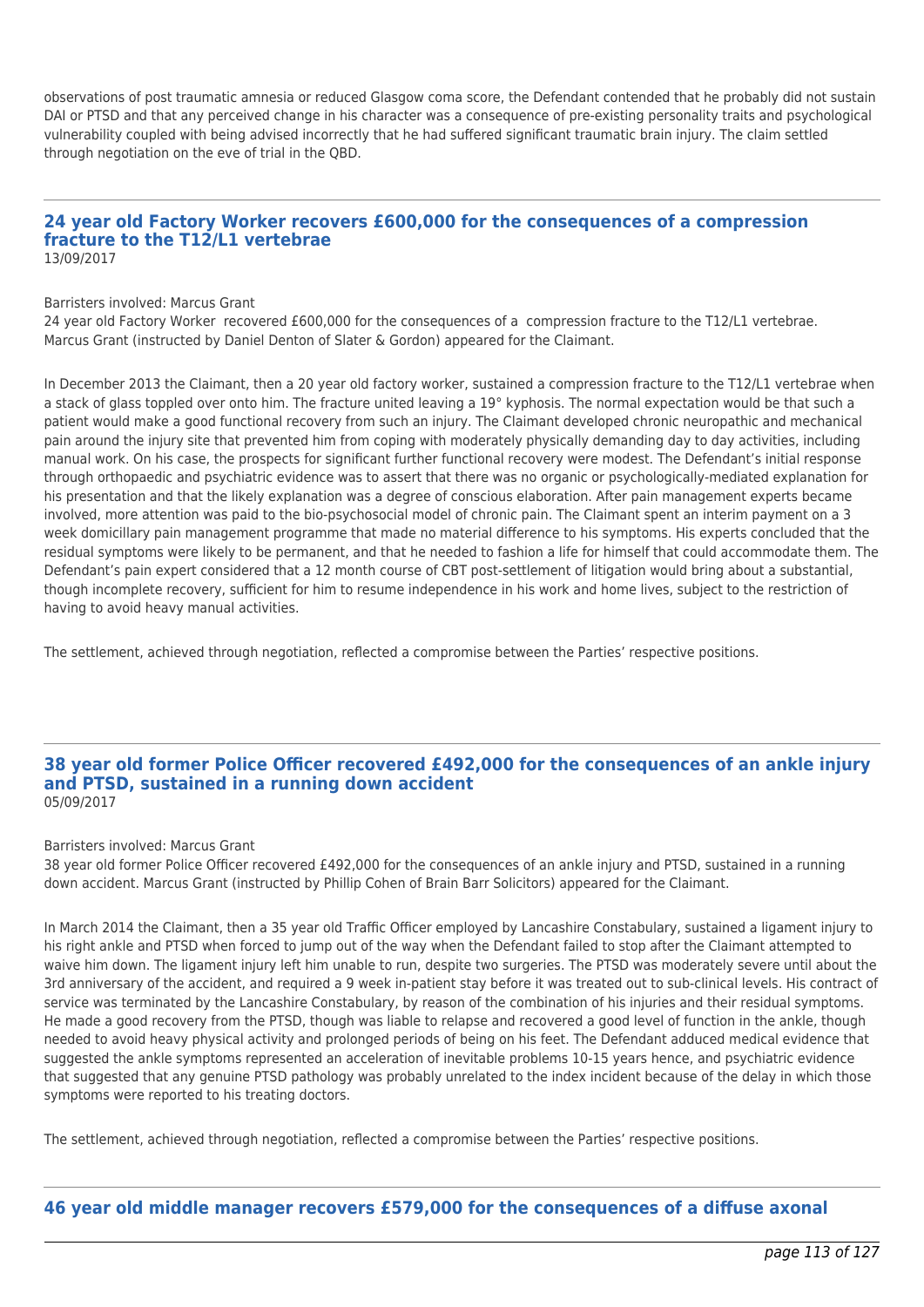### **brain injury and vestibular damage sustained in a workplace accident** 23/08/2017

### Barristers involved: Marcus Grant

46 year old middle manager recovered £579,000 for the consequences of a diffuse axonal brain injury and vestibular damage sustained in a workplace accident. Marcus Grant (instructed by Mark Ellis of CFG Law) appeared for the Claimant.

In December 2012 the Claimant, then a 41 year old middle manager employed by Hewlett Packard, sustained a blow to the back of his head when he slipped on a pool of water in a client's office bathroom, and was rendered unconscious for a few minutes. Thereafter he presented with a cluster of physical, cognitive, behavioural and psychological symptoms, the most debilitating of which were pervasive mental fatigue and impaired balance, that rendered him unfit to return to work. With the passage of time and some treatment, he was able to engage in a limited set of activities that included driving short distances and attending a gym, and to assist once a week in a homeless shelter, but was unable to cope with the demands of his job. His team of experts diagnosed the cluster of enduring symptoms as the consequence of likely diffuse axonal injury to the white matter of his brain, together with a peripheral vestibular lesion interfering with his balance mechanism and secondary impaired mood and heightened anxiety-mediate psychiatric pathology, associated with the likely brain injury and with the enforced lifestyle changes. The Defendant's team of experts rejected any suggestion of white matter damage to his brain, even at a microscopic level in the absence of corroborative radiological imaging, and suggested instead that the residual reported subjective symptoms, to the extent that they were genuine, were the product of a pre-accident psychological vulnerability and a misinformed iatrogenic belief system; further the Defendant asserted that they were capable of being reversed with CBT post settlement. Concerns were raised about the Claimant's credibility because various Facebook posts and photographs appeared to contradict the sedate and sedentary lifestyle he described to the doctors. The Claimant had the benefit a PHI policy that paid out 2/3 of his income.

The settlement, achieved through negotiation, reflected a compromise between the Parties' respective positions.

### **43-year-old Warehouse Worker recovered £539,000 for post traumatic fibromyalgia following a workplace accident – Marcus Grant represented the Claimant** 28/04/2017

### Barristers involved: Marcus Grant

A Warehouse Worker for Argos fell backwards landing heavily on her right sacro-iliac joint and right wrist, sustaining soft tissue spinal injuries. Her ability to achieve restroratitive sleep was immediately compromised by pain.

Over the ensuring weeks and months the pain evolved and spread to all four quadrants of the body and was accompanied by pervasive fatigue and cognitive impairment.

She continued to battle on at work for 2½ years after the accident, relying on colleagues to carry her and on powerful neuropathic medication to dull the pain. Over time, she became increasingly depressed about her failing health and then went off work.

She was diagnosed with fibromyalgia that became progressively more disabling. She spent £7,995 on a 3 week residential multidisciplinary pain management programme that did not break the deadlock of her symptoms. The prognosis was poor.

The Defendant did not accept that her fibromyalgia was post-traumatic; instead it asserted that it reprersented a constitutional vulnerability that would have occurred in any event, either at around the time of the accident or in any event within 6 or 7 years. It asserted that the prognosis for further recover was good.

The case settled through negotiation at a joint settlement meeting.

### **HHJ Wood QC permits committal proceedings for contempt of Court to proceed against 9 injury claimants** 06/04/2017

Barristers involved: Marcus Grant The Insurance company relied on similar fact evidence to confirm links between the identity of the nominal insureds in whose name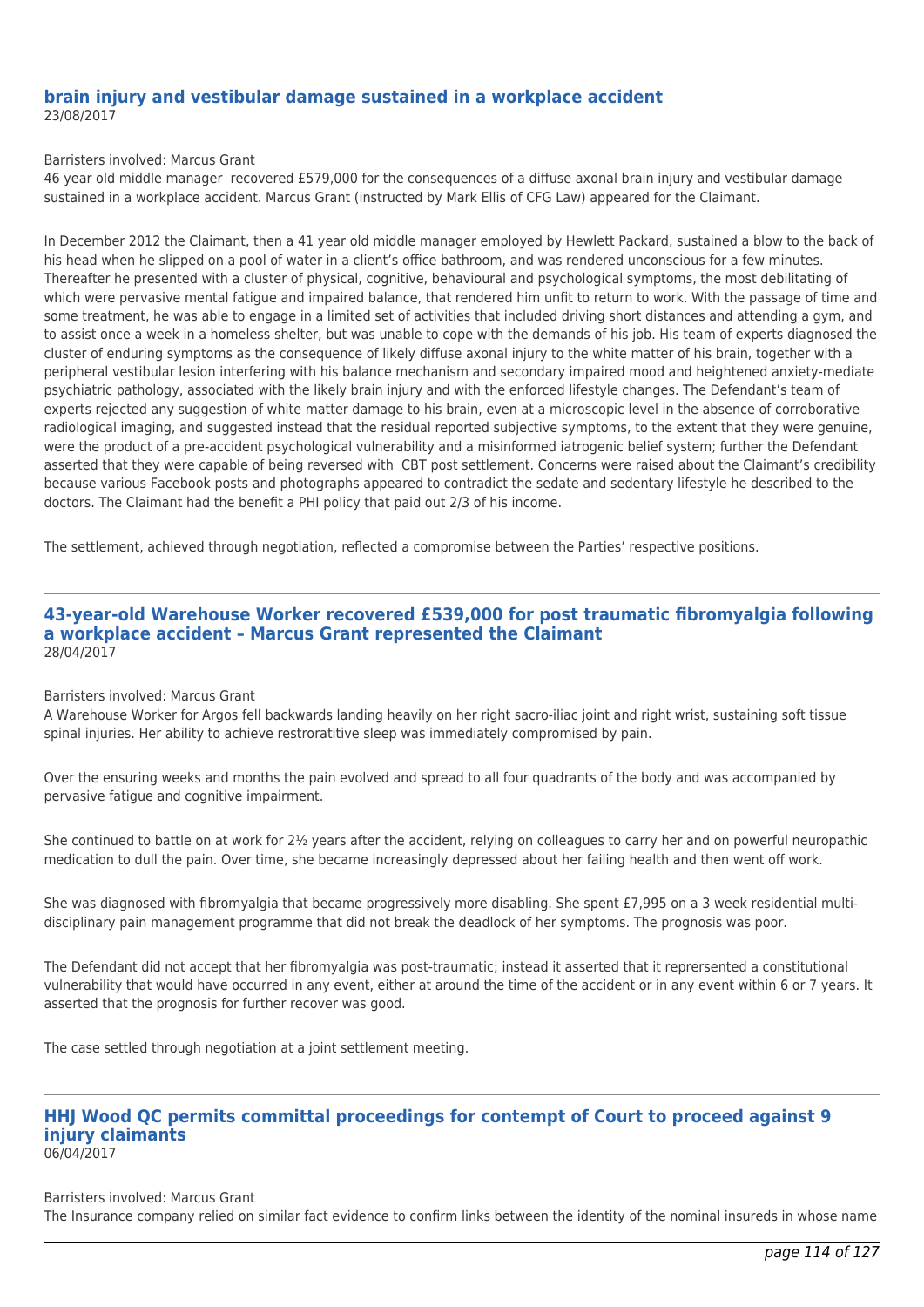policies of insurance had been taken out; no premiums were paid on the policies, connected bank accounts and email addresses were used to set up the policies and neither the named insureds nor their cars could be traced. The alleged accidents occurred 80 miles away from where they allegedly resided. Links could be made between the occupants in two of the three accidents and a link was established between a claimant in the third alleged accident and the director of an accident management company that was used by all nine claimants.

The claimants in the county court action below discontinued their claims on the first day of a 5 day trial where a single Judge was asked to hear them consecutively. Liverpool Victoria contended that they were contrived collisions fabricated for the purpose of attempting to perpetrate insurance fraud. Had the claims succeeded, the Liverpool Victoria would have been faced with a costs bill of £170,000.

HHJ Wood QC sitting as a Judge of the High Court considered the similar fact evidence satisfied the of strong prima facie evidence threshold test, and considered that it was both proportionate and in the public interest that the committal action proceed to a full trial.

Barnes v. Seabrook [2010] EWHC 1849 and South Wales Fire & Rescue v. Smith [2011] EWHC 1749 considered.

### **HHJ Main QC accepted evidence of a scientific link between trauma and fibromyalgia** 03/04/2017

### Barristers involved: Marcus Grant

She suffered pain and shock following the incident during which she though she would die. Within weeks she developed widespread pain affecting all four quadrants of her body accompanied by headaches and cognitive impairment. Her cluster of symptoms was diagnosed by her treating clinicians as fibromyalgia and PTSD. The Defendant rejected any suggestion that she had suffered more than a short lived soft tissue injury and that her presentation was either pathological or fabricated or both. They advanced a differential explanation of somatic symptom disorder (via its psychiatrist) and pre-existing constitutional fibromyalgia (via its rheumatologist).

Fibromyalgia is a chronic pain condition that affects many members of the population. It is a rheumatological condition that is poorly understood. Many insurers have contended for many years that there is no such thing as 'post traumatic fibromyalgia', and that this pain condition merely reflects a constitutional susceptibility in the patient, and that any temporal coincidence with a (compensable) trauma is merely coincidental. The industry has placed great reliance on a 2014 academic paper by Wolfe, Hauser et al 'Fibromyalgia and physical trauma' Journal of Rheumatology 12.08.14 to refute the notion of 'post traumatic fibromyalgia'.

HHJ Main QC set aside the time during this 5 day trial to address the medicine thoroughly, and to test the medical literature underpinning the Claimant's contention that disturbance of her REM sleep cycle over a prolonged period was the trigger for the fibromyalgia; she attributed the sleep disturbance to the PTSD pathology and soft tissue pain caused by the accident and, consequently, attributable to the accident. The Court accepted that scientific link (see § 79 and 144 i & j of the judgment) and found that the accident was the material trigger of the fibromyalgia. However, due to constitutional vulnerability to developing a similar pain disorder in any event, that included a history of childhood abuse, the Court found that within 6 years of the accident the Claimant probably would have succumbed to a similar set of symptoms. It awarded her £205,811.27 by way of damages inclusive of interest.

The Court rejected a full frontal attack on the Claimant's credibility by way of surveillance evidence and ancillary allegations of fraud. It reviewed in some detail the rules on pleading fraud relying in particular on the guidance of the House of Lords in Three Rivers v. Bank of England [2003] 2 AC 1@ 291 and found that the pleadings in this case, whilst pleading fraud clearly, were 'seriously defective' (§107) because they failed to plead with sufficient specificity the primary facts from which an inference of fraud could be drawn, save with regard to the Claimant's self report of previous accidents.

A copy of the judgment can be [viewed here.](http://tgchambers.com/wp-content/uploads/2017/04/Maguire-Judgment-31.03.17.pdf)

**Fraser J approves combined PPO and lump sum settlement following the introduction of the new discount rate in a case involving the MIB.** 23/03/2017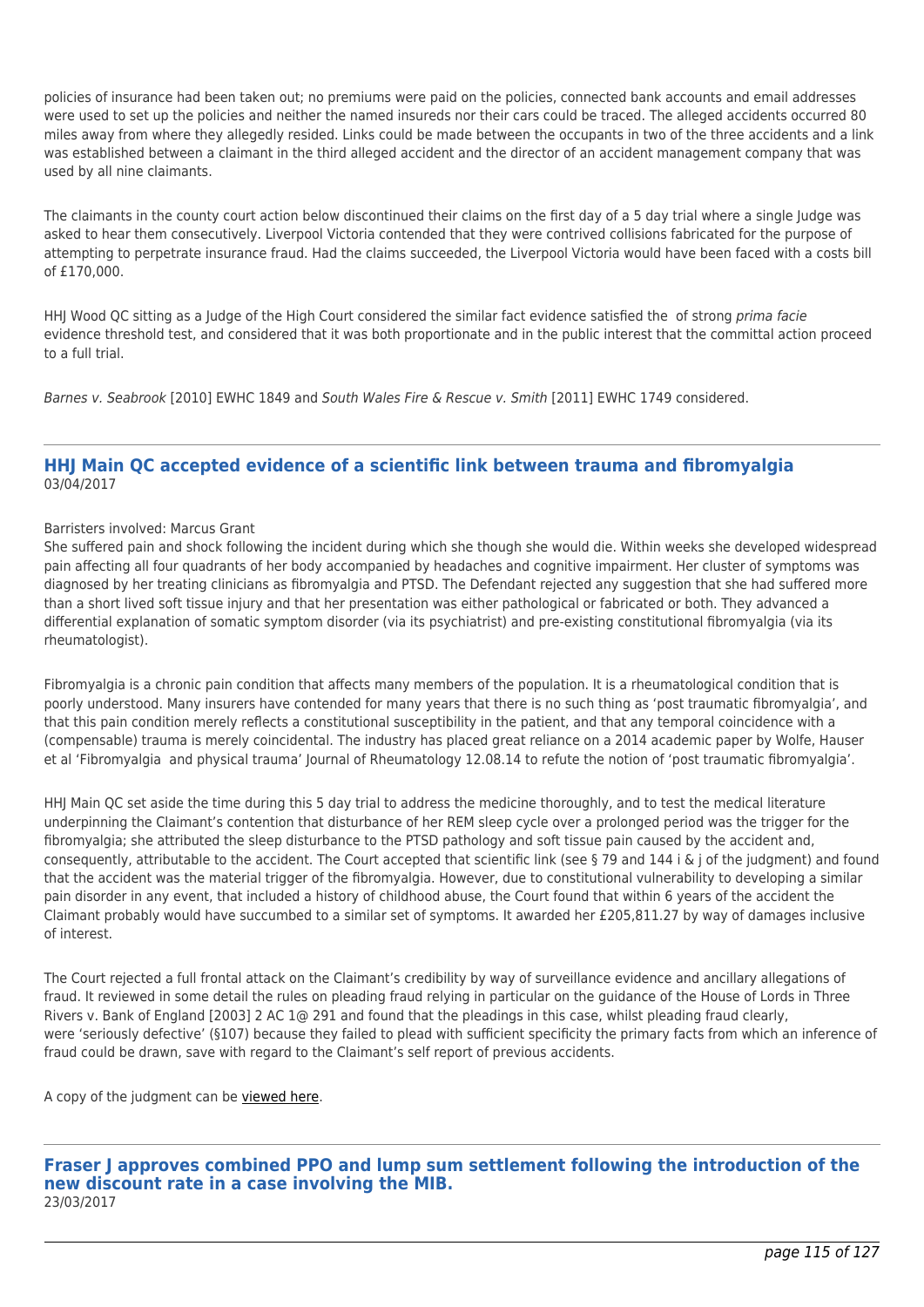### Barristers involved: Marcus Grant

The Claimant, who was a Protected Party under the Mental Capacity Act 2005, was aged 27 at the date of settlement. The case was controversial because it was alleged that he had participated in an armed robbery using the stolen motorcycle shortly before the accident. A firearm was found at the accident scene. Notwithstanding an ex turpi causa defence, liability was apportioned 90%:10% in the Claimant's favour. An agreement was reached that provided for a combined lump sum / PPO settlement with the heads of care and case management and deputy costs paid on a periodical payment order basis.

The settlement came for approval two days after the new –0.75% discount rate came into force. The Parties renegotiated the terms of the lump sum settlement following the Lord Chancellor's announcement, but opted to retain the PPO elements of the settlement. Fraser J approved the terms of the settlement, taking into account the interests of both the Claimant and the paying party (the MIB). He was satisfied that notwithstanding the reduction in the discount rate, a PPO for the two heads of claim identified was the appropriate mechanism to properly protect this Claimant's interests over the remaining estimated c. 50 years of his life (the brain injury had reduced his life expectancy) in the face of an uncertain future in the money markets due to the economic and political turmoil across the world.

The total value of the settlement was between £3m and £4m, depending on future RPI and life expectancy. An anonymity order protecting the Claimant's identity was made.

### **Widow recovers £150,000 from a landowner in respect of the death of her husband killed by a falling branch from one of his trees.** 22/03/2017

#### Barristers involved: Marcus Grant

Liability was disputed. It was accepted that the landowner of mature trees adjoining the highway owed a duty of care to road users to carry out periodic inspections by a LANTRA trained tree inspector. It was accepted that no such inspection was carried out before the accident. However, it was disputed that the accident would have been avoided had such an inspection been carried out. The thoroughness of the inspection was not agreed, as to whether a drive by inspection sufficed, or whether the inspector needed to be on foot. The Claimant contended that failure of the branch that fell was foreseeable to a reasonably competent LANTRA tree inspector either on foot on in a drive by inspection because of the branch's length (13 m), weight, shallow angle (almost horizontal which imposed greater leverage at the junction with the trunk where it subsequently failed) and a large occlusion close to the junction with the trunk (indicative of a likely source of rot beneath). The Parties commissioned expert arboricultural evidence that reached conflicting views. The Claimant was only able to run the case at all because of Google Earth images of the branch in its pre-failure state. The case settled through negotiation shortly before trial.

### **44 year old IT Project Manager recovered £700,000 after road accident** 18/01/2017

### Barristers involved: Marcus Grant

In March 2012 the Claimant sustained a soft tissue 'whiplash' injury to his spine in a rear-end shunting road accident. Two weeks after the accident he developed acute deterioration in his neck pain and attended a Minor Injuries Unit whereupon he was advised that he had suffered a fracture to his neck and his head was immobilised in a hard neck collar and he was not permitted to move for 36 hours; he suffered acute distress before a further x-ray excluded any bony injury. He developed anxiety symptoms in addition to pain and suffered disturbed sleep that caused a progressive decline in his health until, over the course of several months, he developed diffuse widespread body pain that became progressively more disabling to the point of rendering him dependent on a wheel chair for mobilising outside the home. The widespread pain condition was diagnosed as fibromyalgia.

The Defendant commissioned evidence to suggest that the presentation was psychiatrically driven and was mediated by a constitutional vulnerability rather than the consequences of the car accident.

The £700,000 settlement of his claim was the product of a negotiation between the Parties, weighing up the credibility, vulnerability and causation risks on the facts of the case.

**34 year old Police Officer recovered £600,000 net of contributory negligence for the**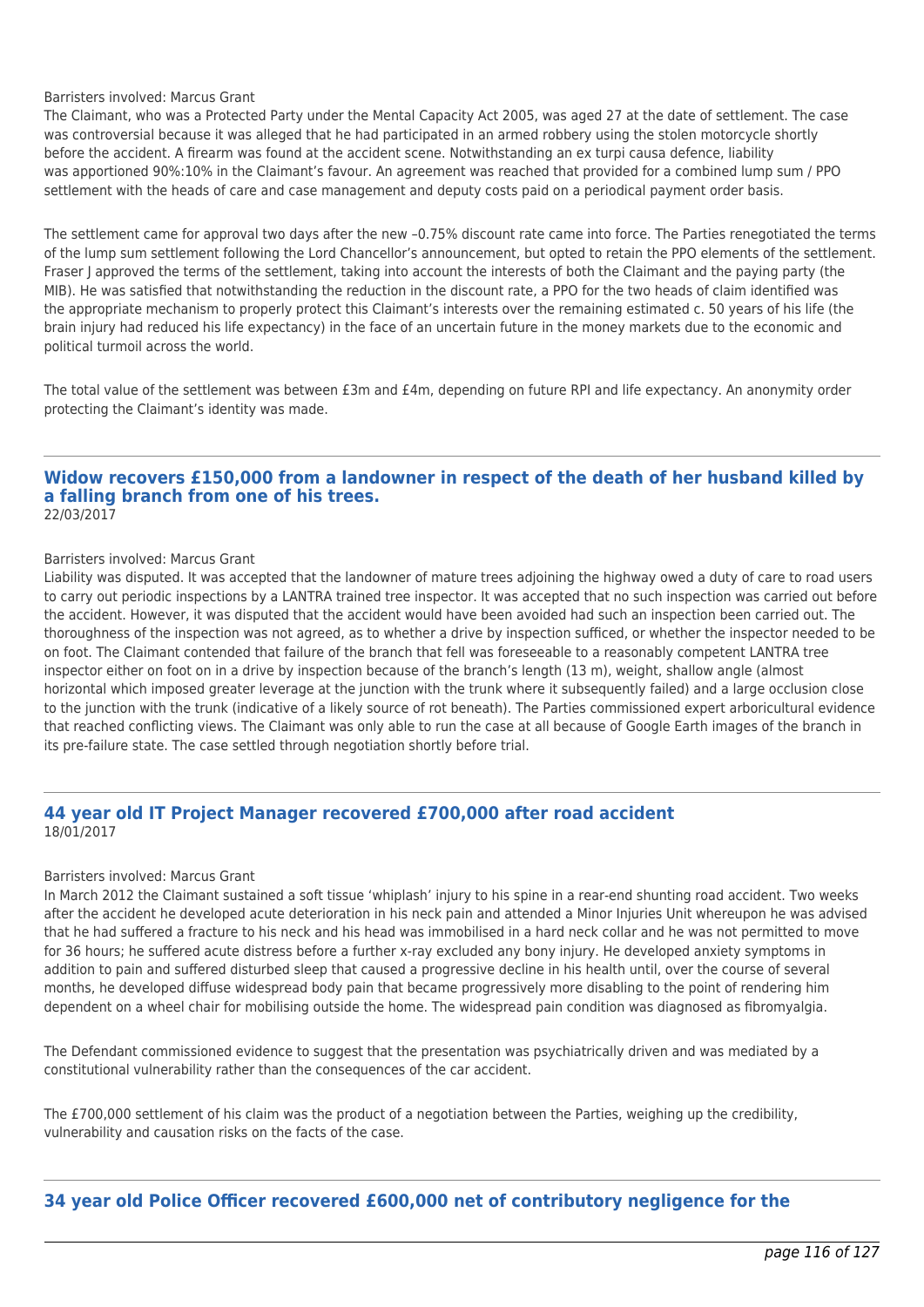### **consequences of a brain injury sustained in a motorcycle accident. Marcus Grant (instructed by Nigel Mills of New Law Solicitors) appeared for the Claimant.** 20/12/2016

### Barristers involved: Marcus Grant

After the accident the Claimant received first rate rehabilitation through the Rehabilitation Code by reason of the proactive steps taken by the Defendant's Insurer, the Liverpool Victoria. The Claimant returned to modified duties four months post accident and passed his Inspector exams and secured successive postings as an Acting Inspector in non-front line jobs. He struggled and exhibited increasing signs of anxiety and fatigue as he attempted to cope with the cognitive demands of his work. Adjustments were made by his employer that included placing him on an 80% contract and ensuring that he did not work night shifts or on call so that he could regularise his sleep patterns.

At the date of settlement, 4 years post-accident he was still in his adjusted duties role, but it remained uncertain whether he would be able to cope with it into the medium and long term. One of the issues between the Parties was the feasibility of him seeking a less pressurised role as a non-operational Sergeant which he was unwilling to countenance.

Issues of mitigation of loss were raised by the Defendant in addition to challenging the diagnosis and prognosis provided by the Claimant's medico-legal team. The Defendant's battery of neurological experts sought to minimise the organic component of his persisting symptoms and considered that his condition would likely improve with the litigation settled and the current support structure of ongoing treatment with a neuropsychologist, clinical psychologist and neuropsychiatrist being 'diplomatically withdrawn'. The bulk of the settlement award comprised future loss of earning capacity.

### **31 year old Trainee Chef recovered £3,650,000 for the consequences of a spinal injury sustained in a cycling accident.** 29/11/2016

Barristers involved: Marcus Grant

Reports were obtained at an early stage to address life expectancy, spinal, housing, care and equipment needs at an early stage. Consideration was given to a PPO but the Parties instead agreed on a lump sum settlement award in the above sum that reflected an allowance for contributory negligence risks raised by the Defendant, but without any expert evidence in response from the Defendant.

### **Garnham J finds one count of contempt proved and two counts not proved** 25/11/2016

### Barristers involved: Marcus Grant

Aviva claimed that the named Respondent had lent his identity to front a claim when someone other than him was driving his car at the time of the accident; further that he advanced a claim for £1,026 in respect of 12 physiotherapy sessions he asserted he had received, substantiated by serving a discharge report from the physiotherapist who allegedly had treated him; Aviva asserted that he had not undergone the treatment and that the documents asserting otherwise were false. Finally, Aviva asserted that the Respondent advanced an account of the accident that he knew to be false in order to substantiate an unfounded claim for damages.

The Court found the first and third counts not proved. The Court reject an purported Defence that the Defendant had not read the documents he signed but trusted his solicitors to ensure that they were accurate and true. The Court found that the Defendant had dishonestly signed a statement of truth on a Schedule of Loss claiming damages for physiotherapy charges that he had not incurred and had no intention of incurring. The Defendant was fined £1,000, payable in instalments and there was no order as to costs.

#### **Fraud established and exemplary damages recovered** 18/11/2016

Barristers involved: Marcus Grant The Defendant advanced a positive case of fraud relying on (1) engineering evidence that demonstrated that the Claimants' car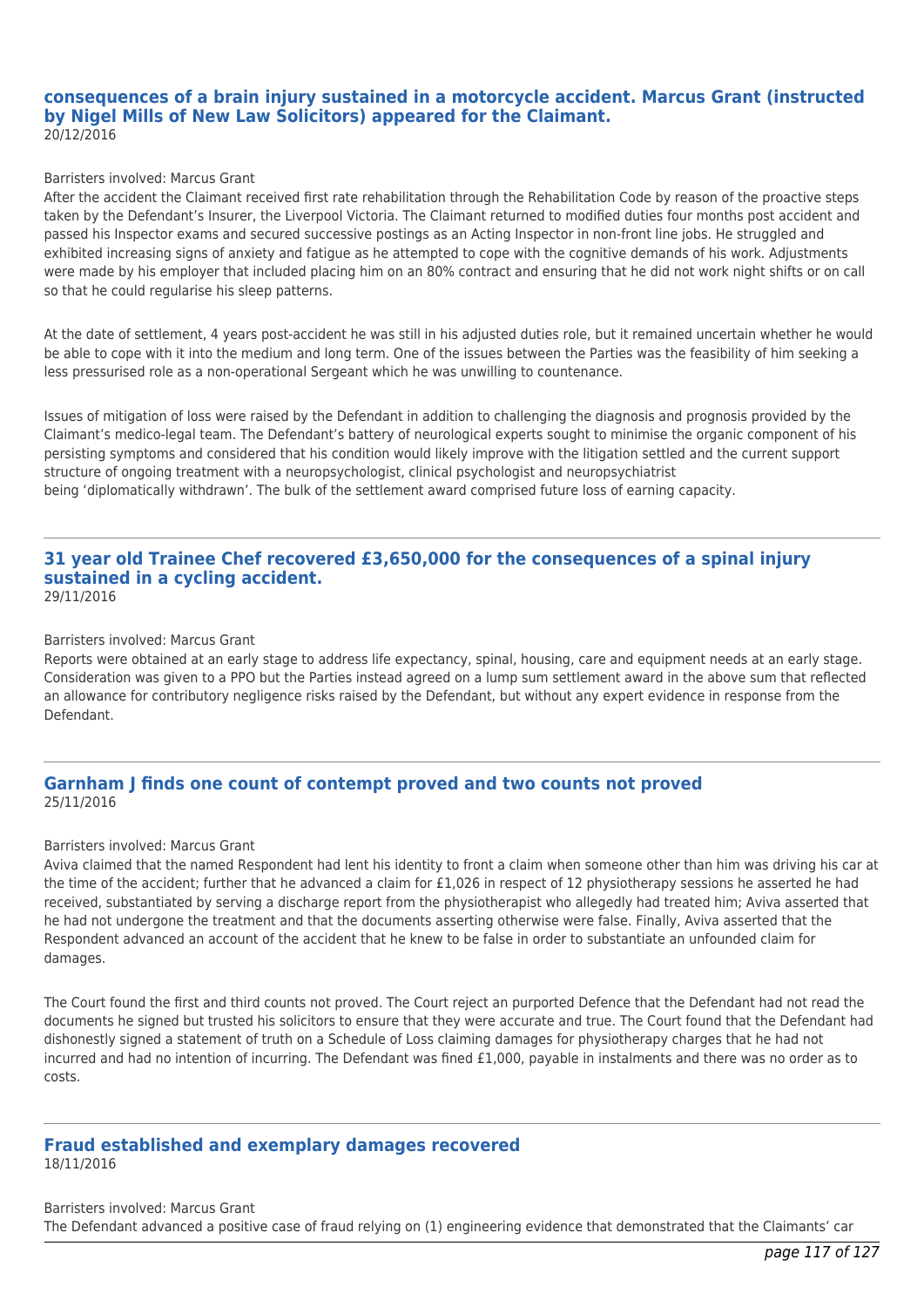was stationary when it sustained nearside damage which contradicted their alleged account of the mechanism of the accident, (2) numerous discrepancies between the various accounts of the 11 intimated claims and (3) an assertion that a document containing an alleged confession from the at fault driver was forged with the intention of perverting the course of justice. HHJ Boucher sitting in the Central London County Court accepted all three limbs of the Direct Line's case and made the finding of fraud, awarded exemplary damages of £2,000 against each Claimant and costs on the indemnity basis.

### **TGC continues to be recognized as a leading set by Chambers & Partners 2017** 07/11/2016

### Barristers involved: Marcus Grant

We are the only chambers ranked for Motor Insurance Fraud and following on from the success at the Chambers UK Bar Awards Marcus Grant is ranked as the only Star Individual junior for Personal Injury.

### **24 year old Construction Labourer recovers £300,000 gross** 31/10/2016

### Barristers involved: Marcus Grant

In August 2012 the Claimant sustained the above injuries, three months after arriving from South Africa to start a career in construction. He aspired to become a Production Manager in the wind turbine sector. The injury to his left foot left him with nuisance level symptoms for most day to day activities but which on his case compromised his endurance by reason of pain and restricted movement for prolonged standing and heavy manual work. Although he had no tertiary level education, he demonstrated by his post-accident mitigation of his loss of earnings that he was management material. He advanced his claim on the basis that the injury resulted in him losing his chance of optimising his earning potential in a managerial role in construction. At the time of settlement, 4 years post-accident, he was working as a manager in the hospitality industry on a significantly lower salary to what he would have hoped and expected to have earned in construction.

The Defendants challenged the loss of chance model of his loss of earnings claim and contended that instead, the facts of the case were better suited to compensation by way of a modest lump sum 'Blamire' approach. The Parties met and the settlement was the product of a mutual compromise at a point in the case before the Defendants had commissioned expert evidence.

### **32 year old Solicitor recovered £527,000 gross for the consequences of chronic pain disorder that developed after a road accident** 07/10/2016

#### Barristers involved: Marcus Grant

She was unfit for work at the time of the accident, having taken c. 6 months off to cope with migraine headaches. There were a number of psycho-social stressors from her childhood and within her marriage at the time of the accident. After the accident her health declined rapidly as she became locked in a central sensitising pain disorder that was largely psychologically mediated. She was forced to abandon her career in the law and was only able to cope with part time tutoring at the time of settlement 5.5 years later. Her case was advanced on the basis that there was a 25% life time chance that she would have descended into an equivalent psychologically-mediated chronic pain disorder. The Defendant did not accept that case and asserted that the soft tissue injuries from the car accident were self limiting and incidental to the decline in her health that would have happened irrespective of any traumatic event. ore limited form of lupus and the onset of fibromyalgia pains.

The £527,000 recovered by way of damages was the product of a mediation between the Parties, weighing up the credibility, vulnerability and causation risks on the facts of the case, 6 weeks before trial.

# **The 2016 Chambers UK Bar Awards**

19/09/2016

Barristers involved: Marcus Grant TGC are delighted to announce that [Marcus Grant h](http://tgchambers.com/member-profile/marcus-grant/)as been shortlisted for the Junior of the Year award for Personal Injury/Clinical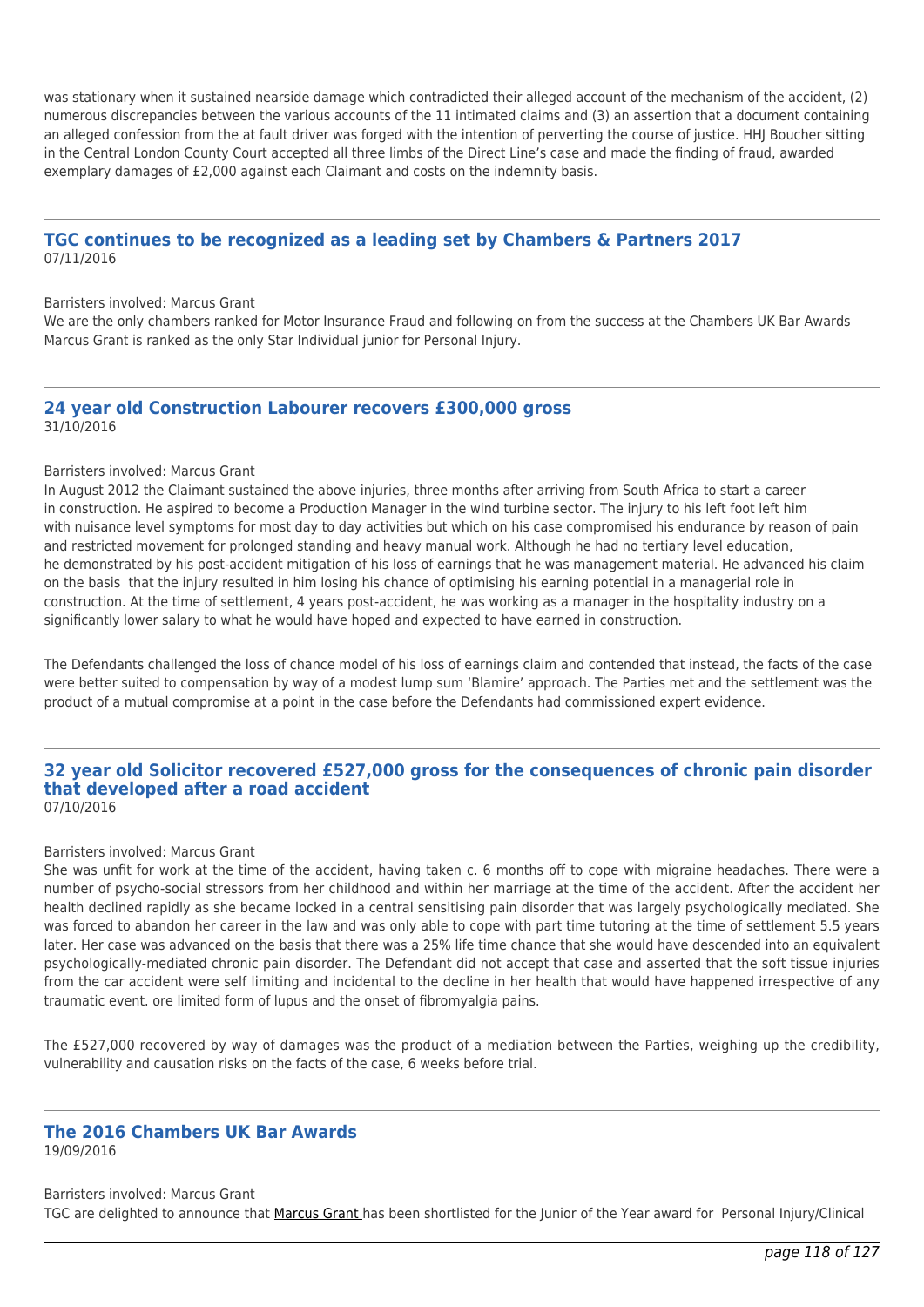Negligence at the forthcoming 2016 Chambers UK Bar Awards to be held at at The London Hilton on Park Lane on Thursday, 27th October 2016.

### **30 year old Teacher with lupus recovered £200,000 for the consequences of fibromyalgia that developed after a road accident** 13/09/2016

#### Barristers involved: Marcus Grant

In October 2011 the Claimant sustained a soft tissue 'whiplash' injury to her cervical and lumbar spine in a high energy road accident. She needed to be cut from her car by the emergency services. Before the accident, on her case, she suffered from limited cutaneous lupus which was not diagnosed until 10 months after the accident. She continued to work full time as a teacher and suffered pain-induced sleep disturbance. Over the course of c. 6 months after the accident her pain became more diffuse and widespread and was accompanied by profound fatigue and cognitive impairment and headaches. Fibromyalgia was diagnosed at about the same time as the subcutaneous lupus. She was treated with medication for systemic lupus and the diagnosis 'SLE" appeared throughout her medical records even though her biomarkers for the condition were never confirmed.

Her fibromyalgia progressed and became moderately disabling forcing her to seek a non-teaching role that placed less strain on her limited stamina and pain tolerance reserves. She suffered no loss of earnings in the 4.75 years between the accident and settlement. On her case, her fibromyalgia was triggered by pain and anxiety-induced sleep disturbance from the accident. On the Defendant's case the fibromyalgia symptoms were probably part of an undifferentiated connective disease connected to the SLE diagnosis. The Defendant did not accept the more limited diagnosis of subcutaneous lupus was correct and did not accept that there was no causal nexus between that more limited form of lupus and the onset of fibromyalgia pains.

The £200,000 recovered by way of damages was the product of a negotiation between the Parties, weighing up the credibility, vulnerability and causation risks on the facts of the case, 3.5 weeks before trial.

### **Appeal based on perversity and insufficient reasons succeeds in slam on fraud case** 02/09/2016

#### Barristers involved: Marcus Grant

The Defendant appealed a decision of DJ White in an alleged slam on case. The Defendant pleaded a detailed fraud Defence in a suspected slam-on case that included allegations of bogus passenger claims, a suspicious claims history and inconsistencies between the pleaded case and that intimated in the Claim Notification Forms from the three alleged occupants in the Claimant's car. The Claimant turned up at trial with an interpreter, having given no prior indication that he had not read or understood the seven documents appended with his statement of truth. The Court permitted him time to have each document translated to him by the interpreter before the trial commenced. In a short ex tempore judgment the Judge indicated that he was not satisfied that the collision was a staged accident because there was insufficient evidence of any conspiracy between the Claimant and the alleged decoy car driver. In summary the Judge stated that he preferred the Claimant's evidence to that of the Defendant whom he found gave his evidence in a didactic way.

HHJ Clark, sitting in Luton, allowed the appeal finding that it was unclear to her from the reasoning of the judgment why the Defendant had lost. The DI failed to address the critical evidential issues in the Defendant's case and make findings on them. before concluding that he preferred the Claimant's evidence to the Defendant's evidence. In the context of a clear pleading of fraud, properly put to the Claimant in cross-examination, the Court could not duck making findings on the critical issues, and could not make findings on burdens of proof until sufficient findings on those issues had been made.

Appeal allowed. Matter to be reheard by a different Judge.

### **51 year old Mining Engineer recovered £200,000 (gross of contributory negligence) for the consequences of fibromyalgia that developed two years after a workplace accident** 26/08/2016 Barristers involved: Marcus Grant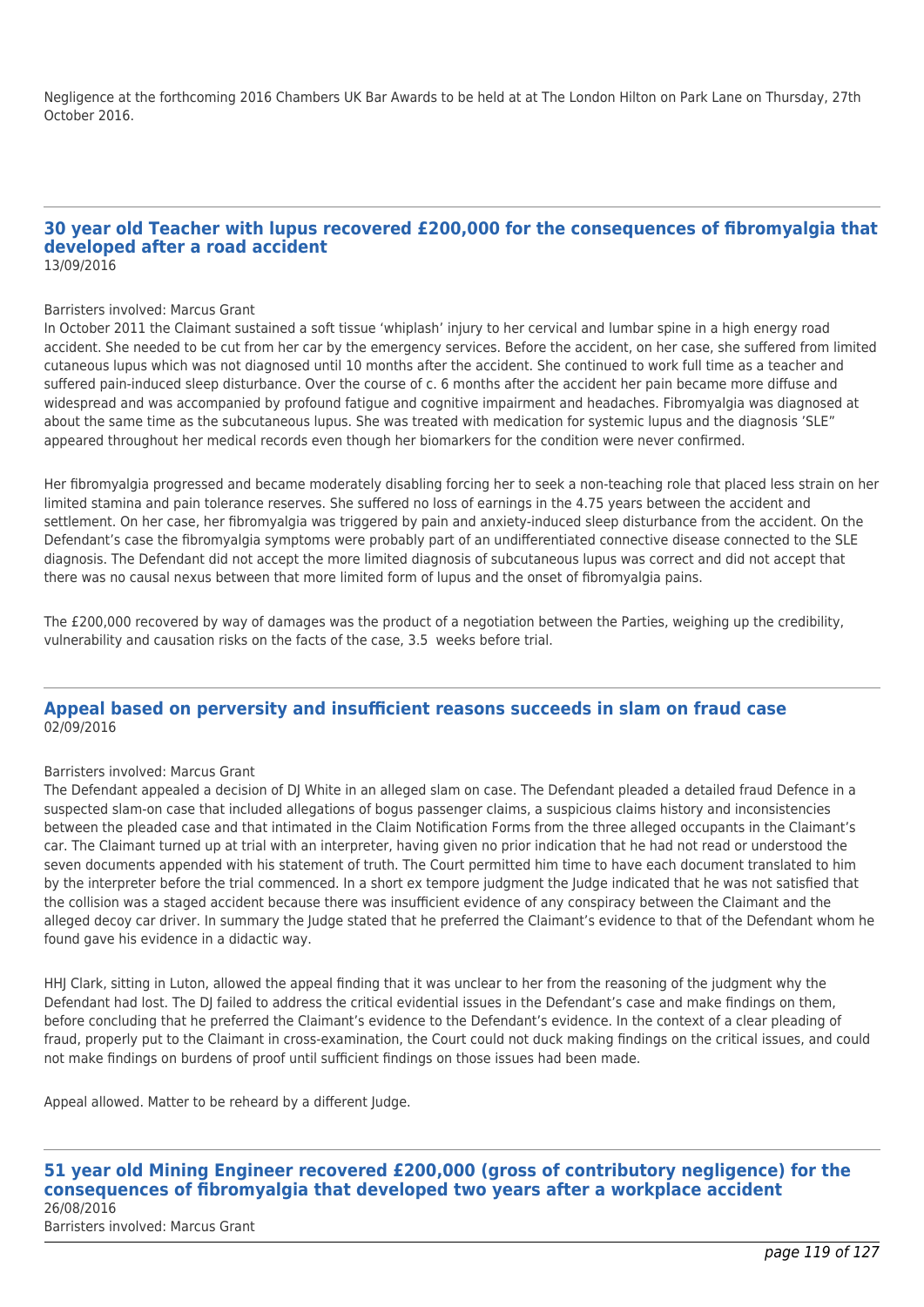In November 2011 the Claimant fell and sustained a soft tissue 'whiplash' injury to his cervical spine when he stepped onto a moving belt and lost his balance. Liability was compromised 85% in his favour. On his case he continued to experience neck pain that became more intrusive 9 weeks after the accident after playing some cricket. He continued working in heavy manual work in a hot work environment, suppressing the pain with painkillers. 11 months post accident the neck pain provoked referred symptoms down his left arm. MRI scans revealed some age related degenerative changes and two bulging cervical discs, neither sufficient to warrant neurosurgery. He continued to work through the pain, spending a lot on chiropractic treatment and some pain relieving injections. The pain disturbed his deep REM sleep patterns. At about the second anniversary of the accident he developed more widespread pain with associated fatigue, headaches and cognitive impairment, diagnosed by his treating and medico-legal rheumatologists as Fibromyalgia. He struggled on at work until the third anniversary of the accident and then was physically unable to continue working. He was made redundant at the age of 50 when the coal mine in which he worked (the last operating coal mine in Yorkshire) was closed down. He struggled to find sustainable employment thereafter.

The Defendant challenged the Claimant's assertion that there was a continuum of pain after the accident. It noted the absence of documented neck pain before he played cricket 9 weeks post-accident. It contended that the neck pain was probably constitutional in origin attributable to age related degenerative changes and the postural and physical demands of his manual career. Further it contended that the alleged nexus between the neck pain-induced sleep disturbance and the emergence of the widespread pain symptoms was speculative and unsupported by medical literature. The diagnosis of Fibromyalgia was rejected by the Defendant who considered the cluster of subjective symptoms, if genuine, was probably psychologically mediated, preferring a diagnosis of Somatic Symptom Disorder for which the prognosis with appropriate CBT would be optimistic.

The £200,000 gross of 15% contributory negligence recovered by way of damages was the product of a negotiation between the Parties, weighing up the credibility, vulnerability and causation risks on the facts of the case.

### **82 year old retired Ghurka recovered £305,000 for the consequences of developing dementia following a running down accident** 24/08/2016

### Barristers involved: Marcus Grant

An 82 year old retired Ghurka recovered £305,000 for the consequences of developing dementia following a running down accident. The Claimant sustained a 'left periorbital haematoma' and a technically 'mild' brain injury, sufficient to damage the veins across the surface of the brain, when struck by a motorcycle at the age of 79 in 2013. By reason of his age and limited brain reserve he suffered a poor outcome from the head injury and began to dement to the extent that by the 3rd anniversary of the accident he needed a 24 hour presence in the home of a family member to monitor him. The bulk of this monitoring pre-settlement was provided by his wife.

The issues in the case were whether or not the dementia was attributable to the accident or was attributable to constitutional vulnerability or a combination of the two, life expectancy and the extent to which his need to be supervised and/or cared for should properly be met by an external professional case management/support worker team, and what extent it should be provided for gratuitously.

The case was compromised through negotiation and the compromise approved by Master Eastman, it being accepted between the Parties that the Claimant was a Protected Party and a Protected Beneficiary within the meaning of the Mental Capacity Act 2005.

### **48 year old part time Care Worker and Masters Student recovered £145,000 following road accident** 08/08/2016

### Barristers involved: Marcus Grant

A 48 year old part time Care Worker and Masters Student recovered £145,000 for the consequences of fibromyalgia that developed following a road accident. Following a front end collision at c. 25 mph the Claimant developed soft tissue injuries to her neck and shoulders. Before the accident she was a chronic low back pain sufferer and vulnerable to episodic depression; she was taking antidepressants at the time of the accident. Within 3 months off the accident her neck and shoulder pain became more widespread and diffuse and was accompanied by fatigue, cognitive slowing, headaches and a feeling of being run down. Her mood levels dropped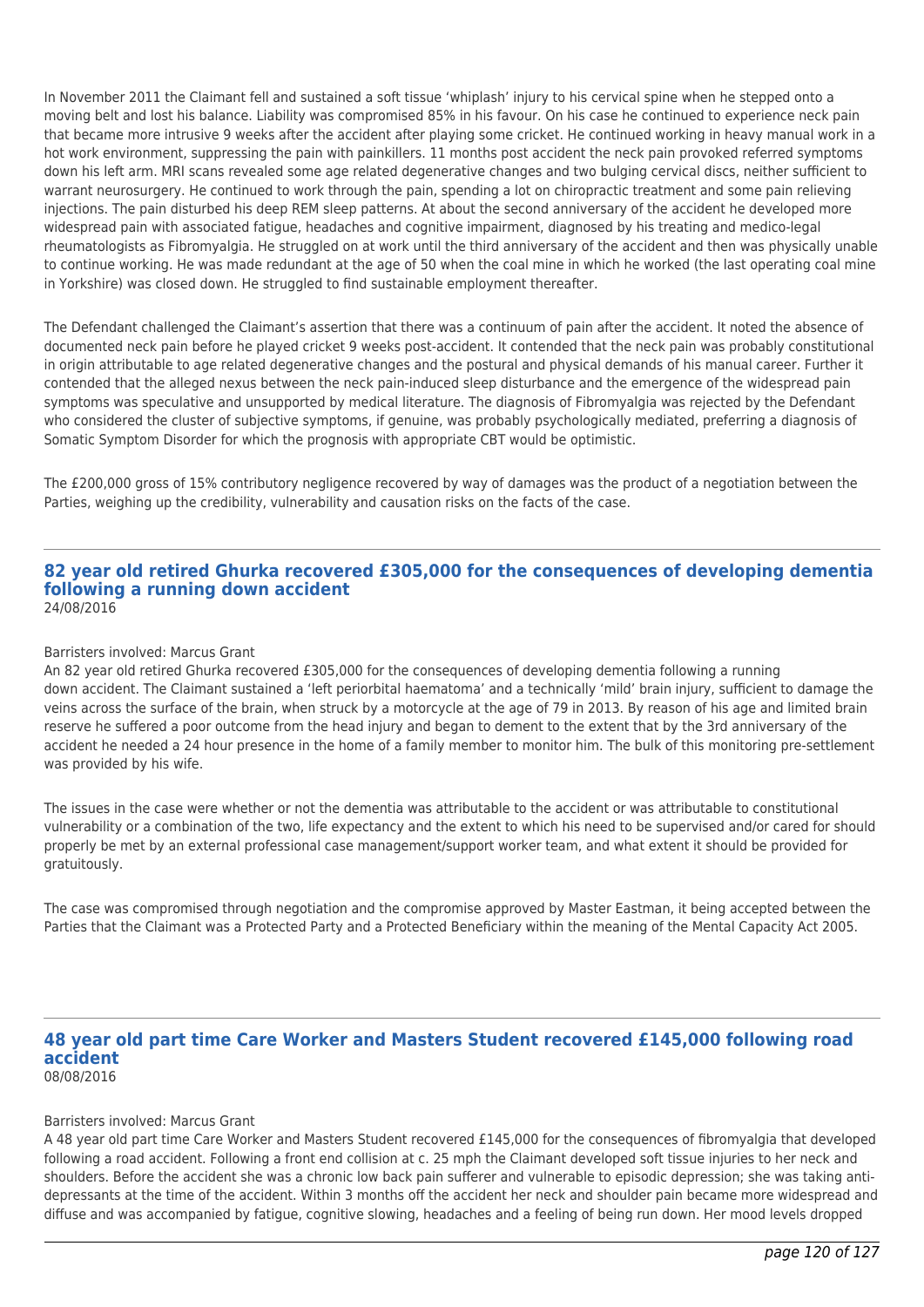and her anxiety levels increased. She pulled out of her Masters course and continued to struggle with her part time care work.

A treating rheumatologist belatedly diagnosed 'fibromyalgia'. It was her case that the systemic fibromyalgia cluster of symptoms was triggered by the prolonged sleep disturbance brought about by the soft tissue injuries and the heightened anxiety triggered by the road accident.

The Defendant's experts considered that her symptoms were psychosomatic and merely part of a pre-existing somatic symptom disorder, and that the road accident had no causal potency to the continuation or subjective exacerbation of those symptoms.

The Claimant's fibromyalgia was 'mild to moderate' in that she was able to continue her care work for several years after the accident and to return to her Masters course a year later. However, she continued to be incapacitated by the condition on her bad days. The £145,000 recovered by way of damages was the product of a negotiation between the Parties, weighing up the credibility, vulnerability and causation risks on the facts of the case.

### **55 year old unemployed lady recovers £385,500 for a Mixed Dissociative Conversion Disorder [ICD 10 – F44.7] and vestibular damage suffered in a lift accident** 02/08/2016

#### Barristers involved: Marcus Grant

On her case her symptoms were sufficiently severe to require care and case management. The Defendant accepted the headline diagnosis, but only on the proviso that she satisfied the Court that she was credible, which was not admitted. The Defendant rejected the need for any significant care, stating that it would merely reinforce her subjective sense of disability. The Claimant contended that the prognosis for further recovery following the 5th anniversary of the accident was poor. The Defendant was more optimistic. The case settled through negotiation five weeks before trial.

### **Mr Gentry admits dishonesty in Committal proceedings following Court of Appeal judgment** 15/07/2016

### Barristers involved: Marcus Grant

The Court of Appeal, however, acceded to an application by UK Insurance to stay execution on the default judgment and all of the costs of and occasioned by the appeals pending the outcome of any tort of deceit action seeking recovery for the consequences of Mr Gentry's alleged deceit. The action arose out of an alleged road accident in March 2012 that gave rise to a default judgment for £75,089 and a judgment on costs of £12,975. UK Insurance discovered cogent evidence linking Mr Gentry to its insured, Mr Miller before the alleged accident. Mr Gentry filed a statement verified with a statement truth saying that they only became friends after the alleged accident. UK Insurance obtained compelling evidence to demonstrate that statement was untrue.

Following the Court of Appeal judgment on 9th March 2016, UK Insurance commenced tort of deceit proceedings in the High Court and, within those proceedings, sought permission to commence committal proceedings against Mr Gentry for his contempt of Court in signing a statement of truth to a witness statement containing material statements of fact he knew to be untrue. At the permission hearing before HHJ Simpkiss, sitting as a Judge of the High Court, Mr Gentry admitted the contempt. Sentencing will take place later this year. The tort of deceit action remains contested.

### **Unemployed man settles his crush injury for £539,000** 14/07/2016

### Barristers involved: Marcus Grant

The Claimant was unemployed before the accident and claiming disability benefits on the basis of a self report of chronic pain against the backdrop of a psychologically troubled past that included being in prison. On his case, he sustained a crush injury to his sacrum, intrusive chronic pain, PTSD and impaired mood pathology, erectile dysfunction and neurogenic bowel dysfunction. The latter was not reported until after the 3rd anniversary of the accident.

The Defendant defended the case on the basis that the Claimant was wholly unreliable and that he was guilty of overstating his difficulties and that it was difficult to discern whether, and if so, to what extent his true residual symptoms were markedly different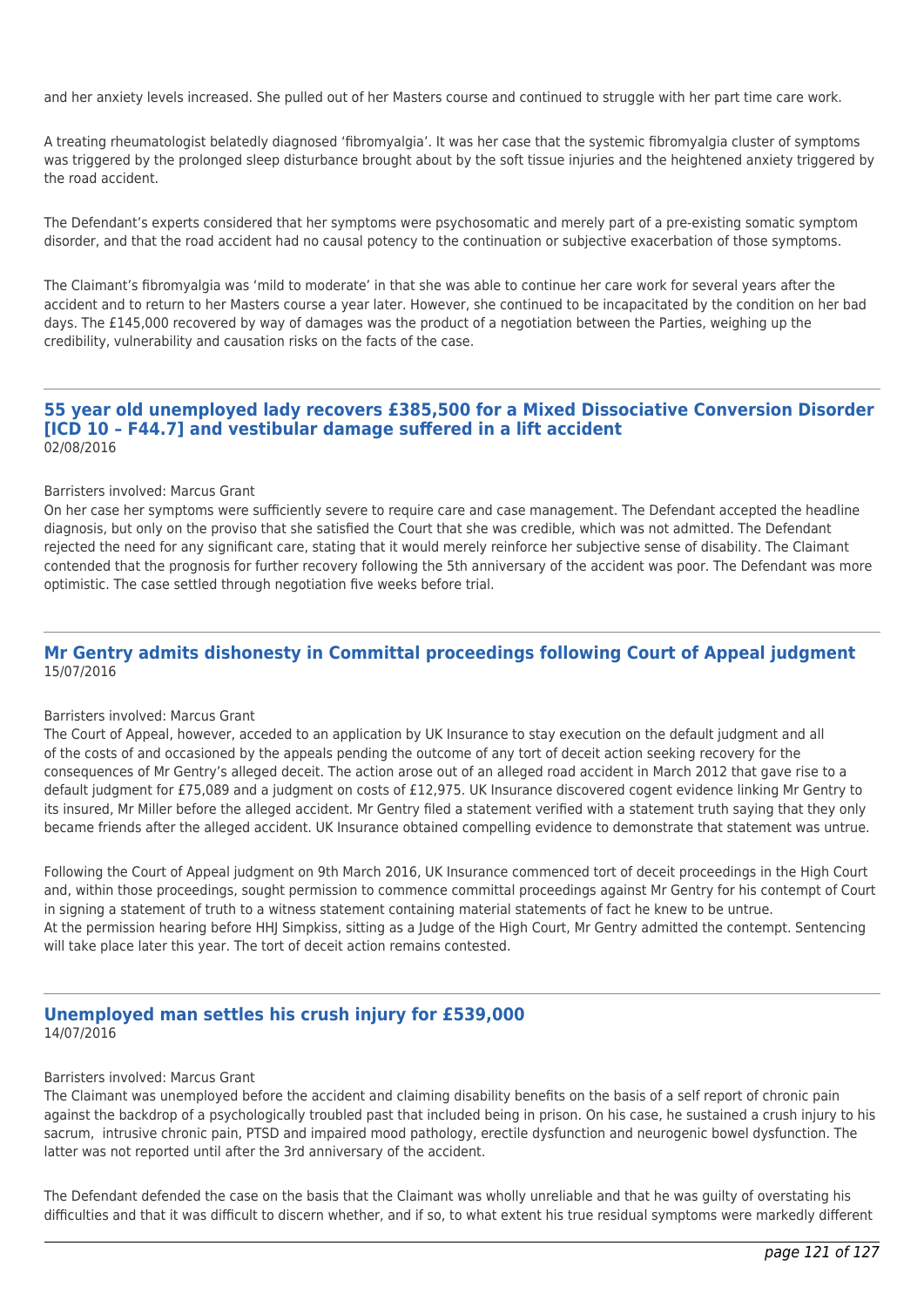to the pre-accident trajectory of his health. The Defendant served medical evidence from experts accusing the Claimant of being dishonest and also served surveillance evidence suggesting that the self report was unreliable.

At the point of the case where the Parties' medico-legal evidence was about to be tested in the joint statement process, the case settled for £539,000 plus costs.

### **Marcus Grant speaks at the Fieldfisher Brain Injury Conference at City Hall** 07/07/2016

#### Barristers involved: Marcus Grant

The focus of this conference was on patients and clients who have suffered a head injury that cannot be independently verified on scanning and considered the latest learning in the science and within the medico-legal community on how to present these claims. There were talks given by a neurologist, neuropsychologist, audio vestibular surgeon, neuro-opthalmic surgeon, neuro-radiologist as well as Jill Greenfield and Marcus representing the perspective of the legal community. The title of Marcus' presentation was "Are we missing subtle brain injuries? How rigorous clinical methodology from the lawyers and medical experts always prevails at trial" and is is available on request.

### **TGC Fraud Update v3 – June 2016** 22/06/2016

Barristers involved: Marcus Grant George Davies Tim Sharpe Anthony Johnson David R. White James Henry Anthony Lenanton Piers Taylor Matthew Waszak Stemming the tide of the fraud.

Please see link below for the third edition of TGC Fraud Update, a publication we have set up with the stated aim of facilitating the sharing of information about decided claims involving issues of road traffic fraud and related matters.

You can view the publication on our website [http://tgchambers.com](https://tgchambers.com/wp-content/uploads/2016/06/TGC016_Newsletter_v3-3.pdf)

#### **Dingemans J approves a PPO in a brain injury case with a 'stop-start' provision for Court of Protection costs** 21/06/2016

Barristers involved: Marcus Grant Alex Glassbrook

The Claimant had been found to lack capacity to litigate or manage his own affairs and a Deputy had been appointed by the Court of Protection. However, it was agreed between the parties that the Claimant's capacity to manage his affairs might fluctuate during his lifetime, so leading to the possible cessation of Court of Protection costs and even their subsequent resumption at as yet unknown times.

The Parties applied the judgment of Mrs Justice Swift in AA -v- CC and the MIB [2013] EWHC 3679 to provide for future medical examinations going to capacity and thereby a "stop-start" device for the Court of Protection charges. Those featured in the Schedule to the Tomlin Order. The Court in AA had ruled that such a device could not have been ordered by the court against the opposition of one or both parties, but could be approved if agreed between the parties.

The Court approved the Tomlin Order. The Court also acceded to an application by the Claimant to make an anonymity Order in respect of his identity pursuant to the guidance in JXMX v. Dartford and Gravesham NHS Trust [2015] EWCA Civ 96.

**Flaux J awards £75,000 by way of exemplary damages to Direct Line Insurance** 15/06/2016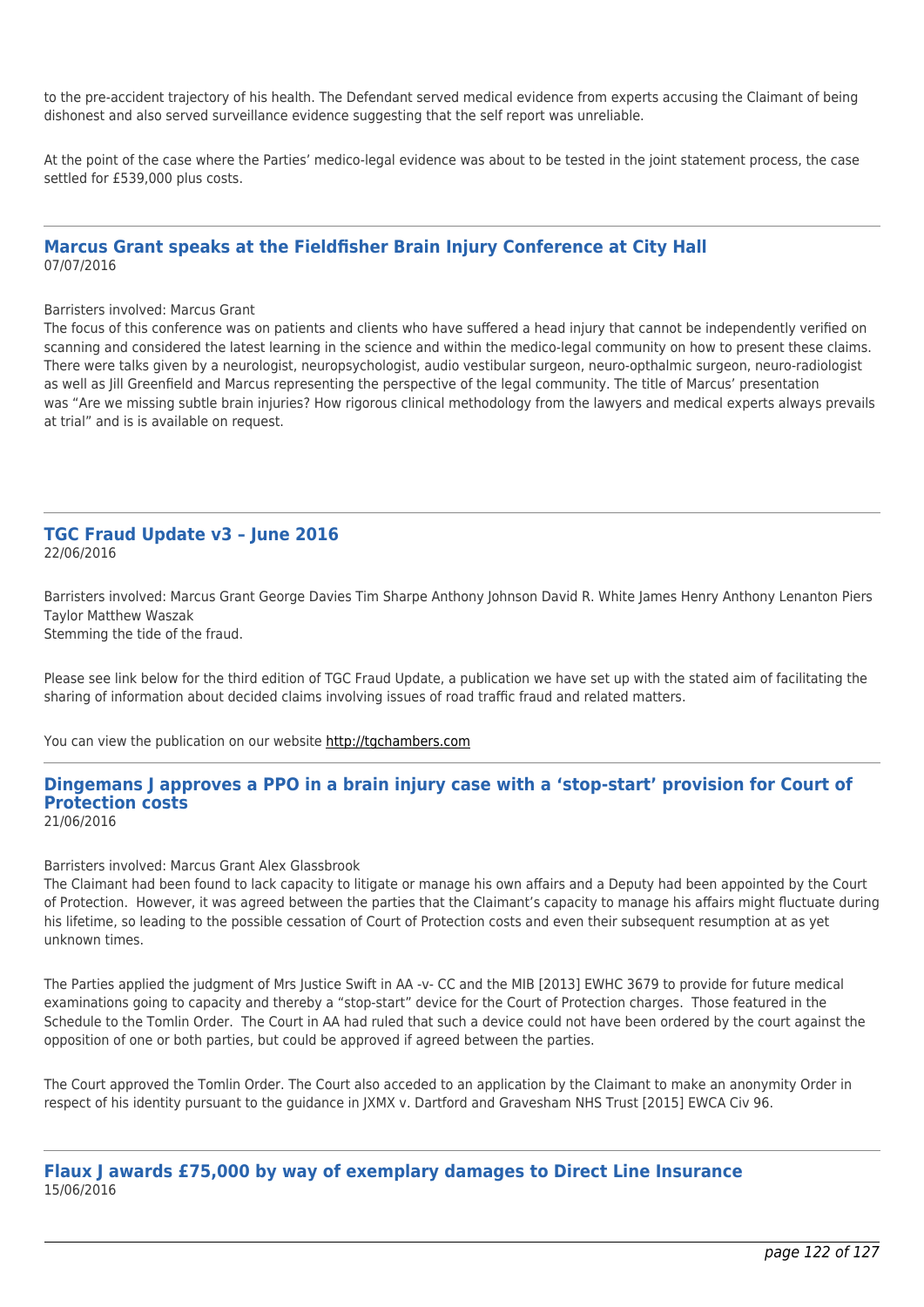### Barristers involved: Marcus Grant

Each Defendant used one of the accident management companies linked to one or more of the addresses: 44-46 Victoria Road, EN4 9PF, 162B Ballards Lane, N2 8EN and 41 Leicester Road, EN5 5EW namely: (Accident Claims Experts, B&T Recovery Limited, Celebrity Car Hire, UK Crystal Car Hire). The 29th Defendant was a Director of Accident Claims Experts.

Direct Line paid out some damages to three of the Defendants which it reclaimed, it expended money investigating the claims and sought recovery by way of damages for its in-house overhead costs in doing so. It also claimed an award of exemplary damages to punish the Defendants and to act as a deterrent to other prospective fraudsters considering involving themselves in a crash for cash scam. The Court acceded to all three heads of claim.

The claim for exemplary damages was unusual because it is an exceptional order that is out of the norm in tort claims. The Court was satisfied that the tort of deceit was proven in each of the cases, that the facts satisfied the second limb of Lord Devlin's threshold test for recovery of exemplary damages in Rookes v. Barnard [1964] AC 1129 (namely: 'where the defendant's conduct has been calculated to make a profit for himself') and Lord Nicholl's test in Kuddus v. Chief Constable of Leicestershire [2002] 2 AC 122 (namely: 'conduct which was an outrageous disregard to the Claimant's rights'). The Court considered that an award of exemplary damages of £2,500 per Defendant (one Defendant participated in two of the fictitious accidents), equivalent to the sum that each might spend on a second hand car, was an appropriate level to create a deterrent. In addition to awarding the other heads of damages claimed, the Court also awarded the Claimant c. £82,000 of costs on an indemnity basis.

Direct Line v. Akramzadeh & 29 Others. A copy of the Judgment will soon become available on Lawtel.

### **Finding of fraud made in respect of a 'slam on' claim** 01/06/2016

### Barristers involved: Marcus Grant

Marcus Grant (instructed by Gary Orritt of DAC Beachcroft) appeared for Amlin Insurance to defend two claims brought by a husband and wife from an alleged car accident involving an accident management company (Obssass Hire & Storage) based in Brentford, West London, represented by Asons Solicitors in Bolton. They claimed £176,000 in damages, £161,000 of it in relation to credit hire and storage charges.

The claim was defended on the basis that the collision was deliberately induced, that the contact between the vehicles was minimal and insufficient to cause any injury, that the Claimant's car had pre-existing damage which the Claimants dishonestly attributed to the collision, their self report of injuries was fabricated, that their attempt to claim £1,026 on physiotherapy charges for treatment that was never undergone was fraudulent and that the resulting hire of a prestige car for more than 500 days at a daily rate of £270 was obscene.

The trial was heard over two days before Mr Recorder Bellamy at the Mayors and City of London Court. The Court found for the Defendant on all issues. A finding was made that the claim was 'fundamentally dishonest' in accordance with CPR 44.16(2) and the QOCS regime was disapplied. The Claimants were ordered to pay the Defendant's costs of the action on the indemnity bases and an Order was made permitting the Defendant to apply for an Order that Obssass Hire & Storage should pay all or part of its costs pursuant to Section 51 of the Supreme Court Act; Farrell v. Direct Accident Management Services [2009] EWCA Civ 769 was applied.

### **High Court grants permission to commence committal proceedings** 18/05/2016

### Barristers involved: Marcus Grant

Marcus Grant (instructed by Laura Hardiman of Keoghs LLP) appeared for Aviva Insurance in committal proceedings in the Queen's Bench Division for contempt of court in respect of signing a statement of truth on one or more documents in County Court proceedings that Aviva asserted the Respondent knew to be untrue. Aviva claimed that the named Respondent had lent his identity to front a claim when someone other than him was driving his car at the time of the accident; further that he advanced a claim for £1,026 in respect of 12 physiotherapy sessions he asserted he had received, substantiated by serving a discharge report from the physiotherapist who allegedly had treated him; Aviva asserted that he had not undergone the treatment and that the documents asserting otherwise were false. Finally, Aviva asserted that the Respondent advanced an account of the accident that he knew to be false in order to substantiate an unfounded claim for damages.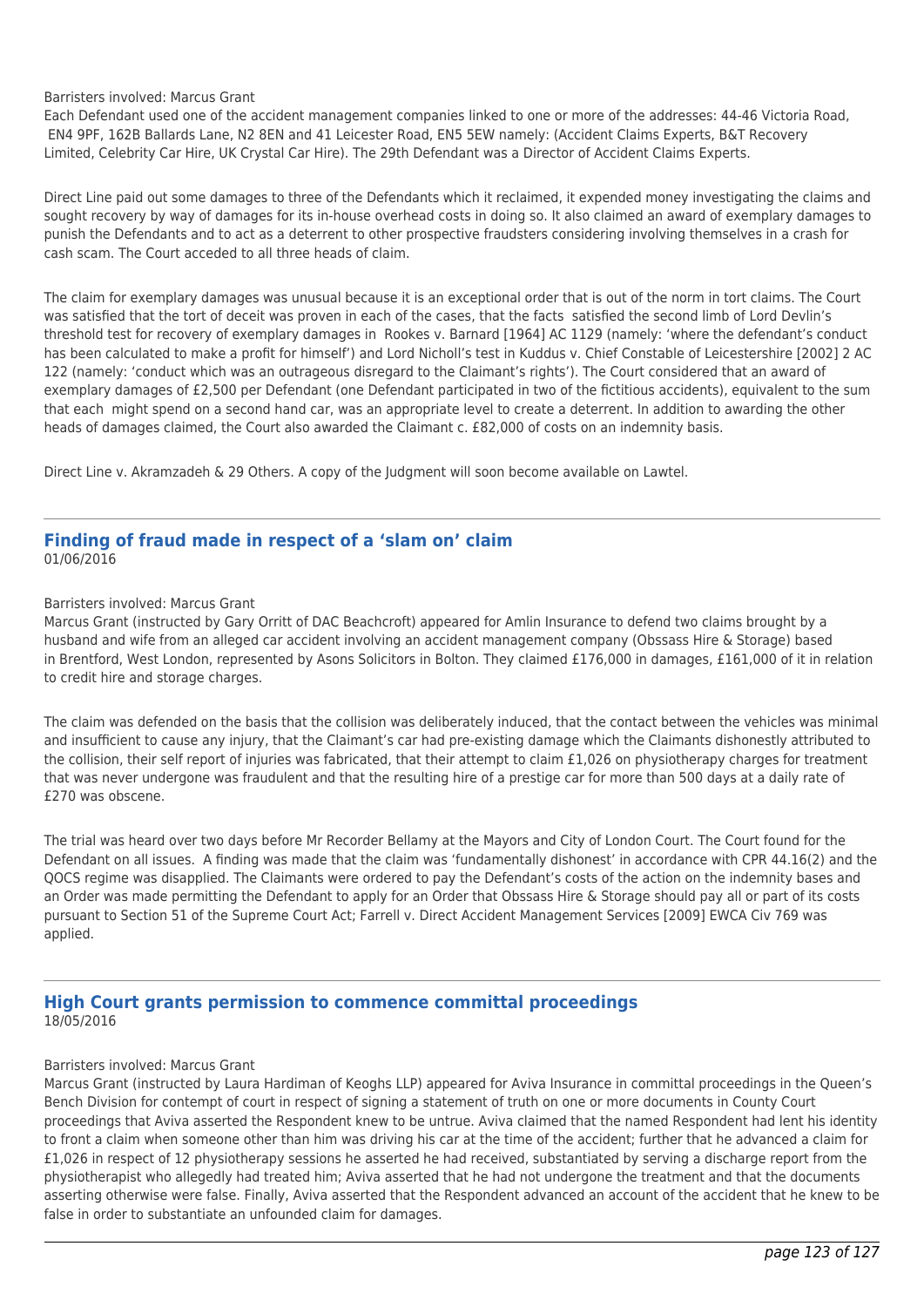The Respondent appeared in person and denied all of the allegations. Without making any factual findings on the principal issues, Mr Justice Garnham found that Aviva had a strong prima facie case to establish the alleged contempt to the criminal standard of proof, that it was in the public interests that committal proceedings should proceed and that, notwithstanding that this was a low value fast track injury claim in the Doncaster County Court before the respondent discontinued his proceedings, it was proportionate that the claim be permitted to proceed. In making these findings the Judge applied the guidance in Barnes v. Seabrook, South Wales Fire & Rescue and Quinn Insurance v. Altintas.

### **Central London Judge refers Claimants to the Director of Public Prosecution** 20/04/2016

#### Barristers involved: Marcus Grant

Marcus Grant (instructed by Hannah Lowe of Keoghs LLP) appeared for Tesco Insurance to defend two claims brought by a husband and wife from an alleged accident involving an accident management company (Accident Claims Expert "ACE") based in Barnet, North London.

Tesco was unable to trace its insured to the address provided when setting up the policy. Database searches revealed that the same address was used to set up a policy with Aviva Insurance that resulted in a second accident claim. Aviva was unable to trace its insured to the same address. Its insured provided Aviva with a mobile telephone number that arose in a third accident claim also made against it. All three accidents involved the same accident management company, ACE.

Tesco Insurance and Aviva Insurance pleaded defences alleging fraud against the claimants in the three accidents. The Aviva Insurance claims were subsequently struck out and discontinued respectively and the Tesco Insurance claim continued to trial before Her Honour Judge Boucher in Central London. The Claimants were cross examined and found to be unreliable and to have lied about the happening of the accident, and about their subsequent alleged injuries and consequential losses The First Claimant alleged that he had been involved in four separate accident claims in the first four years of living in the UK, having moved here from Iran. Neither Claimant was able to adduce any independent evidence that the accident occurred as they claimed. The First Claimant failed to disclose that he had his car repaired, and that he had sold it some 7 weeks before he relinquished a credit hire car costing c. £95 pd that he was maintaining a claim for.

HHJ Boucher dismissed the claims on the basis they were fraudulent. She found that the Claimants were 'fundamentally dishonest' within the meaning of CPR 44.16(2) and ordered them to pay Tesco Insurance's costs of the action on an indemnity basis. Further, she ordered that the file and her judgment be passed to the DPP with a view to criminal prosecution of the Claimants, observing that too much valuable Court time in Central London was being consumed by fraudulent insurance claims, delaying access to justice to genuine and needy litigants, such as homeless litigants wishing to challenge repossession orders.

### **36-year-old Polish Warehouse worker settles his head injury claim for £400,000** 24/03/2016

### Barristers involved: Marcus Grant

The Claimant, then a 32-year-old Warehouse operative sustained a severe brain injury, diplopia, a stutter, a wrist fracture, erectile dysfunction and a major depressive disorder. Despite the severity of his injuries, and demonstrating commendable grit and determination he returned to work within 4 months of the accident to a blue chip employer who made significant adjustments to accommodate him. He sustained a personality change as a result of the head injury that made him stubborn and insubordinate at work. 42 months after the accident he was disciplined at work and demoted from operating machinery to working on a production line with a resulting reduction in his earning capacity. The lion's share of the settlement sum reflected his reduced prospects in the labour market and his general damages award. The case settled through negotiation.

### **31-year-old student settles chronic pain case for £260,000** 14/03/2016

### Barristers involved: Marcus Grant

Marcus Grant (instructed by Colin Cook of Hatch Brenner) appeared for the Claimant in an action arising out of a car accident. The Claimant, then a 26-year-old Open University Student was in a car struck from behind. She sustained a Whiplash Associated Disorder that progressed into a chronic pain condition comprising localised intrusive neck and low back pain together with a cluster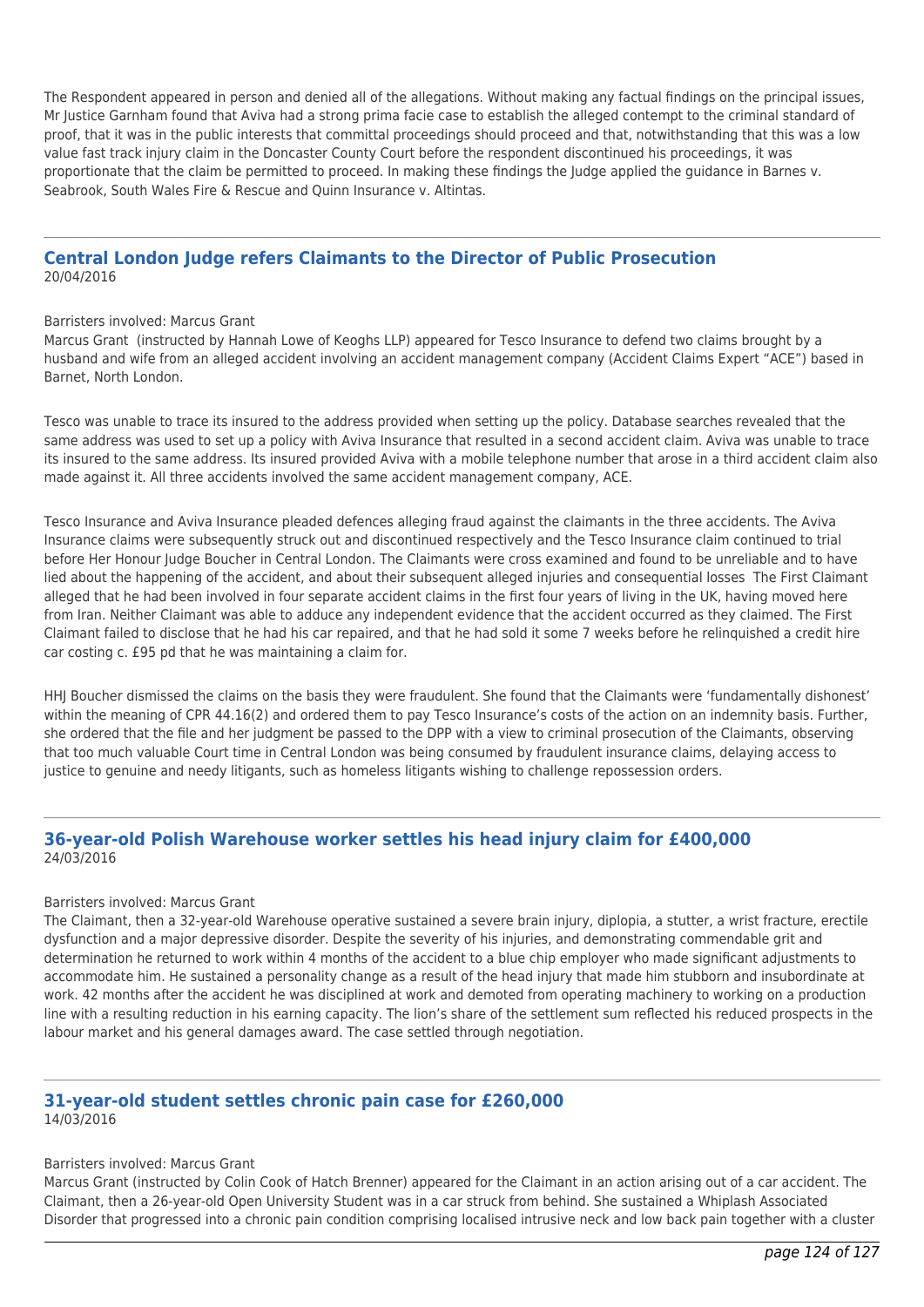of cognitive symptoms, fatigue and reactive depressive symptoms. 2 years after the accident she was forced to give up her studies and, after the 3rd anniversary of the accident her fatigue became more profound. It was diagnosed mistakenly as CFS/ME/Fibromyalgia. On her case the steady decline in her heart was attributable to the direct and indirect consequences of the accident. The Defendant's experts contended that whilst the chronic pain symptoms were probably attributable to the accident, the prominent fatigue was not and was attributable to a pre-accident tendency to chronic fatigue that coincidentally presented itself three years after the accident for reasons unrelated to it. He contended that the fatigue was the mediating source of her disability, not the pain and that its became intrusive too long after the accident to be attributed to it; furthermore, the Defendant contended that the physical injuries would respond well to further treatment thereby terminating any ongoing loss of earning capacity that the Claimant might be able to establish. The case settled through negotiation.

### **36-year-old Warehouse Picker settles her CRPS claim for £450,000** 11/03/2016

### Barristers involved: Marcus Grant

Marcus Grant (instructed by Sofie Toft of Irwin Mitchell Solicitors) appeared for the Claimant in an action arising out of a workplace accident. The Claimant, then a 31-year-old Warehouse Picker, sustained a crush injury to her non dominant hand when some heavy boxes fell on it at work. She sustained soft tissue injury which caused her pain that subsequently progressed into a Chronic Regional Pain Syndrome ["CRPS"]. She was unable to work and became depressed and anxious. three years after the accident she developed a swan necking contracture in three fingers of the hand caused by the spasm making the muscles fibrotic. The Defendant served 19 days of covert surveillance and contended that it demonstrated that the contractors were voluntary and that her presentation to the medical experts was coloured by conscious exaggeration. On the Claimant's case, her presentation was explicable by her profound psychiatric response to the enforced lifestyle changes, the pain and the appearance of her hand, which disgusted her; her psychiatric presentation rendered her unsuited for surgical release of the contractors which would likely cause an acute flare up of her CRPS. On the Defendant's primary case her presentation was mediated by volitional factors that would resolve without the need for surgery. Its alternative case is that the contractors, if fixed, would be amenable to surgery and that the future would be optimistic. The case settled through negotiation.

### **A 42-year-old Account Manager settles his fibromyalgia claim for £494,000.** 03/03/2016

#### Barristers involved: Marcus Grant

The Claimant, then a 39-year-old Account Manager, sustained soft tissue 'whiplash' type injuries in a head-on car crash. The pain from his soft tissue injuries disturbed his sleep which in turn resulted in the nature of his pain progressing into a more diffuse aching to the muscles in the four quadrants of his body coupled with profound fatigue and cognitive impairment. The cluster of symptoms was described by the diagnostic label of fibromyalgia. He was unable to remain in his role as an Account Manager and opted for less intensive work as a part time Mindfulness Counsellor. The Defendant contested causation contending that by reason of prior vulnerability to anxiety, pre-existing ankylosing spondylitis and ulcerative colitis that either he already had fibromyalgia before the accident, or alternatively he would have developed an equivalent chronic pain condition irrespective of any intervening traumatic event. The Defendant contended for a more optimistic prognosis for recovery than the Claimant. The case settled through negotiation.

# **18-year-old Model settles her subtle head injury claim for £348,000, less 25% contributory negligence.**

25/02/2016

### Barristers involved: Marcus Grant

The Claimant, then a 12-year-old pedestrian was struck by a car at low speed on a pelican crossing when the pedestrian light was on red. Her head hit the windscreen and she was thrown into the road. She sustained negligible physical injuries but was subsequently diagnosed with PTSD and depression. These symptoms overlay a pre-existing tendency to anxiety and somatic behaviours. Her schooling was severely disrupted by her injuries which included profound fatigue, diagnosed 3 years post-accident as CFS. 4 years post accident she was diagnosed through the litigation as probably having suffered a subtle diffuse axonal injury ["DAI"] which was mediating in part the enduring cluster of subjective physical, cognitive, behavioural and psychological symptoms. Instead of following a pathway into tertiary education like her brother, she dropped out of school and went into modelling on a part time basis. Her future, like her prognosis was uncertain. The Defendant contended that she sustained no more than minor soft tissue injuries in the accident and that her progression since the accident was merely a continuation of pre-existing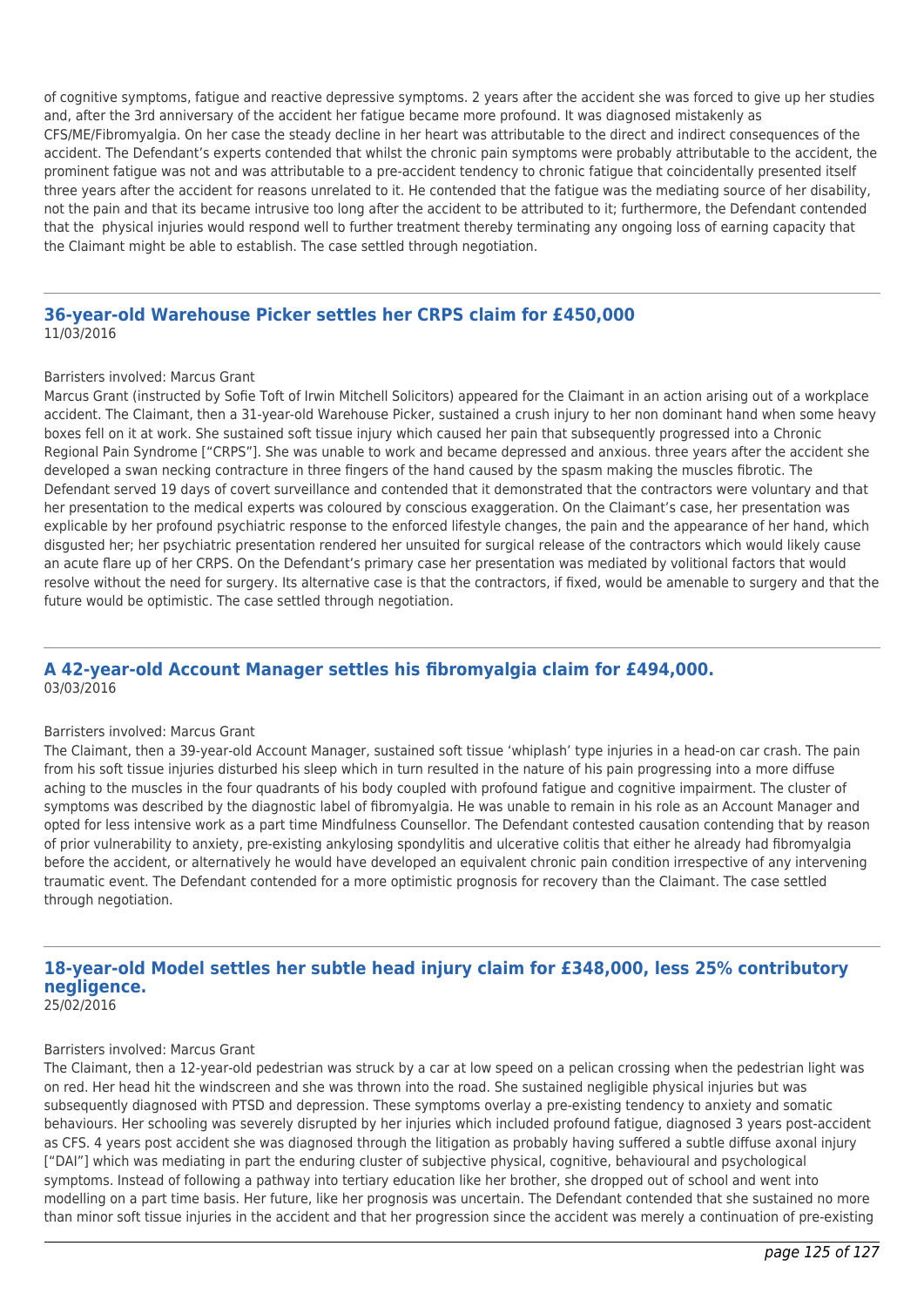vulnerabilities. The suggestion that she sustained any DAI was denied. The case settled through negotiation.

### **Court of Appeal upholds finding of fraud** 15/02/2016

### Barristers involved: Marcus Grant

Marcus Grant (instructed By Ruth Needham of Keoghs LLP) appeared for Aviva Insurance in a series of conjoined cases arising out of alleged 'slam-on' collisions involving drivers using the same group of accident management companies. Similar Fact Evidence was relied upon to establish amodus operandi that involved irrational braking to a halt of vehicles on one of the North London arterial roads following purported emergencies created by alleged decoy vehicles. Eight conjoined cases were heard back to back by HHJ Mitchell in Central London in June 2013 and findings of fraud were found in all eight. However, on the eighth case, the Judge found that there was no link between the Claimant and the alleged decoy vehicle; instead the Claimant had opportunistically and dishonestly decided to execute emergency braking with the intention of inducing a collision when presented with inconsiderate driving by a stranger who cut him up. The Claimant and his wife appealed the finding submitting that it was perverse in that it was not open on the evidence for the Judge to reach that conclusion.

The Court of Appeal disagreed. The Defendant's case of dishonesty had been properly pleaded and sufficiently addressed in crossexamination for the Judge to make the findings he did. The appeal was dismissed

The case is reported on Lawtel:- Fertek & Peker v. Aviva Insurance [2016] EWCA Civ

#### **TGC Fraud Update** 03/02/2016

Barristers involved: Charles Curtis Marcus Grant Edward Hutchin George Davies Tim Sharpe Anthony Johnson James Henry Richard Boyle Matthew Waszak

Thank you for reading this second edition of TGC Fraud Update, a publication which was set up with the stated aim of facilitating the sharing of information about decided claims involving issues of road traffic fraud and related matters. Thank you also for all of the kind words and helpful feedback received about the inaugural edition.

Some of the trickiest types of fraud cases to defend at trial are those involving fraud rings- linked cases involving several separate purported road traffic accidents featuring the same or overlapping personnel (sometimes organised criminals, albeit frequently caught out by their disorganisation!) and usually deliberately staged, contrived or induced accidents. Often there is an overall 'guiding mind' linking seemingly unrelated incidents, be it an individual, an accident management or hire company or even a firm of solicitors.

However, one of the challenges that arises is that intelligence can never be perfect and often the identities of some of thedramatis personaewill never be known (this may well often be because they do not exist). Often the fraud ring cases that do reach trial are those where the links between the claims and the claimants are at their most oblique- direct evidence of communication and cooperation between individuals who claim not to know each other is usually enough to scare off even the most stubborn claimant solicitors!

As with most rapidly developing areas of law, information about the outcome of decided claims, and more importantly the reasons behind them, is a great way equipping oneself to best tackle future claims where the same or similar issues are raised. Fortunately, TGC has had a glut of fraud rings successfully defended to trial in the last couple of months- the lead article focusses on the particular challenges posed (and duly overcome) in some of these cases. It can be seen that thorough preparation is critical, as these types of cases are invariably 'document heavy', but also that there is no substitute for demolishing the credibility of a suspect individual through robust cross-examination.

The TGC fraud team are more than happy for you to contact them if you have any queries about any of the contents of this issue, or indeed about any other issues relating to insurance fraud and related matters.

### [TGC Fraud Update February 2016](http://tgchambers.com/media/107294/tgc_fraud_update_-_feb_16..pdf)